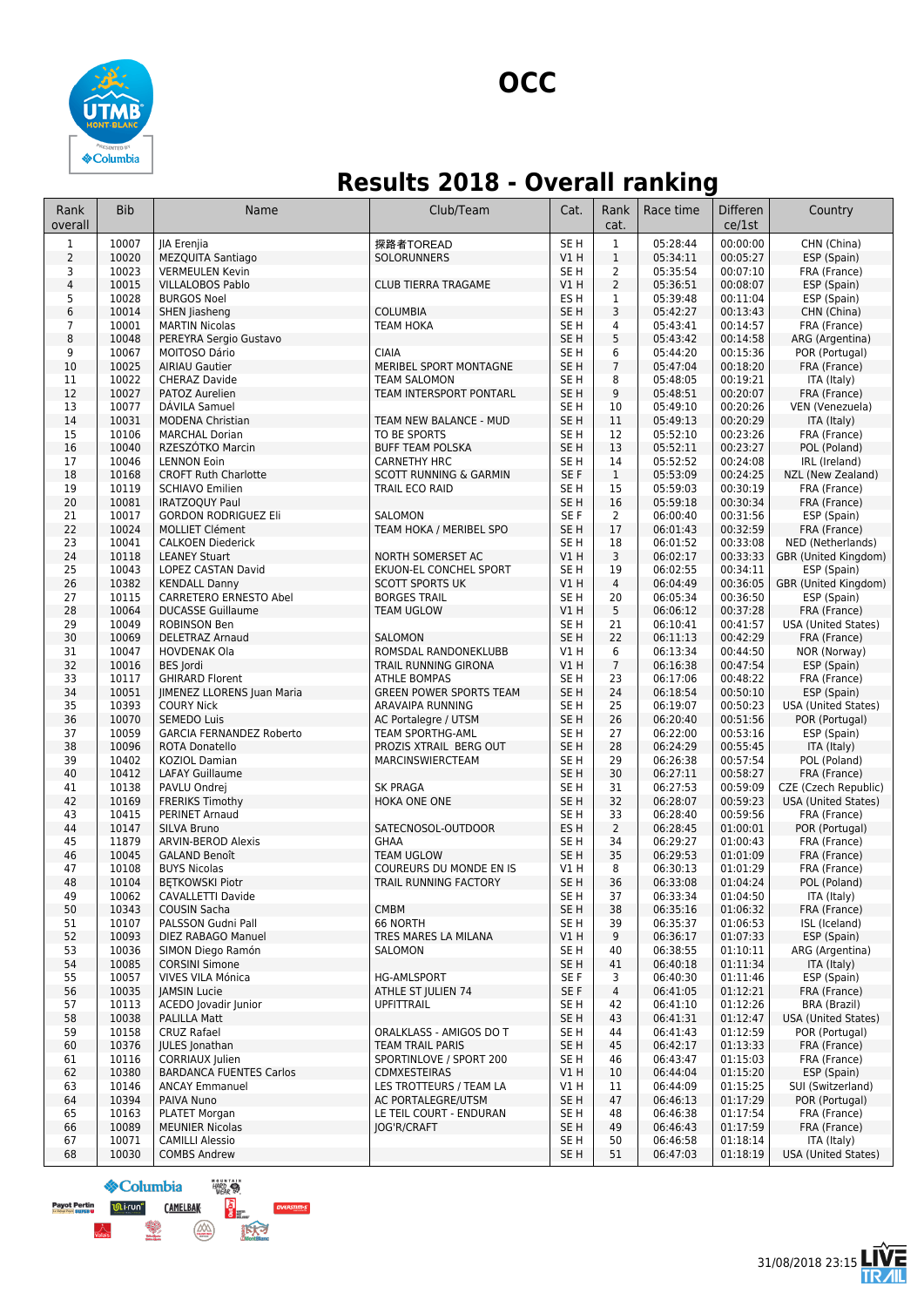

| Rank<br>overall | <b>Bib</b>     | Name                                                     | Club/Team                                      | Cat.                    | Rank<br>cat.   | Race time            | Differen<br>ce/1st   | Country                           |
|-----------------|----------------|----------------------------------------------------------|------------------------------------------------|-------------------------|----------------|----------------------|----------------------|-----------------------------------|
| 69              | 10141          | PERNET-MUGNIER Romain                                    | <b>TEAM SNGB</b>                               | SE <sub>H</sub>         | 52             | 06:47:25             | 01:18:41             | FRA (France)                      |
| 70              | 10122          | VÄHÄNEN Sami                                             | SAJANIEMEN SONNIT                              | V1H                     | 12             | 06:48:33             | 01:19:49             | FIN (Finland)                     |
| 71              | 10130          | <b>PERRIER Nicolas</b>                                   | Team Écureuil                                  | SE H                    | 53             | 06:50:10             | 01:21:26             | SUI (Switzerland)                 |
| 72              | 10058          | <b>FONSECA Mário</b>                                     | DR. MERINO/4MOOVE                              | SE <sub>H</sub>         | 54             | 06:51:18             | 01:22:34             | POR (Portugal)                    |
| 73              | 10055          | <b>JIANG Nancy</b>                                       |                                                | SE F                    | 5              | 06:51:25             | 01:22:41             | NZL (New Zealand)                 |
| 73              | 10137          | PANOZZO Jimmy                                            |                                                | SE <sub>H</sub>         | 55             | 06:51:25             | 01:22:41             | FRA (France)                      |
| 75              | 10389          | FERNANDEZ LLAMAS Raúl                                    | INTELLIGENT - INTERVAL                         | SE H                    | 56             | 06:51:57             | 01:23:13             | ESP (Spain)                       |
| 76              | 10073          | <b>CRETTON Morgane</b>                                   | <b>CMBM</b>                                    | SE F                    | 6              | 06:52:16             | 01:23:32             | FRA (France)                      |
| 77<br>78        | 10144<br>10388 | <b>DARNEIX Nicolas</b><br><b>RODRIGUEZ Lartaun</b>       | <b>ENDURANCE SHOP ST ETIEN</b><br>ZANPATUZ     | V1 H<br>SE <sub>H</sub> | 13<br>57       | 06:52:33             | 01:23:49<br>01:24:20 | FRA (France)                      |
| 79              | 10386          | <b>ANTOINE Emmanuel</b>                                  | TEAM TRAILSANDYETIS / T                        | SE <sub>H</sub>         | 58             | 06:53:04<br>06:53:52 | 01:25:08             | ESP (Spain)<br>FRA (France)       |
| 80              | 10061          | <b>COURY Lauren</b>                                      | <b>ARAVAIPA RUNNING</b>                        | SE F                    | $\overline{7}$ | 06:53:58             | 01:25:14             | USA (United States)               |
| 81              | 10385          | <b>GILLERON</b> Julien                                   |                                                | V1 H                    | 14             | 06:55:34             | 01:26:50             | FRA (France)                      |
| 82              | 10066          | MANIVOZ Stéphanie                                        | <b>TEAM DYNAFIT</b>                            | $VI$ F                  | $\mathbf{1}$   | 06:56:07             | 01:27:23             | FRA (France)                      |
| 83              | 10086          | CHERTA BALLESTER Ricardo                                 | <b>CORREMON TRAIL</b>                          | ES <sub>H</sub>         | 3              | 06:56:17             | 01:27:33             | ESP (Spain)                       |
| 84              | 10120          | <b>LLACER BADAL Isaac</b>                                | <b>CXM VALENCIA</b>                            | SE <sub>H</sub>         | 59             | 06:56:19             | 01:27:35             | ESP (Spain)                       |
| 85              | 10127          | <b>BOURGUENOLLE Pierre-Arnaud</b>                        | SCO SAINTE MARGUERITE M                        | SE <sub>H</sub>         | 60             | 06:57:05             | 01:28:21             | FRA (France)                      |
| 86              | 10378          | <b>CARDAMAS FREIRE Bruno</b>                             | A.D. JARNACHAS                                 | SE <sub>H</sub>         | 61             | 06:57:14             | 01:28:30             | ESP (Spain)                       |
| 87<br>88        | 10161<br>10092 | <b>SCHRAPP Nicolas</b>                                   | PEROLS FOOTING                                 | V1 H                    | 15             | 06:57:40             | 01:28:56             | FRA (France)                      |
| 89              | 10039          | DE FERRARI Enrico<br>MUÑOZ SÁNCHEZ Pepe                  | <b>TIERRA TRAGAME</b>                          | VIH<br>SE H             | 16<br>62       | 06:57:54<br>06:58:58 | 01:29:10<br>01:30:14 | ITA (Italy)<br>ESP (Spain)        |
| 90              | 10164          | RUIZ Ingrid                                              | CE ALLIBERADRENALINA                           | SE F                    | 8              | 07:00:07             | 01:31:23             | ESP (Spain)                       |
| 91              | 10087          | STRÖMBERG Sofie                                          | <b>MATTEUS SI</b>                              | $VI$ F                  | 2              | 07:01:46             | 01:33:02             | SWE (Sweden)                      |
| 92              | 10008          | <b>BARTHOLOMEW Lucinda</b>                               | SALOMON                                        | ES <sub>F</sub>         | $\mathbf{1}$   | 07:01:54             | 01:33:10             | AUS (Australia)                   |
| 93              | 10094          | <b>ESCUELA PERDOMO Álvaro</b>                            | <b>JAIRA TRAIL</b>                             | SE <sub>H</sub>         | 63             | 07:02:55             | 01:34:11             | ESP (Spain)                       |
| 94              | 10128          | <b>CARBALLO RODRÍGUEZ Carlos</b>                         | <b>JAIRA TRAIL</b>                             | SE <sub>H</sub>         | 64             | 07:02:57             | 01:34:13             | ESP (Spain)                       |
| 95              | 10500          | DEVILLE CAVELLIN Matthieu                                | TEAM TRAIL PARIS                               | SE H                    | 65             | 07:03:32             | 01:34:48             | FRA (France)                      |
| 96              | 10100          | <b>KACKA Anna</b>                                        | <b>BUFF TEAM POLAND</b>                        | SE F                    | 9              | 07:04:40             | 01:35:56             | POL (Poland)                      |
| 97              | 10123          | <b>MUGNIER Yannick</b>                                   | <b>LRDC</b>                                    | V1 H                    | 17             | 07:04:41             | 01:35:57             | FRA (France)                      |
| 98              | 11889          | <b>IERE Nurmi</b>                                        | <b>LAUKKOSKEN TAIMI</b>                        | SE <sub>H</sub>         | 66             | 07:05:41             | 01:36:57             | FIN (Finland)                     |
| 99<br>100       | 10102<br>10148 | <b>DUBOIS Baptiste</b><br>AMUNDSGAARD Kirsten Hindhammer | Romsdal Randoneklubb                           | V1 H<br>SE F            | 18<br>10       | 07:05:50<br>07:05:55 | 01:37:06<br>01:37:11 | SUI (Switzerland)<br>NOR (Norway) |
| 101             | 10152          | <b>FANTINI Graziano</b>                                  |                                                | SE H                    | 67             | 07:06:41             | 01:37:57             | ITA (Italy)                       |
| 102             | 10425          | <b>QUETTIER Alexandre</b>                                | DASSAULT SPORTS SURESNE                        | SE <sub>H</sub>         | 68             | 07:08:52             | 01:40:08             | FRA (France)                      |
| 103             | 10103          | <b>LAIR Alvin</b>                                        | team LEPAPE                                    | ES <sub>H</sub>         | 4              | 07:09:05             | 01:40:21             | FRA (France)                      |
| 104             | 10114          | <b>REAL HERRAIZ Beatriz</b>                              | C. A. CUENCA DOLOMIA                           | V1F                     | 3              | 07:09:33             | 01:40:49             | ESP (Spain)                       |
| 105             | 10400          | <b>VENTURELLI Maxime</b>                                 | <b>RFCL</b>                                    | SE <sub>H</sub>         | 69             | 07:10:12             | 01:41:28             | BEL (Belgium)                     |
| 106             | 10075          | <b>WYWŁOKA Paulina</b>                                   | SalcoGarminTeam                                | SE F                    | 11             | 07:10:34             | 01:41:50             | POL (Poland)                      |
| 107             | 10072          | <b>GOSSELIN Simon</b>                                    | GAHS / CESNI TEAM TRAIL                        | SE <sub>H</sub>         | 70             | 07:11:09             | 01:42:25             | FRA (France)                      |
| 108             | 10151          | <b>ECCLES Lawrence</b>                                   | PENNY LANE STRIDERS                            | SE <sub>H</sub>         | 71             | 07:11:34             | 01:42:50             | GBR (United Kingdom)              |
| 109             | 10570          | <b>ACKART Robert</b>                                     |                                                | SE <sub>H</sub>         | 72             | 07:13:52             | 01:45:08             | USA (United States)               |
| 110<br>111      | 10403<br>10467 | <b>ANDRIOLA Matteo</b><br>GIGNOUX Jérémie                | TEAM ALDO MORO PALUZZA<br><b>COM BAGNEUX</b>   | SE <sub>H</sub><br>V1 H | 73<br>19       | 07:17:21<br>07:17:28 | 01:48:37<br>01:48:44 | ITA (Italy)<br>FRA (France)       |
| 112             | 10383          | <b>CARTER Gemma</b>                                      | SERPENTINE RC                                  | SE F                    | 12             | 07:17:29             | 01:48:45             | GBR (United Kingdom)              |
| 113             | 10150          | GABRY Frédéric                                           |                                                | SE H                    | 74             | 07:19:03             | 01:50:19             | FRA (France)                      |
| 114             | 10142          | MESADO ORTIZ Eva                                         | MUR I CASTELL                                  | $VI$ F                  | $\overline{4}$ | 07:20:08             | 01:51:24             | ESP (Spain)                       |
| 115             | 10335          | <b>SMYTH Barry</b>                                       |                                                | SE H                    | 75             | 07:20:12             | 01:51:28             | IRL (Ireland)                     |
| 116             | 10472          | <b>LELONG Maxime</b>                                     |                                                | SE <sub>H</sub>         | 76             | 07:20:28             | 01:51:44             | FRA (France)                      |
| 117             | 10153          | MANSUY Olivier                                           |                                                | SE <sub>H</sub>         | 77             | 07:21:04             | 01:52:20             | FRA (France)                      |
| 118             | 10423          | MASSON Claude                                            |                                                | <b>V2 H</b>             | $\mathbf{1}$   | 07:21:07             | 01:52:23             | FRA (France)                      |
| 119             | 10463          | LAPRADE Reme                                             |                                                | SE H                    | 78             | 07:21:11<br>07:21:13 | 01:52:27<br>01:52:29 | CAN (Canada)<br>FRA (France)      |
| 120<br>121      | 10131<br>10483 | <b>LORIDAT Gaelle</b><br><b>FAILUTTI Quentin</b>         | <b>CAF ARAVIS</b><br>TEAMS SPORT CONSULTING    | $VI$ F<br>SE H          | 5<br>79        | 07:23:10             | 01:54:26             | FRA (France)                      |
| 122             | 10529          | <b>MURRAY Alastair</b>                                   | <b>HORWICH RMI HARRIERS</b>                    | V1H                     | 20             | 07:24:19             | 01:55:35             | GBR (United Kingdom)              |
| 123             | 10434          | <b>MOLLI Didier</b>                                      |                                                | V1 H                    | 21             | 07:25:24             | 01:56:40             | FRA (France)                      |
| 123             | 10624          | <b>FERNANDES Serge</b>                                   | SAPADORES DA INVICTA                           | SE <sub>H</sub>         | 80             | 07:25:24             | 01:56:40             | POR (Portugal)                    |
| 125             | 10157          | <b>BRAZEAU</b> Jessica                                   | RABBIT                                         | SE F                    | 13             | 07:25:52             | 01:57:08             | <b>USA (United States)</b>        |
| 126             | 10454          | <b>DUPONT Cedric</b>                                     | TRAIL VAUCLUSE                                 | V1 H                    | 22             | 07:27:13             | 01:58:29             | FRA (France)                      |
| 127             | 10387          | <b>INAK Kamil</b>                                        | QNBFINANSBANK                                  | SE H                    | 81             | 07:28:52             | 02:00:08             | TUR (Turkey)                      |
| 128             | 10476          | DOMINGUEZ SANTISO Carlos                                 | <b>TTTRAIL</b>                                 | SE <sub>H</sub>         | 82             | 07:28:57             | 02:00:13             | ESP (Spain)                       |
| 129             | 10547          | <b>RENEL Damien</b>                                      |                                                | SE H                    | 83             | 07:29:13             | 02:00:29             | FRA (France)                      |
| 130<br>131      | 10518<br>10430 | <b>CALVET Anthony</b><br><b>DESPREZ Thomas</b>           | PAGANELLITRAINING / SAL<br><b>UA MAURIENNE</b> | SE <sub>H</sub><br>SE H | 84<br>85       | 07:29:42<br>07:30:45 | 02:00:58<br>02:02:01 | FRA (France)<br>FRA (France)      |
| 132             | 10435          | <b>VARENNE Ludovic</b>                                   | AS POMPIER CHAMBERY                            | V1H                     | 23             | 07:30:52             | 02:02:08             | FRA (France)                      |
| 133             | 10330          | <b>FOGLIATO Riccardo</b>                                 |                                                | SE H                    | 86             | 07:31:38             | 02:02:54             | ITA (Italy)                       |
| 134             | 10404          | <b>CATOIRE Bastien</b>                                   | SECTION TRAIL VILLENEUV                        | SE <sub>H</sub>         | 87             | 07:31:54             | 02:03:10             | FRA (France)                      |
| 135             | 10520          | <b>KLIMOV Maxim</b>                                      | 42195.KIEV.UA                                  | SE H                    | 88             | 07:32:27             | 02:03:43             | RUS (Russia)                      |
| 136             | 10436          | <b>BIBBY Ross</b>                                        | <b>VALLEY STRIDERS AC</b>                      | SE <sub>H</sub>         | 89             | 07:32:42             | 02:03:58             | GBR (United Kingdom)              |
| 137             | 10134          | ROCA HERMS Claudia                                       | <b>BLUE MOTORS</b>                             | SE F                    | 14             | 07:32:46             | 02:04:02             | ESP (Spain)                       |
| 138             | 10475          | RIBERA ESPELT Ramon                                      | CLUB NESTLE GIRONA                             | SE H                    | 90             | 07:32:48             | 02:04:04             | ESP (Spain)                       |
| 139             | 10154          | DIAZ GAVILAN Monica                                      | <b>BICHA-IO VISIOON GRANAD</b>                 | $VI$ F                  | 6              | 07:32:54             | 02:04:10             | ESP (Spain)                       |
| 140<br>141      | 10478<br>10581 | CLIVAZ Virginie<br><b>CAILLET David</b>                  |                                                | SE F<br>V1 H            | 15<br>24       | 07:33:04<br>07:35:19 | 02:04:20<br>02:06:35 | SUI (Switzerland)<br>FRA (France) |
| 142             | 11880          | <b>BEEDELL Simon</b>                                     |                                                | SE <sub>H</sub>         | 91             | 07:35:26             | 02:06:42             | GBR (United Kingdom)              |
| 143             | 10619          | PARET Alexandre                                          |                                                | SE H                    | 92             | 07:35:49             | 02:07:05             | FRA (France)                      |
|                 |                |                                                          |                                                |                         |                |                      |                      |                                   |

HARD S **S**Columbia **Payot Pertin**<br>**Expertise Definition CAMELBAK** 

L

 $\left(\frac{\partial}{\partial x}\right)$ 

**Crum OVERSTIM-S** 医大才

31/08/2018 23:15

Ē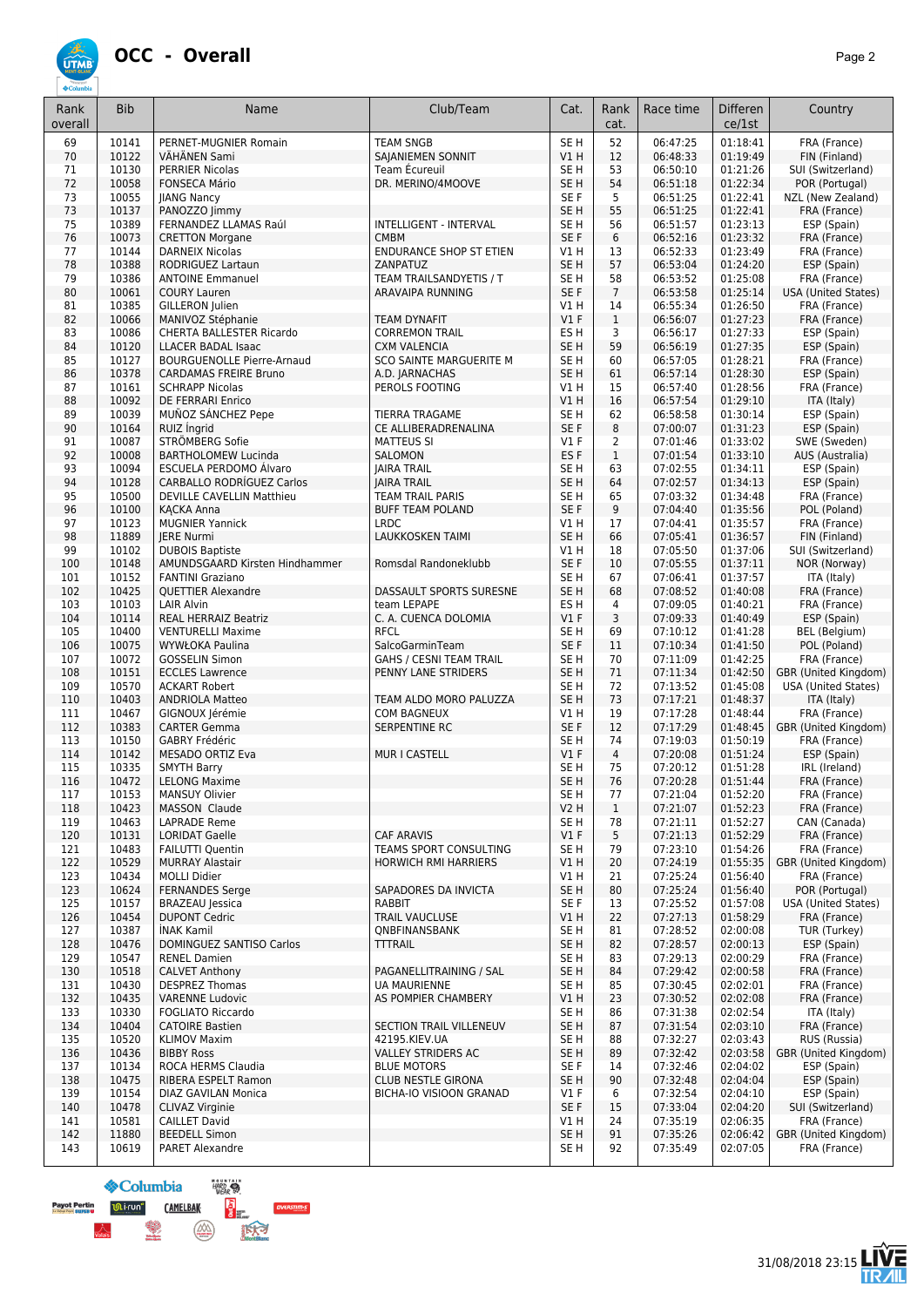

| Rank<br>overall | <b>Bib</b>     | Name                                            | Club/Team                                           | Cat.                               | Rank<br>cat.         | Race time            | Differen<br>ce/1st   | Country                             |
|-----------------|----------------|-------------------------------------------------|-----------------------------------------------------|------------------------------------|----------------------|----------------------|----------------------|-------------------------------------|
| 144             | 10448          | <b>COULAUDON Florian</b>                        | ADIDAS RUNNERS PARIS                                | SE <sub>H</sub>                    | 93                   | 07:37:26             | 02:08:42             | FRA (France)                        |
| 145             | 11901          | <b>TOTALCA Florin</b>                           |                                                     | SE <sub>H</sub>                    | 94                   | 07:37:46             | 02:09:02             | ROU (Romania)                       |
| 146             | 10550          | THETAZ Olivier                                  |                                                     | VIH                                | 25                   | 07:37:57             | 02:09:13             | SUI (Switzerland)                   |
| 147             | 10405          | <b>CAVIGLIA Luca</b>                            |                                                     | SE <sub>H</sub>                    | 95                   | 07:38:18             | 02:09:34             | ITA (Italy)                         |
| 148             | 10579<br>10121 | <b>THOMASSON Benoit</b><br><b>VINET Marie</b>   | <b>ECA 17</b>                                       | SE <sub>H</sub><br>SE F            | 96<br>16             | 07:39:46             | 02:11:02             | FRA (France)                        |
| 149<br>150      | 10132          | <b>NATORI Masahiro</b>                          | XEBIO/LA SPORTIVA JAPA                              | SE <sub>H</sub>                    | 97                   | 07:40:29<br>07:41:03 | 02:11:45<br>02:12:19 | FRA (France)<br>JPN (Japan)         |
| 151             | 10510          | <b>GEORGE Patrick</b>                           | RUNNING'PAT                                         | V1H                                | 26                   | 07:42:33             | 02:13:49             | FRA (France)                        |
| 152             | 10580          | <b>TORRES BONDIA Carlos</b>                     | <b>BxM Betera</b>                                   | SE <sub>H</sub>                    | 98                   | 07:43:02             | 02:14:18             | ESP (Spain)                         |
| 153             | 10540          | <b>GARCIA GARCIA Aday M.</b>                    |                                                     | SE <sub>H</sub>                    | 99                   | 07:43:15             | 02:14:31             | ESP (Spain)                         |
| 154             | 10165          | <b>MILLET Mickael</b>                           | <b>TEAM BENRUN</b>                                  | SE <sub>H</sub>                    | 100                  | 07:44:03             | 02:15:19             | FRA (France)                        |
| 155             | 11898          | PINTO Bernardino<br><b>MANTONI Tue</b>          | DR. MERINO/4MOOVE<br><b>CHAMOIS DANOIS</b>          | SE <sub>H</sub>                    | 101                  | 07:44:30<br>07:44:38 | 02:15:46             | POR (Portugal)                      |
| 156<br>157      | 10531<br>10414 | RIERA DUÑACH Xavier                             | TRAMUNTANYA LLANCA                                  | $VI$ H<br>ES <sub>H</sub>          | 27<br>5              | 07:44:45             | 02:15:54<br>02:16:01 | DEN (Denmark)<br>ESP (Spain)        |
| 158             | 10446          | <b>CHAUQUET Romain</b>                          |                                                     | VIH                                | 28                   | 07:44:51             | 02:16:07             | FRA (France)                        |
| 159             | 11902          | <b>VALLDECABRES Victor</b>                      | C.D. ENESPORT                                       | SE <sub>H</sub>                    | 102                  | 07:46:16             | 02:17:32             | ESP (Spain)                         |
| 160             | 10552          | PAIVA Nuno                                      | CAES DA AVENIDA                                     | V2 H                               | $\overline{2}$       | 07:47:00             | 02:18:16             | POR (Portugal)                      |
| 161             | 10974          | <b>VADZIS Imants</b>                            | <b>DRUSTI</b>                                       | SE <sub>H</sub>                    | 103                  | 07:47:31             | 02:18:47             | LAT (Latvia)                        |
| 162<br>163      | 10442<br>10829 | <b>BARBE Frédéric</b><br><b>RENAULD Mathieu</b> | LES ROUILLES TEAM TRAIL                             | V1 H<br>SE <sub>H</sub>            | 29<br>104            | 07:48:28<br>07:52:07 | 02:19:44<br>02:23:23 | FRA (France)<br>FRA (France)        |
| 164             | 10427          | SANTANA GARCIA Jose Antonio                     | C.D. ARISTA                                         | SE <sub>H</sub>                    | 105                  | 07:52:09             | 02:23:25             | ESP (Spain)                         |
| 165             | 10482          | CAZZOLI Filippo                                 | <b>ALASKA TEAM</b>                                  | SE <sub>H</sub>                    | 106                  | 07:52:14             | 02:23:30             | ITA (Italy)                         |
| 166             | 10424          | <b>CHARMASSON Florent</b>                       | <b>BAGNOLS MARCOULE ATHLET</b>                      | <b>V2 H</b>                        | 3                    | 07:52:26             | 02:23:42             | FRA (France)                        |
| 167             | 10560          | <b>KIMBER Tom</b>                               | LEIGHTON BUZZARD ATHLET                             | VIH                                | 30                   | 07:52:30             | 02:23:46             | GBR (United Kingdom)                |
| 168             | 10337          | <b>MENETRIER Arnaud</b>                         | <b>FERRIERES SA</b>                                 | SE <sub>H</sub>                    | 107                  | 07:53:03             | 02:24:19             | FRA (France)                        |
| 169<br>170      | 10332<br>10095 | LAUR Sylvain<br>LEFEBVRE Cécile                 |                                                     | <b>V2 H</b><br>SE F                | $\overline{4}$<br>17 | 07:53:04<br>07:53:14 | 02:24:20<br>02:24:30 | FRA (France)<br>FRA (France)        |
| 171             | 10413          | <b>SANTOS Bruno</b>                             | A.D. AMARANTE TRAIL RUN                             | SE <sub>H</sub>                    | 108                  | 07:53:38             | 02:24:54             | POR (Portugal)                      |
| 172             | 10159          | <b>AMAT VALERO Sonia</b>                        | AVIENTU SOLORUNNERS                                 | SE F                               | 18                   | 07:54:26             | 02:25:42             | ESP (Spain)                         |
| 173             | 10522          | <b>NURMI Kari</b>                               | <b>LAUKKOSKEN TAIMI</b>                             | <b>V2 H</b>                        | 5                    | 07:55:45             | 02:27:01             | FIN (Finland)                       |
| 174             | 10661          | <b>LEBLANC Cyril</b>                            | AMIENS UC                                           | SE <sub>H</sub>                    | 109                  | 07:55:58             | 02:27:14             | FRA (France)                        |
| 175             | 10958          | <b>BERNOT Jerome</b>                            |                                                     | SE <sub>H</sub>                    | 110                  | 07:56:07             | 02:27:23             | FRA (France)                        |
| 176<br>177      | 10449<br>10126 | FAULO MARTIN Jaime<br><b>BEADLE Carrie</b>      | <b>RUNBCN</b><br>EPFL/UNIL-PLANET ENDURA            | SE <sub>H</sub><br>SE F            | 111<br>19            | 07:56:29<br>07:56:35 | 02:27:45<br>02:27:51 | ESP (Spain)<br>GBR (United Kingdom) |
| 178             | 10438          | CASTELEIRO Nádia                                | ORALKLASS-AMIGOS DO TRA                             | SE F                               | 20                   | 07:57:36             | 02:28:52             | POR (Portugal)                      |
| 179             | 10805          | SZUNYOGH Zoltán                                 |                                                     | V1H                                | 31                   | 07:58:18             | 02:29:34             | HUN (Hungary)                       |
| 180             | 10408          | <b>LORENZONI Livia</b>                          | <b>AC CORTE</b>                                     | SE F                               | 21                   | 07:58:57             | 02:30:13             | FRA (France)                        |
| 181             | 10536          | NERIS Joel                                      |                                                     | V1H                                | 32                   | 08:00:28             | 02:31:44             | BRA (Brazil)                        |
| 182             | 10603          | <b>RIEHM Frank</b>                              |                                                     | $VI$ H                             | 33                   | 08:00:30             | 02:31:46             | GER (Germany)                       |
| 183<br>184      | 11188<br>10524 | KOCEMBA Askaniusz<br>CERNUDA LOPEZ Sergi        | Narval - Polar expediti<br><b>GALLOZORRO'S TEAM</b> | SE <sub>H</sub><br>SE <sub>H</sub> | 112<br>113           | 08:00:50<br>08:01:28 | 02:32:06<br>02:32:44 | POL (Poland)<br>ESP (Spain)         |
| 185             | 10799          | <b>MOREL Sylvain</b>                            |                                                     | VIH                                | 34                   | 08:01:34             | 02:32:50             | FRA (France)                        |
| 186             | 10534          | <b>GOMES</b> Julien                             | <b>TEAM PBL</b>                                     | SE <sub>H</sub>                    | 114                  | 08:02:19             | 02:33:35             | FRA (France)                        |
| 187             | 11107          | VIDAL Julian                                    |                                                     | SE <sub>H</sub>                    | 115                  | 08:02:49             | 02:34:05             | FRA (France)                        |
| 188             | 10961          | LURIA René                                      |                                                     | SE <sub>H</sub>                    | 116                  | 08:03:20             | 02:34:36             | SUI (Switzerland)                   |
| 189<br>190      | 10502<br>10688 | <b>BORGHINI Lorenzo</b><br><b>OTTET Herve</b>   |                                                     | VIH<br>V1 H                        | 35<br>36             | 08:03:26<br>08:03:59 | 02:34:42<br>02:35:15 | ITA (Italy)<br>SUI (Switzerland)    |
| 191             | 10679          | <b>LEGRIX Samuel</b>                            | CAGF                                                | VIH                                | 37                   | 08:05:05             | 02:36:21             | FRA (France)                        |
| 192             | 10642          | <b>HUBERT Alexandre</b>                         | PELLISSIER SPORT                                    | VIH                                | 38                   | 08:06:25             | 02:37:41             | SUI (Switzerland)                   |
| 193             | 10432          | <b>MAILLER Solenne</b>                          |                                                     | SE F                               | 22                   | 08:06:28             | 02:37:44             | FRA (France)                        |
| 194             | 10528          | REY Stéphane                                    | CAGNA + WENGER - CAVE D                             | SE <sub>H</sub>                    | 117                  | 08:07:07             | 02:38:23             | SUI (Switzerland)                   |
| 195             | 10470          | <b>MONSEGU Denis</b>                            | <b>TEAM SHARKS</b>                                  | SE <sub>H</sub>                    | 118                  | 08:07:44             | 02:39:00             | FRA (France)                        |
| 196<br>197      | 10340<br>10962 | <b>LORIAUX Emilie</b><br>PRADON Frédéric        | TRAKKS TEAM BELGIUM (ES                             | SE F<br>SE <sub>H</sub>            | 23<br>119            | 08:08:31<br>08:08:42 | 02:39:47<br>02:39:58 | BEL (Belgium)<br>FRA (France)       |
| 198             | 10608          | <b>MAGDINIER Christophe</b>                     |                                                     | VIH                                | 39                   | 08:08:48             | 02:40:04             | FRA (France)                        |
| 199             | 11104          | <b>HERBRETEAU Quentin</b>                       | <b>ENTENTE DES MAUGES</b>                           | SE <sub>H</sub>                    | 120                  | 08:09:01             | 02:40:17             | FRA (France)                        |
| 200             | 10509          | <b>SUNDMAN Dennis</b>                           | TEAM ESPLANAD                                       | SE <sub>H</sub>                    | 121                  | 08:09:21             | 02:40:37             | SWE (Sweden)                        |
| 201             | 11927          | <b>BEECHE Dave</b>                              |                                                     | V1H                                | 40                   | 08:09:35             | 02:40:51             | NZL (New Zealand)                   |
| 202             | 11913          | KAHOLICS Istvan                                 | X2S SALOMON HUNGARY                                 | V1 H                               | 41                   | 08:09:46             | 02:41:02             | HUN (Hungary)                       |
| 203<br>204      | 10631<br>10490 | <b>GOSCINIEWICZ Pawel</b><br>ROCAMORA Vicenc    | TRAMUNTANA ESPORT                                   | V1H<br>V2 H                        | 42<br>6              | 08:10:48<br>08:10:56 | 02:42:04<br>02:42:12 | POL (Poland)<br>ESP (Spain)         |
| 205             | 10460          | CHENEVOY Julie                                  |                                                     | SE F                               | 24                   | 08:11:15             | 02:42:31             | FRA (France)                        |
| 206             | 10326          | <b>WARTER Nicolas</b>                           |                                                     | VIH                                | 43                   | 08:11:45             | 02:43:01             | FRA (France)                        |
| 207             | 10618          | MARTINEZ FUENTES Toni                           | <b>MATXACUCA</b>                                    | SE <sub>H</sub>                    | 122                  | 08:11:58             | 02:43:14             | ESP (Spain)                         |
| 208             | 10564          | <b>TYRODE Anthony</b>                           |                                                     | SE <sub>H</sub>                    | 123                  | 08:12:06             | 02:43:22             | FRA (France)                        |
| 209             | 10655          | JOUANNEAU Alexandre                             |                                                     | SE <sub>H</sub>                    | 124                  | 08:12:27             | 02:43:43             | FRA (France)                        |
| 210<br>211      | 10481<br>11896 | REMIREZ JAUREGI Danel<br>O'DWYER David          | BESAIDE M. E                                        | SE <sub>H</sub><br>SE <sub>H</sub> | 125<br>126           | 08:13:14<br>08:13:24 | 02:44:30<br>02:44:40 | ESP (Spain)<br>GBR (United Kingdom) |
| 212             | 10751          | CRISTOBAL ATIENZA Javier                        | CLUB DE MONTANA NAVATRA                             | SE <sub>H</sub>                    | 127                  | 08:13:44             | 02:45:00             | ESP (Spain)                         |
| 213             | 10862          | <b>FIGAR Andres</b>                             |                                                     | SE <sub>H</sub>                    | 128                  | 08:14:28             | 02:45:44             | ESP (Spain)                         |
| 214             | 10546          | LE MEUR Armand                                  | CA AMBILLY                                          | SE <sub>H</sub>                    | 129                  | 08:15:08             | 02:46:24             | FRA (France)                        |
| 215             | 10658          | FERNÁNDEZ GARCÍA Borja                          | A.D. SIN FRONTERAS                                  | SE <sub>H</sub>                    | 130                  | 08:15:11             | 02:46:27             | ESP (Spain)                         |
| 216<br>217      | 10422<br>10699 | SÁNCHEZ DURAN Máximo                            | TEAMPRANEROS                                        | SE <sub>H</sub><br>SE <sub>H</sub> | 131<br>132           | 08:15:38             | 02:46:54             | ESP (Spain)                         |
| 218             | 10674          | <b>DULLIN Charles</b><br><b>THIER Dominik</b>   | <b>KS KANDAHAR</b>                                  | VIH                                | 44                   | 08:15:40<br>08:15:47 | 02:46:56<br>02:47:03 | FRA (France)<br>POL (Poland)        |
|                 |                |                                                 |                                                     |                                    |                      |                      |                      |                                     |



À

**OVERSTIMES**  $\left(\frac{\partial}{\partial x}\right)$ 医大才

E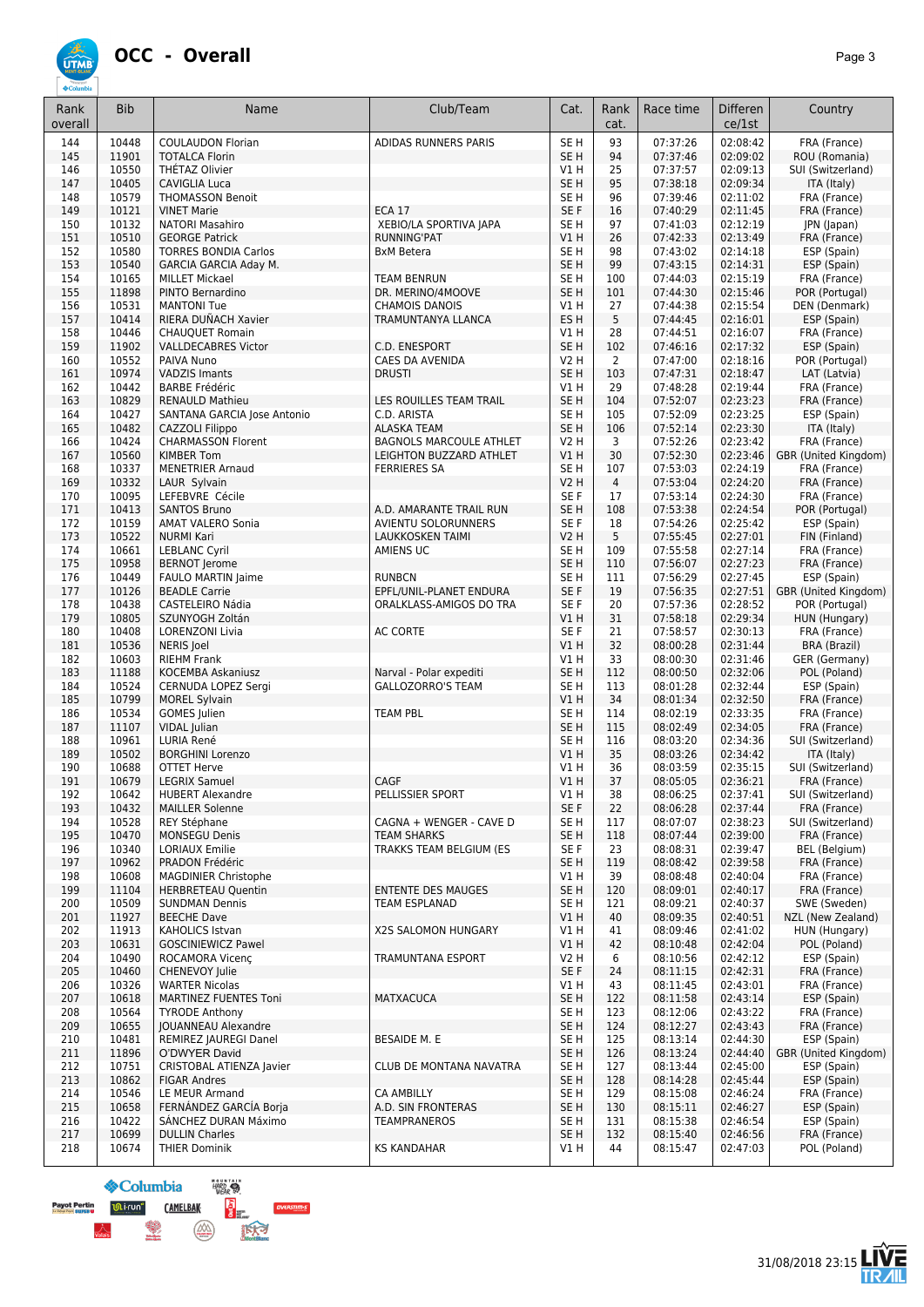#### **OCC - Overall** *Page 4*

PELLETIER Flavie

HENRIQUES Leonor

**HARD SALE** 

B.

区分

**S**Columbia

**CAMELBAK** 

 $\binom{N}{\text{number}}$ 

**ULi-run**<sup>o</sup>

**Payot Pertin<br>Brisk Post Supper U** 



Rank overall

| 226 | 10644 | OPARKA Monika                   | <b>TELFORD AC</b>              | SE <sub>F</sub> | 27             | 08:17:45 | 02:49:01 | POL (Poland)                 |
|-----|-------|---------------------------------|--------------------------------|-----------------|----------------|----------|----------|------------------------------|
| 227 | 10637 | <b>SCHMIT Laurent</b>           | TENNIS CLUB LE VERSOUD         | <b>V1 H</b>     | 46             | 08:18:01 | 02:49:17 | FRA (France)                 |
| 228 | 10636 | <b>DELINE Cédric</b>            |                                | <b>V1 H</b>     | 47             | 08:19:46 | 02:51:02 | FRA (France)                 |
| 229 | 10690 | <b>AYMONIN Christophe</b>       |                                | <b>V1 H</b>     | 48             | 08:19:50 | 02:51:06 | FRA (France)                 |
| 230 | 10461 | <b>BARTH Francis</b>            | <b>TEAM MAENNELSTEIN</b>       | SE <sub>H</sub> | 137            | 08:20:26 | 02:51:42 | FRA (France)                 |
| 231 | 10640 | <b>MARTIN Philippe</b>          |                                | V1H             | 49             | 08:20:45 | 02:52:01 | FRA (France)                 |
| 232 | 10605 | <b>BORJON Cédric</b>            | <b>TSB</b>                     | SE <sub>H</sub> | 138            | 08:20:52 | 02:52:08 | FRA (France)                 |
| 233 | 10331 | <b>MARTIN Renaud</b>            |                                | <b>V1 H</b>     | 50             | 08:21:35 | 02:52:51 | FRA (France)                 |
| 234 | 10133 | <b>BOMBENGER Jean-François</b>  |                                | SE <sub>H</sub> | 139            | 08:21:57 | 02:53:13 | FRA (France)                 |
| 235 | 10417 | KIRILOVA Viviana                |                                | $VI$ F          | $\overline{7}$ | 08:22:10 | 02:53:26 | LAT (Latvia)                 |
| 236 | 10457 | <b>MARTINETTO Walter</b>        |                                | V1H             | 51             | 08:22:55 | 02:54:11 | ITA (Italy)                  |
| 237 | 11156 | <b>SYMKO Nicolas</b>            |                                | V1H             | 52             | 08:23:04 | 02:54:20 |                              |
| 238 | 10381 | <b>DARNEY Olivier</b>           | <b>CPG</b>                     | V1H             | 53             | 08:23:05 | 02:54:21 | FRA (France)<br>FRA (France) |
|     | 11092 | MONTEYREMARD Cyril              |                                | SE <sub>H</sub> | 140            | 08:23:23 | 02:54:39 | FRA (France)                 |
| 239 | 10441 | <b>MEINERO Samuele</b>          |                                | <b>V1 H</b>     | 54             | 08:23:40 | 02:54:56 |                              |
| 240 |       |                                 | VALMAREMOLATEAM                |                 |                |          |          | ITA (Italy)                  |
| 241 | 10455 | <b>TAVERNIER Antoine</b>        | <b>CMBM</b>                    | SE <sub>H</sub> | 141            | 08:24:33 | 02:55:49 | FRA (France)                 |
| 242 | 10709 | <b>MENGUY Nicolas</b>           |                                | SE <sub>H</sub> | 142            | 08:24:36 | 02:55:52 | FRA (France)                 |
| 243 | 10738 | <b>LANCIEN Guillaume</b>        | <b>ASCE FRANCE 2</b>           | SE H            | 143            | 08:25:15 | 02:56:31 | FRA (France)                 |
| 244 | 10785 | <b>DELVAUX Gary</b>             |                                | SE H            | 144            | 08:25:39 | 02:56:55 | BEL (Belgium)                |
| 245 | 10654 | MEIZOZ David                    |                                | SE <sub>H</sub> | 145            | 08:25:59 | 02:57:15 | SUI (Switzerland)            |
| 246 | 10595 | <b>ARTYUKHIN Timur</b>          | ATHLETEX.KZ                    | SE <sub>H</sub> | 146            | 08:26:05 | 02:57:21 | KAZ (Kazakhstan)             |
| 247 | 10643 | KJAER Maxime                    | UNIL-EPFL/PLANET ENDURA        | ES <sub>H</sub> | 6              | 08:26:36 | 02:57:52 | DEN (Denmark)                |
| 248 | 10384 | <b>AST Romain</b>               |                                | SE <sub>H</sub> | 147            | 08:26:37 | 02:57:53 | FRA (France)                 |
| 249 | 10800 | <b>DUPUY Charles-Antoine</b>    | <b>ESPRIT TRAIL ANIOU</b>      | SE <sub>H</sub> | 148            | 08:26:48 | 02:58:04 | FRA (France)                 |
| 250 | 10790 | LABARIAS Bernat                 | <b>TRAINING TRAIL TEAM</b>     | SE <sub>H</sub> | 149            | 08:27:25 | 02:58:41 | ESP (Spain)                  |
| 250 | 10795 | <b>GOMEZ MOTA Alberto</b>       | <b>GASSS TRIATLO CERDANYOL</b> | <b>V1 H</b>     | 55             | 08:27:25 | 02:58:41 | ESP (Spain)                  |
| 250 | 10902 | <b>LOPEZ Luis Felipe</b>        |                                | SE <sub>H</sub> | 150            | 08:27:25 | 02:58:41 | ESP (Spain)                  |
| 253 | 10399 | DUAY Sébastien                  | <b>TEAM CRISTAL SPORT</b>      | SE <sub>H</sub> | 151            | 08:27:40 | 02:58:56 | SUI (Switzerland)            |
| 254 | 10421 | <b>AUCLAIRE Edouard</b>         |                                | SE <sub>H</sub> | 152            | 08:28:11 | 02:59:27 | FRA (France)                 |
| 255 | 10609 | WOOD Ben                        | <b>HIGHGATE HARRIERS</b>       | V1 H            | 56             | 08:28:17 | 02:59:33 | GBR (United Kingdom)         |
| 256 | 10160 | LISAK Krzysztof                 |                                | SE <sub>H</sub> | 153            | 08:28:43 | 02:59:59 | POL (Poland)                 |
| 257 | 10926 | SEBAN Igor                      |                                | SE <sub>H</sub> | 154            | 08:28:53 | 03:00:09 | FRA (France)                 |
| 258 | 10056 | BLANCO CAMPAÑA José María       | <b>BICHA TRAIL</b>             | SE <sub>H</sub> | 155            | 08:28:54 | 03:00:10 | ESP (Spain)                  |
| 259 | 10641 | <b>VANNOORENBERGHE Charles</b>  |                                | SE <sub>H</sub> | 156            | 08:29:23 | 03:00:39 | FRA (France)                 |
| 260 | 10646 | <b>HIS Gautier</b>              | <b>GRAND ANGOULEME ATHLETI</b> | SE <sub>H</sub> | 157            | 08:29:43 | 03:00:59 | FRA (France)                 |
| 261 | 10763 | <b>CONS Eric</b>                |                                | SE <sub>H</sub> | 158            | 08:30:05 | 03:01:21 | FRA (France)                 |
| 262 | 10539 | DE CARVALHO DELORME Eduardo     |                                | SE <sub>H</sub> | 159            | 08:30:10 | 03:01:26 | BRA (Brazil)                 |
| 263 | 11441 | <b>DELORME Vincent</b>          |                                | SE <sub>H</sub> | 160            | 08:30:44 | 03:02:00 | FRA (France)                 |
| 264 | 10676 | PEREZ Christopher               |                                | SE <sub>H</sub> | 161            | 08:30:45 | 03:02:01 | FRA (France)                 |
| 265 | 10748 | <b>LOCATELLI Michel</b>         |                                | V3H             | $\mathbf{1}$   | 08:31:12 | 03:02:28 | FRA (France)                 |
| 266 | 10447 | <b>TORNAY Celine</b>            | <b>CRISTAL SPORT</b>           | SE F            | 28             | 08:31:14 | 03:02:30 | SUI (Switzerland)            |
| 267 | 10937 | RAVEAU Guillaume                |                                | SE <sub>H</sub> | 162            | 08:31:32 | 03:02:48 | FRA (France)                 |
| 268 | 10657 | <b>BARDON Cedrick</b>           | Massilia Run Heart             | SE <sub>H</sub> | 163            | 08:31:51 | 03:03:07 | FRA (France)                 |
| 269 | 10728 | <b>RIOTTE Guillaume</b>         |                                | V1 H            | 57             | 08:32:02 | 03:03:18 | FRA (France)                 |
| 270 | 10143 | RODRIGUEZ DE PAZ Francisco Jose | TRECUS DOMINGO ALONSO L        | <b>V2 H</b>     | $\overline{7}$ | 08:32:18 | 03:03:34 | ESP (Spain)                  |
| 271 | 10437 | <b>BOSKOVIC Milusa</b>          |                                | SE F            | 29             | 08:32:19 | 03:03:35 | MNE (Montenegro)             |
| 272 | 10339 | <b>CORVALÁN Daniela</b>         | <b>COLUMBIA CHILE</b>          | SE F            | 30             | 08:32:28 | 03:03:44 | CHI (Chile)                  |
| 273 | 11038 | <b>LEROY Simon</b>              |                                | SE <sub>H</sub> | 164            | 08:32:39 | 03:03:55 | FRA (France)                 |
| 274 | 10626 | <b>CAILLET Laurent</b>          |                                | V1H             | 58             | 08:32:59 | 03:04:15 | FRA (France)                 |
| 275 | 10338 | <b>CHICO PERLES Lola</b>        |                                | <b>V2F</b>      | 1              | 08:33:29 | 03:04:45 | ESP (Spain)                  |
| 276 | 10489 | PRISAL João                     | <b>SALAMANDRECOS</b>           | V1H             | 59             | 08:33:58 | 03:05:14 | POR (Portugal)               |
| 277 | 10968 | <b>CARBONI Stephane</b>         | La Ferme Des Cimes             | VIH             | 60             | 08:34:12 | 03:05:28 | FRA (France)                 |
| 278 | 10682 | FOS LLOPART Francesc            |                                | V1H             | 61             | 08:34:56 | 03:06:12 | ESP (Spain)                  |
| 279 | 10420 | DELGADO Christopher             |                                | <b>V2 H</b>     | 8              | 08:35:09 | 03:06:25 | <b>USA (United States)</b>   |
| 280 | 10431 | PERRET Jean-Claude              | + WATT                         | V2H             | 9              | 08:35:32 | 03:06:48 | FRA (France)                 |
| 281 | 10689 | ZANOTTI Paolo                   | LES TRAILERS DU MONT BL        | V1 H            | 62             | 08:35:38 | 03:06:54 | ITA (Italy)                  |
| 282 | 10823 | <b>THOMAS Daniel</b>            |                                | V1 H            | 63             | 08:35:41 | 03:06:57 | GBR (United Kingdom)         |
| 283 | 10557 | VILA OZIEL Ivan                 | <b>ECOA</b>                    | SE H            | 165            | 08:37:01 | 03:08:17 | AND (Andorra)                |
| 284 | 10662 | VOUTAZ Jean-Christophe          | Droit du Catogne               | SE <sub>H</sub> | 166            | 08:37:09 | 03:08:25 | SUI (Switzerland)            |
| 285 | 10806 | <b>PONT Pascal</b>              | TOURS'N AVENTURE               | V2 H            | 10             | 08:38:01 | 03:09:17 | FRA (France)                 |
|     | 10345 | <b>CHATELARD Lionel</b>         | Team BV SPORT                  | V1H             | 64             | 08:38:06 | 03:09:22 | FRA (France)                 |
| 286 |       |                                 |                                |                 |                |          |          |                              |

 10960 LIGEN Yorick SE H 167 08:38:24 03:09:40 FRA (France) 10521 VIDAL BORRELL Narcis VERTICAL MONTGRI SE H 168 08:38:48 03:10:04 ESP (Spain) 10945 BRILLANT Nicolas V1 H 65 08:39:02 03:10:18 FRA (France)

 10828 KNOP Thibault SE H 169 08:39:27 03:10:43 FRA (France) 10656 AMSTUTZ Jean-Luc V3 H 2 08:40:11 03:11:27 SUI (Switzerland) 10444 BRILLADA Vittorio SE H 170 08:40:45 03:12:01 ITA (Italy)

Bib Name Name Club/Team Club Cat. Rank

219 | 10978 | EXERTIER Stephane | LA CHATVOYARDE | SE H | 133 | 08:15:55 | 02:47:11 | FRA (France)<br>220 | 10379 | PELLETIER Flavie | SE F | 25 | 08:16:13 | 02:47:29 | CAN (Canada)

 11885 GELABERT Pere TRAMUNTANA ESPORT SE H 134 08:16:23 02:47:39 ESP (Spain) 10443 OLSEN Katrin Urth Adventures SE F 26 08:16:46 02:48:02 NOR (Norway) 223 | 10954 | VÉRTIZ Sergio L. | CLUB TRAIL RUNNING GIRO | V1 H | 45 | 08:17:01 | 02:48:17 | ARG (Argentina)<br>224 | 10669 | LEBLANC Guillaume | CLUB TRAIL RUNNING GIRO | SE H | 135 | 08:17:20 | 02:48:36 | ERA (France) 10669 LEBLANC Guillaume SE H 135 08:17:20 02:48:36 FRA (France) 11297 MACHURA Denis VO2 BESSINES SE H 136 08:17:38 02:48:54 FRA (France)

cat.

Race time | Differen

ce/1st



**Country** 

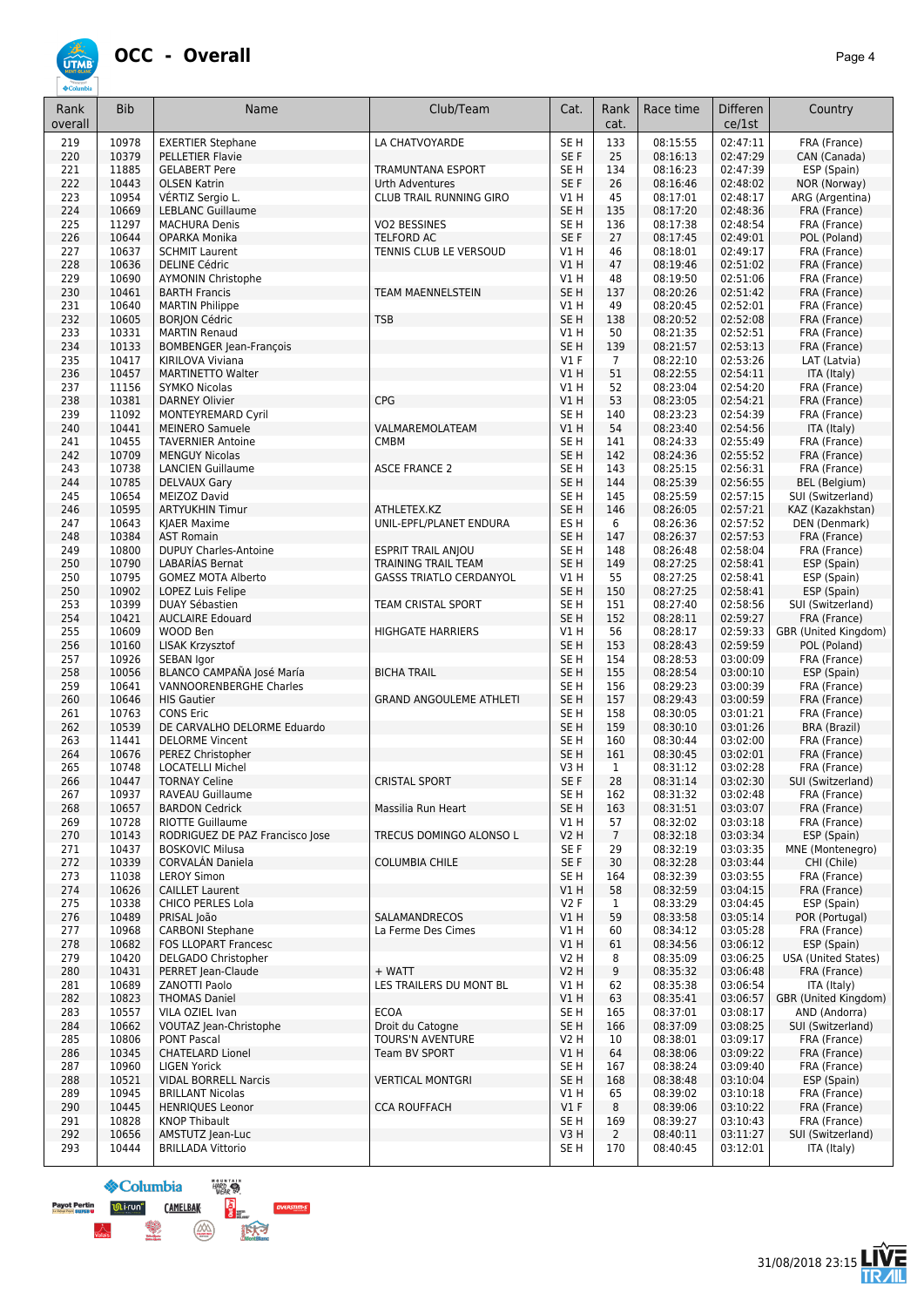### **ÚTMB**

| ۰.<br>×<br>×<br>۰. |
|--------------------|
|--------------------|

| Rank<br>overall | <b>Bib</b>     | Name                                             | Club/Team                      | Cat.                               | Rank<br>cat.    | Race time            | <b>Differen</b><br>ce/1st | Country                                    |
|-----------------|----------------|--------------------------------------------------|--------------------------------|------------------------------------|-----------------|----------------------|---------------------------|--------------------------------------------|
| 294             | 10566          | <b>BURDALO Miguel Angel</b>                      | COENTRENA / ULTRALIFETE        | VIH                                | 66              | 08:40:50             | 03:12:06                  | ESP (Spain)                                |
| 295             | 10879          | <b>FILIP Marcel</b>                              |                                | SE <sub>H</sub>                    | 171             | 08:41:18             | 03:12:34                  | SVK (Slovakia)                             |
| 296             | 11116          | JOHN Douglas Eduardo                             |                                | V1H                                | 67              | 08:42:26             | 03:13:42                  | <b>BRA</b> (Brazil)                        |
| 297             | 10508          | <b>BESNIER Erwan</b>                             |                                | SE <sub>H</sub>                    | 172             | 08:42:35             | 03:13:51                  | FRA (France)                               |
| 297             | 10791          | THOMAS Johan                                     | CS TERNES PARIS OUEST          | SE <sub>H</sub>                    | 173             | 08:42:35             | 03:13:51                  | FRA (France)                               |
| 299             | 10346          | POULIOT Andre                                    |                                | SE <sub>H</sub>                    | 174             | 08:42:39             | 03:13:55                  | CAN (Canada)                               |
| 300             | 10538          | <b>OLIVIER Cedric</b>                            | SAINT MAXIMIN ATHLETIC         | SE <sub>H</sub>                    | 175             | 08:43:09             | 03:14:25                  | FRA (France)                               |
| 301<br>302      | 10419<br>10983 | MICHAUD Julien<br>LENCHANTIN Pierre-Emmanuel     | <b>ENDURANCE SHOP ANNECY</b>   | SE <sub>H</sub><br>SE <sub>H</sub> | 176<br>177      | 08:43:30<br>08:43:32 | 03:14:46<br>03:14:48      | FRA (France)<br>FRA (France)               |
| 303             | 11886          | <b>GONCALVES Rafael Patrício</b>                 | <b>VELOX</b>                   | SE <sub>H</sub>                    | 178             | 08:43:49             | 03:15:05                  | <b>BRA</b> (Brazil)                        |
| 304             | 10334          | <b>FERNANDEZ Elisa</b>                           | CMBM                           | SE F                               | 31              | 08:43:54             | 03:15:10                  | FRA (France)                               |
| 305             | 10525          | <b>VELASCO REINOLD Carlos</b>                    | MURSHA SHISHA TRAIL CLU        | V1H                                | 68              | 08:44:07             | 03:15:23                  | ESP (Spain)                                |
| 306             | 10622          | <b>BOUILLON Patrice</b>                          | <b>UCCV</b>                    | <b>V2 H</b>                        | 11              | 08:44:08             | 03:15:24                  | FRA (France)                               |
| 307             | 10650          | CZAJKOWSKI Tomasz                                | ORTOSFERA.PL                   | SE <sub>H</sub>                    | 179             | 08:44:13             | 03:15:29                  | POL (Poland)                               |
| 308             | 10666          | <b>BROMBLEY Jonathan</b>                         |                                | SE H                               | 180             | 08:44:30             | 03:15:46                  | GBR (United Kingdom)                       |
| 309             | 10911          | <b>BALY Francois</b>                             |                                | SE <sub>H</sub>                    | 181             | 08:44:38             | 03:15:54                  | FRA (France)                               |
| 310             | 10816          | <b>TROADEC Stephane</b>                          |                                | V1H                                | 69              | 08:45:27             | 03:16:43                  | FRA (France)                               |
| 311             | 10810          | <b>HENOCQ Stephen</b>                            | H <sub>2</sub> R               | V1H                                | 70              | 08:45:39             | 03:16:55                  | FRA (France)                               |
| 312             | 10523          | HERNANDEZ MONZO Andrea                           | <b>GRUP DE MUNTANYA MONOVE</b> | SE <sub>F</sub>                    | 32              | 08:46:25             | 03:17:41                  | ESP (Spain)                                |
| 313             | 10722          | <b>PIOUET Vincent</b>                            | <b>CYCLO ROYANS CROSS</b>      | SE <sub>H</sub>                    | 182             | 08:46:26             | 03:17:42                  | FRA (France)                               |
| 314             | 10863          | RECOQUILLON Yann                                 | <b>ASF USON</b>                | SE H                               | 183             | 08:46:34             | 03:17:50                  | FRA (France)                               |
| 315             | 10625          | <b>ACCAME Albino</b>                             | VALMAREMOLATEAM/GIOCARE        | VIH                                | 71              | 08:46:41             | 03:17:57                  | ITA (Italy)                                |
| 316             | 10987          | ALEXANDROWICZ Paul                               |                                | SE <sub>H</sub>                    | 184             | 08:47:09             | 03:18:25                  | FRA (France)                               |
| 317             | 10497          | <b>DELOBELLE Marie</b>                           | <b>CMBM</b>                    | SE F                               | 33              | 08:47:23             | 03:18:39                  | FRA (France)                               |
| 318<br>319      | 10782<br>10549 | SORG Jeffrey<br><b>AYET THERON Ingrid</b>        | <b>CAROUX XTRAIL</b>           | VIH<br>$VI$ F                      | 72<br>9         | 08:49:00<br>08:49:42 | 03:20:16<br>03:20:58      | <b>USA</b> (United States)<br>FRA (France) |
| 320             | 10815          | LEFEVRE Nohan                                    |                                | SE H                               | 185             | 08:50:28             | 03:21:44                  | SUI (Switzerland)                          |
| 321             | 10886          | <b>ROSNET Vincent</b>                            | <b>LYON MOUNTAIN TRAIL</b>     | VIH                                | 73              | 08:51:59             | 03:23:15                  | FRA (France)                               |
| 322             | 10827          | JAKUBIK Jaroslav                                 |                                | SE <sub>H</sub>                    | 186             | 08:52:16             | 03:23:32                  | SVK (Slovakia)                             |
| 323             | 11235          | <b>KASZAS Gabor</b>                              |                                | SE <sub>H</sub>                    | 187             | 08:52:50             | 03:24:06                  | HUN (Hungary)                              |
| 324             | 10617          | <b>BOUZID Wilfried</b>                           | <b>SPODE</b>                   | SE <sub>H</sub>                    | 188             | 08:52:52             | 03:24:08                  | FRA (France)                               |
| 325             | 10374          | <b>KRIEGER Thibaut</b>                           | CTA / JEFFBTRAIL               | VIH                                | 74              | 08:53:01             | 03:24:17                  | FRA (France)                               |
| 326             | 11346          | <b>CHARLOT Pierre</b>                            | <b>CMBM</b>                    | VIH                                | 75              | 08:53:10             | 03:24:26                  | <b>BEL</b> (Belgium)                       |
| 327             | 10486          | RODRÍGUEZ BLANCO Irene                           |                                | SE F                               | 34              | 08:53:39             | 03:24:55                  | ESP (Spain)                                |
| 328             | 10708          | <b>DELHAYE Eric</b>                              |                                | <b>V2 H</b>                        | 12              | 08:53:56             | 03:25:12                  | FRA (France)                               |
| 329             | 10563          | FIAD Farid Fernando                              | <b>BARBEITO'S TEAM</b>         | SE <sub>H</sub>                    | 189             | 08:54:15             | 03:25:31                  | ARG (Argentina)                            |
| 330             | 11240          | HERMOSILLA MARQUEZ Jesus                         | mountain runners               | VIH                                | 76              | 08:54:43             | 03:25:59                  | ESP (Spain)                                |
| 331             | 10959          | <b>GREGOIRE Gregory</b>                          |                                | SE <sub>H</sub>                    | 190             | 08:54:44             | 03:26:00                  | FRA (France)                               |
| 332             | 10501          | RIVERA HERNANDEZ Raquel                          | VISIOON-BICHA-INVERSE          | $VI$ F                             | 10              | 08:54:45             | 03:26:01                  | ESP (Spain)                                |
| 333             | 11402          | LIBAULT Jean-Vincent                             | <b>CALG GUEUGNON</b>           | SE <sub>H</sub>                    | 191             | 08:54:59             | 03:26:15                  | FRA (France)                               |
| 334<br>335      | 10601<br>10573 | <b>MONTAL ROURA Xevi</b><br><b>KHADRI Ahkim</b>  | CLUB TRAIL RUNNING GIRO        | V1H<br>VIH                         | 77<br>78        | 08:55:10<br>08:55:43 | 03:26:26<br>03:26:59      | ESP (Spain)<br>FRA (France)                |
| 336             | 10963          | <b>GABUTTI Diego</b>                             |                                | V1H                                | 79              | 08:56:01             | 03:27:17                  | ARG (Argentina)                            |
| 337             | 11009          | <b>GROMETTO Luca</b>                             | LA VETTA RUNNING               | SE <sub>H</sub>                    | 192             | 08:56:10             | 03:27:26                  | ITA (Italy)                                |
| 338             | 10507          | <b>ADELINE Caroline</b>                          | CABB                           | SE <sub>F</sub>                    | 35              | 08:56:34             | 03:27:50                  | FRA (France)                               |
| 339             | 10565          | <b>MAILLARD Robin</b>                            |                                | SE <sub>H</sub>                    | 193             | 08:57:07             | 03:28:23                  | FRA (France)                               |
| 340             | 10683          | <b>RIVET Guillaume</b>                           | SNG / LA PETITE FOULEE         | VIH                                | 80              | 08:57:17             | 03:28:33                  | FRA (France)                               |
| 340             | 11032          | <b>GRANARA</b> Johann                            |                                | V1H                                | 81              | 08:57:17             | 03:28:33                  | FRA (France)                               |
| 342             | 10747          | <b>ARMENGOL Marc</b>                             |                                | V1H                                | 82              | 08:57:44             | 03:29:00                  | ESP (Spain)                                |
| 343             | 10932          | RAITIERE David                                   |                                | SE <sub>H</sub>                    | 194             | 08:57:47             | 03:29:03                  | FRA (France)                               |
| 344             | 10892          | <b>SANCHES Adilio</b>                            | ES MERSEN                      | V1H                                | 83              | 08:58:23             | 03:29:39                  | FRA (France)                               |
| 345             | 10673          | <b>MORAWSKI Filip</b>                            | MARCINSWIERCTEAM               | VIH                                | 84              | 08:58:42             | 03:29:58                  | POL (Poland)                               |
| 345             | 11314          | DIAS Vitor                                       | GDR RETORTA / CORRER PO        | V <sub>2</sub> H                   | 13              | 08:58:42             | 03:29:58                  | POR (Portugal)                             |
| 347             | 11905          | <b>CABOT Riera</b><br><b>MEOLI Andrea</b>        | <b>MARATHONIA TEAM</b>         | VIH                                | 85<br>86        | 08:59:31             | 03:30:47                  | ESP (Spain)                                |
| 348<br>349      | 10149<br>11253 | <b>CHESNARD David</b>                            | <b>EVOLUTION SPORT TEAM</b>    | V1H<br>VIH                         | 87              | 08:59:32<br>08:59:43 | 03:30:48<br>03:30:59      | ITA (Italy)<br>FRA (France)                |
| 350             | 10803          | <b>ANNEX lean-Luc</b>                            | <b>UAC SAVENAY</b>             | V1H                                | 88              | 08:59:50             | 03:31:06                  | FRA (France)                               |
| 351             | 10409          | <b>EINARSDOTTIR Sigridur</b>                     |                                | V2F                                | $\overline{2}$  | 09:00:12             | 03:31:28                  | ISL (Iceland)                              |
| 352             | 10707          | DORR Christophe                                  |                                | V1H                                | 89              | 09:00:19             | 03:31:35                  | FRA (France)                               |
| 353             | 10647          | <b>TISSOT Florian</b>                            |                                | SE <sub>H</sub>                    | 195             | 09:00:33             | 03:31:49                  | FRA (France)                               |
| 354             | 10769          | DAVID Stéphane                                   | AS X-FAB TOPPAN                | V2 H                               | 14              | 09:00:53             | 03:32:09                  | FRA (France)                               |
| 355             | 11012          | <b>RIBEIRO Luis</b>                              | <b>PORTOCARGO</b>              | V1H                                | 90              | 09:01:03             | 03:32:19                  | POR (Portugal)                             |
| 356             | 11343          | <b>SAINT LEGER Antoine</b>                       |                                | SE H                               | 196             | 09:01:07             | 03:32:23                  | FRA (France)                               |
| 357             | 10889          | <b>GONZALEZ DIAZ Pablo</b>                       | <b>ICHASAGUA TRAIL</b>         | SE <sub>H</sub>                    | 197             | 09:01:09             | 03:32:25                  | ESP (Spain)                                |
| 358             | 10849          | CASTAGNÉ Yann                                    | NEUCHAVENTURE                  | SE H                               | 198             | 09:01:12             | 03:32:28                  | FRA (France)                               |
| 359             | 10395          | <b>BOZHKO Yuliya</b>                             |                                | SE F                               | 36              | 09:01:22             | 03:32:38                  | UKR (Ukraine)                              |
| 360             | 10167          | <b>MCKEE Charli</b>                              | <b>ALTRA</b>                   | SE F                               | 37              | 09:01:38             | 03:32:54                  | USA (United States)                        |
| 361             | 10594          | <b>FARQUET Christian</b><br><b>AMIEVA Javier</b> | LES TROTTEURS DU SIX-BL        | ES H                               | $7\overline{ }$ | 09:01:41             | 03:32:57                  | SUI (Switzerland)                          |
| 362<br>363      | 10867<br>10836 | <b>CALLIER Jerome</b>                            | <b>AC CORTE</b>                | SE <sub>H</sub><br>SE <sub>H</sub> | 199<br>200      | 09:01:43<br>09:01:46 | 03:32:59<br>03:33:02      | ESP (Spain)<br>FRA (France)                |
| 364             | 10493          | SILVA Catalina                                   |                                | SE F                               | 38              | 09:01:48             | 03:33:04                  | COL (Colombia)                             |
| 365             | 10804          | <b>CASANOVAS Xavier</b>                          | CLUB ESPORTIU CERDANYA         | V1H                                | 91              | 09:02:09             | 03:33:25                  | ESP (Spain)                                |
| 366             | 10801          | <b>MONGIN Maxence</b>                            | <b>ECRAC</b>                   | SE <sub>H</sub>                    | 201             | 09:02:11             | 03:33:27                  | FRA (France)                               |
| 367             | 10895          | <b>BENTO Francisco</b>                           |                                | VIH                                | 92              | 09:03:40             | 03:34:56                  | FRA (France)                               |
| 368             | 10891          | <b>VENTRE Raphael</b>                            |                                | SE <sub>H</sub>                    | 202             | 09:04:01             | 03:35:17                  | FRA (France)                               |
|                 |                |                                                  |                                |                                    |                 |                      |                           |                                            |

HARD<sub>(</sub> **S**Columbia Payot Pertin **10.** ir un<sup>e</sup> (AMELBAK E) **IERS** 翌  $\left(\frac{\sqrt{\lambda}}{\text{equation}}\right)$ 

 $\lambda$ 

aversnm-s

31/08/2018 23:15

Ē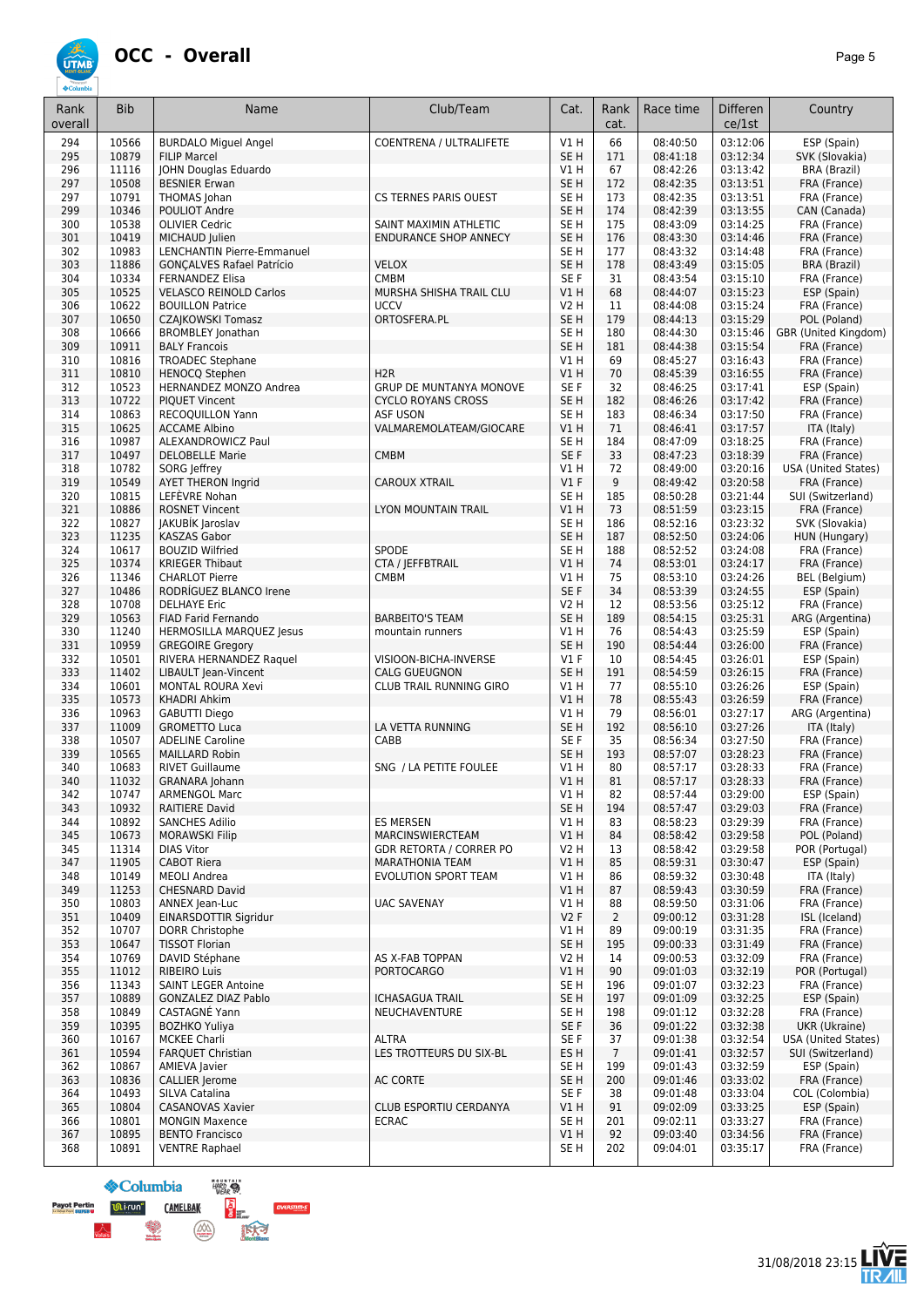

| Rank<br>overall | <b>Bib</b>     | Name                                                    | Club/Team                                              | Cat.                               | Rank<br>cat.   | Race time            | Differen<br>ce/1st   | Country                                    |
|-----------------|----------------|---------------------------------------------------------|--------------------------------------------------------|------------------------------------|----------------|----------------------|----------------------|--------------------------------------------|
| 369             | 10451          | LOPEZ VAZQUEZ Begoña                                    | <b>ARISTA</b>                                          | $VI$ F                             | 11             | 09:04:02             | 03:35:18             | ESP (Spain)                                |
| 370             | 11185          | <b>MAZUREK Tomasz</b>                                   |                                                        | V1H                                | 93             | 09:04:06             | 03:35:22             | POL (Poland)                               |
| 371             | 10514          | <b>VIDAL BORRELL Laura</b>                              | <b>ESPORTIU BELLCAIRENC</b>                            | SE F                               | 39             | 09:04:10             | 03:35:26             | ESP (Spain)                                |
| 372<br>373      | 10556<br>10680 | <b>THIVIERGE Tristan</b><br>VERGARA Rémi                |                                                        | SE <sub>H</sub><br>SE <sub>H</sub> | 203<br>204     | 09:04:26<br>09:04:27 | 03:35:42<br>03:35:43 | FRA (France)<br>FRA (France)               |
| 374             | 10544          | <b>KUKALA  Suzana</b>                                   |                                                        | SE F                               | 40             | 09:04:42             | 03:35:58             | KOS (Kosovo)                               |
| 375             | 10704          | <b>BOIZEL Nicolas</b>                                   | AAA DU LYONNAIS                                        | SE <sub>H</sub>                    | 205            | 09:05:00             | 03:36:16             | FRA (France)                               |
| 376             | 10542          | <b>GALLIOT Guillaume</b>                                | <b>ASFAS ATHLETISME</b>                                | V1 H                               | 94             | 09:05:43             | 03:36:59             | FRA (France)                               |
| 377             | 10456          | <b>MALFROY Louis</b>                                    | AMICALE DES COST'HAUTS                                 | SE <sub>H</sub>                    | 206            | 09:06:27             | 03:37:43             | FRA (France)                               |
| 378             | 11423          | DEJOB Jean Luc                                          |                                                        | <b>V2 H</b>                        | 15             | 09:06:41             | 03:37:57             | FRA (France)                               |
| 379<br>380      | 11264<br>11509 | <b>DUPONT Guillaume</b><br><b>FERRARIO Davy</b>         |                                                        | V1 H<br>SE <sub>H</sub>            | 95<br>207      | 09:06:51<br>09:07:44 | 03:38:07<br>03:39:00 | FRA (France)<br>FRA (France)               |
| 381             | 10719          | <b>MASSON Valerie</b>                                   | <b>USAM TOULON</b>                                     | $VI$ F                             | 12             | 09:07:49             | 03:39:05             | FRA (France)                               |
| 382             | 11144          | <b>NORD Henrik</b>                                      | <b>SNATTRINGE SK</b>                                   | V1H                                | 96             | 09:07:53             | 03:39:09             | SWE (Sweden)                               |
| 383             | 10471          | <b>CLÉMENT Cédric</b>                                   | TEAM RUNNING CONSEIL JU                                | SE <sub>H</sub>                    | 208            | 09:08:09             | 03:39:25             | FRA (France)                               |
| 384             | 10779          | <b>FAIVRE Nolwenn</b>                                   |                                                        | SE F                               | 41             | 09:08:10             | 03:39:26             | FRA (France)                               |
| 385<br>386      | 10750<br>10981 | <b>MULLINS Lauren</b><br><b>TICIANI Marcelo Rodrigo</b> |                                                        | SE F<br>V1 H                       | 42<br>97       | 09:08:17<br>09:08:19 | 03:39:33<br>03:39:35 | <b>USA (United States)</b><br>BRA (Brazil) |
| 387             | 10652          | AMEELE Wim                                              |                                                        | SE <sub>H</sub>                    | 209            | 09:08:22             | 03:39:38             | <b>BEL</b> (Belgium)                       |
| 388             | 10124          | <b>ANCEY Camille</b>                                    | HOKA / Team talon d'ach                                | ES <sub>F</sub>                    | $\overline{2}$ | 09:08:36             | 03:39:52             | FRA (France)                               |
| 389             | 10838          | <b>BRIFFAZ Francois</b>                                 |                                                        | SE <sub>H</sub>                    | 210            | 09:08:42             | 03:39:58             | FRA (France)                               |
| 390             | 10744          | MADRID DE LA HERA Ignacio                               | CEC / CNB                                              | SE <sub>H</sub>                    | 211            | 09:08:59             | 03:40:15             | ESP (Spain)                                |
| 391             | 10742          | LE MAILLIER-DIVARET Claire                              |                                                        | SE F                               | 43             | 09:09:21             | 03:40:37             | FRA (France)                               |
| 392<br>393      | 10752<br>10473 | <b>DEBRAY Olivier</b><br>ZINELLI Andrea                 | <b>CASTRIES RUNNING CLUB</b><br><b>CIRCOLO MINERVA</b> | SE <sub>H</sub><br>SE <sub>H</sub> | 212<br>213     | 09:09:22<br>09:09:25 | 03:40:38<br>03:40:41 | FRA (France)<br>ITA (Italy)                |
| 394             | 11000          | FAURE Jordan                                            | US ISSOIRE CLUB ALPIN                                  | SE <sub>H</sub>                    | 214            | 09:09:57             | 03:41:13             | FRA (France)                               |
| 395             | 10931          | <b>NUNES Nuno</b>                                       |                                                        | SE <sub>H</sub>                    | 215            | 09:10:24             | 03:41:40             | POR (Portugal)                             |
| 396             | 10487          | <b>SOLER Mireia</b>                                     | CLUB ESPORTIU CERDANYA                                 | SE F                               | 44             | 09:10:27             | 03:41:43             | ESP (Spain)                                |
| 397             | 11019          | <b>HALL Campbell</b>                                    |                                                        | V1 H                               | 98             | 09:10:49             | 03:42:05             | GBR (United Kingdom)                       |
| 398             | 10516          | <b>REN Maria Paula</b>                                  | CORRERAYUDA                                            | $VI$ F                             | 13             | 09:11:09             | 03:42:25             | ARG (Argentina)                            |
| 399             | 10695<br>10426 | <b>WOZNIAK Marek</b>                                    | ABOVE 2000                                             | SE <sub>H</sub>                    | 216            | 09:11:32             | 03:42:48             | POL (Poland)                               |
| 400<br>401      | 10511          | JÖRNEBERG Emma<br>ANGLADE Mélissa                       |                                                        | $VI$ F<br>SE F                     | 14<br>45       | 09:11:41<br>09:12:13 | 03:42:57<br>03:43:29 | SWE (Sweden)<br>FRA (France)               |
| 402             | 10883          | <b>VALLIET Grégory</b>                                  | <b>CAF CHAMBERY</b>                                    | SE <sub>H</sub>                    | 217            | 09:13:06             | 03:44:22             | FRA (France)                               |
| 403             | 11510          | <b>GALERNE Anthony</b>                                  |                                                        | SE <sub>H</sub>                    | 218            | 09:13:16             | 03:44:32             | FRA (France)                               |
| 404             | 11191          | <b>CAILLE Fabrice</b>                                   | LES TROTTEURS DU PINAIL                                | V1H                                | 99             | 09:13:31             | 03:44:47             | FRA (France)                               |
| 405             | 10907          | <b>ESTELA CARRERAS Alex</b>                             | CENTRE EXCURSIONISTA DE                                | V1H                                | 100            | 09:13:40             | 03:44:56             | ESP (Spain)                                |
| 406<br>407      | 11008<br>10568 | <b>DOUSSAUD François</b><br>CUNHA Sílvia                |                                                        | SE <sub>H</sub><br>SE F            | 219<br>46      | 09:13:49<br>09:14:53 | 03:45:05<br>03:46:09 | FRA (France)<br>POR (Portugal)             |
| 408             | 11070          | PASQUALINI Gianluca                                     | TRAIL ADVENTURE MARCHE                                 | V1H                                | 101            | 09:15:08             | 03:46:24             | ITA (Italy)                                |
| 409             | 11052          | LUQUET DE SAINT GERMAIN Henri                           | SARRAS SAINT VALLIER CY                                | SE <sub>H</sub>                    | 220            | 09:15:19             | 03:46:35             | FRA (France)                               |
| 410             | 11284          | <b>PETROV Atanas</b>                                    |                                                        | V1H                                | 102            | 09:15:43             | 03:46:59             | <b>BUL (Bulgaria)</b>                      |
| 411             | 10494          | PIERCECCHI Stephanie                                    | <b>AC CORTE</b>                                        | $VI$ F                             | 15             | 09:15:52             | 03:47:08             | FRA (France)                               |
| 412             | 11080          | PIERCECCHI Johan                                        | AC CORTE / ASSOCIU MANT                                | V1 H                               | 103            | 09:15:53             | 03:47:09             | FRA (France)                               |
| 413<br>414      | 10450<br>10458 | <b>FABREGA Monica</b><br><b>OLLER RIBAS Xavier</b>      | TRAIL RUNNING GIRONA                                   | $VI$ F<br>VIH                      | 16<br>104      | 09:15:58<br>09:15:59 | 03:47:14<br>03:47:15 | ESP (Spain)<br>ESP (Spain)                 |
| 414             | 10535          | <b>BES GINESTA Anna</b>                                 | <b>RUNNING GIRONA</b>                                  | $VI$ F                             | 17             | 09:15:59             | 03:47:15             | ESP (Spain)                                |
| 416             | 11714          | <b>JOLLIN Thibaud</b>                                   | <b>LES KOYOTES</b>                                     | V1H                                | 105            | 09:16:27             | 03:47:43             | FRA (France)                               |
| 41/             | 10466          | ROY Nathalie                                            | <b>CYCLINGECOTEAM</b>                                  | V1 F                               | 18             | 09:16:40             | 03:47:56             | FRA (France)                               |
| 418             | 10733          | BERLIER Jérôme                                          | <b>CNSC TRIATHLON</b>                                  | SE <sub>H</sub>                    | 221            | 09:16:55             | 03:48:11             | FRA (France)                               |
| 419             | 10352          | YIP Man Chi (joan)                                      | OVERSTIM.s   UGLOW                                     | $VI$ F                             | 19             | 09:17:11             | 03:48:27             | HKG (Hong Kong,<br>China)                  |
| 420             | 10543          | <b>SIMON Guylaine</b>                                   | 078046                                                 | V2F                                | 3              | 09:17:31             | 03:48:47             | FRA (France)                               |
| 421             | 11005          | <b>UZTOPAL David</b>                                    | ADIDAS RUNNERS BASTILLE                                | V1 H                               | 106            | 09:17:35             | 03:48:51             | FRA (France)                               |
| 422             | 10999          | DE LAMBERT Boris                                        |                                                        | SE <sub>H</sub>                    | 222            | 09:17:58             | 03:49:14             | FRA (France)                               |
| 423             | 10851          | <b>APOSTOLIDIS Grigorios</b>                            | ALLTERRAINRUNNERS                                      | V1 H                               | 107            | 09:18:23             | 03:49:39             | GRE (Greece)                               |
| 424             | 11311          | <b>BOZON Ludovic</b>                                    | #RC87                                                  | V1H                                | 108            | 09:18:39             | 03:49:55             | FRA (France)                               |
| 425<br>426      | 11106<br>10736 | <b>VANDAELE Wouter</b><br><b>CAILLAUD Delphine</b>      | <b>CA BRIOUDE</b>                                      | SE H<br>SE F                       | 223<br>47      | 09:18:56<br>09:19:03 | 03:50:12<br>03:50:19 | BEL (Belgium)<br>FRA (France)              |
| 427             | 10773          | <b>TANTIN Arnaud</b>                                    |                                                        | SE H                               | 224            | 09:19:13             | 03:50:29             | FRA (France)                               |
| 428             | 10855          | <b>AUTINO Andrea</b>                                    |                                                        | SE <sub>H</sub>                    | 225            | 09:19:41             | 03:50:57             | ITA (Italy)                                |
| 429             | 11895          | <b>MOREAU Matthieu</b>                                  |                                                        | SE <sub>H</sub>                    | 226            | 09:20:38             | 03:51:54             | FRA (France)                               |
| 430             | 10935          | <b>DELANY Brendan</b>                                   |                                                        | SE <sub>H</sub>                    | 227            | 09:21:00             | 03:52:16             | USA (United States)                        |
| 431<br>432      | 11087<br>10834 | VERON Jérémy<br>PERHAC Stephen                          |                                                        | SE H<br>V1 H                       | 228<br>109     | 09:21:01<br>09:21:06 | 03:52:17<br>03:52:22 | FRA (France)<br><b>USA (United States)</b> |
| 432             | 10941          | <b>KEATING Kevin</b>                                    |                                                        | SE H                               | 229            | 09:21:06             | 03:52:22             | <b>USA (United States)</b>                 |
| 434             | 10634          | <b>SERIEYS Bastien</b>                                  | <b>ASTL</b>                                            | SE <sub>H</sub>                    | 230            | 09:21:20             | 03:52:36             | FRA (France)                               |
| 435             | 10592          | PERER Anthony                                           |                                                        | ES H                               | 8              | 09:21:21             | 03:52:37             | ITA (Italy)                                |
| 436             | 11041          | <b>LANET Benoit</b>                                     |                                                        | V1 H                               | 110            | 09:21:51             | 03:53:07             | FRA (France)                               |
| 437             | 10775          | <b>GERSDORFF Frederic</b>                               |                                                        | V1 H                               | 111            | 09:21:52             | 03:53:08             | BEL (Belgium)                              |
| 438<br>439      | 11181<br>11306 | LHOMME Lucas<br><b>MOUTAULT Samuel</b>                  | F <sub>2</sub> V                                       | ES <sub>H</sub><br>SE H            | 9<br>231       | 09:21:57<br>09:22:10 | 03:53:13<br>03:53:26 | FRA (France)<br>FRA (France)               |
| 440             | 10920          | <b>VERSAILLES Olivier</b>                               |                                                        | V1H                                | 112            | 09:22:13             | 03:53:29             | FRA (France)                               |
| 441             | 10753          | PERRAULT Guilhem                                        | SAM PARIS 12                                           | SE H                               | 232            | 09:22:16             | 03:53:32             | FRA (France)                               |
| 442             | 10312          | NAGY Alexander                                          |                                                        | SE <sub>H</sub>                    | 233            | 09:22:27             | 03:53:43             | SVK (Slovakia)                             |

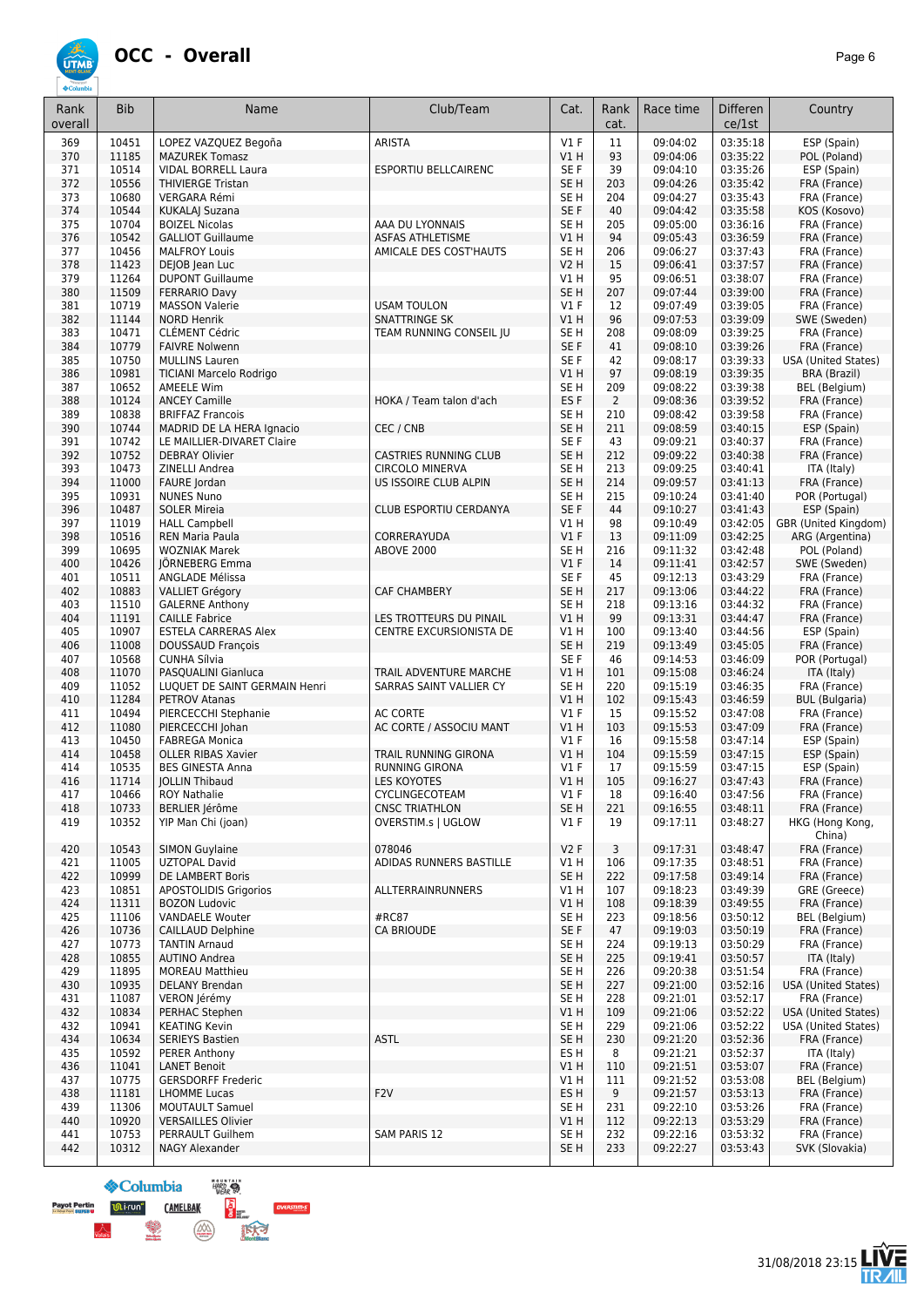

| Rank<br>overall | <b>Bib</b>     | Name                                                  | Club/Team                                        | Cat.                               | Rank<br>cat. | Race time            | <b>Differen</b><br>ce/1st | Country                      |
|-----------------|----------------|-------------------------------------------------------|--------------------------------------------------|------------------------------------|--------------|----------------------|---------------------------|------------------------------|
| 443             | 10336          | <b>KACZMAREK Dorota</b>                               |                                                  | SE F                               | 48           | 09:22:32             | 03:53:48                  | POL (Poland)                 |
| 444             | 11132          | LEAUX Bertrand                                        | AC BAR-SUR-SEINE                                 | VIH                                | 113          | 09:22:39             | 03:53:55                  | FRA (France)                 |
| 445             | 10917          | <b>LAURENT Stephane</b>                               |                                                  | V1H                                | 114          | 09:22:41             | 03:53:57                  | FRA (France)                 |
| 446             | 11168          | <b>SEBAN Romain-David</b>                             |                                                  | SE <sub>H</sub>                    | 234          | 09:22:43             | 03:53:59                  | FRA (France)                 |
| 447             | 11288          | <b>LEONOR Henriques</b>                               |                                                  | SE <sub>H</sub>                    | 235          | 09:22:47             | 03:54:03                  | FRA (France)                 |
| 448             | 11154          | <b>CRESPI Mateu</b>                                   |                                                  | V1H                                | 115          | 09:23:04             | 03:54:20                  | ESP (Spain)                  |
| 449<br>450      | 10506<br>10912 | <b>ESCAMILLA Lidia</b><br><b>BERTIN Loïc</b>          | ATLETISME TERRA DE VOLC                          | $VI$ F<br>SE <sub>H</sub>          | 20<br>236    | 09:24:34<br>09:24:58 | 03:55:50<br>03:56:14      | ESP (Spain)<br>FRA (France)  |
| 451             | 10363          | <b>TROUGHTON Christian</b>                            | <b>CLAPHAM CHASERS</b>                           | V1H                                | 116          | 09:25:18             | 03:56:34                  | GBR (United Kingdom)         |
| 452             | 10789          | <b>KANG Yingpeng</b>                                  |                                                  | SE <sub>H</sub>                    | 237          | 09:25:23             | 03:56:39                  | CHN (China)                  |
| 453             | 10364          | <b>KAYA Berk</b>                                      | <b>NONE</b>                                      | SE <sub>H</sub>                    | 238          | 09:25:42             | 03:56:58                  | TUR (Turkey)                 |
| 454             | 11186          | <b>DEPOILLY Boris</b>                                 |                                                  | SE <sub>H</sub>                    | 239          | 09:26:16             | 03:57:32                  | FRA (France)                 |
| 455             | 10924          | <b>FARES Roger</b>                                    | <b>WALTER TUCHE</b>                              | SE <sub>H</sub>                    | 240          | 09:26:21             | 03:57:37                  | <b>BRA (Brazil)</b>          |
| 456             | 11228          | <b>DESPLACES Gaetan</b>                               |                                                  | SE <sub>H</sub>                    | 241          | 09:26:22             | 03:57:38                  | FRA (France)                 |
| 457             | 10918<br>10979 | <b>MARCHAL Michael</b>                                | <b>XTREM RUNNING TRAIL</b>                       | V1H                                | 117          | 09:27:01             | 03:58:17                  | FRA (France)                 |
| 458<br>459      | 10841          | <b>GABRIELLI Francesco</b><br><b>FUENTES Fabrice</b>  | TRAIL ADVENTURE MARCHE                           | SE <sub>H</sub><br>V1 H            | 242<br>118   | 09:27:40<br>09:27:53 | 03:58:56<br>03:59:09      | ITA (Italy)<br>FRA (France)  |
| 460             | 11004          | <b>KLING Stephane</b>                                 |                                                  | V1H                                | 119          | 09:28:18             | 03:59:34                  | FRA (France)                 |
| 461             | 10537          | <b>THETAZ Marie-Pierre</b>                            |                                                  | V2F                                | 4            | 09:28:39             | 03:59:55                  | SUI (Switzerland)            |
| 462             | 10832          | <b>BAUDY Marc</b>                                     |                                                  | VIH                                | 120          | 09:28:42             | 03:59:58                  | FRA (France)                 |
| 463             | 10325          | <b>KNOLL Francis</b>                                  |                                                  | V2 H                               | 16           | 09:28:44             | 04:00:00                  | FRA (France)                 |
| 464             | 11011          | <b>VALLET Marc</b>                                    |                                                  | SE <sub>H</sub>                    | 243          | 09:28:48             | 04:00:04                  | FRA (France)                 |
| 465             | 10648          | PREKOGACIC Zoran                                      | PSD ZELEZNICAR, NOVI SA                          | V1H                                | 121          | 09:29:18             | 04:00:34                  | SRB (Serbia)                 |
| 466             | 10606<br>10797 | UMAÑA Diego Andres<br><b>TRIPODI Gianluca</b>         | <b>ESPIRITUMTB</b>                               | SE <sub>H</sub><br>V1H             | 244<br>122   | 09:29:21             | 04:00:37                  | ARG (Argentina)              |
| 467<br>468      | 10774          | DIAZ CANOVAS Jose                                     | <b>TRM Asd</b>                                   | V1H                                | 123          | 09:29:52<br>09:29:54 | 04:01:08<br>04:01:10      | ITA (Italy)<br>ESP (Spain)   |
| 469             | 10922          | <b>CARBONNIER Laurent</b>                             |                                                  | V1 H                               | 124          | 09:30:28             | 04:01:44                  | <b>BEL</b> (Belgium)         |
| 470             | 10484          | <b>BAUD Océane</b>                                    |                                                  | SE F                               | 49           | 09:30:45             | 04:02:01                  | FRA (France)                 |
| 471             | 10767          | SANCHEZ CALIXTO Cristina                              | <b>DSC RUNNING ALBACETE</b>                      | SE <sub>F</sub>                    | 50           | 09:30:55             | 04:02:11                  | ESP (Spain)                  |
| 472             | 11200          | <b>TRUFIN Livian</b>                                  |                                                  | V1H                                | 125          | 09:30:58             | 04:02:14                  | ROU (Romania)                |
| 473             | 10903          | <b>MARECHAL Nicolas</b>                               |                                                  | SE <sub>H</sub>                    | 245          | 09:31:29             | 04:02:45                  | FRA (France)                 |
| 474             | 10856          | <b>BASTIDE Pierrick</b>                               | AUVERGNE TRAIL NATURE T                          | SE <sub>H</sub>                    | 246          | 09:31:42             | 04:02:58                  | FRA (France)                 |
| 475             | 10877<br>10985 | <b>CHABANON Alexis</b>                                |                                                  | SE <sub>H</sub><br>VIH             | 247<br>126   | 09:31:47<br>09:32:11 | 04:03:03<br>04:03:27      | FRA (France)<br>FRA (France) |
| 476<br>477      | 10858          | LALEOUSE Ivan<br>MULLER Jan                           | <b>TANVALD</b>                                   | SE <sub>H</sub>                    | 248          | 09:32:20             | 04:03:36                  | CZE (Czech Republic)         |
| 478             | 10686          | <b>BILLOT Emilie</b>                                  |                                                  | $VI$ F                             | 21           | 09:32:25             | 04:03:41                  | FRA (France)                 |
| 479             | 10583          | <b>MARTI PRADES Elena</b>                             | AITANA TRAIL TEAM                                | SE <sub>F</sub>                    | 51           | 09:32:28             | 04:03:44                  | ESP (Spain)                  |
| 480             | 11075          | <b>ESCOFET MARTINEZ Jordi</b>                         |                                                  | SE <sub>H</sub>                    | 249          | 09:32:38             | 04:03:54                  | ESP (Spain)                  |
| 480             | 11218          | <b>KERNEN Thomas</b>                                  |                                                  | V1H                                | 127          | 09:32:38             | 04:03:54                  | SUI (Switzerland)            |
| 482             | 10988          | <b>GRANGER Max</b>                                    |                                                  | SE <sub>H</sub>                    | 250          | 09:33:17             | 04:04:33                  | GBR (United Kingdom)         |
| 483             | 11205<br>10532 | <b>BREUILLARD Killian</b>                             |                                                  | SE <sub>H</sub><br>SE <sub>H</sub> | 251          | 09:33:20             | 04:04:36                  | FRA (France)                 |
| 484<br>485      | 10620          | <b>DESCHILDRE Romain</b><br><b>ROMIGUIERE Nicolas</b> |                                                  | SE <sub>H</sub>                    | 252<br>253   | 09:33:21<br>09:33:22 | 04:04:37<br>04:04:38      | FRA (France)<br>FRA (France) |
| 486             | 10561          | <b>REILLY Maxine</b>                                  | <b>NONE</b>                                      | V2F                                | 5            | 09:33:38             | 04:04:54                  | RSA (South Africa)           |
| 487             | 10664          | TICIANI Dalila Lucia Danelli                          |                                                  | $VI$ F                             | 22           | 09:34:15             | 04:05:31                  | BRA (Brazil)                 |
| 488             | 11081          | PILLONE Jean Christian                                |                                                  | VIH                                | 128          | 09:34:24             | 04:05:40                  | FRA (France)                 |
| 489             | 11024          | KAUFFEISEN Arthus                                     |                                                  | SE <sub>H</sub>                    | 254          | 09:34:30             | 04:05:46                  | FRA (France)                 |
| 490             | 10362          | <b>VOLPE Luiz Paulo</b>                               |                                                  | VIH                                | 129          | 09:34:49             | 04:06:05                  | <b>BRA (Brazil)</b>          |
| 491<br>492      | 10745<br>10462 | SACCHETTA Andrea<br><b>ESCUDERO GARI Maria Jesus</b>  | POL. JOYCLUB FUEL TO RU<br>MALIFT MALLORCA TRAIL | SE H<br>$VI$ F                     | 255<br>23    | 09:35:14<br>09:35:21 | 04:06:30<br>04:06:37      | ITA (Italy)<br>ESP (Spain)   |
| 493             | 10821          | <b>HUYTON Stephen</b>                                 | <b>NEWBURGH NOMADS</b>                           | SE H                               | 256          | 09:35:40             | 04:06:56                  | GBR (United Kingdom)         |
| 494             | 10756          | ROZIER Frédéric                                       | <b>TSB</b>                                       | SE <sub>H</sub>                    | 257          | 09:35:48             | 04:07:04                  | FRA (France)                 |
| 495             | 10474          | <b>GARCÍA MAESTRO Eva</b>                             | BEER RUNNER NAVALMANZAN                          | SE F                               | 52           | 09:35:58             | 04:07:14                  | ESP (Spain)                  |
| 496             | 10480          | <b>SORINE Romane</b>                                  |                                                  | SE F                               | 53           | 09:36:01             | 04:07:17                  | FRA (France)                 |
| 497             | 11096          | <b>GAYAN Daniel</b>                                   |                                                  | V1H                                | 130          | 09:36:11             | 04:07:27                  | FRA (France)                 |
| 498             | 11464          | <b>LAMBILLON Quentin</b>                              | AfterTrailTeam                                   | SE <sub>H</sub>                    | 258          | 09:36:30             | 04:07:46                  | BEL (Belgium)                |
| 499             | 10433          | PREGNOLATO Daniele                                    |                                                  | SE <sub>H</sub>                    | 259          | 09:36:41             | 04:07:57                  | ITA (Italy)                  |
| 500<br>501      | 10749<br>11137 | <b>MAKINO Tatsuya</b><br>BRAYCZEWSKI Vladimir         | HOKKAIDO TRAIL RUNNING                           | ES H<br>V2 H                       | 10<br>17     | 09:36:43<br>09:37:21 | 04:07:59<br>04:08:37      | JPN (Japan)<br>FRA (France)  |
| 502             | 11251          | <b>BERNARDO Oscar</b>                                 | <b>FAST TREKKING</b>                             | SE <sub>H</sub>                    | 260          | 09:37:23             | 04:08:39                  | ESP (Spain)                  |
| 503             | 11442          | <b>STITI Khaled</b>                                   | <b>TUNISIA</b>                                   | SE H                               | 261          | 09:37:41             | 04:08:57                  | TUN (Tunisia)                |
| 504             | 11128          | <b>PICHOIR Tristan</b>                                | LES BLAIREAUX TRAIL CLU                          | SE H                               | 262          | 09:38:12             | 04:09:28                  | FRA (France)                 |
| 505             | 11164          | <b>LHOTE Antoine</b>                                  |                                                  | V2 H                               | 18           | 09:38:13             | 04:09:29                  | FRA (France)                 |
| 506             | 11110          | ROBLIN Jerome                                         |                                                  | V1H                                | 131          | 09:38:16             | 04:09:32                  | FRA (France)                 |
| 507             | 10319          | <b>COURTIER Henry</b>                                 | <b>CHEESY WOTSITS</b>                            | SE <sub>H</sub>                    | 263          | 09:38:17             | 04:09:33                  | GBR (United Kingdom)         |
| 508<br>509      | 10786<br>11043 | <b>MAGNIN France</b><br><b>VELAYOS AMO Carlos</b>     | ULTRA LIFE TEAM                                  | $VI$ F<br>V1 H                     | 24<br>132    | 09:38:33<br>09:38:45 | 04:09:49<br>04:10:01      | BEL (Belgium)<br>ESP (Spain) |
| 510             | 10513          | <b>SABATIER David</b>                                 | AVOC                                             | SE <sub>H</sub>                    | 264          | 09:38:51             | 04:10:07                  | FRA (France)                 |
| 511             | 10998          | <b>BOIVIN Clément</b>                                 |                                                  | SE <sub>H</sub>                    | 265          | 09:39:26             | 04:10:42                  | FRA (France)                 |
| 511             | 11196          | <b>MEGIAS GRANDE Braulio</b>                          | C.E.ALLIBERADRENALINA                            | SE H                               | 266          | 09:39:26             | 04:10:42                  | ESP (Spain)                  |
| 513             | 11053          | <b>BELLERI Stefano</b>                                |                                                  | V1 H                               | 133          | 09:39:40             | 04:10:56                  | ITA (Italy)                  |
| 514             | 10596          | <b>MARCHISIO Mickaël</b>                              | <b>TEAM OZARM</b>                                | SE <sub>H</sub>                    | 267          | 09:39:44             | 04:11:00                  | FRA (France)                 |
| 515             | 11890          | <b>KOCH Michal</b>                                    | WARSZAWA                                         | SE H                               | 268          | 09:39:56             | 04:11:12                  | POL (Poland)                 |
| 516<br>517      | 10614<br>10967 | <b>NEGRI Mara</b><br>BÉRUARD Julien                   | LAISSE COURIR                                    | V2F<br>V1 H                        | 6<br>134     | 09:40:20<br>09:40:26 | 04:11:36<br>04:11:42      | ITA (Italy)<br>FRA (France)  |
|                 |                |                                                       |                                                  |                                    |              |                      |                           |                              |

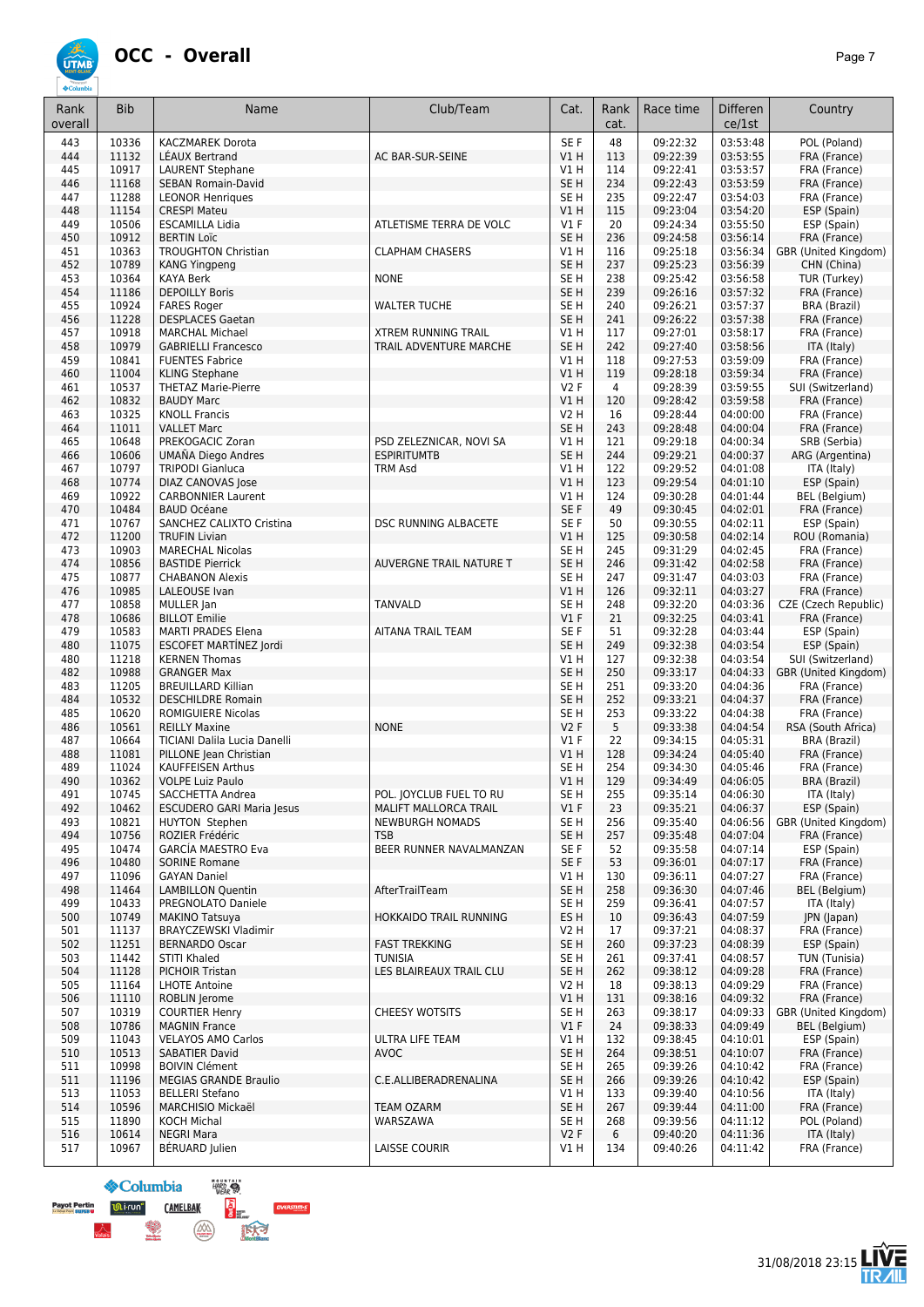

| Rank<br>overall | <b>Bib</b>     | Name                                                   | Club/Team                      | Cat.                      | Rank<br>cat.   | Race time            | Differen<br>ce/1st   | Country                               |
|-----------------|----------------|--------------------------------------------------------|--------------------------------|---------------------------|----------------|----------------------|----------------------|---------------------------------------|
| 518             | 11887          | <b>HODSON Sean</b>                                     |                                | SE <sub>H</sub>           | 269            | 09:40:30             | 04:11:46             | GBR (United Kingdom)                  |
| 519             | 10976          | <b>HARENG Thierry</b>                                  |                                | V1H                       | 135            | 09:40:43             | 04:11:59             | FRA (France)                          |
| 520             | 10627          | <b>BAIZE Florence</b>                                  | WeRunTeam                      | V2F                       | $\overline{7}$ | 09:40:45             | 04:12:01             | FRA (France)                          |
| 521             | 10468          | <b>ALVES Marina</b>                                    | <b>TURRES TRAIL TEAM</b>       | SE F                      | 54             | 09:40:50             | 04:12:06             | POR (Portugal)                        |
| 522<br>523      | 11267          | <b>VECCHI Manuele</b>                                  | <b>SISPORT</b>                 | V1 H<br>SE <sub>H</sub>   | 136<br>270     | 09:40:58<br>09:41:13 | 04:12:14             | ITA (Italy)                           |
| 524             | 11505<br>11265 | OBERMAJER Jan<br><b>HONGNE Stefan</b>                  |                                | V1 H                      | 137            | 09:41:16             | 04:12:29<br>04:12:32 | CZE (Czech Republic)<br>BEL (Belgium) |
| 525             | 11519          | <b>DELEZ Olivier</b>                                   |                                | V1H                       | 138            | 09:41:19             | 04:12:35             | SUI (Switzerland)                     |
| 526             | 10916          | GONZÁLEZ PEÑALVER Alberto                              |                                | SE <sub>H</sub>           | 271            | 09:42:00             | 04:13:16             | ESP (Spain)                           |
| 527             | 11914          | <b>MARI Bartomeu</b>                                   | C.A. SA RAVAL                  | V1H                       | 139            | 09:42:17             | 04:13:33             | ESP (Spain)                           |
| 528             | 11076          | <b>EYCHENNE Arnaud</b>                                 |                                | SE <sub>H</sub>           | 272            | 09:42:28             | 04:13:44             | FRA (France)                          |
| 529             | 10351          | DUFRESNE Joseph                                        |                                | SE <sub>H</sub>           | 273            | 09:42:58             | 04:14:14             | USA (United States)                   |
| 530             | 10817          | <b>MODENA Sergio</b>                                   | MUD AND SNOW                   | V3H                       | 3              | 09:43:00             | 04:14:16             | ITA (Italy)                           |
| 531<br>532      | 10808<br>11862 | <b>BRABANT Thomas</b><br><b>GARCIA Valentina</b>       | CA BAR/AUBE - BAYEL            | SE <sub>H</sub><br>SE F   | 274<br>55      | 09:43:02<br>09:43:09 | 04:14:18<br>04:14:25 | FRA (France)<br>ECU (Ecuador)         |
| 533             | 11089          | <b>VENTURA Gilles</b>                                  |                                | V3H                       | $\overline{4}$ | 09:43:23             | 04:14:39             | FRA (France)                          |
| 534             | 11030          | <b>WEYNANTS Birger</b>                                 |                                | SE <sub>H</sub>           | 275            | 09:43:27             | 04:14:43             | BEL (Belgium)                         |
| 535             | 11900          | SILVA SANTOS Rui                                       | <b>LIKETOMOVE</b>              | SE H                      | 276            | 09:43:32             | 04:14:48             | POR (Portugal)                        |
| 536             | 10526          | KIENER Jill                                            | VAFA ACVA                      | SE F                      | 56             | 09:43:50             | 04:15:06             | FRA (France)                          |
| 537             | 11048          | NONDONFAZ Xhavier                                      | <b>BOITHEUX</b>                | V1 H                      | 140            | 09:44:00             | 04:15:16             | BEL (Belgium)                         |
| 538             | 10973          | <b>MANNONI Luca</b>                                    |                                | SE <sub>H</sub>           | 277            | 09:44:06             | 04:15:22             | ITA (Italy)                           |
| 539             | 10370          | MOISSONNIER Mylène                                     |                                | $VI$ F                    | 25             | 09:44:07             | 04:15:23             | FRA (France)                          |
| 540<br>541      | 10598<br>10893 | COUPE Jocelyne<br>REYMOND Timothée                     | <b>RUN LAND</b>                | $VI$ F<br>SE <sub>H</sub> | 26<br>278      | 09:44:09<br>09:44:20 | 04:15:25<br>04:15:36 | FRA (France)<br>FRA (France)          |
| 542             | 10616          | <b>SPRECHER Diane</b>                                  |                                | SE <sub>F</sub>           | 57             | 09:44:30             | 04:15:46             | SUI (Switzerland)                     |
| 543             | 11277          | <b>GREGOIRE Olivier</b>                                |                                | V1 H                      | 141            | 09:44:37             | 04:15:53             | <b>BEL</b> (Belgium)                  |
| 544             | 10545          | <b>LEEMANS Els</b>                                     |                                | SE F                      | 58             | 09:44:40             | 04:15:56             | BEL (Belgium)                         |
| 545             | 10762          | <b>WISSELMANN Denis</b>                                | PCA/CCA ROUFFACH               | V1H                       | 142            | 09:44:43             | 04:15:59             | FRA (France)                          |
| 546             | 10469          | <b>FREITAS Carla</b>                                   | CLUBE NAVAL DE SAO VICE        | SE F                      | 59             | 09:45:17             | 04:16:33             | POR (Portugal)                        |
| 547             | 11183          | CARRERAS COLOMER Jordi                                 | CLUB TRAIL RUNNING GIRO        | V1 H                      | 143            | 09:45:26             | 04:16:42             | ESP (Spain)                           |
| 548             | 10479          | <b>GUILLERMIN Carole</b>                               |                                | SE F                      | 60             | 09:46:27             | 04:17:43             | SUI (Switzerland)                     |
| 549<br>550      | 10977<br>10645 | <b>OLIVEIRA Renato</b><br>YOU Jia                      | <b>PORTOCARGO</b>              | V1 H<br>SE <sub>F</sub>   | 144<br>61      | 09:46:33<br>09:47:22 | 04:17:49<br>04:18:38 | POR (Portugal)<br>CHN (China)         |
| 551             | 10936          | LISSAJOUX Kévin                                        |                                | SE <sub>H</sub>           | 279            | 09:47:29             | 04:18:45             | FRA (France)                          |
| 552             | 11247          | PAYANT Christophe                                      | <b>CHANTELLE SPORTS NATURE</b> | V1H                       | 145            | 09:47:33             | 04:18:49             | FRA (France)                          |
| 553             | 11195          | LECRAS Gaëtan                                          | <b>EPIC ET TRAIL</b>           | SE <sub>H</sub>           | 280            | 09:48:14             | 04:19:30             | FRA (France)                          |
| 554             | 11210          | <b>FICKERS Frederic</b>                                |                                | V1H                       | 146            | 09:48:24             | 04:19:40             | BEL (Belgium)                         |
| 555             | 11424          | <b>CUITOT Guillaume</b>                                |                                | SE <sub>H</sub>           | 281            | 09:48:38             | 04:19:54             | FRA (France)                          |
| 556             | 10503          | PINAREL Chiara                                         | <b>TEAM PEGGIORI</b>           | SE F                      | 62             | 09:48:45             | 04:20:01             | ITA (Italy)                           |
| 557<br>558      | 11577<br>10491 | <b>BONNET Pierre-Marie</b><br>EADES Joanna             | <b>SAM PARIS 12</b>            | SE <sub>H</sub><br>$VI$ F | 282<br>27      | 09:48:57<br>09:49:05 | 04:20:13<br>04:20:21 | FRA (France)<br>GBR (United Kingdom)  |
| 559             | 10894          | <b>WELC Fabien</b>                                     | AS CHU NANTES                  | SE <sub>H</sub>           | 283            | 09:49:43             | 04:20:59             | FRA (France)                          |
| 559             | 11102          | <b>DELAERE Martin</b>                                  | <b>NON</b>                     | V1 H                      | 147            | 09:49:43             | 04:20:59             | FRA (France)                          |
| 559             | 11760          | <b>HUBERT Vincent</b>                                  | <b>AS CHU NANTES</b>           | VIH                       | 148            | 09:49:43             | 04:20:59             | FRA (France)                          |
| 562             | 11018          | <b>EBERLE Maik</b>                                     | HUGO BOSS RUNNING TEAM         | V1 H                      | 149            | 09:49:45             | 04:21:01             | GER (Germany)                         |
| 563             | 10729          | <b>MORAS Giordana</b>                                  | POLISPORTIVA MONTEREALE        | V2F                       | 8              | 09:49:50             | 04:21:06             | ITA (Italy)                           |
| 564             | 10600          | <b>RAYNAL Cecile</b>                                   |                                | $VI$ F                    | 28             | 09:49:52             | 04:21:08             | FRA (France)                          |
| 565<br>566      | 11172<br>10846 | <b>TORNAY Pierre-André</b><br><b>BOGEY Florian</b>     | <b>VERTIC'ALP</b>              | <b>V2 H</b><br>SE H       | 19<br>284      | 09:49:55<br>09:50:51 | 04:21:11<br>04:22:07 | SUI (Switzerland)                     |
| 567             | 11847          | ONDRAS Jan                                             |                                | SE H                      | 285            | 09:51:09             | 04:22:25             | FRA (France)<br>SVK (Slovakia)        |
| 568             | 10766          | FELCZEREK Justyna                                      |                                | SE F                      | 63             | 09:51:11             | 04:22:27             | POL (Poland)                          |
| 569             | 11037          | <b>DOURTHE Gregory</b>                                 | Massilia Run Heart             | SE H                      | 286            | 09:51:14             | 04:22:30             | FRA (France)                          |
| 569             | 11243          | DI NOLFO Ludovic                                       | MASSILIA RUN HEART             | SE H                      | 287            | 09:51:14             | 04:22:30             | FRA (France)                          |
| 571             | 10628          | <b>AUGE Roxanne</b>                                    | 079033                         | SE F                      | 64             | 09:51:49             | 04:23:05             | FRA (France)                          |
| 572             | 11100          | VAN DER MEERSCH Andy                                   |                                | SE H                      | 288            | 09:52:09             | 04:23:25             | BEL (Belgium)<br>FRA (France)         |
| 573<br>574      | 11097<br>11142 | LEGORRE Stephane<br>CHIOSO Christian                   | 078048                         | V1 H<br>V1 H              | 150<br>151     | 09:52:18<br>09:52:20 | 04:23:34<br>04:23:36 | ITA (Italy)                           |
| 575             | 10904          | <b>BETEMPS Aurelio</b>                                 |                                | V1H                       | 152            | 09:52:29             | 04:23:45             | ITA (Italy)                           |
| 576             | 11861          | <b>ALANDES Barbara</b>                                 | <b>INDEPENDIENTE</b>           | SE F                      | 65             | 09:52:32             | 04:23:48             | ESP (Spain)                           |
| 577             | 11112          | <b>ANGLEYS William</b>                                 |                                | SE <sub>H</sub>           | 289            | 09:53:06             | 04:24:22             | FRA (France)                          |
| 578             | 11036          | <b>BONNET Florent</b>                                  |                                | SE H                      | 290            | 09:53:17             | 04:24:33             | FRA (France)                          |
| 579             | 11171          | SAURIN christophe                                      | <b>CAP GARONNE</b>             | <b>V2 H</b>               | 20             | 09:53:20             | 04:24:36             | FRA (France)                          |
| 580<br>581      | 11409<br>11378 | <b>VEIL-PICARD Matthieu</b><br><b>RENDULIC Leonard</b> |                                | SE H<br>SE H              | 291<br>292     | 09:53:30<br>09:53:33 | 04:24:46<br>04:24:49 | FRA (France)<br>SUI (Switzerland)     |
| 582             | 11140          | <b>WHITE Brindley</b>                                  |                                | SE H                      | 293            | 09:53:42             | 04:24:58             | GBR (United Kingdom)                  |
| 583             | 10496          | RODRIGUEZ NUÑEZ Sandro                                 | EL CLAN DE LA FATIGA           | VIH                       | 153            | 09:54:02             | 04:25:18             | ESP (Spain)                           |
| 584             | 11609          | <b>GEORGE Kev</b>                                      | TEAM POLAR                     | V1 H                      | 154            | 09:54:05             | 04:25:21             | GBR (United Kingdom)                  |
| 584             | 11916          | <b>RESENTE Lorenzo</b>                                 |                                | V1H                       | 155            | 09:54:05             | 04:25:21             | ITA (Italy)                           |
| 586             | 11368          | <b>DESTAING Thomas</b>                                 |                                | SE H                      | 294            | 09:54:14             | 04:25:30             | FRA (France)                          |
| 587             | 10696          | <b>DEMO Maurizio</b>                                   | <b>FIDAL</b>                   | V1H                       | 156            | 09:54:26             | 04:25:42             | ITA (Italy)                           |
| 588             | 10597          | <b>SAUSSAC Thibault</b>                                | <b>DIOIS TRAILEURS</b>         | SE H                      | 295            | 09:54:31             | 04:25:47             | FRA (France)                          |
| 589<br>590      | 11244<br>10953 | MAISONNET Julien<br><b>BOURREAU Lorris</b>             | TREK TOURS ENDURANCE           | SE <sub>H</sub><br>SE H   | 296<br>297     | 09:54:34<br>09:54:40 | 04:25:50<br>04:25:56 | FRA (France)<br>FRA (France)          |
| 591             | 10770          | <b>GASIERO Christophe</b>                              |                                | <b>V2 H</b>               | 21             | 09:54:50             | 04:26:06             | FRA (France)                          |
| 592             | 10876          | <b>BARALON Guillaume</b>                               |                                | SE H                      | 298            | 09:55:05             | 04:26:21             | FRA (France)                          |

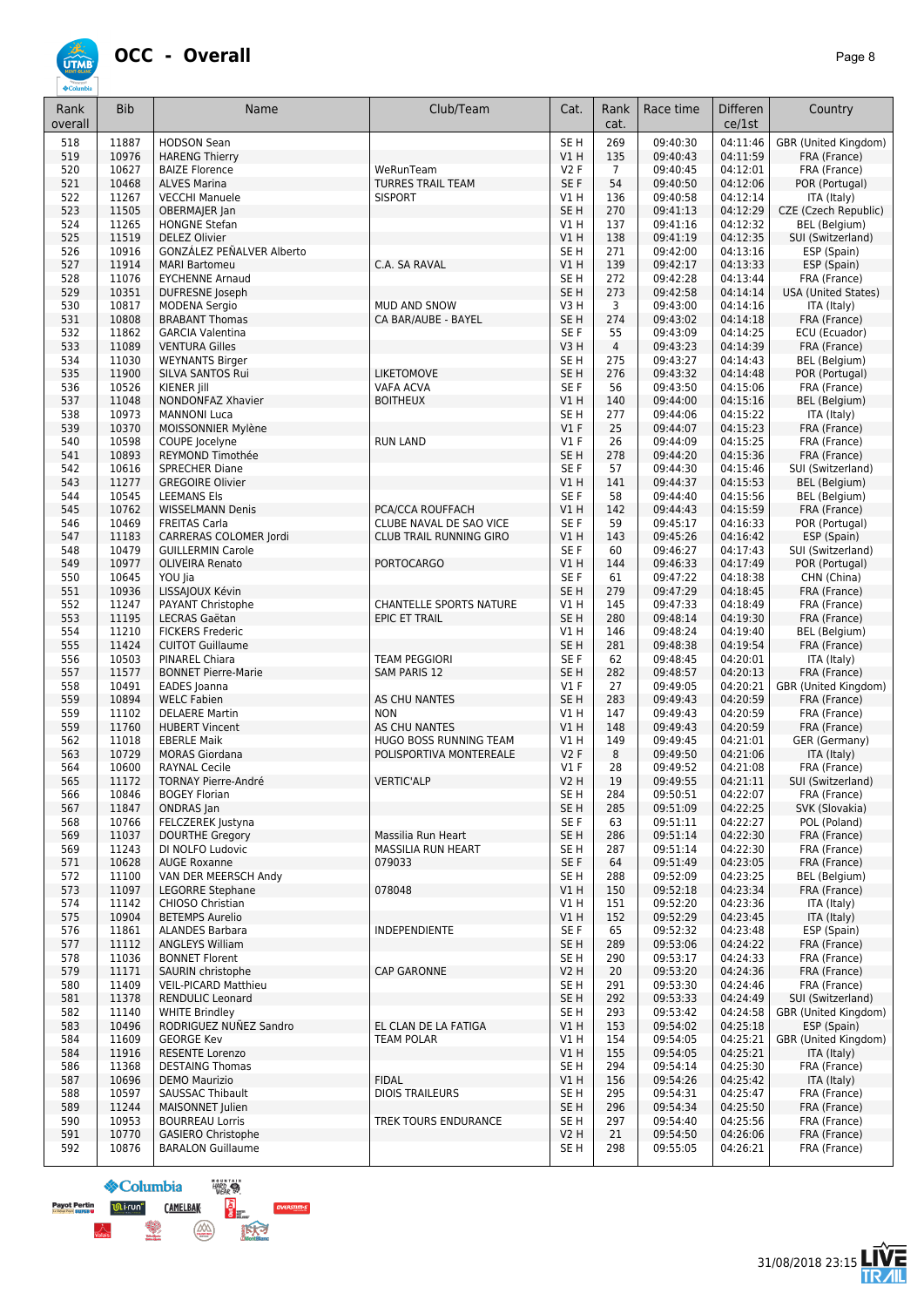

| Rank       | <b>Bib</b>     | Name                                                    | Club/Team                      | Cat.                               | Rank       | Race time            | Differen             | Country                                   |
|------------|----------------|---------------------------------------------------------|--------------------------------|------------------------------------|------------|----------------------|----------------------|-------------------------------------------|
| overall    |                |                                                         |                                |                                    | cat.       |                      | ce/1st               |                                           |
| 593        | 10716          | <b>BREALEY Stephanie</b>                                |                                | SE F                               | 66         | 09:55:48             | 04:27:04             | <b>USA (United States)</b>                |
| 594        | 11098          | PAPAIOANNOU Georgios                                    | DEREKAS ENDURANCE COACH        | <b>V2 H</b>                        | 22         | 09:55:56             | 04:27:12             | GRE (Greece)                              |
| 595<br>596 | 11381<br>11161 | <b>LAMPROU Georgios</b><br><b>MARTINS Luis</b>          | Derekas Endurance Coac         | V1 H<br>VIH                        | 157<br>158 | 09:55:57<br>09:56:07 | 04:27:13<br>04:27:23 | GRE (Greece)                              |
| 597        | 11241          | <b>KALB Frederic</b>                                    | PASS J'AIME COURIR             | <b>V2 H</b>                        | 23         | 09:56:25             | 04:27:41             | POR (Portugal)<br>FRA (France)            |
| 598        | 10495          | <b>AMORIM Andreia</b>                                   | <b>GONDOMAR FUTSAL E ATLET</b> | SE F                               | 67         | 09:56:32             | 04:27:48             | POR (Portugal)                            |
| 599        | 11155          | <b>JAKAB Ferenc</b>                                     |                                | V1H                                | 159        | 09:56:41             | 04:27:57             | HUN (Hungary)                             |
| 600        | 11396          | <b>CANTONI Carlo</b>                                    |                                | <b>V2 H</b>                        | 24         | 09:57:39             | 04:28:55             | ITA (Italy)                               |
| 601        | 10320          | <b>GUILLOTON Regis</b>                                  |                                | V1 H                               | 160        | 09:57:42             | 04:28:58             | FRA (France)                              |
| 602        | 11471          | <b>BARDOT Jean-Baptiste</b>                             |                                | SE <sub>H</sub>                    | 299        | 09:57:58             | 04:29:14             | FRA (France)                              |
| 603<br>604 | 10156<br>10558 | <b>MASNER Amv</b><br><b>DORIER Marion</b>               |                                | $VI$ F<br>$VI$ F                   | 29<br>30   | 09:58:07<br>09:58:17 | 04:29:23<br>04:29:33 | IRL (Ireland)<br>FRA (France)             |
| 605        | 10850          | <b>DESNOUX Romain</b>                                   |                                | SE <sub>H</sub>                    | 300        | 09:58:28             | 04:29:44             | FRA (France)                              |
| 606        | 10527          | <b>ESTRUCH Jonathan</b>                                 | TEAM RANDO RUNNING BOUR        | SE <sub>H</sub>                    | 301        | 09:58:31             | 04:29:47             | FRA (France)                              |
| 607        | 11167          | QUERE Anthony                                           |                                | SE H                               | 302        | 09:59:00             | 04:30:16             | FRA (France)                              |
| 608        | 10860          | <b>BOBBA Gabriele</b>                                   | <b>FIDAL</b>                   | V1 H                               | 161        | 09:59:31             | 04:30:47             | ITA (Italy)                               |
| 609        | 10861          | <b>CHIAIA Cyril</b>                                     | <b>SARDINES TRI</b>            | SE H                               | 303        | 09:59:54             | 04:31:10             | FRA (France)                              |
| 610        | 11077          | <b>RICHARD Fabien</b>                                   | <b>SMAC</b>                    | SE <sub>H</sub>                    | 304        | 09:59:57             | 04:31:13             | FRA (France)                              |
| 611        | 10670<br>11046 | PIUTTI Gian Maria Carlo<br><b>PAGET Thomas</b>          | THE PILL MAGAZINE- SENT        | SE <sub>H</sub><br>SE <sub>H</sub> | 305        | 10:00:01             | 04:31:17<br>04:31:24 | ITA (Italy)<br>FRA (France)               |
| 612<br>613 | 10559          | <b>FLAMENT Caroline</b>                                 | LILLE METROPOLE ATHLETI        | $VI$ F                             | 306<br>31  | 10:00:08<br>10:00:23 | 04:31:39             | FRA (France)                              |
| 614        | 11434          | <b>DALLET Stephane</b>                                  | <b>SAFRAN NACELLES</b>         | <b>V1 H</b>                        | 162        | 10:00:29             | 04:31:45             | FRA (France)                              |
| 615        | 10569          | <b>LABERHEIM Laurence</b>                               |                                | SE <sub>F</sub>                    | 68         | 10:00:34             | 04:31:50             | FRA (France)                              |
| 616        | 10551          | <b>VUILLERMET Valérie</b>                               | <b>ASA LOISIRS</b>             | <b>V2F</b>                         | 9          | 10:00:46             | 04:32:02             | FRA (France)                              |
| 617        | 10914          | <b>COMTE Loic</b>                                       | <b>S/L FC TERNAY</b>           | SE <sub>H</sub>                    | 307        | 10:01:04             | 04:32:20             | FRA (France)                              |
| 618        | 10857          | HANGUEHARD Michael                                      | <b>RMA TRIATHLON</b>           | SE <sub>H</sub>                    | 308        | 10:02:00             | 04:33:16             | FRA (France)                              |
| 619        | 11079          | <b>BACHELOT Samuel</b>                                  |                                | V1 H                               | 163        | 10:02:36             | 04:33:52             | FRA (France)                              |
| 620        | 10925          | LIXANDRU Andrei                                         |                                | SE <sub>H</sub>                    | 309        | 10:02:47             | 04:34:03             | ROU (Romania)                             |
| 621        | 10588          | <b>GIAI Luca Giulio</b>                                 | ATLETICA SUSA ADRIANO A        | SE H                               | 310        | 10:03:01             | 04:34:17             | ITA (Italy)                               |
| 622        | 11021          | <b>TANG Lifeng</b>                                      |                                | VIH                                | 164        | 10:03:21             | 04:34:37             | CHN (China)                               |
| 623<br>624 | 11440<br>10459 | CORDONNIER Jérémy<br><b>MARGARINI Daniela</b>           | AVIS MARATHON VERBANIA         | SE H<br><b>V2F</b>                 | 311<br>10  | 10:03:22<br>10:03:24 | 04:34:38<br>04:34:40 | FRA (France)<br>ITA (Italy)               |
| 625        | 10702          | SARKIES Jonny                                           | RUGBY & NORTHAMPTON AC         | <b>V1 H</b>                        | 165        | 10:04:00             | 04:35:16             | GBR (United Kingdom)                      |
| 626        | 11051          | <b>AUBEY Emilien</b>                                    |                                | SE <sub>H</sub>                    | 312        | 10:04:09             | 04:35:25             | FRA (France)                              |
| 627        | 11119          | <b>BERRENS Thijs</b>                                    |                                | SE <sub>H</sub>                    | 313        | 10:04:21             | 04:35:37             | BEL (Belgium)                             |
| 628        | 11017          | ZENINA Natalija                                         | <b>TRAVERSS</b>                | $VI$ F                             | 32         | 10:04:54             | 04:36:10             | LAT (Latvia)                              |
| 629        | 10915          | <b>GIANOLLA Diego</b>                                   |                                | SE <sub>H</sub>                    | 314        | 10:05:03             | 04:36:19             | ITA (Italy)                               |
| 630        | 11326          | <b>BRAMMANIS Dāvis</b>                                  |                                | SE H                               | 315        | 10:05:26             | 04:36:42             | LAT (Latvia)                              |
| 631        | 10710          | <b>DONAIS Tanya</b>                                     |                                | $VI$ F                             | 33         | 10:05:55             | 04:37:11             | CAN (Canada)                              |
| 632        | 11014          | <b>DOLLA Fabien</b>                                     |                                | SE <sub>H</sub>                    | 316        | 10:06:03             | 04:37:19             | FRA (France)                              |
| 633        | 11882<br>10530 | DAVIES Gwyn                                             | TROTTEURS DU SIX-BLANC         | SE H                               | 317<br>25  | 10:06:05             | 04:37:21<br>04:37:23 | GBR (United Kingdom)                      |
| 634<br>635 | 10639          | <b>FORMAZ Olivier</b><br><b>WEST Rhianon</b>            | FULHAM RUNNING CLUB            | V2 H<br>SE F                       | 69         | 10:06:07<br>10:06:31 | 04:37:47             | SUI (Switzerland)<br>GBR (United Kingdom) |
| 635        | 11452          | <b>DROBNY Lukas</b>                                     | BENESOVSKY BěZECKY KLUB        | SE <sub>H</sub>                    | 318        | 10:06:31             | 04:37:47             | CZE (Czech Republic)                      |
| 637        | 10440          | <b>MENDES Marcal</b>                                    | Airão Trail Team               | SE <sub>H</sub>                    | 319        | 10:06:34             | 04:37:50             | POR (Portugal)                            |
| 638        | 10825          | RAMÍREZ DUQUE Diana Carolina                            | <b>SKYRUNNERS COLOMBIA</b>     | SE F                               | 70         | 10:06:55             | 04:38:11             | COL (Colombia)                            |
| 639        | 10898          | PINILLA GAVILAN Carlos                                  |                                | V1 H                               | 166        | 10:06:59             | 04:38:15             | ESP (Spain)                               |
| 640        | 11611          | <b>GALINDO Marcos</b>                                   | <b>CMES</b>                    | V1H                                | 167        | 10:07:03             | 04:38:19             | ESP (Spain)                               |
| 641        | 11148          | BENITO FERNÁNDEZ Sergio                                 |                                | SE <sub>H</sub>                    | 320        | 10:07:05             | 04:38:21             | ESP (Spain)                               |
| 642        | 10660          | DE VILLIERS Coriaan                                     |                                | $VI$ F                             | 34         | 10:07:17             | 04:38:33             | RSA (South Africa)                        |
| 643        | 10602          | <b>EDELSTEN Charlotte</b>                               | <b>SAFA LINARES</b>            | SE F                               | 71         | 10:07:19             | 04:38:35             | GBR (United Kingdom)                      |
| 644<br>645 | 11047<br>10743 | MENDOZA RUS Joaquin Manuel<br>HANAN Jeffrey             |                                | V1 H<br>SE H                       | 168<br>321 | 10:07:23<br>10:07:37 | 04:38:39<br>04:38:53 | ESP (Spain)<br>AUS (Australia)            |
| 646        | 10590          | <b>NILSSON Helene</b>                                   | OK LINNE UPPSALA               | $VI$ F                             | 35         | 10:07:40             | 04:38:56             | SWE (Sweden)                              |
| 647        | 10871          | <b>CLAUSS Mauricio</b>                                  | TENDENCIA OUTDOOR              | <b>V1 H</b>                        | 169        | 10:07:47             | 04:39:03             | BRA (Brazil)                              |
| 648        | 11234          | FONTAYNE Jean-Pierre                                    |                                | SE H                               | 322        | 10:08:06             | 04:39:22             | FRA (France)                              |
| 649        | 10754          | <b>BAUGH David</b>                                      | <b>DENBIGH HARRIERS</b>        | V2 H                               | 26         | 10:08:18             | 04:39:34             | GBR (United Kingdom)                      |
| 650        | 10755          | <b>GORISSEN Karen</b>                                   |                                | SE F                               | 72         | 10:08:39             | 04:39:55             | <b>BEL</b> (Belgium)                      |
| 651        | 10681          | <b>BERNSTEIN William</b>                                |                                | V1 H                               | 170        | 10:08:42             | 04:39:58             | <b>USA (United States)</b>                |
| 651        | 10697          | RIO Valerie                                             |                                | V1F                                | 36         | 10:08:42             | 04:39:58             | FRA (France)                              |
| 653        | 10562<br>11086 | <b>DELAHAUT Delphine</b>                                |                                | SE F                               | 73         | 10:09:13<br>10:09:13 | 04:40:29<br>04:40:29 | <b>BEL</b> (Belgium)                      |
| 653<br>655 | 11159          | <b>GHIGNY Thomas</b><br>MARTINEZ FERRERO Francisco Jose | <b>INTELLIGENT INTERVAL IN</b> | SE H<br>V2 H                       | 323<br>27  | 10:09:50             | 04:41:06             | BEL (Belgium)<br>ESP (Spain)              |
| 656        | 11863          | <b>HERAS AMBROS Paloma</b>                              | <b>CARNETHY HRC</b>            | SE F                               | 74         | 10:09:53             | 04:41:09             | ESP (Spain)                               |
| 656        | 11891          | LOPEZ GARCIA Alberto                                    | CARNETHY HRC                   | SE H                               | 324        | 10:09:53             | 04:41:09             | ESP (Spain)                               |
| 658        | 11459          | <b>BARDAINE Patrice</b>                                 |                                | <b>V2 H</b>                        | 28         | 10:10:00             | 04:41:16             | FRA (France)                              |
| 659        | 11058          | RAVOUX Philippe                                         | <b>CORVI MONTAGNE</b>          | V <sub>2</sub> H                   | 29         | 10:10:18             | 04:41:34             | FRA (France)                              |
| 659        | 11237          | RAVOUX Antoine                                          | <b>CORVI MONTAGNE</b>          | SE H                               | 325        | 10:10:18             | 04:41:34             | FRA (France)                              |
| 661        | 11691          | <b>FARQUET Roland</b>                                   | <b>TEAM SOMLAPROZ</b>          | V2 H                               | 30         | 10:10:35             | 04:41:51             | SUI (Switzerland)                         |
| 662        | 10712          | <b>MAUSSION David</b>                                   |                                | SE H                               | 326        | 10:10:52             | 04:42:08             | FRA (France)                              |
| 663        | 11329          | <b>GUTHLEBEN Yvan</b>                                   |                                | V2 H                               | 31         | 10:10:59             | 04:42:15             | FRA (France)                              |
| 664<br>665 | 10765<br>10485 | <b>ANDRADE Vitor</b><br><b>MARKOTIC Tamara</b>          | PAREDES AVENTURA<br>AK SLJEME  | V1H<br>SE F                        | 171<br>75  | 10:11:05<br>10:11:09 | 04:42:21<br>04:42:25 | POR (Portugal)<br>CRO (Croatia)           |
| 666        | 11865          | <b>LOVE Alison</b>                                      |                                | SE F                               | 76         | 10:11:10             | 04:42:26             | GBR (United Kingdom)                      |
| 667        | 10848          | HASENAUER Nik                                           |                                | VIH                                | 172        | 10:11:27             | 04:42:43             | USA (United States)                       |



 $[overs=$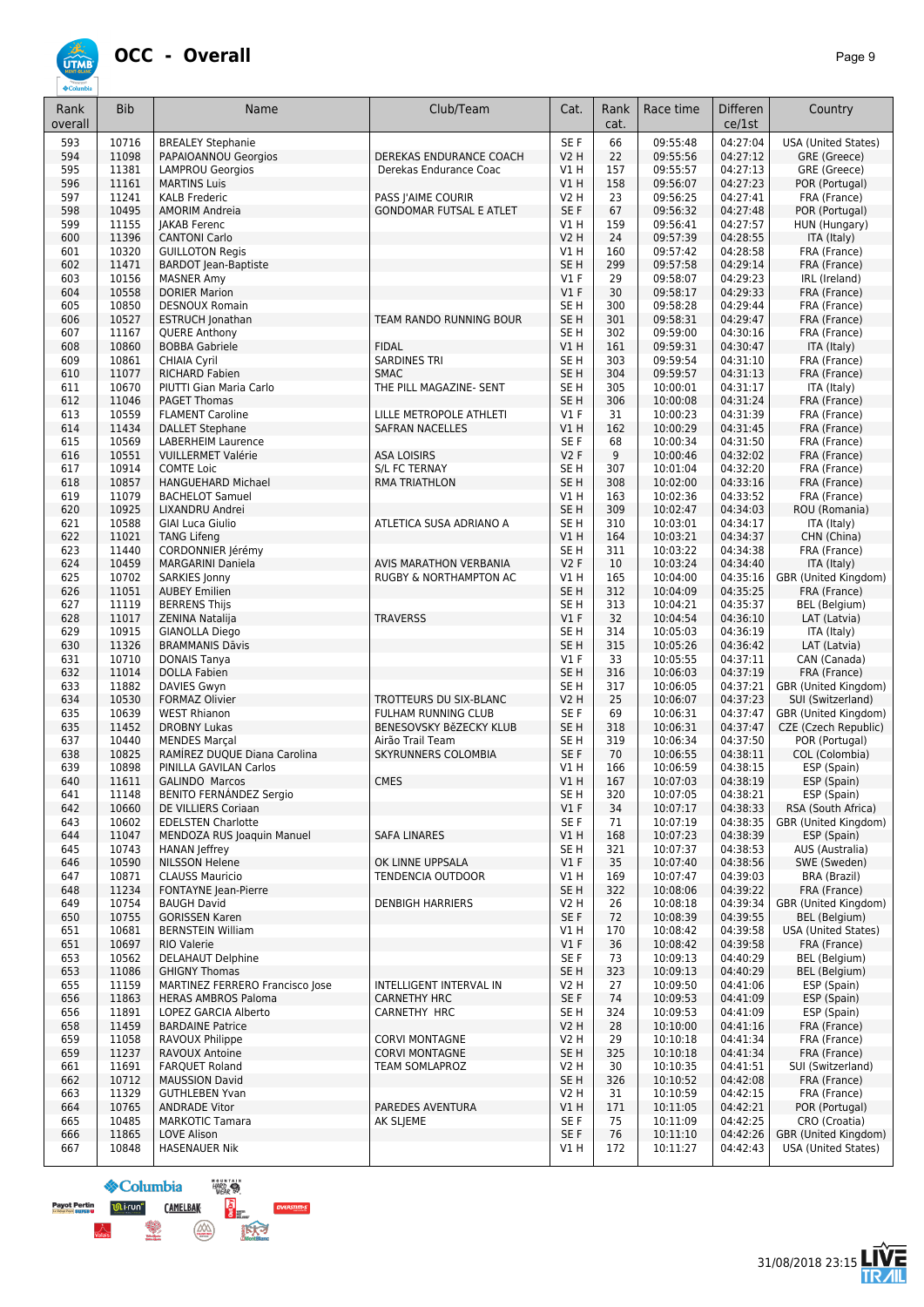

| Rank<br>overall | <b>Bib</b>     | Name                                                   | Club/Team                                          | Cat.                           | Rank<br>cat. | Race time            | <b>Differen</b><br>ce/1st | Country                              |
|-----------------|----------------|--------------------------------------------------------|----------------------------------------------------|--------------------------------|--------------|----------------------|---------------------------|--------------------------------------|
| 668             | 11063          | <b>VERHOEF Dino</b>                                    |                                                    | SE <sub>H</sub>                | 327          | 10:11:33             | 04:42:49                  | NED (Netherlands)                    |
| 669             | 10464          | CANCIO FERNÁNDEZ Jorge                                 | TOXIZA CLUBE DE MONTANA                            | SE <sub>H</sub>                | 328          | 10:12:03             | 04:43:19                  | ESP (Spain)                          |
| 669<br>671      | 11871<br>10740 | JÚ Juliana Pacheco Guimarães<br><b>SAUNIER Jacques</b> | IAZA TRAIL RUNNING TEAM<br><b>USAM TOULON</b>      | $VI$ F<br><b>V2 H</b>          | 37<br>32     | 10:12:03<br>10:12:16 | 04:43:19<br>04:43:32      | BRA (Brazil)<br>FRA (France)         |
| 672             | 11620          | FOLIO Frédéric                                         |                                                    | V1 H                           | 173          | 10:12:20             | 04:43:36                  | FRA (France)                         |
| 673             | 10533          | <b>PATERSON Catherine</b>                              | <b>CLAPHAM CHASERS</b>                             | SE F                           | 77           | 10:13:32             | 04:44:48                  | GBR (United Kingdom)                 |
| 674             | 10768          | DE WULF Alexander                                      | SEROTO.BE                                          | SE <sub>H</sub>                | 329          | 10:13:38             | 04:44:54                  | BEL (Belgium)                        |
| 675             | 11187          | <b>GORIS Rik</b>                                       | <b>SEROTO</b>                                      | SE <sub>H</sub>                | 330          | 10:13:39             | 04:44:55                  | BEL (Belgium)<br>ESP (Spain)         |
| 676<br>677      | 11069<br>10316 | <b>TORRENT BENÍTEZ Javier</b><br><b>SACRE Patrick</b>  | <b>ARISTA</b><br><b>CHAMOEZ GWAD</b>               | SE <sub>H</sub><br><b>V2 H</b> | 331<br>33    | 10:13:42<br>10:13:43 | 04:44:58<br>04:44:59      | FRA (France)                         |
| 678             | 11622          | RICHARDSON James                                       |                                                    | V1H                            | 174          | 10:13:46             | 04:45:02                  | GBR (United Kingdom)                 |
| 679             | 11652          | RYLKO Aliaksei                                         |                                                    | SE <sub>H</sub>                | 332          | 10:14:03             | 04:45:19                  | <b>BLR</b> (Belarus)                 |
| 680             | 10615          | <b>LANNOY Fanny</b>                                    | LA FOULEE SAILLONINTZE                             | SE F                           | 78           | 10:14:05             | 04:45:21                  | FRA (France)                         |
| 681<br>682      | 11903<br>11365 | <b>GRAHAME Nicholas</b><br><b>TURAN Cenk Kasim</b>     |                                                    | V1H<br>V1 H                    | 175<br>176   | 10:14:16<br>10:14:18 | 04:45:32<br>04:45:34      | GBR (United Kingdom)<br>TUR (Turkey) |
| 683             | 11322          | <b>ADVILLE Imichel</b>                                 | <b>SMAC</b>                                        | <b>V2 H</b>                    | 34           | 10:14:26             | 04:45:42                  | FRA (France)                         |
| 684             | 10553          | <b>GARNESSON Ludovic</b>                               |                                                    | SE H                           | 333          | 10:14:28             | 04:45:44                  | FRA (France)                         |
| 684             | 11616          | <b>HUGON Didier</b>                                    |                                                    | <b>V2 H</b>                    | 35           | 10:14:28             | 04:45:44                  | BEL (Belgium)                        |
| 686             | 10691          | LEFEBVRE Cédric                                        | SAINT MAXIMIN ATHLETIC                             | VIH                            | 177          | 10:14:39             | 04:45:55                  | FRA (France)                         |
| 687<br>688      | 11157<br>10996 | <b>WIETECKA David</b><br><b>SANTENAC Eric</b>          |                                                    | <b>V1 H</b><br><b>V2 H</b>     | 178<br>36    | 10:14:44<br>10:14:45 | 04:46:00<br>04:46:01      | FRA (France)<br>FRA (France)         |
| 689             | 11568          | <b>SUN Ruiyi</b>                                       | <b>JIANCHI</b>                                     | SE <sub>H</sub>                | 334          | 10:15:36             | 04:46:52                  | CHN (China)                          |
| 690             | 11482          | <b>LOUYET Laurent</b>                                  |                                                    | V1H                            | 179          | 10:17:14             | 04:48:30                  | BEL (Belgium)                        |
| 691             | 11700          | PEREIRA David                                          | VO2 BESSINES                                       | V1H                            | 180          | 10:17:18             | 04:48:34                  | FRA (France)                         |
| 692             | 10840          | MANDEVILLE HAMMER Kiana                                |                                                    | $VI$ F                         | 38           | 10:17:27             | 04:48:43                  | <b>USA (United States)</b>           |
| 693             | 11384          | CONTRERAS VAZQUEZ Carlos                               | <b>ATLETISMO INFANTES</b>                          | V1H                            | 181          | 10:17:30             | 04:48:46                  | ESP (Spain)                          |
| 694<br>695      | 11386<br>10965 | PRUNELET Alexandre<br><b>LOPEZ Renaud</b>              | #teamsheep                                         | V1 H<br>SE <sub>H</sub>        | 182<br>335   | 10:17:41<br>10:18:12 | 04:48:57<br>04:49:28      | FRA (France)<br>FRA (France)         |
| 696             | 10635          | <b>DROMARD</b> Julie                                   |                                                    | $VI$ F                         | 39           | 10:18:13             | 04:49:29                  | FRA (France)                         |
| 697             | 10607          | <b>WHISTANCE Jessica</b>                               |                                                    | $VI$ F                         | 40           | 10:18:37             | 04:49:53                  | GBR (United Kingdom)                 |
| 698             | 11530          | <b>FAIVRE Adrien</b>                                   |                                                    | ES <sub>H</sub>                | 11           | 10:18:43             | 04:49:59                  | FRA (France)                         |
| 699             | 11918          | <b>SEBBANE David</b>                                   |                                                    | V1H                            | 183          | 10:18:44             | 04:50:00                  | FRA (France)                         |
| 700<br>701      | 10587<br>10373 | <b>GRENDENE</b> Jaquelin<br><b>MOMONT Mélanie</b>      | SCHIO BIKE-VALLI SPORT<br><b>COURIR PAR NATURE</b> | SE F<br>$VI$ F                 | 79<br>41     | 10:19:26<br>10:19:29 | 04:50:42<br>04:50:45      | ITA (Italy)<br>FRA (France)          |
| 702             | 11033          | <b>RIBES ROIG Miguel</b>                               | AL TROT TRAIL GUADASSUA                            | V1H                            | 184          | 10:19:50             | 04:51:06                  | ESP (Spain)                          |
| 703             | 11246          | <b>HOCQUARD Julien</b>                                 | CAHM - LA BELLE BROCHET                            | V1H                            | 185          | 10:20:11             | 04:51:27                  | FRA (France)                         |
| 704             | 11145          | LETIZIA Dario                                          | <b>CIV CHEVREUSE</b>                               | V2 H                           | 37           | 10:20:37             | 04:51:53                  | ITA (Italy)                          |
| 705             | 10868          | <b>LOIGEROT Emilien</b>                                |                                                    | SE <sub>H</sub>                | 336          | 10:20:45             | 04:52:01                  | FRA (France)                         |
| 706<br>706      | 11180<br>11227 | REUSE Pierre-André<br><b>VIBERT</b> Justine            |                                                    | V3H<br>SE F                    | 5<br>80      | 10:20:53<br>10:20:53 | 04:52:09<br>04:52:09      | SUI (Switzerland)<br>FRA (France)    |
| 708             | 11614          | VEGA MORENO Francisco Miguel Angel                     | ULTRA TRAIL HUELVA                                 | V1 H                           | 186          | 10:20:59             | 04:52:15                  | ESP (Spain)                          |
| 709             | 10585          | <b>EDY Aurelien</b>                                    | Courir Poisy                                       | SE <sub>H</sub>                | 337          | 10:21:29             | 04:52:45                  | FRA (France)                         |
| 710             | 11801          | <b>KOPILOFF Nicolas</b>                                |                                                    | V1H                            | 187          | 10:21:37             | 04:52:53                  | FRA (France)                         |
| 711<br>712      | 10990<br>10986 | <b>LESUEUR Simon</b><br><b>MAURICE Nicolas</b>         |                                                    | SE <sub>H</sub><br>V1H         | 338<br>188   | 10:21:42<br>10:21:59 | 04:52:58<br>04:53:15      | FRA (France)<br>FRA (France)         |
| 713             | 11276          | <b>DUCROUX Christophe</b>                              | <b>RUN &amp; MOI</b>                               | V1H                            | 189          | 10:22:21             | 04:53:37                  | FRA (France)                         |
| 713             | 11433          | <b>BOUNAAS Faouzi</b>                                  | <b>RUN&amp;MOI</b>                                 | V1H                            | 190          | 10:22:21             | 04:53:37                  | FRA (France)                         |
| 713             | 11446          | <b>LOPES Paulo</b>                                     |                                                    | VIH                            | 191          | 10:22:21             | 04:53:37                  | FRA (France)                         |
| 716             | 11143          | <b>DONATE Xavier</b>                                   |                                                    | $VI$ H                         | 192          | 10:22:41             | 04:53:57                  | FRA (France)                         |
| 717<br>718      | 10632<br>10668 | <b>GURY Alison</b><br>DE HARO DE NICOLAS Irene         | V02 BESSINES<br>C.D. OLIMPO GRANADA                | SE F<br>SE F                   | 81<br>82     | 10:22:59<br>10:23:07 | 04:54:15<br>04:54:23      | FRA (France)<br>ESP (Spain)          |
| 719             | 11236          | PEUREUX Romain                                         |                                                    | SE <sub>H</sub>                | 339          | 10:23:10             | 04:54:26                  | FRA (France)                         |
| 720             | 11909          | <b>FUENTES GIL Antonio Miquel</b>                      | <b>CLUB FALCO TRAIL</b>                            | V1 H                           | 193          | 10:23:12             | 04:54:28                  | ESP (Spain)                          |
| 721             | 11299          | LOPEZ MARTINEZ Jose María                              | LAS CABRAS TIRAN AL MON                            | SE <sub>H</sub>                | 340          | 10:23:14             | 04:54:30                  | ESP (Spain)                          |
| 722<br>723      | 10966<br>11501 | SERDIUK Serhii<br>PERIÁÑEZ VELA Carlos                 | <b>TRAILXTREM</b>                                  | SE H<br>SE <sub>H</sub>        | 341<br>342   | 10:23:30<br>10:23:32 | 04:54:46<br>04:54:48      | UKR (Ukraine)<br>ESP (Spain)         |
| 724             | 11160          | <b>MARTIN Philippe</b>                                 | <b>SPAC</b>                                        | V1 H                           | 194          | 10:23:46             | 04:55:02                  | FRA (France)                         |
| 725             | 10919          | <b>PIOTROWSKI Pawel</b>                                | <b>PROTON</b>                                      | V1H                            | 195          | 10:23:57             | 04:55:13                  | POL (Poland)                         |
| 726             | 10730          | <b>FALAISE Denis</b>                                   | COLOMBELLES                                        | V2 H                           | 38           | 10:24:03             | 04:55:19                  | FRA (France)                         |
| 727             | 11302          | <b>FASSERO GAMBA Pierantonio</b>                       |                                                    | <b>V2 H</b>                    | 39           | 10:24:18             | 04:55:34                  | ITA (Italy)                          |
| 728<br>729      | 11425<br>11010 | <b>JEANNEL</b> Jeremy<br>PRAT PLA Josep Oriol          |                                                    | SE H<br>SE <sub>H</sub>        | 343<br>344   | 10:25:20<br>10:25:30 | 04:56:36<br>04:56:46      | FRA (France)<br>ESP (Spain)          |
| 730             | 11544          | <b>WILLEMS Gaetan</b>                                  |                                                    | V1 H                           | 196          | 10:25:58             | 04:57:14                  | BEL (Belgium)                        |
| 731             | 11593          | <b>WANG Shengwei</b>                                   | <b>WUXI-RATCHET TEAM</b>                           | SE <sub>H</sub>                | 345          | 10:26:01             | 04:57:17                  | CHN (China)                          |
| 732             | 11495          | RATAJCZAK Konrad                                       | TROCHe JUż BIEGAM;)                                | V1 H                           | 197          | 10:26:22             | 04:57:38                  | POL (Poland)                         |
| 733             | 11557          | <b>KLEIN Etienne</b>                                   |                                                    | V3H                            | 6            | 10:26:23             | 04:57:39                  | FRA (France)                         |
| 734<br>735      | 11500<br>11414 | <b>HRLIC Marco</b><br>DE WERGIFOSSE Yves               | <b>BOITHEUX</b>                                    | SE H<br>V2 H                   | 346<br>40    | 10:26:48<br>10:26:50 | 04:58:04<br>04:58:06      | CRO (Croatia)<br>BEL (Belgium)       |
| 736             | 11229          | <b>MULDERS Patrick</b>                                 |                                                    | SE H                           | 347          | 10:27:19             | 04:58:35                  | NED (Netherlands)                    |
| 737             | 10663          | <b>BENITO PAREDES Rebeca</b>                           | <b>VALLALTA TRAIL</b>                              | $VI$ F                         | 42           | 10:27:28             | 04:58:44                  | ESP (Spain)                          |
| 738             | 10984          | <b>BENSEGGANE Alloua</b>                               |                                                    | VIH                            | 198          | 10:27:32             | 04:58:48                  | FRA (France)                         |
| 739<br>740      | 11045<br>10839 | AULU Jean-Rémi<br><b>HORVATH Bela</b>                  | ASKER SKIKLUBB                                     | SE <sub>H</sub><br>SE H        | 348<br>349   | 10:28:06<br>10:28:15 | 04:59:22<br>04:59:31      | FRA (France)<br>HUN (Hungary)        |
| 741             | 11135          | MARRERO PEREZ Oscar Luis                               | <b>ARISTA</b>                                      | V1H                            | 199          | 10:28:36             | 04:59:52                  | ESP (Spain)                          |
| 742             | 11552          | <b>CORDERO Carlos</b>                                  | Deportistas con Propósi                            | V1 H                           | 200          | 10:28:38             | 04:59:54                  | CRC (Costa Rica)                     |



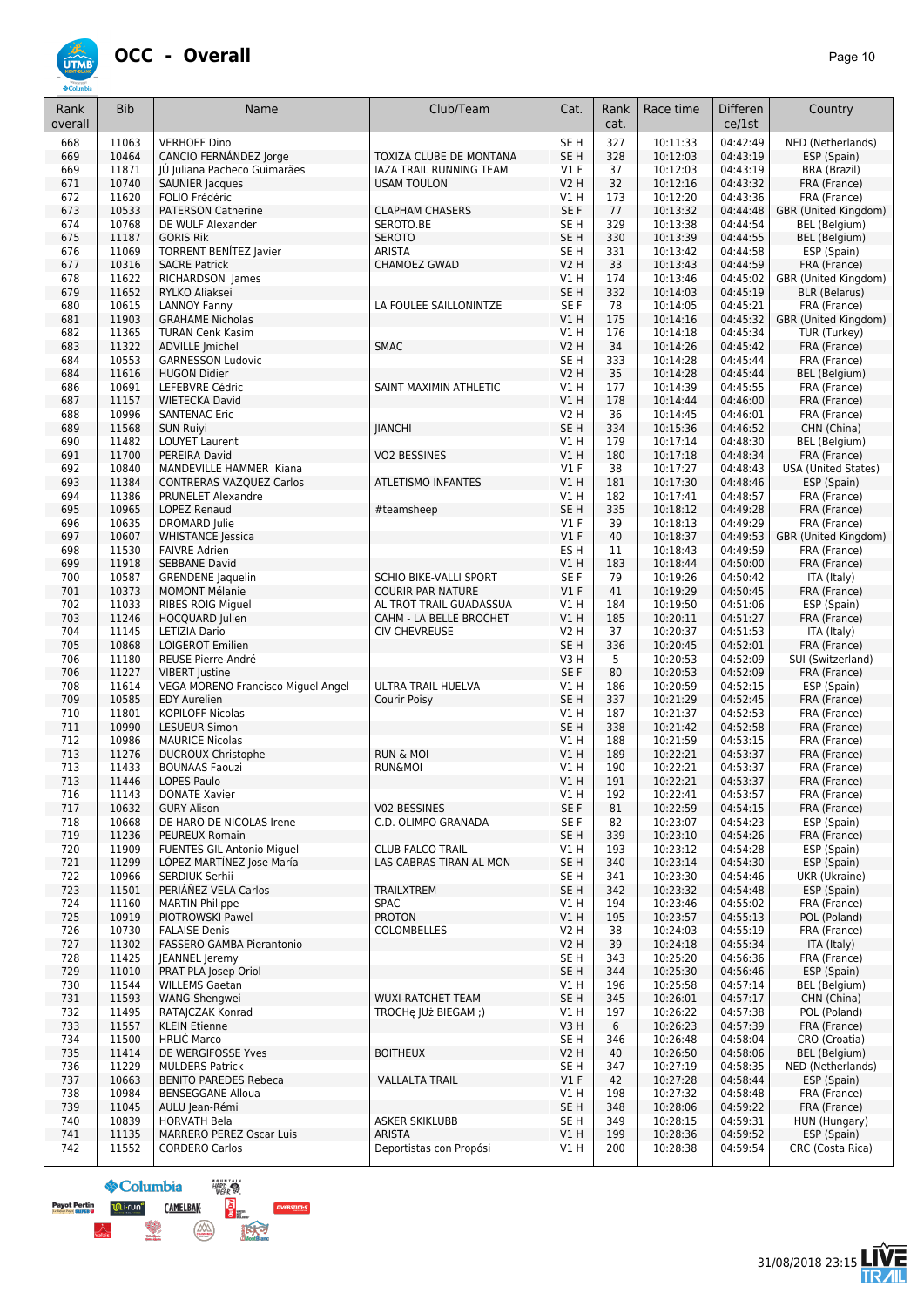

| Rank<br>overall | <b>Bib</b>     | Name                                                        | Club/Team                                          | Cat.                    | Rank<br>cat.   | Race time            | <b>Differen</b><br>ce/1st | Country                               |
|-----------------|----------------|-------------------------------------------------------------|----------------------------------------------------|-------------------------|----------------|----------------------|---------------------------|---------------------------------------|
| 743             | 11721          | MARTIN HERNANDEZ Mariano                                    | KORREKAMINOS SALAMANCA                             | SE <sub>H</sub>         | 350            | 10:29:16             | 05:00:32                  | ESP (Spain)                           |
| 744             | 11578          | <b>HOUZE Romain</b>                                         | <b>EXTRA SPORTS TEAM</b>                           | SE <sub>H</sub>         | 351            | 10:29:33             | 05:00:49                  | FRA (France)                          |
| 745<br>745      | 10921<br>11074 | <b>GAUSS Korbinian</b><br><b>MAURY Fanny</b>                |                                                    | SE <sub>H</sub><br>SE F | 352<br>83      | 10:29:34<br>10:29:34 | 05:00:50<br>05:00:50      | GER (Germany)<br><b>BEL</b> (Belgium) |
| 745             | 11216          | <b>EISCHEN Alexandre</b>                                    |                                                    | SE <sub>H</sub>         | 353            | 10:29:34             | 05:00:50                  | <b>BEL</b> (Belgium)                  |
| 748             | 11331          | MOLINA GUTIÉRREZ Alfonso                                    | <b>TALAVERA TRAINING</b>                           | SE <sub>H</sub>         | 354            | 10:29:47             | 05:01:03                  | ESP (Spain)                           |
| 749             | 11318          | <b>SCHWANK Matthias</b>                                     | LAUFSPORTVEREIN WINTERT                            | SE <sub>H</sub>         | 355            | 10:29:54             | 05:01:10                  | SUI (Switzerland)                     |
| 750             | 10321          | <b>WHITE Gareth</b>                                         |                                                    | V1H                     | 201            | 10:30:08             | 05:01:24                  | GBR (United Kingdom)                  |
| 751             | 10746          | <b>GROSSO Vanessa</b>                                       | OUTDOOR RUNNERS COMMUNI                            | $VI$ F                  | 43             | 10:30:37             | 05:01:53                  | ITA (Italy)                           |
| 752<br>753      | 11413<br>11408 | <b>CALLOT Marc</b><br><b>CABALION Gilles</b>                | SECTION TRAIL ACVA/VAFA                            | V2 H<br>SE H            | 41<br>356      | 10:30:56<br>10:31:02 | 05:02:12<br>05:02:18      | FRA (France)<br>FRA (France)          |
| 754             | 10705          | <b>DEWULF Noelle</b>                                        |                                                    | V1F                     | 44             | 10:31:26             | 05:02:42                  | BEL (Belgium)                         |
| 755             | 11354          | LIPPUS Joosep                                               |                                                    | V1H                     | 202            | 10:31:51             | 05:03:07                  | EST (Estonia)                         |
| 756             | 11162          | TIIRIKAINEN Samuli                                          | Joen Suunta                                        | V1H                     | 203            | 10:31:53             | 05:03:09                  | FIN (Finland)                         |
| 757             | 10772          | <b>BOCH Emilien</b>                                         | MM'X NTN-SNR                                       | SE <sub>H</sub>         | 357            | 10:32:13             | 05:03:29                  | FRA (France)                          |
| 758<br>759      | 10993<br>10517 | <b>ABBAL Cyril</b><br>COLOMBO Laura                         | <b>CAROUX X-TRAIL</b><br><b>COURMAYEUR TRAILER</b> | V1H<br><b>V2F</b>       | 204<br>11      | 10:32:21<br>10:32:58 | 05:03:37<br>05:04:14      | FRA (France)<br>ITA (Italy)           |
| 760             | 11028          | <b>URREA Pierrick</b>                                       |                                                    | SE <sub>H</sub>         | 358            | 10:33:17             | 05:04:33                  | FRA (France)                          |
| 761             | 11062          | PICCARDO Giovanni                                           | ASD GIOCARE                                        | SE <sub>H</sub>         | 359            | 10:33:18             | 05:04:34                  | ITA (Italy)                           |
| 762             | 11055          | <b>VIGNON Didier</b>                                        |                                                    | V1H                     | 205            | 10:33:32             | 05:04:48                  | FRA (France)                          |
| 763             | 11556          | OÑA Geovanny                                                |                                                    | V1H                     | 206            | 10:33:46             | 05:05:02                  | ECU (Ecuador)                         |
| 764             | 11357          | <b>DYE Mark</b>                                             | YORK KNAVESMIRE HARRIER                            | <b>V2 H</b>             | 42             | 10:33:51             | 05:05:07                  | GBR (United Kingdom)                  |
| 765<br>766      | 11290<br>11427 | <b>KOSHKIN Ivan</b><br>TÓTH László Ákos                     |                                                    | V1H<br>VIH              | 207<br>208     | 10:34:18<br>10:34:21 | 05:05:34<br>05:05:37      | RUS (Russia)<br>HUN (Hungary)         |
| 767             | 11621          | <b>HINTON James</b>                                         |                                                    | V1 H                    | 209            | 10:34:29             | 05:05:45                  | GBR (United Kingdom)                  |
| 768             | 10737          | LUCACI Roxana                                               |                                                    | SE F                    | 84             | 10:34:45             | 05:06:01                  | ROU (Romania)                         |
| 769             | 11415          | SAVIMAKI IIkka                                              |                                                    | V2 H                    | 43             | 10:35:05             | 05:06:21                  | FIN (Finland)                         |
| 770             | 11252          | <b>AROD Frederic</b>                                        | <b>AEA</b>                                         | V1H                     | 210            | 10:35:21             | 05:06:37                  | FRA (France)                          |
| 771             | 11248          | <b>PONT CARDO Vicente</b>                                   | RICASA RUNNING                                     | V1 H                    | 211            | 10:35:26             | 05:06:42                  | ESP (Spain)                           |
| 772             | 11121          | VITARD Mickaël                                              |                                                    | SE <sub>H</sub>         | 360            | 10:35:35             | 05:06:51                  | FRA (France)                          |
| 773<br>774      | 11371<br>10318 | TÄHTINEN Jaakko<br><b>TREACY Eoin</b>                       | <b>VAALAN KARHU</b><br>Columbia Sportswear         | SE H<br>V1H             | 361<br>212     | 10:35:41<br>10:35:44 | 05:06:57<br>05:07:00      | FIN (Finland)<br>IRL (Ireland)        |
| 775             | 10865          | RUBIO ESPRIU Ana                                            |                                                    | V2F                     | 12             | 10:35:46             | 05:07:02                  | ESP (Spain)                           |
| 776             | 11683          | <b>AUCLAIRE</b> Jean                                        |                                                    | V3H                     | $\overline{7}$ | 10:36:10             | 05:07:26                  | FRA (France)                          |
| 777             | 10453          | PIZZIGONI Maura                                             | <b>CASONE NOCETO</b>                               | $VI$ F                  | 45             | 10:36:58             | 05:08:14                  | ITA (Italy)                           |
| 778             | 10554          | <b>MUSIARI Raffaella</b>                                    | ASD+KUOTA                                          | $VI$ F                  | 46             | 10:36:59             | 05:08:15                  | ITA (Italy)                           |
| 779             | 11285          | <b>CHENET Laurent</b>                                       | EP MANOSQUE                                        | V2 H                    | 44             | 10:37:41             | 05:08:57                  | FRA (France)                          |
| 780<br>781      | 11491<br>10739 | <b>CARTIER Nicolas</b><br><b>KINAST Loreto</b>              |                                                    | V1H<br>$VI$ F           | 213<br>47      | 10:37:45<br>10:37:57 | 05:09:01<br>05:09:13      | FRA (France)<br>CHI (Chile)           |
| 782             | 11429          | <b>BRUGEL Christophe</b>                                    |                                                    | <b>V2 H</b>             | 45             | 10:38:26             | 05:09:42                  | FRA (France)                          |
| 783             | 10759          | <b>ECKLY Antoine</b>                                        | <b>EXPATRIES TRIATHLON CLU</b>                     | V1 H                    | 214            | 10:38:40             | 05:09:56                  | FRA (France)                          |
| 784             | 10802          | MICHEL-MARREL Sophie                                        |                                                    | $VI$ F                  | 48             | 10:38:51             | 05:10:07                  | FRA (France)                          |
| 785             | 11726          | <b>MATHIEU Charles Edouard</b>                              |                                                    | SE <sub>H</sub>         | 362            | 10:38:59             | 05:10:15                  | FRA (France)                          |
| 786             | 11574          | <b>DALAINE Antonin</b>                                      |                                                    | SE <sub>H</sub>         | 363            | 10:39:08             | 05:10:24                  | FRA (France)                          |
| 787<br>787      | 10929<br>11888 | <b>KRIEGER Anne-Sophie</b><br><b>JALLAD Mohammed Sharif</b> |                                                    | SE F<br>SE <sub>H</sub> | 85<br>364      | 10:39:25<br>10:39:25 | 05:10:41<br>05:10:41      | FRA (France)<br>JOR (Jordan)          |
| 789             | 11283          | <b>DAVIES Andy</b>                                          |                                                    | V1H                     | 215            | 10:39:30             | 05:10:46                  | GBR (United Kingdom)                  |
| 790             | 11166          | ARBOGAST Hervé                                              |                                                    | SE <sub>H</sub>         | 365            | 10:39:34             | 05:10:50                  | FRA (France)                          |
| 791             | 11083          | ROSERES Jean-Pierre                                         |                                                    | V2 H                    | 46             | 10:39:41             | 05:10:57                  | FRA (France)                          |
| 792             | 10994          | <b>BLANC Alexis</b>                                         | FREE RUNNERS                                       | V1H                     | 216            | 10:39:46             | 05:11:02                  | FRA (France)                          |
| 793<br>794      | 11163<br>11206 | <b>GORINAS Renaud</b><br><b>DECHAVANNES Nicolas</b>         | <b>COURIR A POISY</b><br>MSN73                     | V2 H<br>V1H             | 47<br>217      | 10:40:04<br>10:40:25 | 05:11:20<br>05:11:41      | FRA (France)<br>FRA (France)          |
| 795             | 11463          | <b>BELARBI</b> Joffrey                                      |                                                    | SE H                    | 366            | 10:40:42             | 05:11:58                  | FRA (France)                          |
| 796             | 10955          | <b>WETZELS Sander</b>                                       | <b>TRAILRUNNERS BRABANT</b>                        | V1H                     | 218            | 10:40:46             | 05:12:02                  | NED (Netherlands)                     |
| 797             | 10875          | <b>SAENKO Marina</b>                                        | <b>USAM TOULON</b>                                 | SE F                    | 86             | 10:41:04             | 05:12:20                  | FRA (France)                          |
| 798             | 11224          | <b>GILLIER Laurent</b>                                      |                                                    | V2H                     | 48             | 10:41:14             | 05:12:30                  | FRA (France)                          |
| 799             | 11072          | <b>BOUCAU William</b>                                       |                                                    | V2 H                    | 49             | 10:41:16             | 05:12:32                  | <b>BEL</b> (Belgium)                  |
| 800<br>801      | 11791<br>11553 | GOMEZ ALBEROLA Fernando Arturo<br><b>FAYNOT Nicolas</b>     | Ultrafons alacant forev                            | SE <sub>H</sub><br>V1H  | 367<br>219     | 10:41:19<br>10:42:16 | 05:12:35<br>05:13:32      | ESP (Spain)<br>FRA (France)           |
| 802             | 10777          | <b>GACHET Sylvie</b>                                        |                                                    | V2F                     | 13             | 10:42:26             | 05:13:42                  | FRA (France)                          |
| 802             | 11316          | <b>GACHET Francois</b>                                      |                                                    | V2 H                    | 50             | 10:42:26             | 05:13:42                  | FRA (France)                          |
| 804             | 10577          | SABO Ioana Maria                                            | <b>NONE</b>                                        | SE F                    | 87             | 10:42:36             | 05:13:52                  | ROU (Romania)                         |
| 805             | 10582          | <b>BAGA Alda</b>                                            |                                                    | V2F                     | 14             | 10:42:41             | 05:13:57                  | ITA (Italy)                           |
| 805             | 11650          | <b>CHOQUENE Renaud</b>                                      |                                                    | SE <sub>H</sub>         | 368            | 10:42:41             | 05:13:57                  | FRA (France)                          |
| 807<br>807      | 10950<br>11731 | <b>MIRAVETTE François</b><br><b>BENTOLILA Luc</b>           | <b>ACFC CARCASSONNE</b>                            | V3H<br>V1H              | 8<br>220       | 10:42:45<br>10:42:45 | 05:14:01<br>05:14:01      | FRA (France)<br>FRA (France)          |
| 809             | 11294          | ROBELLO Jean                                                |                                                    | V2 H                    | 51             | 10:42:46             | 05:14:02                  | FRA (France)                          |
| 810             | 11359          | <b>MAURI Paolo Lodovico</b>                                 | TRM TRAIL RUNNING MOVEM                            | V2H                     | 52             | 10:43:03             | 05:14:19                  | ITA (Italy)                           |
| 811             | 11648          | <b>NOEL Laurent</b>                                         |                                                    | V1H                     | 221            | 10:43:26             | 05:14:42                  | FRA (France)                          |
| 812             | 10853          | PERRAULT Olivier                                            |                                                    | V2H                     | 53             | 10:43:39             | 05:14:55                  | FRA (France)                          |
| 813             | 11094          | <b>SAMUEL Renaud</b>                                        |                                                    | SE H                    | 369            | 10:43:42             | 05:14:58                  | FRA (France)                          |
| 814<br>815      | 10725<br>11474 | <b>DECROUX Marion</b><br><b>EMMER Vladimir</b>              |                                                    | SE F<br>V1 H            | 88<br>222      | 10:44:00<br>10:44:41 | 05:15:16<br>05:15:57      | FRA (France)<br>CZE (Czech Republic)  |
| 816             | 11449          | <b>GUJER Sascha</b>                                         |                                                    | SE H                    | 370            | 10:44:46             | 05:16:02                  | SUI (Switzerland)                     |
| 817             | 11279          | COUSIN Antonin                                              |                                                    | SE <sub>H</sub>         | 371            | 10:45:09             | 05:16:25                  | FRA (France)                          |

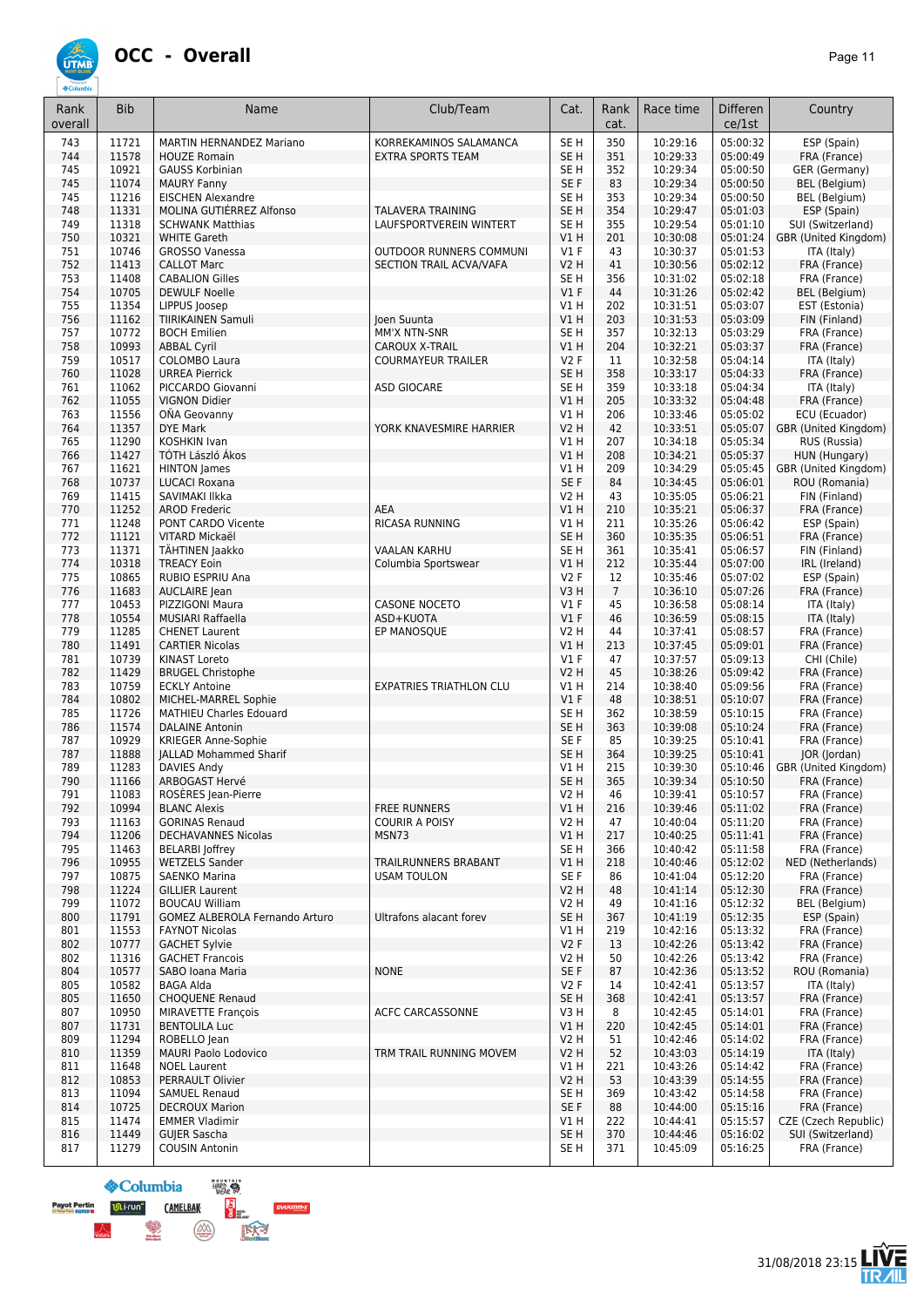

| Rank<br>overall | <b>Bib</b>     | Name                                                        | Club/Team                    | Cat.                    | Rank<br>cat.   | Race time            | <b>Differen</b><br>ce/1st | Country                                   |
|-----------------|----------------|-------------------------------------------------------------|------------------------------|-------------------------|----------------|----------------------|---------------------------|-------------------------------------------|
| 818             | 11127          | FAURE Jérémy                                                |                              | SE <sub>H</sub>         | 372            | 10:45:39             | 05:16:55                  | FRA (France)                              |
| 819             | 10830          | <b>BOURGEOIS Severine</b>                                   | EASC                         | $VI$ F                  | 49             | 10:46:04             | 05:17:20                  | FRA (France)                              |
| 820             | 10667          | <b>DUBOIS Catherine</b>                                     | RUNNING CONSEIL PONTARL      | V3F                     | $\mathbf{1}$   | 10:47:12             | 05:18:28                  | FRA (France)<br>FRA (France)              |
| 821<br>822      | 11911<br>11278 | <b>GUYOT Thomas</b><br>POTIER Frédéric                      | CABW                         | V1H<br>V1 H             | 223<br>224     | 10:47:26<br>10:48:16 | 05:18:42<br>05:19:32      | <b>BEL</b> (Belgium)                      |
| 823             | 11701          | <b>BAKER Aaron</b>                                          | <b>READING AC</b>            | SE <sub>H</sub>         | 373            | 10:48:19             | 05:19:35                  | GBR (United Kingdom)                      |
| 824             | 11682          | <b>BASTIN Vincent</b>                                       |                              | V1H                     | 225            | 10:48:27             | 05:19:43                  | BEL (Belgium)                             |
| 825             | 11259          | <b>MUHA Mohamed</b>                                         |                              | V1H                     | 226            | 10:48:56             | 05:20:12                  | MDV (Maldives)                            |
| 826             | 11926          | <b>ENGLEBERT-JUNG Anne</b>                                  |                              | SE F                    | 89             | 10:49:18             | 05:20:34                  | FRA (France)                              |
| 827             | 10372          | <b>LAUWERS Virginie</b>                                     |                              | $VI$ F                  | 50             | 10:49:23             | 05:20:39                  | FRA (France)                              |
| 828<br>829      | 10630<br>11292 | <b>LAMRANI Neila</b><br><b>CLARKE Chris</b>                 | <b>FUL-ON TRI</b>            | $VI$ F<br><b>V2 H</b>   | 51<br>54       | 10:49:30<br>10:49:38 | 05:20:46<br>05:20:54      | FRA (France)<br>GBR (United Kingdom)      |
| 830             | 10611          | LE MARIE Rose-Noelle                                        | COURIR C'EST LE PIED         | $VI$ F                  | 52             | 10:50:14             | 05:21:30                  | FRA (France)                              |
| 831             | 11644          | <b>BLANC Benjamin</b>                                       |                              | SE <sub>H</sub>         | 374            | 10:50:25             | 05:21:41                  | FRA (France)                              |
| 832             | 10735          | CIGNA Maurizio                                              | A.S.D. PODISTICA VALLE       | V1H                     | 227            | 10:50:33             | 05:21:49                  | ITA (Italy)                               |
| 833             | 10678          | <b>GARCIA CLARES Jose Miguel</b>                            | Escointrainer                | V1H                     | 228            | 10:50:54             | 05:22:10                  | ESP (Spain)                               |
| 834             | 11273          | VILAR PEREA Jose Manuel                                     | <b>TREPARRISCOS</b>          | V1H                     | 229            | 10:51:03             | 05:22:19                  | ESP (Spain)                               |
| 835             | 11606          | <b>PERRON Narciso</b>                                       | <b>GIANNONE RUNNING</b>      | V3H                     | 9              | 10:51:20             | 05:22:36                  | ITA (Italy)                               |
| 836             | 11149          | <b>CURAN Erdal Mahir</b><br><b>GREPPA Franck</b>            | RUNDAMENTAL<br><b>TINTIN</b> | SE <sub>H</sub>         | 375            | 10:51:36             | 05:22:52                  | TUR (Turkey)<br>FRA (France)              |
| 837<br>838      | 11361<br>11571 | <b>BOUTEYRE Jean-Yves</b>                                   | <b>XVE ATHLETIC CLUB</b>     | V1H<br><b>V2 H</b>      | 230<br>55      | 10:51:47<br>10:52:38 | 05:23:03<br>05:23:54      | FRA (France)                              |
| 839             | 10942          | <b>FRUCHET Blandine</b>                                     | RAID VALLEE DE POUPET        | $VI$ F                  | 53             | 10:52:40             | 05:23:56                  | FRA (France)                              |
| 840             | 11473          | MEYER Bénédicte                                             | POISSY TRIATHLON / ESAM      | V1 F                    | 54             | 10:52:41             | 05:23:57                  | FRA (France)                              |
| 841             | 10717          | <b>DING Danni</b>                                           | <b>TRAILCATCHER</b>          | SE F                    | 90             | 10:52:58             | 05:24:14                  | CHN (China)                               |
| 842             | 10488          | <b>ARBAUD Guillaume</b>                                     | <b>TEAM BLAIREAUX</b>        | SE <sub>H</sub>         | 376            | 10:53:05             | 05:24:21                  | FRA (France)                              |
| 843             | 11417          | <b>BOGACHEV Alexey</b>                                      | RUNNING HEROES RUSSIA        | SE <sub>H</sub>         | 377            | 10:53:07             | 05:24:23                  | RUS (Russia)                              |
| 844             | 11258          | <b>PALSER Rebecca</b>                                       | <b>KENT AC</b>               | $VI$ F                  | 55             | 10:53:13             | 05:24:29                  | GBR (United Kingdom)                      |
| 845             | 11893          | <b>MALLETT Rich</b>                                         |                              | SE <sub>H</sub>         | 378            | 10:53:14             | 05:24:30                  | GBR (United Kingdom)                      |
| 846             | 11303          | MENDES José                                                 | <b>GONDOMAR FUTSAL CLUBE</b> | <b>V2 H</b>             | 56             | 10:53:39             | 05:24:55                  | POR (Portugal)                            |
| 847             | 11411          | PÖLZELBAUER Michael                                         |                              | V1H                     | 231            | 10:53:45             | 05:25:01                  | AUT (Austria)                             |
| 848<br>849      | 11796<br>10882 | PERIS ARMENGOT Antonio<br><b>LANOY Adrien</b>               | C.A. A LES NOU               | V2 H<br>SE <sub>H</sub> | 57<br>379      | 10:53:48<br>10:54:15 | 05:25:04<br>05:25:31      | ESP (Spain)<br>FRA (France)               |
| 850             | 11189          | <b>SAND Olivier</b>                                         | CAMB                         | SE <sub>H</sub>         | 380            | 10:54:19             | 05:25:35                  | FRA (France)                              |
| 851             | 11873          | LAHURE-DIAZ Frederique                                      | ANAT                         | $VI$ F                  | 56             | 10:54:41             | 05:25:57                  | FRA (France)                              |
| 852             | 11554          | KIMBER Owen                                                 | <b>WAVERLEY HARRIERS</b>     | V1 H                    | 232            | 10:55:11             | 05:26:27                  | GBR (United Kingdom)                      |
| 853             | 10368          | <b>CALLOT Cécile</b>                                        | <b>SPAC SALLANCHES</b>       | V2F                     | 15             | 10:55:12             | 05:26:28                  | FRA (France)                              |
| 854             | 11547          | <b>BOMPARD Michel</b>                                       | <b>ESPACE ET COURSE</b>      | V3H                     | 10             | 10:55:17             | 05:26:33                  | FRA (France)                              |
| 855             | 11221          | <b>LARUELLE Terry</b>                                       |                              | SE <sub>H</sub>         | 381            | 10:55:39             | 05:26:55                  | <b>BEL</b> (Belgium)                      |
| 856             | 11690          | <b>TISSOT Yves</b>                                          |                              | <b>V4 H</b>             | $\mathbf{1}$   | 10:55:47             | 05:27:03                  | FRA (France)                              |
| 857<br>858      | 10951<br>11242 | <b>BROKA Lelde</b>                                          | VSK NOSKRIEN VÄVERES         | SE F<br>SE <sub>H</sub> | 91<br>382      | 10:55:55<br>10:56:13 | 05:27:11<br>05:27:29      | LAT (Latvia)<br>NOR (Norway)              |
| 859             | 10793          | <b>AABECH Magnus</b><br><b>GARRIDO Claire</b>               | <b>FOULEE SAUSSINOISE</b>    | $VI$ F                  | 57             | 10:56:27             | 05:27:43                  | FRA (France)                              |
| 860             | 10794          | <b>GARRIDO Frederic</b>                                     | FOULEE SAUSSINOISE           | V1H                     | 233            | 10:56:28             | 05:27:44                  | FRA (France)                              |
| 861             | 10307          | PLACE Anne-Lyse                                             |                              | SE F                    | 92             | 10:56:30             | 05:27:46                  | FRA (France)                              |
| 862             | 10711          | <b>GAIGNARD Caroline</b>                                    |                              | $VI$ F                  | 58             | 10:56:53             | 05:28:09                  | FRA (France)                              |
| 863             | 11709          | <b>COUILLAUD Dimitri</b>                                    |                              | SE <sub>H</sub>         | 383            | 10:56:54             | 05:28:10                  | FRA (France)                              |
| 864             | 11906          | CARVALHO Fábio                                              |                              | V1 H                    | 234            | 10:57:09             | 05:28:25                  | BRA (Brazil)                              |
| 865             | 11639          | <b>SCHWARTZ Benjamin</b>                                    | <b>IWMRC</b>                 | VIH                     | 235            | 10:57:22             | 05:28:38                  | <b>USA (United States)</b>                |
| 866             | 10698          | <b>HOLZ BOUILLAGUET Valérie</b><br><b>BARILLEAU Camille</b> | 24h chrono                   | V2 F<br>SE F            | 16             | 10:57:24             | 05:28:40<br>05:28:46      | SUI (Switzerland)                         |
| 867<br>868      | 10818<br>10811 | DOARE Anne                                                  | DASSAULT SPORTS SURESNE      | V2F                     | 93<br>17       | 10:57:30<br>10:57:32 | 05:28:48                  | FRA (France)<br>FRA (France)              |
| 869             | 11662          | <b>GARCIA HERNANDEZ lose Luis</b>                           | <b>MARCHAS NAVARRAS</b>      | VIH                     | 236            | 10:57:40             | 05:28:56                  | ESP (Spain)                               |
| 870             | 11374          | <b>BRÄNNBACKA Patrik</b>                                    | TEAM NORDIC TRAIL            | V1 H                    | 237            | 10:57:46             | 05:29:02                  | FIN (Finland)                             |
| 871             | 10760          | <b>BRÄNNBACKA Camilla</b>                                   | <b>TEAM NORDIC TRAIL</b>     | SE F                    | 94             | 10:57:47             | 05:29:03                  | FIN (Finland)                             |
| 872             | 11410          | YI Yan                                                      | <b>GRITTAO</b>               | SE <sub>H</sub>         | 384            | 10:57:56             | 05:29:12                  | CHN (China)                               |
| 873             | 11153          | <b>ALBURNI Vincent</b>                                      |                              | V1H                     | 238            | 10:58:04             | 05:29:20                  | FRA (France)                              |
| 874             | 11484          | WOLTÈCHE Hervé                                              |                              | SE <sub>H</sub>         | 385            | 10:58:54             | 05:30:10                  | BEL (Belgium)                             |
| 875             | 11001          | MARBOEUF Jean-Baptiste                                      | <b>USAM</b>                  | SE <sub>H</sub>         | 386            | 10:59:01             | 05:30:17                  | FRA (France)                              |
| 875<br>877      | 11454<br>11295 | <b>BOUSSAERT Denis</b><br>SERRES Frédéric                   | EP Manosque athlétisme       | V3H<br>V1H              | 11<br>239      | 10:59:01<br>10:59:23 | 05:30:17<br>05:30:39      | FRA (France)<br>FRA (France)              |
| 877             | 11883          | <b>DUFRENE Mathieu-Alexandre</b>                            |                              | SE H                    | 387            | 10:59:23             | 05:30:39                  | FRA (France)                              |
| 879             | 10327          | <b>TANCHON Lydie</b>                                        |                              | SE F                    | 95             | 10:59:47             | 05:31:03                  | FRA (France)                              |
| 880             | 10541          | RASO Daniela                                                | SANTIAGO CORIA STEEL RU      | $VI$ F                  | 59             | 11:00:03             | 05:31:19                  | ARG (Argentina)                           |
| 881             | 10574          | <b>LEONCINI Federica</b>                                    | ATLETICA CASONE NOCETO       | V3F                     | $\overline{2}$ | 11:00:12             | 05:31:28                  | ITA (Italy)                               |
| 882             | 10874          | <b>MOULIN Elodie</b>                                        | <b>USAM TOULON</b>           | SE F                    | 96             | 11:00:25             | 05:31:41                  | FRA (France)                              |
| 883             | 11377          | <b>GILLET Davy</b>                                          |                              | SE <sub>H</sub>         | 388            | 11:00:57             | 05:32:13                  | <b>BEL</b> (Belgium)                      |
| 884             | 10905          | <b>EGGETT Christopher</b>                                   |                              | V1H                     | 240            | 11:01:06             | 05:32:22                  | GBR (United Kingdom)                      |
| 885             | 10505          | SERRET-SOLE Eric                                            | CENTRE EXCTA. LA XIRUCA      | SE <sub>H</sub>         | 389            | 11:01:17             | 05:32:33                  | ESP (Spain)                               |
| 886<br>887      | 11202<br>11356 | <b>LAURENT Christophe</b><br><b>WADDINGTON Helen</b>        | <b>ILKLEY HARRIERS</b>       | V2 H<br>V2 F            | 58<br>18       | 11:01:30<br>11:01:47 | 05:32:46<br>05:33:03      | SUI (Switzerland)<br>GBR (United Kingdom) |
| 888             | 11445          | <b>LEUNG Ellis</b>                                          |                              | V1 H                    | 241            | 11:02:09             | 05:33:25                  | HKG (Hong Kong,<br>China)                 |
| 889             | 11594          | YAN Justin                                                  |                              | SE <sub>H</sub>         | 390            | 11:02:12             | 05:33:28                  | CAN (Canada)                              |
| 890             | 10685          | <b>GARD Laura</b>                                           |                              | SE F                    | 97             | 11:02:51             | 05:34:07                  | SUI (Switzerland)                         |
| 891             | 11542          | <b>MORENO ABELLAN Francesc</b>                              |                              | V1H                     | 242            | 11:02:57             | 05:34:13                  | ESP (Spain)                               |

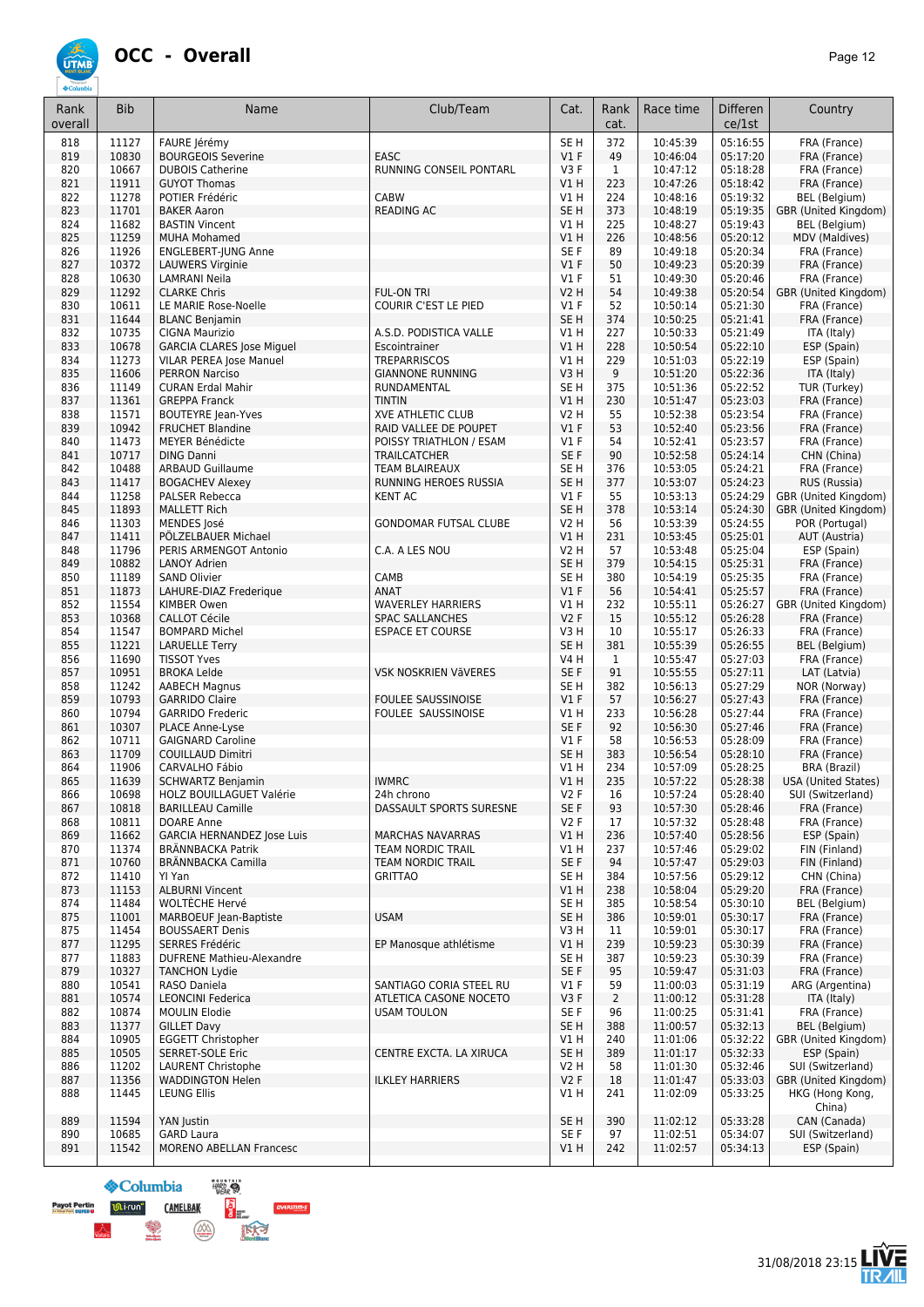

| Rank<br>overall | <b>Bib</b>     | Name                                                 | Club/Team                                 | Cat.                                | Rank<br>cat. | Race time            | <b>Differen</b><br>ce/1st | Country                         |
|-----------------|----------------|------------------------------------------------------|-------------------------------------------|-------------------------------------|--------------|----------------------|---------------------------|---------------------------------|
| 892             | 10349          | <b>LEGENDRE Vincent</b>                              |                                           | SE <sub>H</sub>                     | 391          | 11:03:33             | 05:34:49                  | FRA (France)                    |
| 893             | 11678          | <b>REYES ORDENES Cesar</b>                           | MUSTANGOS TRAIL RUNNING                   | V1H                                 | 243          | 11:03:55             | 05:35:11                  | CHI (Chile)                     |
| 894             | 11275          | BARRERO GONZÁLEZ Javi                                |                                           | SE H                                | 392          | 11:04:50             | 05:36:06                  | ESP (Spain)                     |
| 895             | 11490          | <b>WAHLEN Oskar</b>                                  | <b>RUNNING JUNKIES</b>                    | SE <sub>H</sub>                     | 393          | 11:04:51             | 05:36:07                  | NED (Netherlands)               |
| 896             | 11460          | <b>IARRETT Austin</b>                                |                                           | <b>V2 H</b>                         | 59           | 11:05:03             | 05:36:19                  | GBR (United Kingdom)            |
| 897             | 11503          | DALAR Levent                                         | <b>NONE</b>                               | V1H                                 | 244          | 11:05:35             | 05:36:51                  | TUR (Turkey)                    |
| 898             | 11057<br>11399 | <b>DEMURTAS Roberto</b>                              |                                           | <b>V2 H</b>                         | 60<br>12     | 11:05:47             | 05:37:03<br>05:37:07      | FRA (France)                    |
| 899<br>900      | 10703          | DAVID Dominique<br><b>ALMGREN</b> Jessica            |                                           | V <sub>3</sub> H<br>SE <sub>F</sub> | 98           | 11:05:51<br>11:06:39 | 05:37:55                  | FRA (France)<br>SWE (Sweden)    |
| 901             | 11555          | LORENZO HENRIQUEZ Gerardo                            | CARUCAT                                   | V1 H                                | 245          | 11:06:41             | 05:37:57                  | ESP (Spain)                     |
| 902             | 10700          | <b>GEREMIA Catia</b>                                 |                                           | $VI$ F                              | 60           | 11:06:43             | 05:37:59                  | BRA (Brazil)                    |
| 903             | 11810          | <b>HON Thiam Han</b>                                 |                                           | V1H                                 | 246          | 11:06:52             | 05:38:08                  | SGP (Singapore)                 |
| 904             | 11476          | <b>VORSTENBOSCH Marcel</b>                           |                                           | V1H                                 | 247          | 11:07:13             | 05:38:29                  | NED (Netherlands)               |
| 905             | 10913          | <b>CHEVAILLER Remy</b>                               |                                           | SE <sub>H</sub>                     | 394          | 11:07:14             | 05:38:30                  | FRA (France)                    |
| 905             | 11591          | VAN ETTEN John                                       |                                           | V1H                                 | 248          | 11:07:14             | 05:38:30                  | NED (Netherlands)               |
| 907             | 11687          | <b>BIBBO Gregory</b>                                 |                                           | V1H                                 | 249          | 11:07:23             | 05:38:39                  | FRA (France)                    |
| 908             | 11131          | COMUZZI Stefano                                      |                                           | <b>V1 H</b>                         | 250          | 11:07:26             | 05:38:42                  | ITA (Italy)                     |
| 909             | 10353          | <b>LEAFE Richard</b>                                 |                                           |                                     | $\mathbf{1}$ | 11:07:47             | 05:39:03                  | GBR (United Kingdom)            |
| 910             | 11430          | SZIBURIS Sven                                        | MERSEBURG BEUNA                           | <b>V2 H</b>                         | 61           | 11:07:58             | 05:39:14                  | GER (Germany)                   |
| 911             | 11567          | <b>BROBERG</b> Jussi<br><b>BOGAERT Maarten</b>       | <b>IUDOCLUB BANZAI</b>                    | SE <sub>H</sub>                     | 395          | 11:07:59             | 05:39:15                  | FIN (Finland)                   |
| 912<br>913      | 11341<br>11684 | <b>FOUQUES Robert</b>                                |                                           | SE H<br>V3 H                        | 396<br>13    | 11:08:13<br>11:08:37 | 05:39:29<br>05:39:53      | BEL (Belgium)                   |
| 914             | 10692          | <b>FAOUEN Brigitte</b>                               |                                           | <b>V2F</b>                          | 19           | 11:08:52             | 05:40:08                  | FRA (France)<br>FRA (France)    |
| 914             | 11387          | <b>REGNIER Christophe</b>                            |                                           | V1H                                 | 251          | 11:08:52             | 05:40:08                  | FRA (France)                    |
| 916             | 11003          | <b>BAILLET Yannick</b>                               |                                           | V1H                                 | 252          | 11:09:06             | 05:40:22                  | FRA (France)                    |
| 917             | 11540          | <b>RENAUD Yann</b>                                   |                                           | SE <sub>H</sub>                     | 397          | 11:09:10             | 05:40:26                  | FRA (France)                    |
| 918             | 11178          | <b>MAINVILLE Marcel</b>                              |                                           | <b>V2 H</b>                         | 62           | 11:09:21             | 05:40:37                  | FRA (France)                    |
| 919             | 11605          | VILLAR RUBIROLA Sergi                                |                                           | <b>V2 H</b>                         | 63           | 11:09:25             | 05:40:41                  | ESP (Spain)                     |
| 920             | 11129          | <b>JUBIN Laure</b>                                   |                                           | $VI$ F                              | 61           | 11:09:44             | 05:41:00                  | SUI (Switzerland)               |
| 921             | 11570          | <b>IUBIN Didier</b>                                  |                                           | V1H                                 | 253          | 11:09:46             | 05:41:02                  | SUI (Switzerland)               |
| 921             | 11814          | <b>DELMAS Mehdi</b>                                  | <b>ADAPS</b>                              | SE <sub>H</sub>                     | 398          | 11:09:46             | 05:41:02                  | FRA (France)                    |
| 923             | 10633          | <b>MINI Caroline</b>                                 | <b>TEAM TRAIL PARIS</b>                   | SE F                                | 99           | 11:10:30             | 05:41:46                  | FRA (France)                    |
| 924             | 11071          | RAMPNOUX Jean-Marc                                   | <b>TOURAINE AVENTURE</b>                  | V1H                                 | 254          | 11:10:33             | 05:41:49                  | FRA (France)                    |
| 925             | 11658          | <b>RISS Alain</b>                                    |                                           | <b>V1 H</b>                         | 255          | 11:11:06             | 05:42:22                  | FRA (France)                    |
| 925             | 11908          | FEDONIN Aleksei                                      | БиМ                                       | V1H                                 | 256          | 11:11:06             | 05:42:22                  | RUS (Russia)                    |
| 927<br>928      | 11634<br>11169 | <b>ALTHERR Thierry</b><br><b>GREGOIRE Christophe</b> |                                           | <b>V2 H</b><br>V1H                  | 64<br>257    | 11:11:16<br>11:11:19 | 05:42:32<br>05:42:35      | FRA (France)<br>FRA (France)    |
| 929             | 11039          | <b>BAREHAM lain</b>                                  |                                           | V1H                                 | 258          | 11:11:33             | 05:42:49                  | GBR (United Kingdom)            |
| 930             | 11469          | <b>LAW Bernard</b>                                   |                                           | <b>V1 H</b>                         | 259          | 11:11:42             | 05:42:58                  | HKG (Hong Kong,<br>China)       |
| 931             | 11860          | MAYORAZ Yvan                                         |                                           | V1H                                 | 260          | 11:12:06             | 05:43:22                  | SUI (Switzerland)               |
| 932             | 11727          | <b>MAYORAZ Coralie</b>                               |                                           | SE <sub>F</sub>                     | 100          | 11:12:08             | 05:43:24                  | SUI (Switzerland)               |
| 933             | 11894          | <b>MIRANDA Marcelo</b>                               |                                           | SE <sub>H</sub>                     | 399          | 11:12:34             | 05:43:50                  | <b>BRA (Brazil)</b>             |
| 934             | 10870          | RANING Johanna                                       | Team PowerWoman AC                        | $VI$ F                              | 62           | 11:13:00             | 05:44:16                  | SWE (Sweden)                    |
| 935             | 11558          | DE SANTIS Massimo                                    | ASD LBM SPORT TEAM                        | SE <sub>H</sub>                     | 400          | 11:13:19             | 05:44:35                  | ITA (Italy)                     |
| 936             | 11255          | <b>BRUTINEL Muriel</b>                               | <b>BOITHEUX</b>                           | SE <sub>F</sub>                     | 101          | 11:13:43             | 05:44:59                  | BEL (Belgium)                   |
| 937             | 10938          | <b>IENNINGS Nicola</b>                               | TRENTHAM RC                               | V1F                                 | 63           | 11:13:55             | 05:45:11                  | GBR (United Kingdom)            |
| 938             | 11524          | MARTINEZ Jerome                                      |                                           | VIH                                 | 261          | 11:14:36             | 05:45:52                  | FRA (France)                    |
| 939             | 10975          | SENECHAUD Caroline                                   |                                           | V1 F                                | 64           | 11:14:37             | 05:45:53                  | FRA (France)                    |
| 940             | 11478          | <b>JERZYK Herve</b>                                  |                                           | V2 H                                | 65           | 11:15:06             | 05:46:22                  | FRA (France)                    |
| 941             | 11595          | <b>BRAHIC Alexandre</b>                              | TRIATHLON PAYS DE LOIRE                   | V1 H                                | 262          | 11:15:54             | 05:47:10                  | FRA (France)                    |
| 942             | 11309          | <b>CUESTA David</b>                                  |                                           | SE H                                | 401          | 11:15:55             | 05:47:11                  | ESP (Spain)                     |
| 943             | 11093          | <b>POULAIN Gregory</b><br>LEFEVRE Sébastien          | AS AGNETZ ATHLETISME<br>TT <sub>2</sub> B | SE H                                | 402          | 11:16:08             | 05:47:24                  | FRA (France)                    |
| 944<br>945      | 11728<br>11549 | BENITEZ DIAZ Abraham                                 | El Clan de la Fatiga                      | SE H<br>SE <sub>H</sub>             | 403<br>404   | 11:16:11<br>11:16:25 | 05:47:27<br>05:47:41      | FRA (France)<br>ESP (Spain)     |
| 946             | 11472          | DOSSERAY Vincent                                     |                                           | SE H                                | 405          | 11:16:28             | 05:47:44                  | BEL (Belgium)                   |
| 947             | 11566          | <b>FRASCHINI Laurent</b>                             |                                           | V3H                                 | 14           | 11:16:35             | 05:47:51                  | FRA (France)                    |
| 948             | 10897          | <b>MAURY Fabien</b>                                  | CAROUX X TRAIL                            | V1 H                                | 263          | 11:16:38             | 05:47:54                  | FRA (France)                    |
| 949             | 10997          | <b>BERTHIER Jerome</b>                               | CAROUX X TRAIL                            | SE H                                | 406          | 11:16:43             | 05:47:59                  | FRA (France)                    |
| 949             | 11548          | <b>ALLEMAND Guillaume</b>                            | CAROUX X TRAIL                            | SE H                                | 407          | 11:16:43             | 05:47:59                  | FRA (France)                    |
| 949             | 11586          | <b>FABIANI Philippe</b>                              | CAROUX X TRAIL                            | V2 H                                | 66           | 11:16:43             | 05:47:59                  | FRA (France)                    |
| 952             | 11915          | POCINO MOGA Francesc Xavier                          | CENTRE TRAIL VAL D'ARAN                   | V1H                                 | 264          | 11:16:45             | 05:48:01                  | ESP (Spain)                     |
| 953             | 10720          | <b>KAURIN Natasa</b>                                 | PD KLEKOVACA                              | SE F                                | 102          | 11:16:59             | 05:48:15                  | BIH (Bosnia and<br>Herzegovina) |
| 954             | 11546          | <b>SMITH Kevin</b>                                   |                                           | <b>V2 H</b>                         | 67           | 11:17:11             | 05:48:27                  | GBR (United Kingdom)            |
| 955             | 11015          | <b>LEROY Régis</b>                                   |                                           | SE H                                | 408          | 11:17:16             | 05:48:32                  | BEL (Belgium)                   |
| 956             | 11699          | <b>MASSART Pascal</b>                                |                                           | V1H                                 | 265          | 11:17:17             | 05:48:33                  | BEL (Belgium)                   |
| 957             | 10944          | <b>BOSIO Cristian</b>                                | <b>FIDAL</b>                              | V1H                                 | 266          | 11:17:39             | 05:48:55                  | ITA (Italy)                     |
| 958             | 10780          | COSCULLUELA VIDAL Mònica                             |                                           | $VI$ F                              | 65           | 11:18:09             | 05:49:25                  | ESP (Spain)                     |
| 959             | 11280          | LIU Liang                                            | RUNNINGPANDA                              | SE H                                | 409          | 11:18:10             | 05:49:26                  | FRA (France)                    |
| 959             | 11592          | LOUIS-ACHILLE Bruno                                  |                                           | V2 H                                | 68           | 11:18:10             | 05:49:26                  | FRA (France)                    |
| 961             | 11059          | <b>BALANDIER Elodie</b>                              | AMB UGLOW SPORT                           | SE F                                | 103          | 11:18:12             | 05:49:28                  | FRA (France)                    |
| 962<br>963      | 11271<br>11439 | <b>SCHREIBER Thomas</b>                              | <b>CMBM</b>                               | V2 H<br>SE F                        | 69<br>104    | 11:18:24<br>11:18:39 | 05:49:40<br>05:49:55      | GER (Germany)<br>FRA (France)   |
| 964             | 11379          | <b>RAULT Séverine</b><br><b>DURAND Nicolas</b>       | LONS ATHLE 39                             | V1 H                                | 267          | 11:18:50             | 05:50:06                  | FRA (France)                    |
|                 |                |                                                      |                                           |                                     |              |                      |                           |                                 |



 $nms$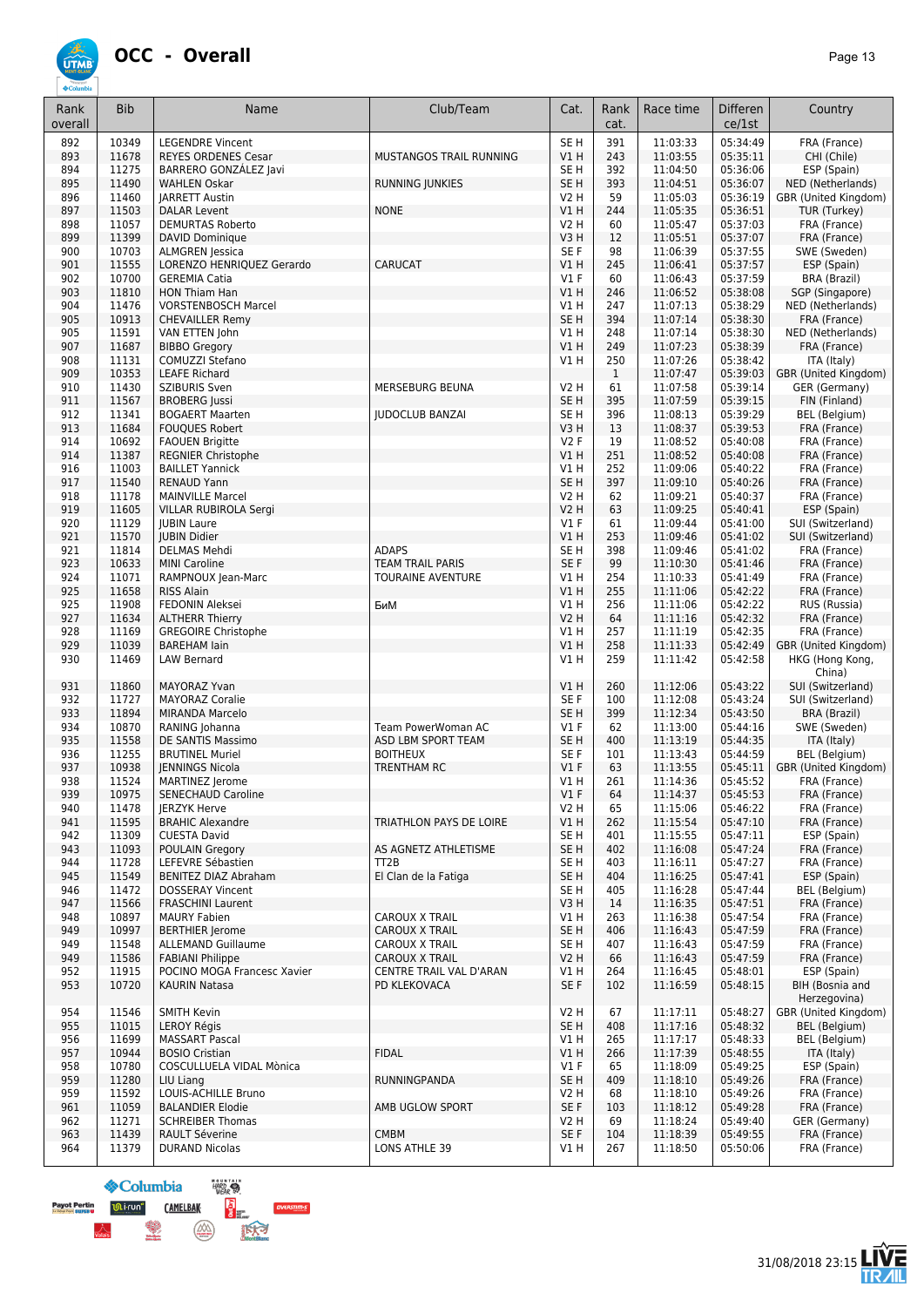

| Rank<br>overall | <b>Bib</b>     | Name                                                | Club/Team                                     | Cat.                 | Rank<br>cat.          | Race time            | <b>Differen</b><br>ce/1st | Country                              |
|-----------------|----------------|-----------------------------------------------------|-----------------------------------------------|----------------------|-----------------------|----------------------|---------------------------|--------------------------------------|
| 965             | 11130          | <b>OLIVERES Sophie</b>                              |                                               | $VI$ F               | 66                    | 11:18:55             | 05:50:11                  | FRA (France)                         |
| 966             | 11607          | <b>PERRON Gilberto</b>                              | <b>GIANNONE RUNNING</b>                       | <b>V4 H</b>          | $\overline{2}$        | 11:18:59             | 05:50:15                  | ITA (Italy)                          |
| 967             | 10788          | <b>DENAIS Louise</b>                                |                                               | SE F                 | 105                   | 11:19:34             | 05:50:50                  | FRA (France)                         |
| 968             | 11730          | <b>JUIF Aurelien</b>                                | CLUB DES SPORTS DE MEGE                       | SE <sub>H</sub>      | 410                   | 11:19:39             | 05:50:55                  | FRA (France)                         |
| 969             | 11536          | <b>ARIAS Frederic</b>                               |                                               | $VI$ H               | 268                   | 11:19:45             | 05:51:01                  | FRA (France)                         |
| 970             | 11599          | <b>BOSKOS Petros</b>                                | Front Runners de Paris                        | SE <sub>H</sub>      | 411                   | 11:19:55             | 05:51:11                  | GRE (Greece)                         |
| 971             | 11197<br>10723 | <b>MICHEL Baptiste</b>                              |                                               | SE <sub>H</sub>      | 412                   | 11:20:01             | 05:51:17<br>05:51:41      | FRA (France)                         |
| 972<br>973      | 10369          | <b>FRANCIS Caroline</b><br><b>HAUDEGAND Pascale</b> |                                               | $VI$ F<br><b>V2F</b> | 67<br>20              | 11:20:25<br>11:21:33 | 05:52:49                  | GBR (United Kingdom)<br>CAN (Canada) |
| 974             | 10302          | <b>CASTILLO Aurélie</b>                             |                                               | $VI$ F               | 68                    | 11:22:02             | 05:53:18                  | FRA (France)                         |
| 975             | 11448          | COTTIN Jordan                                       |                                               | SE <sub>H</sub>      | 413                   | 11:22:04             | 05:53:20                  | FRA (France)                         |
| 976             | 11120          | <b>BIZOUARD Paul</b>                                |                                               | SE <sub>H</sub>      | 414                   | 11:22:08             | 05:53:24                  | FRA (France)                         |
| 977             | 10515          | <b>CRUZ MARTINEZ Enric</b>                          |                                               | SE <sub>H</sub>      | 415                   | 11:22:09             | 05:53:25                  | ESP (Spain)                          |
| 978             | 10572          | D'ORSI Amalia                                       |                                               | $VI$ F               | 69                    | 11:22:17             | 05:53:33                  | ITA (Italy)                          |
| 979             | 11105          | PALOMBINI Marco                                     |                                               | SE <sub>H</sub>      | 416                   | 11:22:19             | 05:53:35                  | ITA (Italy)                          |
| 980             | 11345          | <b>BOUVARD Damien</b>                               |                                               | VIH                  | 269                   | 11:22:57             | 05:54:13                  | FRA (France)                         |
| 981             | 11268          | VERMEERSCH Johnathan                                |                                               | V1H                  | 270                   | 11:23:24             | 05:54:40                  | FRA (France)                         |
| 982             | 11249          | LYKKESKOV Morten                                    | <b>TEIN IF</b>                                | <b>V2 H</b>          | 70                    | 11:23:30             | 05:54:46                  | DEN (Denmark)                        |
| 983             | 11099          | <b>FAVRIS Damien</b>                                | <b>ADAPS</b>                                  | SE <sub>H</sub>      | 417                   | 11:23:32             | 05:54:48                  | FRA (France)                         |
| 984             | 11091          | <b>MARQUES</b> Joao                                 |                                               | SE <sub>H</sub>      | 418                   | 11:23:40             | 05:54:56                  | FRA (France)                         |
| 985             | 10651<br>11321 | <b>BOUYZEM Jihane</b>                               |                                               | SE <sub>F</sub>      | 106                   | 11:23:42             | 05:54:58                  | FRA (France)<br>GER (Germany)        |
| 986<br>987      | 10589          | <b>ANGERER Elisabeth</b><br><b>CHAVES Graciela</b>  | LAUFARENA ALLGAU<br><b>MADEIRA TRAIL TEAM</b> | <b>V2F</b><br>$VI$ F | 21<br>70              | 11:24:00<br>11:24:05 | 05:55:16<br>05:55:21      | POR (Portugal)                       |
| 988             | 11333          | <b>TAYUPANTA Gabriela</b>                           |                                               | $VI$ F               | 71                    | 11:24:23             | 05:55:39                  | ECU (Ecuador)                        |
| 989             | 11182          | <b>BEDDELEEM Gilles</b>                             |                                               | V1 H                 | 271                   | 11:24:32             | 05:55:48                  | FRA (France)                         |
| 990             | 11465          | SENTÍS CARNÉ Jordi                                  |                                               | SE <sub>H</sub>      | 419                   | 11:24:40             | 05:55:56                  | ESP (Spain)                          |
| 991             | 11400          | <b>LEDOUX Patrick</b>                               |                                               | V3H                  | 15                    | 11:24:41             | 05:55:57                  | FRA (France)                         |
| 992             | 11466          | SENTÍS CARNÉ Joan Antoni                            |                                               | SE <sub>H</sub>      | 420                   | 11:24:42             | 05:55:58                  | ESP (Spain)                          |
| 993             | 10940          | <b>VALERO Miguel</b>                                | <b>MCRRC</b>                                  | <b>V2 H</b>          | 71                    | 11:24:56             | 05:56:12                  | MEX (Mexico)                         |
| 994             | 11217          | <b>GERARDIN Cyril</b>                               | ATHLETIC CLUB PAYS DE L                       | V1H                  | 272                   | 11:25:26             | 05:56:42                  | FRA (France)                         |
| 995             | 11315          | <b>DUFAUD Thierry</b>                               | SEMUR ATHLETISME AVENTU                       | <b>V2 H</b>          | 72                    | 11:26:04             | 05:57:20                  | FRA (France)                         |
| 996             | 11418          | <b>FAIREN CASALS Miquel</b>                         | PEDALA.CAT BALAGUER                           | V1H                  | 273                   | 11:26:06             | 05:57:22                  | ESP (Spain)                          |
| 997             | 11745          | <b>HERNANDEZ Christian</b>                          | <b>CMBM</b>                                   | <b>V4 H</b>          | 3                     | 11:26:21             | 05:57:37                  | FRA (France)                         |
| 998             | 10989          | <b>LANG Philippe</b>                                |                                               | SE <sub>H</sub>      | 421                   | 11:26:26             | 05:57:42                  | FRA (France)                         |
| 999             | 11533<br>11783 | SCHULTZ Jean-Marc                                   | PLOMBIERES ATHLETIC SPO                       | V3H                  | 16                    | 11:26:35             | 05:57:51                  | FRA (France)                         |
| 1000<br>1001    | 11109          | <b>BROAD Richard</b><br><b>OFFRE Denis</b>          | FOREST OF DEAN ATHLETIC<br>Aulnoye aymeries   | <b>V4 H</b><br>V1H   | $\overline{4}$<br>274 | 11:26:55<br>11:27:02 | 05:58:11<br>05:58:18      | GBR (United Kingdom)<br>FRA (France) |
| 1002            | 10787          | MILAN CAMAÑES Maria Angeles                         | <b>C.E.E TRAIL CLUB</b>                       | $VI$ F               | 72                    | 11:27:10             | 05:58:26                  | ESP (Spain)                          |
| 1003            | 11023          | <b>WANNEMACHER Lisa</b>                             |                                               | V2F                  | 22                    | 11:27:40             | 05:58:56                  | <b>USA</b> (United States)           |
| 1004            | 11260          | <b>RICORDINI Mauro</b>                              | <b>DELTA SPEDIZIONI</b>                       | <b>V2 H</b>          | 73                    | 11:27:55             | 05:59:11                  | ITA (Italy)                          |
| 1005            | 10820          | <b>MCCOWAN Sarah</b>                                | APPLECROSS RUNNING CLUB                       | SE <sub>F</sub>      | 107                   | 11:28:00             | 05:59:16                  | GBR (United Kingdom)                 |
| 1006            | 11773          | ZENG Jiangiang                                      |                                               | SE <sub>H</sub>      | 422                   | 11:28:26             | 05:59:42                  | CHN (China)                          |
| 1007            | 10930          | <b>CHARPENTIER Florian</b>                          |                                               | SE <sub>H</sub>      | 423                   | 11:28:28             | 05:59:44                  | FRA (France)                         |
| 1008            | 11535          | VER EECKE Koen                                      |                                               | SE <sub>H</sub>      | 424                   | 11:28:43             | 05:59:59                  | <b>BEL</b> (Belgium)                 |
| 1009            | 10724          | <b>HATIOUECHE Yasmina</b>                           |                                               | $VI$ F               | 73                    | 11:29:00             | 06:00:16                  | <b>BEL</b> (Belgium)                 |
| 1010            | 11332          | NÉGRI Romain                                        | <b>BUBU RUNNING CLUB</b>                      | SE <sub>H</sub>      | 425                   | 11:29:15             | 06:00:31                  | FRA (France)                         |
| 1011            | 10847          | <b>FREITAS Cristina</b>                             | MELRES TRAIL RUNNING OR                       | $VI$ F               | 74                    | 11:29:36             | 06:00:52                  | POR (Portugal)                       |
| 1012            | 10844          | <b>CERVETTI Isabelle</b>                            | A FURMICULA                                   | SE F                 | 108                   | 11:29:46             | 06:01:02                  | FRA (France)                         |
| 1013            | 11659          | DORBOLO Enrico                                      | <b>GS NATISONE</b>                            | V2 H                 | 74                    | 11:29:49             | 06:01:05<br>06:01:07      | ITA (Italy)                          |
| 1014<br>1015    | 11604<br>11421 | <b>KAUFFEISEN Vianney</b><br>WANG Xiaohui           |                                               | <b>V2 H</b><br>V1 H  | 75<br>275             | 11:29:51<br>11:29:53 | 06:01:09                  | FRA (France)<br>CHN (China)          |
| 1016            | 10927          | NISHIO Celia                                        |                                               | $VI$ F               | 75                    | 11:30:09             | 06:01:25                  | BRA (Brazil)                         |
| 1017            | 10684          | DARMA Claudia Mariz                                 |                                               | V2F                  | 23                    | 11:30:10             | 06:01:26                  | BRA (Brazil)                         |
| 1018            | 11426          | VAN KEYMOLEN Bart                                   | SEROTO.BE                                     | SE <sub>H</sub>      | 426                   | 11:30:25             | 06:01:41                  | BEL (Belgium)                        |
| 1019            | 10610          | <b>VILLETTE Sybille</b>                             |                                               | $VI$ F               | 76                    | 11:30:38             | 06:01:54                  | FRA (France)                         |
| 1020            | 11025          | PAILLAT Jerome                                      |                                               | V1H                  | 276                   | 11:30:49             | 06:02:05                  | FRA (France)                         |
| 1020            | 11382          | <b>MORVAN Frederic</b>                              |                                               | V1 H                 | 277                   | 11:30:49             | 06:02:05                  | FRA (France)                         |
| 1022            | 11839          | ROMERO DEL PUEYO Pedro                              |                                               | V1H                  | 278                   | 11:30:54             | 06:02:10                  | ESP (Spain)                          |
| 1023            | 11479          | <b>SELLEM Thierry</b>                               | <b>CRAZY RUNNERS SHOP</b>                     | V2 H                 | 76                    | 11:31:14             | 06:02:30                  | FRA (France)                         |
| 1024            | 10807          | <b>MILLER Alan</b>                                  |                                               | V3H                  | 17                    | 11:32:01             | 06:03:17                  | AUS (Australia)                      |
| 1025            | 10845          | RIBAS RECASENS Nuria                                | C.A ALLIBERADRENALINA                         | SE F                 | 109                   | 11:32:06             | 06:03:22                  | ESP (Spain)                          |
| 1026            | 11654          | LECLERC-CHALVET Matthieu                            |                                               | <b>V2 H</b>          | 77                    | 11:32:41             | 06:03:57                  | FRA (France)                         |
| 1027            | 11527          | PISAREK Rafal                                       |                                               | SE <sub>H</sub>      | 427                   | 11:32:54             | 06:04:10                  | POL (Poland)                         |
| 1028            | 11078<br>11696 | <b>PAILLE Nadia</b>                                 | <b>JOGGING CLUB DU POIRE S</b>                | $VI$ F<br>V1 H       | 77<br>279             | 11:32:58             | 06:04:14<br>06:04:14      | FRA (France)<br>FRA (France)         |
| 1028<br>1030    | 11451          | PAILLE Jean-Christophe<br><b>CHARLET Roland</b>     | JOGGING CLUB DU POIRE S                       | V3H                  | 18                    | 11:32:58<br>11:33:07 | 06:04:23                  | FRA (France)                         |
| 1031            | 11301          | <b>MESA MINERO Manuel</b>                           | AD MONTANA PEGASO                             | V1 H                 | 280                   | 11:33:10             | 06:04:26                  | ESP (Spain)                          |
| 1032            | 11661          | MACHADO Leonardo                                    |                                               | SE <sub>H</sub>      | 428                   | 11:34:03             | 06:05:19                  | <b>BRA (Brazil)</b>                  |
| 1033            | 11022          | <b>GUILLOT Séverine</b>                             |                                               | V2F                  | 24                    | 11:34:58             | 06:06:14                  | FRA (France)                         |
| 1033            | 11631          | <b>WILLEMART Xavier</b>                             |                                               | V1H                  | 281                   | 11:34:58             | 06:06:14                  | BEL (Belgium)                        |
| 1033            | 11653          | <b>COIGNARD Nicolas</b>                             |                                               | V1 H                 | 282                   | 11:34:58             | 06:06:14                  | FRA (France)                         |
| 1036            | 11337          | <b>CARRAT Alain</b>                                 |                                               | <b>V2 H</b>          | 78                    | 11:35:32             | 06:06:48                  | FRA (France)                         |
| 1037            | 11054          | <b>RENAUD Frederic</b>                              |                                               | V1 H                 | 283                   | 11:35:44             | 06:07:00                  | FRA (France)                         |
| 1038            | 10982          | <b>DEWEZ Michael</b>                                | <b>MADRES</b>                                 | SE <sub>H</sub>      | 429                   | 11:35:53             | 06:07:09                  | BEL (Belgium)                        |
| 1039            | 11494          | <b>DROIN Thibaud</b>                                |                                               | SE H                 | 430                   | 11:35:54             | 06:07:10                  | FRA (France)                         |

**HARD SALE S**Columbia **SERVE Payot Perting and information**<br>**Experiment Supple U CAMELBAK**  $\left(\frac{\sqrt{\lambda}}{\text{couson}}\right)$ 

**averstim-s** 医大才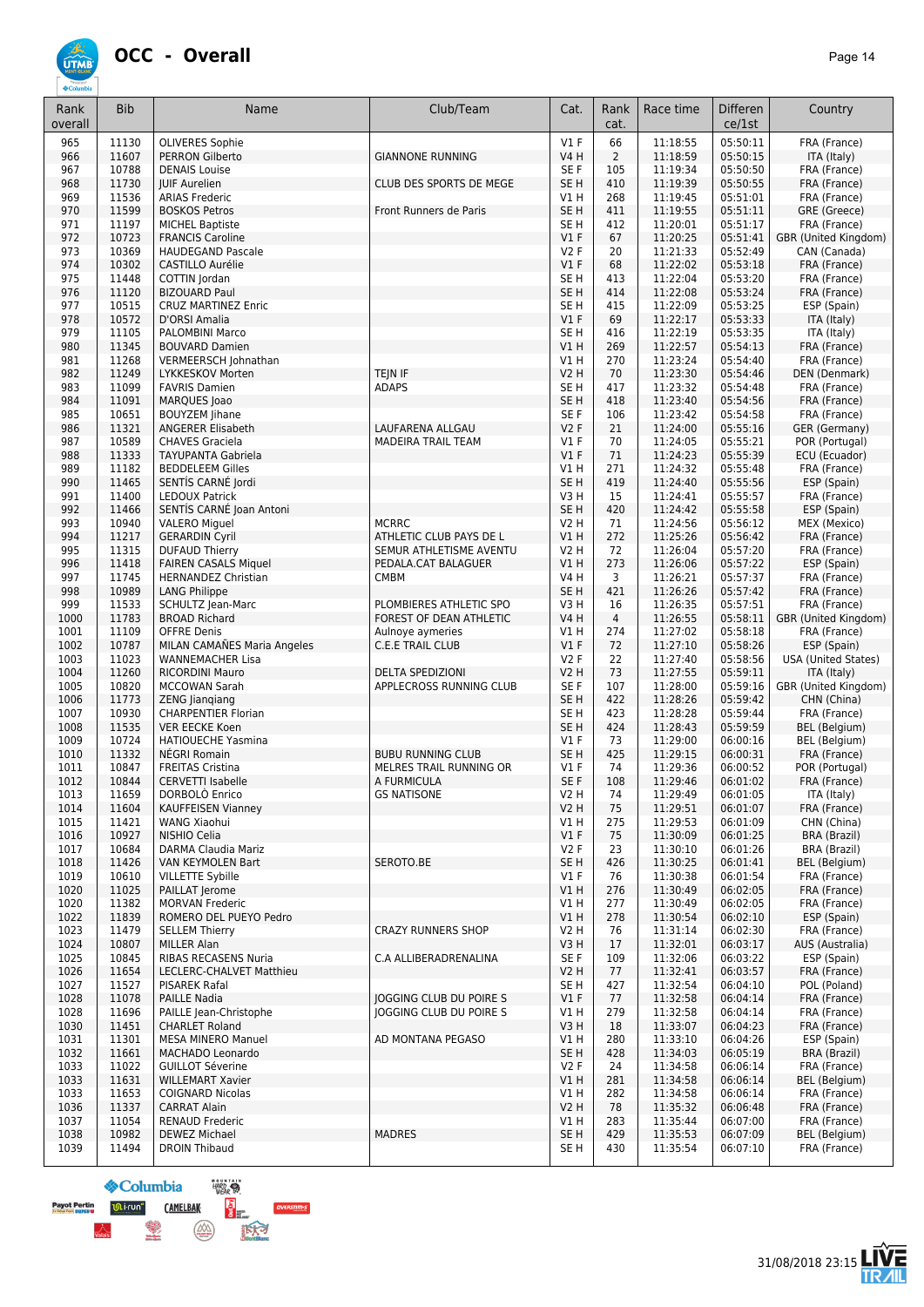

| 1040<br>11697<br>SE <sub>H</sub><br>431<br>06:07:59<br>ESP (Spain)<br><b>BENITEZ ABRIO Manuel Maria</b><br>11:36:43<br>11630<br><b>FSUE"VNIIA"</b><br>284<br>11:37:36<br>06:08:52<br>1041<br><b>VOLNOV Vladimir</b><br>VIH<br>RUS (Russia)<br>10731<br>06:08:53<br>1042<br><b>ARTON Karen</b><br>SEMUR ATHLETISME AVENTU<br>SE F<br>110<br>11:37:37<br>FRA (France)<br>11585<br><b>V2 H</b><br>79<br>06:09:24<br>1043<br><b>COSKUN Tarik Ali</b><br>11:38:08<br>TUR (Turkey)<br>10718<br>78<br>1044<br><b>CLARKE Mandy</b><br>YORK KNAVESMIRE HARRIER<br><b>V1 F</b><br>11:38:14<br>06:09:30<br>11308<br>SE <sub>H</sub><br>432<br>11:38:35<br>06:09:51<br>1045<br><b>COQUET Mathieu</b><br><b>BUBU RUNNING TEAM</b><br>FRA (France)<br>11750<br>V1 H<br>285<br>06:10:06<br>1046<br><b>RODRIGUES Patrick</b><br>11:38:50<br>FRA (France)<br>11680<br><b>V2 H</b><br>80<br>11:38:57<br>06:10:13<br>1047<br><b>CHURCHYARD Mike</b><br>GBR (United Kingdom)<br>11844<br>11:39:04<br>06:10:20<br>1048<br><b>ALKHULAIFI Mubarak</b><br>SE <sub>H</sub><br>433<br>QAT (Qatar)<br>11190<br>V1F<br>79<br>11:39:05<br>06:10:21<br>POL (Poland)<br>1049<br>MICHALAK Justyna<br>10885<br>THÉBERGE Annou<br>V1F<br>80<br>11:39:07<br>06:10:23<br>CAN (Canada)<br>1050<br>1051<br>11204<br>SE <sub>F</sub><br>111<br>11:39:31<br>06:10:47<br><b>HOARE Lucy</b><br>1052<br>10957<br>YAM Tiffany<br>SE F<br>11:40:38<br>06:11:54<br>112<br>China)<br>11124<br><b>V2 H</b><br>06:12:12<br>1053<br><b>COURTI Daniel</b><br>81<br>11:40:56<br>FRA (France)<br>MONTANTEME Christophe<br>286<br>1054<br>11538<br>V1 H<br>11:41:30<br>06:12:46<br>FRA (France)<br>11393<br>VIH<br>287<br>06:12:51<br>1055<br><b>OTTAGGIO Emanuele</b><br>11:41:35<br>ITA (Italy)<br>11764<br><b>RCB</b><br>288<br>1056<br><b>BRIENS Jérôme</b><br>V1 H<br>11:41:56<br>06:13:12<br>FRA (France)<br>10812<br><b>V2 H</b><br>82<br>06:13:28<br>1057<br><b>BRANGE Jean-Christophe</b><br>11:42:12<br>FRA (France)<br>1058<br>11489<br>PEDRANGHELU Fabrizio Ottavio<br><b>ATLETICA VALLE SCRIVIA</b><br>SE <sub>H</sub><br>434<br>11:42:22<br>06:13:38<br>ITA (Italy)<br>10599<br>LÓPEZ Alejandra<br>V1F<br>81<br>11:43:01<br>06:14:17<br>1059<br><b>CLUB TRIATLO ANDORRA</b><br>AND (Andorra)<br>1059<br>10701<br>VALLEJO RODRIGUEZ Isabel<br>AAA<br>$VI$ F<br>82<br>06:14:17<br>AND (Andorra)<br>11:43:01<br>11516<br>HONKANEN Jani<br>SE <sub>H</sub><br>435<br>11:43:20<br>06:14:36<br>1061<br>FIN (Finland)<br>1062<br>10928<br>SE F<br>113<br>11:43:52<br>06:15:08<br><b>BONAT Emmanuelle</b><br>FRA (France)<br>1063<br>11575<br><b>BOOTY John</b><br><b>GREAT BENTLEY RUNNING C</b><br>V1H<br>289<br>06:15:20<br>GBR (United Kingdom)<br>11:44:04<br>11506<br><b>TONA Hugo</b><br>290<br>11:44:17<br>06:15:33<br>ESA (El Salvador)<br>1064<br>ULTRA CORREDORES DE MON<br>V1 H<br>11323<br><b>RTT 74</b><br>1065<br><b>DUFOUR Stephane</b><br>V2 H<br>83<br>11:44:29<br>06:15:45<br>FRA (France)<br>11383<br><b>TTRCLUB</b><br>V2 H<br>84<br>1066<br>ROBERTO XAVIER Paulo<br>11:44:30<br>06:15:46<br><b>BRA (Brazil)</b><br>85<br>1067<br>11328<br><b>BOIRON Philippe</b><br><b>TAB</b><br>V2 H<br>11:44:58<br>06:16:14<br>FRA (France)<br>V2 H<br>86<br>06:16:21<br>1068<br>11576<br><b>HETHERINGTON David</b><br>11:45:05<br>11713<br>VIH<br>291<br>11:45:06<br>06:16:22<br>1069<br><b>BELTZ Gunther</b><br>FRA (France)<br>10638<br>SE F<br>114<br>11:45:22<br>06:16:38<br>1070<br><b>CHENG Ping</b><br>CHN (China)<br>1071<br>11580<br>KANIOWSKI Wojciech<br>VIH<br>292<br>11:45:23<br>06:16:39<br>POL (Poland)<br>11786<br>293<br>11:45:36<br>06:16:52<br>1072<br><b>BELLANGER Cyril</b><br>V1 H<br>FRA (France)<br>1073<br>11705<br>SE <sub>H</sub><br>436<br>11:45:50<br>06:17:06<br><b>BAVUZ Romain</b><br>FRA (France)<br>11520<br><b>FERRER Eddie</b><br>V1 H<br>294<br>11:45:52<br>06:17:08<br>FRA (France)<br>1074<br><b>RUN ET MOI</b><br>1075<br>11795<br><b>V2 H</b><br>87<br>11:46:08<br>06:17:24<br><b>HERMIDA Marcelo Ruben</b><br>10732<br>SE <sub>F</sub><br>06:17:32<br>1076<br><b>BERLAND Brigitte</b><br>115<br>11:46:16<br>FRA (France)<br>11245<br><b>BOULAY Cedric</b><br>AMSLF<br>VIH<br>295<br>06:17:32<br>1076<br>11:46:16<br>FRA (France)<br>1078<br>11401<br><b>JARLAUD Laurent</b><br>SE H<br>437<br>11:46:29<br>06:17:45<br>FRA (France)<br>10881<br><b>AC OUTREAU</b><br>V1F<br>83<br>1079<br><b>NAVET Florence</b><br>11:47:25<br>06:18:41<br>FRA (France)<br>11214<br>296<br>1080<br><b>MEILLAND Nicolas</b><br>V1 H<br>11:48:13<br>06:19:29<br>FRA (France)<br>10854<br>SE F<br>06:19:38<br>1081<br><b>GROZA Mihaela</b><br>116<br>11:48:22<br>ROU (Romania)<br>1082<br>10809<br>V1 H<br>297<br><b>FAVA Stefano</b><br>11:48:24<br>06:19:40<br>ITA (Italy)<br>1083<br>11907<br>V1H<br>298<br>06:19:58<br>ESP (Spain)<br>CORTES-RUSSELL I MIQUEL David<br>11:48:42<br><b>KAHA</b><br>10361<br>299<br>11:48:49<br>06:20:05<br>1084<br><b>RUBORTONE Marcus</b><br>V1 H<br>BRA (Brazil)<br>10367<br><b>KEIN VEREIN</b><br>V1H<br>300<br>06:20:21<br>1085<br><b>GSCHWANDTNER Wolfgang</b><br>11:49:05<br>AUT (Austria)<br>11628<br>06:20:36<br>1086<br>PAIN Stéphane<br>V1 H<br>301<br>11:49:20<br>FRA (France)<br>1087<br>11412<br>ROBINOT Julien<br>V1H<br>302<br>11:49:46<br>06:21:02<br>FRA (France)<br>SE <sub>H</sub><br>06:21:02<br>1087<br>11608<br><b>PORTAL Edouard</b><br>438<br>11:49:46<br>FRA (France)<br>1089<br>06:21:13<br>11420<br><b>VEZZANI Marco</b><br>POLISPORTIVA PORTASARAG<br>V1 H<br>303<br>11:49:57<br>ITA (Italy)<br>1090<br>10869<br><b>ARMESTO Nathalie</b><br>CAROUX X TRAIL<br>$VI$ F<br>84<br>11:50:00<br>06:21:16<br>FRA (France)<br>1091<br>10884<br>RIVERO Rahnia<br>$VI$ F<br>85<br>06:21:17<br>CAROUX X TRAIL<br>11:50:01<br>FRA (France)<br>1091<br>11755<br><b>GENG Jianhui</b><br>V1 H<br>304<br>11:50:01<br>06:21:17<br>CHN (China)<br>SE F<br>1093<br>11068<br>PAVAN Delphine<br>117<br>11:50:03<br>06:21:19<br>FRA (France)<br>Team Barbu Runners<br>06:21:40<br>1094<br>11767<br>ROUSSEAU Laurent<br>V1 H<br>305<br>11:50:24<br>FRA (France)<br>1095<br>10956<br>SE F<br>LIANG Li<br>118<br>11:50:29<br>06:21:45<br>CHN (China)<br>06:21:46<br>1096<br>11398<br>QVARNSTRÖM Hans<br>OCKELBO SK<br>V2 H<br>88<br>11:50:30<br>06:21:51<br>1097<br>11572<br><b>HANSEN Carsten</b><br>V2 H<br>11:50:35<br><b>GTK</b><br>89<br>1098<br>11670<br><b>LHOTE Bruno</b><br>V2 H<br>90<br>11:50:55<br>06:22:11<br>FRA (France)<br>11704<br>11:51:14<br>06:22:30<br>1099<br><b>SERRAO Daniel</b><br><b>MADEIRA TRAIL TEAM</b><br>V2 H<br>91<br>POR (Portugal)<br>06:22:32<br>1100<br>11732<br>KAMEOKA Chisato<br>V1 H<br>306<br>11:51:16<br>JPN (Japan)<br>06:22:39<br>1101<br>11360<br><b>IBRAEVA Liliya</b><br>SE F<br>119<br>11:51:23<br>RUS (Russia)<br>1102<br>11139<br>VITTE Joachim<br>V2 H<br>92<br>11:51:30<br>06:22:46<br>GER (Germany)<br>1103<br>11044<br><b>RENAUT Alexandra</b><br><b>FOULEES MUIZONNAISES</b><br>SE F<br>120<br>11:51:59<br>06:23:15<br>FRA (France)<br>11407<br>93<br>11:52:18<br>06:23:34<br>FRA (France)<br>1104<br>PIJOURLET Thierry<br>V2 H<br>1105<br>11492<br>SE H<br>439<br>11:52:29<br>06:23:45<br><b>BOUFFE Maxime</b><br>FRA (France)<br>1106<br>10796<br>MANIBEN DIBONGUE Charles Yvan<br>CLUB TRAIL RUNNING GIRO<br>V1 H<br>307<br>11:52:30<br>06:23:46<br>VIH<br>1107<br>11808<br><b>CHATAIN Cyril</b><br>308<br>11:52:47<br>06:24:03<br>FRA (France)<br>1108<br>11751<br>V3 H<br>19<br>11:52:53<br>06:24:09<br>FRA (France)<br><b>STENGER Alain</b><br>10901<br>06:24:15<br>1109<br><b>FLUCK Lionel</b><br><b>FOMBES TRAIL TEAM</b><br>SE <sub>H</sub><br>440<br>11:52:59<br>FRA (France)<br>1110<br>11146<br><b>MARTIN Xavier</b><br>V2 H<br>94<br>11:53:17<br>06:24:33<br>FRA (France) | Rank    | <b>Bib</b> | Name                     | Club/Team         | Cat. | Rank<br>cat. | Race time | <b>Differen</b><br>ce/1st | Country              |
|----------------------------------------------------------------------------------------------------------------------------------------------------------------------------------------------------------------------------------------------------------------------------------------------------------------------------------------------------------------------------------------------------------------------------------------------------------------------------------------------------------------------------------------------------------------------------------------------------------------------------------------------------------------------------------------------------------------------------------------------------------------------------------------------------------------------------------------------------------------------------------------------------------------------------------------------------------------------------------------------------------------------------------------------------------------------------------------------------------------------------------------------------------------------------------------------------------------------------------------------------------------------------------------------------------------------------------------------------------------------------------------------------------------------------------------------------------------------------------------------------------------------------------------------------------------------------------------------------------------------------------------------------------------------------------------------------------------------------------------------------------------------------------------------------------------------------------------------------------------------------------------------------------------------------------------------------------------------------------------------------------------------------------------------------------------------------------------------------------------------------------------------------------------------------------------------------------------------------------------------------------------------------------------------------------------------------------------------------------------------------------------------------------------------------------------------------------------------------------------------------------------------------------------------------------------------------------------------------------------------------------------------------------------------------------------------------------------------------------------------------------------------------------------------------------------------------------------------------------------------------------------------------------------------------------------------------------------------------------------------------------------------------------------------------------------------------------------------------------------------------------------------------------------------------------------------------------------------------------------------------------------------------------------------------------------------------------------------------------------------------------------------------------------------------------------------------------------------------------------------------------------------------------------------------------------------------------------------------------------------------------------------------------------------------------------------------------------------------------------------------------------------------------------------------------------------------------------------------------------------------------------------------------------------------------------------------------------------------------------------------------------------------------------------------------------------------------------------------------------------------------------------------------------------------------------------------------------------------------------------------------------------------------------------------------------------------------------------------------------------------------------------------------------------------------------------------------------------------------------------------------------------------------------------------------------------------------------------------------------------------------------------------------------------------------------------------------------------------------------------------------------------------------------------------------------------------------------------------------------------------------------------------------------------------------------------------------------------------------------------------------------------------------------------------------------------------------------------------------------------------------------------------------------------------------------------------------------------------------------------------------------------------------------------------------------------------------------------------------------------------------------------------------------------------------------------------------------------------------------------------------------------------------------------------------------------------------------------------------------------------------------------------------------------------------------------------------------------------------------------------------------------------------------------------------------------------------------------------------------------------------------------------------------------------------------------------------------------------------------------------------------------------------------------------------------------------------------------------------------------------------------------------------------------------------------------------------------------------------------------------------------------------------------------------------------------------------------------------------------------------------------------------------------------------------------------------------------------------------------------------------------------------------------------------------------------------------------------------------------------------------------------------------------------------------------------------------------------------------------------------------------------------------------------------------------------------------------------------------------------------------------------------------------------------------------------------------------------------------------------------------------------------------------------------------------------------------------------------------------------------------------------------------------------------------------------------------------------------------------------------------------------------------------------------------------------------------------------------------------------------------------------------------------------------------------------------------------------------------------------------------------------------------------------------------------------------------------------------------------------------------------------------------------------------------------------------------------------------------------------------------------------|---------|------------|--------------------------|-------------------|------|--------------|-----------|---------------------------|----------------------|
|                                                                                                                                                                                                                                                                                                                                                                                                                                                                                                                                                                                                                                                                                                                                                                                                                                                                                                                                                                                                                                                                                                                                                                                                                                                                                                                                                                                                                                                                                                                                                                                                                                                                                                                                                                                                                                                                                                                                                                                                                                                                                                                                                                                                                                                                                                                                                                                                                                                                                                                                                                                                                                                                                                                                                                                                                                                                                                                                                                                                                                                                                                                                                                                                                                                                                                                                                                                                                                                                                                                                                                                                                                                                                                                                                                                                                                                                                                                                                                                                                                                                                                                                                                                                                                                                                                                                                                                                                                                                                                                                                                                                                                                                                                                                                                                                                                                                                                                                                                                                                                                                                                                                                                                                                                                                                                                                                                                                                                                                                                                                                                                                                                                                                                                                                                                                                                                                                                                                                                                                                                                                                                                                                                                                                                                                                                                                                                                                                                                                                                                                                                                                                                                                                                                                                                                                                                                                                                                                                                                                                                                                                                                                                                                                                                                                                                                                                                                                                                                                                                                                                                                                                                                                                                                                                                      | overall |            |                          |                   |      |              |           |                           |                      |
|                                                                                                                                                                                                                                                                                                                                                                                                                                                                                                                                                                                                                                                                                                                                                                                                                                                                                                                                                                                                                                                                                                                                                                                                                                                                                                                                                                                                                                                                                                                                                                                                                                                                                                                                                                                                                                                                                                                                                                                                                                                                                                                                                                                                                                                                                                                                                                                                                                                                                                                                                                                                                                                                                                                                                                                                                                                                                                                                                                                                                                                                                                                                                                                                                                                                                                                                                                                                                                                                                                                                                                                                                                                                                                                                                                                                                                                                                                                                                                                                                                                                                                                                                                                                                                                                                                                                                                                                                                                                                                                                                                                                                                                                                                                                                                                                                                                                                                                                                                                                                                                                                                                                                                                                                                                                                                                                                                                                                                                                                                                                                                                                                                                                                                                                                                                                                                                                                                                                                                                                                                                                                                                                                                                                                                                                                                                                                                                                                                                                                                                                                                                                                                                                                                                                                                                                                                                                                                                                                                                                                                                                                                                                                                                                                                                                                                                                                                                                                                                                                                                                                                                                                                                                                                                                                                      |         |            |                          |                   |      |              |           |                           |                      |
|                                                                                                                                                                                                                                                                                                                                                                                                                                                                                                                                                                                                                                                                                                                                                                                                                                                                                                                                                                                                                                                                                                                                                                                                                                                                                                                                                                                                                                                                                                                                                                                                                                                                                                                                                                                                                                                                                                                                                                                                                                                                                                                                                                                                                                                                                                                                                                                                                                                                                                                                                                                                                                                                                                                                                                                                                                                                                                                                                                                                                                                                                                                                                                                                                                                                                                                                                                                                                                                                                                                                                                                                                                                                                                                                                                                                                                                                                                                                                                                                                                                                                                                                                                                                                                                                                                                                                                                                                                                                                                                                                                                                                                                                                                                                                                                                                                                                                                                                                                                                                                                                                                                                                                                                                                                                                                                                                                                                                                                                                                                                                                                                                                                                                                                                                                                                                                                                                                                                                                                                                                                                                                                                                                                                                                                                                                                                                                                                                                                                                                                                                                                                                                                                                                                                                                                                                                                                                                                                                                                                                                                                                                                                                                                                                                                                                                                                                                                                                                                                                                                                                                                                                                                                                                                                                                      |         |            |                          |                   |      |              |           |                           |                      |
|                                                                                                                                                                                                                                                                                                                                                                                                                                                                                                                                                                                                                                                                                                                                                                                                                                                                                                                                                                                                                                                                                                                                                                                                                                                                                                                                                                                                                                                                                                                                                                                                                                                                                                                                                                                                                                                                                                                                                                                                                                                                                                                                                                                                                                                                                                                                                                                                                                                                                                                                                                                                                                                                                                                                                                                                                                                                                                                                                                                                                                                                                                                                                                                                                                                                                                                                                                                                                                                                                                                                                                                                                                                                                                                                                                                                                                                                                                                                                                                                                                                                                                                                                                                                                                                                                                                                                                                                                                                                                                                                                                                                                                                                                                                                                                                                                                                                                                                                                                                                                                                                                                                                                                                                                                                                                                                                                                                                                                                                                                                                                                                                                                                                                                                                                                                                                                                                                                                                                                                                                                                                                                                                                                                                                                                                                                                                                                                                                                                                                                                                                                                                                                                                                                                                                                                                                                                                                                                                                                                                                                                                                                                                                                                                                                                                                                                                                                                                                                                                                                                                                                                                                                                                                                                                                                      |         |            |                          |                   |      |              |           |                           |                      |
|                                                                                                                                                                                                                                                                                                                                                                                                                                                                                                                                                                                                                                                                                                                                                                                                                                                                                                                                                                                                                                                                                                                                                                                                                                                                                                                                                                                                                                                                                                                                                                                                                                                                                                                                                                                                                                                                                                                                                                                                                                                                                                                                                                                                                                                                                                                                                                                                                                                                                                                                                                                                                                                                                                                                                                                                                                                                                                                                                                                                                                                                                                                                                                                                                                                                                                                                                                                                                                                                                                                                                                                                                                                                                                                                                                                                                                                                                                                                                                                                                                                                                                                                                                                                                                                                                                                                                                                                                                                                                                                                                                                                                                                                                                                                                                                                                                                                                                                                                                                                                                                                                                                                                                                                                                                                                                                                                                                                                                                                                                                                                                                                                                                                                                                                                                                                                                                                                                                                                                                                                                                                                                                                                                                                                                                                                                                                                                                                                                                                                                                                                                                                                                                                                                                                                                                                                                                                                                                                                                                                                                                                                                                                                                                                                                                                                                                                                                                                                                                                                                                                                                                                                                                                                                                                                                      |         |            |                          |                   |      |              |           |                           | GBR (United Kingdom) |
|                                                                                                                                                                                                                                                                                                                                                                                                                                                                                                                                                                                                                                                                                                                                                                                                                                                                                                                                                                                                                                                                                                                                                                                                                                                                                                                                                                                                                                                                                                                                                                                                                                                                                                                                                                                                                                                                                                                                                                                                                                                                                                                                                                                                                                                                                                                                                                                                                                                                                                                                                                                                                                                                                                                                                                                                                                                                                                                                                                                                                                                                                                                                                                                                                                                                                                                                                                                                                                                                                                                                                                                                                                                                                                                                                                                                                                                                                                                                                                                                                                                                                                                                                                                                                                                                                                                                                                                                                                                                                                                                                                                                                                                                                                                                                                                                                                                                                                                                                                                                                                                                                                                                                                                                                                                                                                                                                                                                                                                                                                                                                                                                                                                                                                                                                                                                                                                                                                                                                                                                                                                                                                                                                                                                                                                                                                                                                                                                                                                                                                                                                                                                                                                                                                                                                                                                                                                                                                                                                                                                                                                                                                                                                                                                                                                                                                                                                                                                                                                                                                                                                                                                                                                                                                                                                                      |         |            |                          |                   |      |              |           |                           |                      |
|                                                                                                                                                                                                                                                                                                                                                                                                                                                                                                                                                                                                                                                                                                                                                                                                                                                                                                                                                                                                                                                                                                                                                                                                                                                                                                                                                                                                                                                                                                                                                                                                                                                                                                                                                                                                                                                                                                                                                                                                                                                                                                                                                                                                                                                                                                                                                                                                                                                                                                                                                                                                                                                                                                                                                                                                                                                                                                                                                                                                                                                                                                                                                                                                                                                                                                                                                                                                                                                                                                                                                                                                                                                                                                                                                                                                                                                                                                                                                                                                                                                                                                                                                                                                                                                                                                                                                                                                                                                                                                                                                                                                                                                                                                                                                                                                                                                                                                                                                                                                                                                                                                                                                                                                                                                                                                                                                                                                                                                                                                                                                                                                                                                                                                                                                                                                                                                                                                                                                                                                                                                                                                                                                                                                                                                                                                                                                                                                                                                                                                                                                                                                                                                                                                                                                                                                                                                                                                                                                                                                                                                                                                                                                                                                                                                                                                                                                                                                                                                                                                                                                                                                                                                                                                                                                                      |         |            |                          |                   |      |              |           |                           |                      |
|                                                                                                                                                                                                                                                                                                                                                                                                                                                                                                                                                                                                                                                                                                                                                                                                                                                                                                                                                                                                                                                                                                                                                                                                                                                                                                                                                                                                                                                                                                                                                                                                                                                                                                                                                                                                                                                                                                                                                                                                                                                                                                                                                                                                                                                                                                                                                                                                                                                                                                                                                                                                                                                                                                                                                                                                                                                                                                                                                                                                                                                                                                                                                                                                                                                                                                                                                                                                                                                                                                                                                                                                                                                                                                                                                                                                                                                                                                                                                                                                                                                                                                                                                                                                                                                                                                                                                                                                                                                                                                                                                                                                                                                                                                                                                                                                                                                                                                                                                                                                                                                                                                                                                                                                                                                                                                                                                                                                                                                                                                                                                                                                                                                                                                                                                                                                                                                                                                                                                                                                                                                                                                                                                                                                                                                                                                                                                                                                                                                                                                                                                                                                                                                                                                                                                                                                                                                                                                                                                                                                                                                                                                                                                                                                                                                                                                                                                                                                                                                                                                                                                                                                                                                                                                                                                                      |         |            |                          |                   |      |              |           |                           |                      |
|                                                                                                                                                                                                                                                                                                                                                                                                                                                                                                                                                                                                                                                                                                                                                                                                                                                                                                                                                                                                                                                                                                                                                                                                                                                                                                                                                                                                                                                                                                                                                                                                                                                                                                                                                                                                                                                                                                                                                                                                                                                                                                                                                                                                                                                                                                                                                                                                                                                                                                                                                                                                                                                                                                                                                                                                                                                                                                                                                                                                                                                                                                                                                                                                                                                                                                                                                                                                                                                                                                                                                                                                                                                                                                                                                                                                                                                                                                                                                                                                                                                                                                                                                                                                                                                                                                                                                                                                                                                                                                                                                                                                                                                                                                                                                                                                                                                                                                                                                                                                                                                                                                                                                                                                                                                                                                                                                                                                                                                                                                                                                                                                                                                                                                                                                                                                                                                                                                                                                                                                                                                                                                                                                                                                                                                                                                                                                                                                                                                                                                                                                                                                                                                                                                                                                                                                                                                                                                                                                                                                                                                                                                                                                                                                                                                                                                                                                                                                                                                                                                                                                                                                                                                                                                                                                                      |         |            |                          |                   |      |              |           |                           |                      |
|                                                                                                                                                                                                                                                                                                                                                                                                                                                                                                                                                                                                                                                                                                                                                                                                                                                                                                                                                                                                                                                                                                                                                                                                                                                                                                                                                                                                                                                                                                                                                                                                                                                                                                                                                                                                                                                                                                                                                                                                                                                                                                                                                                                                                                                                                                                                                                                                                                                                                                                                                                                                                                                                                                                                                                                                                                                                                                                                                                                                                                                                                                                                                                                                                                                                                                                                                                                                                                                                                                                                                                                                                                                                                                                                                                                                                                                                                                                                                                                                                                                                                                                                                                                                                                                                                                                                                                                                                                                                                                                                                                                                                                                                                                                                                                                                                                                                                                                                                                                                                                                                                                                                                                                                                                                                                                                                                                                                                                                                                                                                                                                                                                                                                                                                                                                                                                                                                                                                                                                                                                                                                                                                                                                                                                                                                                                                                                                                                                                                                                                                                                                                                                                                                                                                                                                                                                                                                                                                                                                                                                                                                                                                                                                                                                                                                                                                                                                                                                                                                                                                                                                                                                                                                                                                                                      |         |            |                          |                   |      |              |           |                           |                      |
|                                                                                                                                                                                                                                                                                                                                                                                                                                                                                                                                                                                                                                                                                                                                                                                                                                                                                                                                                                                                                                                                                                                                                                                                                                                                                                                                                                                                                                                                                                                                                                                                                                                                                                                                                                                                                                                                                                                                                                                                                                                                                                                                                                                                                                                                                                                                                                                                                                                                                                                                                                                                                                                                                                                                                                                                                                                                                                                                                                                                                                                                                                                                                                                                                                                                                                                                                                                                                                                                                                                                                                                                                                                                                                                                                                                                                                                                                                                                                                                                                                                                                                                                                                                                                                                                                                                                                                                                                                                                                                                                                                                                                                                                                                                                                                                                                                                                                                                                                                                                                                                                                                                                                                                                                                                                                                                                                                                                                                                                                                                                                                                                                                                                                                                                                                                                                                                                                                                                                                                                                                                                                                                                                                                                                                                                                                                                                                                                                                                                                                                                                                                                                                                                                                                                                                                                                                                                                                                                                                                                                                                                                                                                                                                                                                                                                                                                                                                                                                                                                                                                                                                                                                                                                                                                                                      |         |            |                          |                   |      |              |           |                           | GBR (United Kingdom) |
|                                                                                                                                                                                                                                                                                                                                                                                                                                                                                                                                                                                                                                                                                                                                                                                                                                                                                                                                                                                                                                                                                                                                                                                                                                                                                                                                                                                                                                                                                                                                                                                                                                                                                                                                                                                                                                                                                                                                                                                                                                                                                                                                                                                                                                                                                                                                                                                                                                                                                                                                                                                                                                                                                                                                                                                                                                                                                                                                                                                                                                                                                                                                                                                                                                                                                                                                                                                                                                                                                                                                                                                                                                                                                                                                                                                                                                                                                                                                                                                                                                                                                                                                                                                                                                                                                                                                                                                                                                                                                                                                                                                                                                                                                                                                                                                                                                                                                                                                                                                                                                                                                                                                                                                                                                                                                                                                                                                                                                                                                                                                                                                                                                                                                                                                                                                                                                                                                                                                                                                                                                                                                                                                                                                                                                                                                                                                                                                                                                                                                                                                                                                                                                                                                                                                                                                                                                                                                                                                                                                                                                                                                                                                                                                                                                                                                                                                                                                                                                                                                                                                                                                                                                                                                                                                                                      |         |            |                          |                   |      |              |           |                           | HKG (Hong Kong,      |
|                                                                                                                                                                                                                                                                                                                                                                                                                                                                                                                                                                                                                                                                                                                                                                                                                                                                                                                                                                                                                                                                                                                                                                                                                                                                                                                                                                                                                                                                                                                                                                                                                                                                                                                                                                                                                                                                                                                                                                                                                                                                                                                                                                                                                                                                                                                                                                                                                                                                                                                                                                                                                                                                                                                                                                                                                                                                                                                                                                                                                                                                                                                                                                                                                                                                                                                                                                                                                                                                                                                                                                                                                                                                                                                                                                                                                                                                                                                                                                                                                                                                                                                                                                                                                                                                                                                                                                                                                                                                                                                                                                                                                                                                                                                                                                                                                                                                                                                                                                                                                                                                                                                                                                                                                                                                                                                                                                                                                                                                                                                                                                                                                                                                                                                                                                                                                                                                                                                                                                                                                                                                                                                                                                                                                                                                                                                                                                                                                                                                                                                                                                                                                                                                                                                                                                                                                                                                                                                                                                                                                                                                                                                                                                                                                                                                                                                                                                                                                                                                                                                                                                                                                                                                                                                                                                      |         |            |                          |                   |      |              |           |                           |                      |
|                                                                                                                                                                                                                                                                                                                                                                                                                                                                                                                                                                                                                                                                                                                                                                                                                                                                                                                                                                                                                                                                                                                                                                                                                                                                                                                                                                                                                                                                                                                                                                                                                                                                                                                                                                                                                                                                                                                                                                                                                                                                                                                                                                                                                                                                                                                                                                                                                                                                                                                                                                                                                                                                                                                                                                                                                                                                                                                                                                                                                                                                                                                                                                                                                                                                                                                                                                                                                                                                                                                                                                                                                                                                                                                                                                                                                                                                                                                                                                                                                                                                                                                                                                                                                                                                                                                                                                                                                                                                                                                                                                                                                                                                                                                                                                                                                                                                                                                                                                                                                                                                                                                                                                                                                                                                                                                                                                                                                                                                                                                                                                                                                                                                                                                                                                                                                                                                                                                                                                                                                                                                                                                                                                                                                                                                                                                                                                                                                                                                                                                                                                                                                                                                                                                                                                                                                                                                                                                                                                                                                                                                                                                                                                                                                                                                                                                                                                                                                                                                                                                                                                                                                                                                                                                                                                      |         |            |                          |                   |      |              |           |                           |                      |
|                                                                                                                                                                                                                                                                                                                                                                                                                                                                                                                                                                                                                                                                                                                                                                                                                                                                                                                                                                                                                                                                                                                                                                                                                                                                                                                                                                                                                                                                                                                                                                                                                                                                                                                                                                                                                                                                                                                                                                                                                                                                                                                                                                                                                                                                                                                                                                                                                                                                                                                                                                                                                                                                                                                                                                                                                                                                                                                                                                                                                                                                                                                                                                                                                                                                                                                                                                                                                                                                                                                                                                                                                                                                                                                                                                                                                                                                                                                                                                                                                                                                                                                                                                                                                                                                                                                                                                                                                                                                                                                                                                                                                                                                                                                                                                                                                                                                                                                                                                                                                                                                                                                                                                                                                                                                                                                                                                                                                                                                                                                                                                                                                                                                                                                                                                                                                                                                                                                                                                                                                                                                                                                                                                                                                                                                                                                                                                                                                                                                                                                                                                                                                                                                                                                                                                                                                                                                                                                                                                                                                                                                                                                                                                                                                                                                                                                                                                                                                                                                                                                                                                                                                                                                                                                                                                      |         |            |                          |                   |      |              |           |                           |                      |
|                                                                                                                                                                                                                                                                                                                                                                                                                                                                                                                                                                                                                                                                                                                                                                                                                                                                                                                                                                                                                                                                                                                                                                                                                                                                                                                                                                                                                                                                                                                                                                                                                                                                                                                                                                                                                                                                                                                                                                                                                                                                                                                                                                                                                                                                                                                                                                                                                                                                                                                                                                                                                                                                                                                                                                                                                                                                                                                                                                                                                                                                                                                                                                                                                                                                                                                                                                                                                                                                                                                                                                                                                                                                                                                                                                                                                                                                                                                                                                                                                                                                                                                                                                                                                                                                                                                                                                                                                                                                                                                                                                                                                                                                                                                                                                                                                                                                                                                                                                                                                                                                                                                                                                                                                                                                                                                                                                                                                                                                                                                                                                                                                                                                                                                                                                                                                                                                                                                                                                                                                                                                                                                                                                                                                                                                                                                                                                                                                                                                                                                                                                                                                                                                                                                                                                                                                                                                                                                                                                                                                                                                                                                                                                                                                                                                                                                                                                                                                                                                                                                                                                                                                                                                                                                                                                      |         |            |                          |                   |      |              |           |                           |                      |
|                                                                                                                                                                                                                                                                                                                                                                                                                                                                                                                                                                                                                                                                                                                                                                                                                                                                                                                                                                                                                                                                                                                                                                                                                                                                                                                                                                                                                                                                                                                                                                                                                                                                                                                                                                                                                                                                                                                                                                                                                                                                                                                                                                                                                                                                                                                                                                                                                                                                                                                                                                                                                                                                                                                                                                                                                                                                                                                                                                                                                                                                                                                                                                                                                                                                                                                                                                                                                                                                                                                                                                                                                                                                                                                                                                                                                                                                                                                                                                                                                                                                                                                                                                                                                                                                                                                                                                                                                                                                                                                                                                                                                                                                                                                                                                                                                                                                                                                                                                                                                                                                                                                                                                                                                                                                                                                                                                                                                                                                                                                                                                                                                                                                                                                                                                                                                                                                                                                                                                                                                                                                                                                                                                                                                                                                                                                                                                                                                                                                                                                                                                                                                                                                                                                                                                                                                                                                                                                                                                                                                                                                                                                                                                                                                                                                                                                                                                                                                                                                                                                                                                                                                                                                                                                                                                      |         |            |                          |                   |      |              |           |                           |                      |
|                                                                                                                                                                                                                                                                                                                                                                                                                                                                                                                                                                                                                                                                                                                                                                                                                                                                                                                                                                                                                                                                                                                                                                                                                                                                                                                                                                                                                                                                                                                                                                                                                                                                                                                                                                                                                                                                                                                                                                                                                                                                                                                                                                                                                                                                                                                                                                                                                                                                                                                                                                                                                                                                                                                                                                                                                                                                                                                                                                                                                                                                                                                                                                                                                                                                                                                                                                                                                                                                                                                                                                                                                                                                                                                                                                                                                                                                                                                                                                                                                                                                                                                                                                                                                                                                                                                                                                                                                                                                                                                                                                                                                                                                                                                                                                                                                                                                                                                                                                                                                                                                                                                                                                                                                                                                                                                                                                                                                                                                                                                                                                                                                                                                                                                                                                                                                                                                                                                                                                                                                                                                                                                                                                                                                                                                                                                                                                                                                                                                                                                                                                                                                                                                                                                                                                                                                                                                                                                                                                                                                                                                                                                                                                                                                                                                                                                                                                                                                                                                                                                                                                                                                                                                                                                                                                      |         |            |                          |                   |      |              |           |                           |                      |
|                                                                                                                                                                                                                                                                                                                                                                                                                                                                                                                                                                                                                                                                                                                                                                                                                                                                                                                                                                                                                                                                                                                                                                                                                                                                                                                                                                                                                                                                                                                                                                                                                                                                                                                                                                                                                                                                                                                                                                                                                                                                                                                                                                                                                                                                                                                                                                                                                                                                                                                                                                                                                                                                                                                                                                                                                                                                                                                                                                                                                                                                                                                                                                                                                                                                                                                                                                                                                                                                                                                                                                                                                                                                                                                                                                                                                                                                                                                                                                                                                                                                                                                                                                                                                                                                                                                                                                                                                                                                                                                                                                                                                                                                                                                                                                                                                                                                                                                                                                                                                                                                                                                                                                                                                                                                                                                                                                                                                                                                                                                                                                                                                                                                                                                                                                                                                                                                                                                                                                                                                                                                                                                                                                                                                                                                                                                                                                                                                                                                                                                                                                                                                                                                                                                                                                                                                                                                                                                                                                                                                                                                                                                                                                                                                                                                                                                                                                                                                                                                                                                                                                                                                                                                                                                                                                      |         |            |                          |                   |      |              |           |                           |                      |
|                                                                                                                                                                                                                                                                                                                                                                                                                                                                                                                                                                                                                                                                                                                                                                                                                                                                                                                                                                                                                                                                                                                                                                                                                                                                                                                                                                                                                                                                                                                                                                                                                                                                                                                                                                                                                                                                                                                                                                                                                                                                                                                                                                                                                                                                                                                                                                                                                                                                                                                                                                                                                                                                                                                                                                                                                                                                                                                                                                                                                                                                                                                                                                                                                                                                                                                                                                                                                                                                                                                                                                                                                                                                                                                                                                                                                                                                                                                                                                                                                                                                                                                                                                                                                                                                                                                                                                                                                                                                                                                                                                                                                                                                                                                                                                                                                                                                                                                                                                                                                                                                                                                                                                                                                                                                                                                                                                                                                                                                                                                                                                                                                                                                                                                                                                                                                                                                                                                                                                                                                                                                                                                                                                                                                                                                                                                                                                                                                                                                                                                                                                                                                                                                                                                                                                                                                                                                                                                                                                                                                                                                                                                                                                                                                                                                                                                                                                                                                                                                                                                                                                                                                                                                                                                                                                      |         |            |                          |                   |      |              |           |                           |                      |
|                                                                                                                                                                                                                                                                                                                                                                                                                                                                                                                                                                                                                                                                                                                                                                                                                                                                                                                                                                                                                                                                                                                                                                                                                                                                                                                                                                                                                                                                                                                                                                                                                                                                                                                                                                                                                                                                                                                                                                                                                                                                                                                                                                                                                                                                                                                                                                                                                                                                                                                                                                                                                                                                                                                                                                                                                                                                                                                                                                                                                                                                                                                                                                                                                                                                                                                                                                                                                                                                                                                                                                                                                                                                                                                                                                                                                                                                                                                                                                                                                                                                                                                                                                                                                                                                                                                                                                                                                                                                                                                                                                                                                                                                                                                                                                                                                                                                                                                                                                                                                                                                                                                                                                                                                                                                                                                                                                                                                                                                                                                                                                                                                                                                                                                                                                                                                                                                                                                                                                                                                                                                                                                                                                                                                                                                                                                                                                                                                                                                                                                                                                                                                                                                                                                                                                                                                                                                                                                                                                                                                                                                                                                                                                                                                                                                                                                                                                                                                                                                                                                                                                                                                                                                                                                                                                      |         |            |                          |                   |      |              |           |                           |                      |
|                                                                                                                                                                                                                                                                                                                                                                                                                                                                                                                                                                                                                                                                                                                                                                                                                                                                                                                                                                                                                                                                                                                                                                                                                                                                                                                                                                                                                                                                                                                                                                                                                                                                                                                                                                                                                                                                                                                                                                                                                                                                                                                                                                                                                                                                                                                                                                                                                                                                                                                                                                                                                                                                                                                                                                                                                                                                                                                                                                                                                                                                                                                                                                                                                                                                                                                                                                                                                                                                                                                                                                                                                                                                                                                                                                                                                                                                                                                                                                                                                                                                                                                                                                                                                                                                                                                                                                                                                                                                                                                                                                                                                                                                                                                                                                                                                                                                                                                                                                                                                                                                                                                                                                                                                                                                                                                                                                                                                                                                                                                                                                                                                                                                                                                                                                                                                                                                                                                                                                                                                                                                                                                                                                                                                                                                                                                                                                                                                                                                                                                                                                                                                                                                                                                                                                                                                                                                                                                                                                                                                                                                                                                                                                                                                                                                                                                                                                                                                                                                                                                                                                                                                                                                                                                                                                      |         |            |                          |                   |      |              |           |                           |                      |
|                                                                                                                                                                                                                                                                                                                                                                                                                                                                                                                                                                                                                                                                                                                                                                                                                                                                                                                                                                                                                                                                                                                                                                                                                                                                                                                                                                                                                                                                                                                                                                                                                                                                                                                                                                                                                                                                                                                                                                                                                                                                                                                                                                                                                                                                                                                                                                                                                                                                                                                                                                                                                                                                                                                                                                                                                                                                                                                                                                                                                                                                                                                                                                                                                                                                                                                                                                                                                                                                                                                                                                                                                                                                                                                                                                                                                                                                                                                                                                                                                                                                                                                                                                                                                                                                                                                                                                                                                                                                                                                                                                                                                                                                                                                                                                                                                                                                                                                                                                                                                                                                                                                                                                                                                                                                                                                                                                                                                                                                                                                                                                                                                                                                                                                                                                                                                                                                                                                                                                                                                                                                                                                                                                                                                                                                                                                                                                                                                                                                                                                                                                                                                                                                                                                                                                                                                                                                                                                                                                                                                                                                                                                                                                                                                                                                                                                                                                                                                                                                                                                                                                                                                                                                                                                                                                      |         |            |                          |                   |      |              |           |                           |                      |
|                                                                                                                                                                                                                                                                                                                                                                                                                                                                                                                                                                                                                                                                                                                                                                                                                                                                                                                                                                                                                                                                                                                                                                                                                                                                                                                                                                                                                                                                                                                                                                                                                                                                                                                                                                                                                                                                                                                                                                                                                                                                                                                                                                                                                                                                                                                                                                                                                                                                                                                                                                                                                                                                                                                                                                                                                                                                                                                                                                                                                                                                                                                                                                                                                                                                                                                                                                                                                                                                                                                                                                                                                                                                                                                                                                                                                                                                                                                                                                                                                                                                                                                                                                                                                                                                                                                                                                                                                                                                                                                                                                                                                                                                                                                                                                                                                                                                                                                                                                                                                                                                                                                                                                                                                                                                                                                                                                                                                                                                                                                                                                                                                                                                                                                                                                                                                                                                                                                                                                                                                                                                                                                                                                                                                                                                                                                                                                                                                                                                                                                                                                                                                                                                                                                                                                                                                                                                                                                                                                                                                                                                                                                                                                                                                                                                                                                                                                                                                                                                                                                                                                                                                                                                                                                                                                      |         |            |                          |                   |      |              |           |                           |                      |
|                                                                                                                                                                                                                                                                                                                                                                                                                                                                                                                                                                                                                                                                                                                                                                                                                                                                                                                                                                                                                                                                                                                                                                                                                                                                                                                                                                                                                                                                                                                                                                                                                                                                                                                                                                                                                                                                                                                                                                                                                                                                                                                                                                                                                                                                                                                                                                                                                                                                                                                                                                                                                                                                                                                                                                                                                                                                                                                                                                                                                                                                                                                                                                                                                                                                                                                                                                                                                                                                                                                                                                                                                                                                                                                                                                                                                                                                                                                                                                                                                                                                                                                                                                                                                                                                                                                                                                                                                                                                                                                                                                                                                                                                                                                                                                                                                                                                                                                                                                                                                                                                                                                                                                                                                                                                                                                                                                                                                                                                                                                                                                                                                                                                                                                                                                                                                                                                                                                                                                                                                                                                                                                                                                                                                                                                                                                                                                                                                                                                                                                                                                                                                                                                                                                                                                                                                                                                                                                                                                                                                                                                                                                                                                                                                                                                                                                                                                                                                                                                                                                                                                                                                                                                                                                                                                      |         |            |                          |                   |      |              |           |                           |                      |
|                                                                                                                                                                                                                                                                                                                                                                                                                                                                                                                                                                                                                                                                                                                                                                                                                                                                                                                                                                                                                                                                                                                                                                                                                                                                                                                                                                                                                                                                                                                                                                                                                                                                                                                                                                                                                                                                                                                                                                                                                                                                                                                                                                                                                                                                                                                                                                                                                                                                                                                                                                                                                                                                                                                                                                                                                                                                                                                                                                                                                                                                                                                                                                                                                                                                                                                                                                                                                                                                                                                                                                                                                                                                                                                                                                                                                                                                                                                                                                                                                                                                                                                                                                                                                                                                                                                                                                                                                                                                                                                                                                                                                                                                                                                                                                                                                                                                                                                                                                                                                                                                                                                                                                                                                                                                                                                                                                                                                                                                                                                                                                                                                                                                                                                                                                                                                                                                                                                                                                                                                                                                                                                                                                                                                                                                                                                                                                                                                                                                                                                                                                                                                                                                                                                                                                                                                                                                                                                                                                                                                                                                                                                                                                                                                                                                                                                                                                                                                                                                                                                                                                                                                                                                                                                                                                      |         |            |                          |                   |      |              |           |                           | GBR (United Kingdom) |
|                                                                                                                                                                                                                                                                                                                                                                                                                                                                                                                                                                                                                                                                                                                                                                                                                                                                                                                                                                                                                                                                                                                                                                                                                                                                                                                                                                                                                                                                                                                                                                                                                                                                                                                                                                                                                                                                                                                                                                                                                                                                                                                                                                                                                                                                                                                                                                                                                                                                                                                                                                                                                                                                                                                                                                                                                                                                                                                                                                                                                                                                                                                                                                                                                                                                                                                                                                                                                                                                                                                                                                                                                                                                                                                                                                                                                                                                                                                                                                                                                                                                                                                                                                                                                                                                                                                                                                                                                                                                                                                                                                                                                                                                                                                                                                                                                                                                                                                                                                                                                                                                                                                                                                                                                                                                                                                                                                                                                                                                                                                                                                                                                                                                                                                                                                                                                                                                                                                                                                                                                                                                                                                                                                                                                                                                                                                                                                                                                                                                                                                                                                                                                                                                                                                                                                                                                                                                                                                                                                                                                                                                                                                                                                                                                                                                                                                                                                                                                                                                                                                                                                                                                                                                                                                                                                      |         |            |                          |                   |      |              |           |                           |                      |
|                                                                                                                                                                                                                                                                                                                                                                                                                                                                                                                                                                                                                                                                                                                                                                                                                                                                                                                                                                                                                                                                                                                                                                                                                                                                                                                                                                                                                                                                                                                                                                                                                                                                                                                                                                                                                                                                                                                                                                                                                                                                                                                                                                                                                                                                                                                                                                                                                                                                                                                                                                                                                                                                                                                                                                                                                                                                                                                                                                                                                                                                                                                                                                                                                                                                                                                                                                                                                                                                                                                                                                                                                                                                                                                                                                                                                                                                                                                                                                                                                                                                                                                                                                                                                                                                                                                                                                                                                                                                                                                                                                                                                                                                                                                                                                                                                                                                                                                                                                                                                                                                                                                                                                                                                                                                                                                                                                                                                                                                                                                                                                                                                                                                                                                                                                                                                                                                                                                                                                                                                                                                                                                                                                                                                                                                                                                                                                                                                                                                                                                                                                                                                                                                                                                                                                                                                                                                                                                                                                                                                                                                                                                                                                                                                                                                                                                                                                                                                                                                                                                                                                                                                                                                                                                                                                      |         |            |                          |                   |      |              |           |                           |                      |
|                                                                                                                                                                                                                                                                                                                                                                                                                                                                                                                                                                                                                                                                                                                                                                                                                                                                                                                                                                                                                                                                                                                                                                                                                                                                                                                                                                                                                                                                                                                                                                                                                                                                                                                                                                                                                                                                                                                                                                                                                                                                                                                                                                                                                                                                                                                                                                                                                                                                                                                                                                                                                                                                                                                                                                                                                                                                                                                                                                                                                                                                                                                                                                                                                                                                                                                                                                                                                                                                                                                                                                                                                                                                                                                                                                                                                                                                                                                                                                                                                                                                                                                                                                                                                                                                                                                                                                                                                                                                                                                                                                                                                                                                                                                                                                                                                                                                                                                                                                                                                                                                                                                                                                                                                                                                                                                                                                                                                                                                                                                                                                                                                                                                                                                                                                                                                                                                                                                                                                                                                                                                                                                                                                                                                                                                                                                                                                                                                                                                                                                                                                                                                                                                                                                                                                                                                                                                                                                                                                                                                                                                                                                                                                                                                                                                                                                                                                                                                                                                                                                                                                                                                                                                                                                                                                      |         |            |                          |                   |      |              |           |                           |                      |
|                                                                                                                                                                                                                                                                                                                                                                                                                                                                                                                                                                                                                                                                                                                                                                                                                                                                                                                                                                                                                                                                                                                                                                                                                                                                                                                                                                                                                                                                                                                                                                                                                                                                                                                                                                                                                                                                                                                                                                                                                                                                                                                                                                                                                                                                                                                                                                                                                                                                                                                                                                                                                                                                                                                                                                                                                                                                                                                                                                                                                                                                                                                                                                                                                                                                                                                                                                                                                                                                                                                                                                                                                                                                                                                                                                                                                                                                                                                                                                                                                                                                                                                                                                                                                                                                                                                                                                                                                                                                                                                                                                                                                                                                                                                                                                                                                                                                                                                                                                                                                                                                                                                                                                                                                                                                                                                                                                                                                                                                                                                                                                                                                                                                                                                                                                                                                                                                                                                                                                                                                                                                                                                                                                                                                                                                                                                                                                                                                                                                                                                                                                                                                                                                                                                                                                                                                                                                                                                                                                                                                                                                                                                                                                                                                                                                                                                                                                                                                                                                                                                                                                                                                                                                                                                                                                      |         |            |                          |                   |      |              |           |                           |                      |
|                                                                                                                                                                                                                                                                                                                                                                                                                                                                                                                                                                                                                                                                                                                                                                                                                                                                                                                                                                                                                                                                                                                                                                                                                                                                                                                                                                                                                                                                                                                                                                                                                                                                                                                                                                                                                                                                                                                                                                                                                                                                                                                                                                                                                                                                                                                                                                                                                                                                                                                                                                                                                                                                                                                                                                                                                                                                                                                                                                                                                                                                                                                                                                                                                                                                                                                                                                                                                                                                                                                                                                                                                                                                                                                                                                                                                                                                                                                                                                                                                                                                                                                                                                                                                                                                                                                                                                                                                                                                                                                                                                                                                                                                                                                                                                                                                                                                                                                                                                                                                                                                                                                                                                                                                                                                                                                                                                                                                                                                                                                                                                                                                                                                                                                                                                                                                                                                                                                                                                                                                                                                                                                                                                                                                                                                                                                                                                                                                                                                                                                                                                                                                                                                                                                                                                                                                                                                                                                                                                                                                                                                                                                                                                                                                                                                                                                                                                                                                                                                                                                                                                                                                                                                                                                                                                      |         |            |                          |                   |      |              |           |                           |                      |
|                                                                                                                                                                                                                                                                                                                                                                                                                                                                                                                                                                                                                                                                                                                                                                                                                                                                                                                                                                                                                                                                                                                                                                                                                                                                                                                                                                                                                                                                                                                                                                                                                                                                                                                                                                                                                                                                                                                                                                                                                                                                                                                                                                                                                                                                                                                                                                                                                                                                                                                                                                                                                                                                                                                                                                                                                                                                                                                                                                                                                                                                                                                                                                                                                                                                                                                                                                                                                                                                                                                                                                                                                                                                                                                                                                                                                                                                                                                                                                                                                                                                                                                                                                                                                                                                                                                                                                                                                                                                                                                                                                                                                                                                                                                                                                                                                                                                                                                                                                                                                                                                                                                                                                                                                                                                                                                                                                                                                                                                                                                                                                                                                                                                                                                                                                                                                                                                                                                                                                                                                                                                                                                                                                                                                                                                                                                                                                                                                                                                                                                                                                                                                                                                                                                                                                                                                                                                                                                                                                                                                                                                                                                                                                                                                                                                                                                                                                                                                                                                                                                                                                                                                                                                                                                                                                      |         |            |                          |                   |      |              |           |                           | ARG (Argentina)      |
|                                                                                                                                                                                                                                                                                                                                                                                                                                                                                                                                                                                                                                                                                                                                                                                                                                                                                                                                                                                                                                                                                                                                                                                                                                                                                                                                                                                                                                                                                                                                                                                                                                                                                                                                                                                                                                                                                                                                                                                                                                                                                                                                                                                                                                                                                                                                                                                                                                                                                                                                                                                                                                                                                                                                                                                                                                                                                                                                                                                                                                                                                                                                                                                                                                                                                                                                                                                                                                                                                                                                                                                                                                                                                                                                                                                                                                                                                                                                                                                                                                                                                                                                                                                                                                                                                                                                                                                                                                                                                                                                                                                                                                                                                                                                                                                                                                                                                                                                                                                                                                                                                                                                                                                                                                                                                                                                                                                                                                                                                                                                                                                                                                                                                                                                                                                                                                                                                                                                                                                                                                                                                                                                                                                                                                                                                                                                                                                                                                                                                                                                                                                                                                                                                                                                                                                                                                                                                                                                                                                                                                                                                                                                                                                                                                                                                                                                                                                                                                                                                                                                                                                                                                                                                                                                                                      |         |            |                          |                   |      |              |           |                           |                      |
|                                                                                                                                                                                                                                                                                                                                                                                                                                                                                                                                                                                                                                                                                                                                                                                                                                                                                                                                                                                                                                                                                                                                                                                                                                                                                                                                                                                                                                                                                                                                                                                                                                                                                                                                                                                                                                                                                                                                                                                                                                                                                                                                                                                                                                                                                                                                                                                                                                                                                                                                                                                                                                                                                                                                                                                                                                                                                                                                                                                                                                                                                                                                                                                                                                                                                                                                                                                                                                                                                                                                                                                                                                                                                                                                                                                                                                                                                                                                                                                                                                                                                                                                                                                                                                                                                                                                                                                                                                                                                                                                                                                                                                                                                                                                                                                                                                                                                                                                                                                                                                                                                                                                                                                                                                                                                                                                                                                                                                                                                                                                                                                                                                                                                                                                                                                                                                                                                                                                                                                                                                                                                                                                                                                                                                                                                                                                                                                                                                                                                                                                                                                                                                                                                                                                                                                                                                                                                                                                                                                                                                                                                                                                                                                                                                                                                                                                                                                                                                                                                                                                                                                                                                                                                                                                                                      |         |            |                          |                   |      |              |           |                           |                      |
|                                                                                                                                                                                                                                                                                                                                                                                                                                                                                                                                                                                                                                                                                                                                                                                                                                                                                                                                                                                                                                                                                                                                                                                                                                                                                                                                                                                                                                                                                                                                                                                                                                                                                                                                                                                                                                                                                                                                                                                                                                                                                                                                                                                                                                                                                                                                                                                                                                                                                                                                                                                                                                                                                                                                                                                                                                                                                                                                                                                                                                                                                                                                                                                                                                                                                                                                                                                                                                                                                                                                                                                                                                                                                                                                                                                                                                                                                                                                                                                                                                                                                                                                                                                                                                                                                                                                                                                                                                                                                                                                                                                                                                                                                                                                                                                                                                                                                                                                                                                                                                                                                                                                                                                                                                                                                                                                                                                                                                                                                                                                                                                                                                                                                                                                                                                                                                                                                                                                                                                                                                                                                                                                                                                                                                                                                                                                                                                                                                                                                                                                                                                                                                                                                                                                                                                                                                                                                                                                                                                                                                                                                                                                                                                                                                                                                                                                                                                                                                                                                                                                                                                                                                                                                                                                                                      |         |            |                          |                   |      |              |           |                           |                      |
|                                                                                                                                                                                                                                                                                                                                                                                                                                                                                                                                                                                                                                                                                                                                                                                                                                                                                                                                                                                                                                                                                                                                                                                                                                                                                                                                                                                                                                                                                                                                                                                                                                                                                                                                                                                                                                                                                                                                                                                                                                                                                                                                                                                                                                                                                                                                                                                                                                                                                                                                                                                                                                                                                                                                                                                                                                                                                                                                                                                                                                                                                                                                                                                                                                                                                                                                                                                                                                                                                                                                                                                                                                                                                                                                                                                                                                                                                                                                                                                                                                                                                                                                                                                                                                                                                                                                                                                                                                                                                                                                                                                                                                                                                                                                                                                                                                                                                                                                                                                                                                                                                                                                                                                                                                                                                                                                                                                                                                                                                                                                                                                                                                                                                                                                                                                                                                                                                                                                                                                                                                                                                                                                                                                                                                                                                                                                                                                                                                                                                                                                                                                                                                                                                                                                                                                                                                                                                                                                                                                                                                                                                                                                                                                                                                                                                                                                                                                                                                                                                                                                                                                                                                                                                                                                                                      |         |            |                          |                   |      |              |           |                           |                      |
|                                                                                                                                                                                                                                                                                                                                                                                                                                                                                                                                                                                                                                                                                                                                                                                                                                                                                                                                                                                                                                                                                                                                                                                                                                                                                                                                                                                                                                                                                                                                                                                                                                                                                                                                                                                                                                                                                                                                                                                                                                                                                                                                                                                                                                                                                                                                                                                                                                                                                                                                                                                                                                                                                                                                                                                                                                                                                                                                                                                                                                                                                                                                                                                                                                                                                                                                                                                                                                                                                                                                                                                                                                                                                                                                                                                                                                                                                                                                                                                                                                                                                                                                                                                                                                                                                                                                                                                                                                                                                                                                                                                                                                                                                                                                                                                                                                                                                                                                                                                                                                                                                                                                                                                                                                                                                                                                                                                                                                                                                                                                                                                                                                                                                                                                                                                                                                                                                                                                                                                                                                                                                                                                                                                                                                                                                                                                                                                                                                                                                                                                                                                                                                                                                                                                                                                                                                                                                                                                                                                                                                                                                                                                                                                                                                                                                                                                                                                                                                                                                                                                                                                                                                                                                                                                                                      |         |            |                          |                   |      |              |           |                           |                      |
|                                                                                                                                                                                                                                                                                                                                                                                                                                                                                                                                                                                                                                                                                                                                                                                                                                                                                                                                                                                                                                                                                                                                                                                                                                                                                                                                                                                                                                                                                                                                                                                                                                                                                                                                                                                                                                                                                                                                                                                                                                                                                                                                                                                                                                                                                                                                                                                                                                                                                                                                                                                                                                                                                                                                                                                                                                                                                                                                                                                                                                                                                                                                                                                                                                                                                                                                                                                                                                                                                                                                                                                                                                                                                                                                                                                                                                                                                                                                                                                                                                                                                                                                                                                                                                                                                                                                                                                                                                                                                                                                                                                                                                                                                                                                                                                                                                                                                                                                                                                                                                                                                                                                                                                                                                                                                                                                                                                                                                                                                                                                                                                                                                                                                                                                                                                                                                                                                                                                                                                                                                                                                                                                                                                                                                                                                                                                                                                                                                                                                                                                                                                                                                                                                                                                                                                                                                                                                                                                                                                                                                                                                                                                                                                                                                                                                                                                                                                                                                                                                                                                                                                                                                                                                                                                                                      |         |            |                          |                   |      |              |           |                           |                      |
|                                                                                                                                                                                                                                                                                                                                                                                                                                                                                                                                                                                                                                                                                                                                                                                                                                                                                                                                                                                                                                                                                                                                                                                                                                                                                                                                                                                                                                                                                                                                                                                                                                                                                                                                                                                                                                                                                                                                                                                                                                                                                                                                                                                                                                                                                                                                                                                                                                                                                                                                                                                                                                                                                                                                                                                                                                                                                                                                                                                                                                                                                                                                                                                                                                                                                                                                                                                                                                                                                                                                                                                                                                                                                                                                                                                                                                                                                                                                                                                                                                                                                                                                                                                                                                                                                                                                                                                                                                                                                                                                                                                                                                                                                                                                                                                                                                                                                                                                                                                                                                                                                                                                                                                                                                                                                                                                                                                                                                                                                                                                                                                                                                                                                                                                                                                                                                                                                                                                                                                                                                                                                                                                                                                                                                                                                                                                                                                                                                                                                                                                                                                                                                                                                                                                                                                                                                                                                                                                                                                                                                                                                                                                                                                                                                                                                                                                                                                                                                                                                                                                                                                                                                                                                                                                                                      |         |            |                          |                   |      |              |           |                           |                      |
|                                                                                                                                                                                                                                                                                                                                                                                                                                                                                                                                                                                                                                                                                                                                                                                                                                                                                                                                                                                                                                                                                                                                                                                                                                                                                                                                                                                                                                                                                                                                                                                                                                                                                                                                                                                                                                                                                                                                                                                                                                                                                                                                                                                                                                                                                                                                                                                                                                                                                                                                                                                                                                                                                                                                                                                                                                                                                                                                                                                                                                                                                                                                                                                                                                                                                                                                                                                                                                                                                                                                                                                                                                                                                                                                                                                                                                                                                                                                                                                                                                                                                                                                                                                                                                                                                                                                                                                                                                                                                                                                                                                                                                                                                                                                                                                                                                                                                                                                                                                                                                                                                                                                                                                                                                                                                                                                                                                                                                                                                                                                                                                                                                                                                                                                                                                                                                                                                                                                                                                                                                                                                                                                                                                                                                                                                                                                                                                                                                                                                                                                                                                                                                                                                                                                                                                                                                                                                                                                                                                                                                                                                                                                                                                                                                                                                                                                                                                                                                                                                                                                                                                                                                                                                                                                                                      |         |            |                          |                   |      |              |           |                           |                      |
|                                                                                                                                                                                                                                                                                                                                                                                                                                                                                                                                                                                                                                                                                                                                                                                                                                                                                                                                                                                                                                                                                                                                                                                                                                                                                                                                                                                                                                                                                                                                                                                                                                                                                                                                                                                                                                                                                                                                                                                                                                                                                                                                                                                                                                                                                                                                                                                                                                                                                                                                                                                                                                                                                                                                                                                                                                                                                                                                                                                                                                                                                                                                                                                                                                                                                                                                                                                                                                                                                                                                                                                                                                                                                                                                                                                                                                                                                                                                                                                                                                                                                                                                                                                                                                                                                                                                                                                                                                                                                                                                                                                                                                                                                                                                                                                                                                                                                                                                                                                                                                                                                                                                                                                                                                                                                                                                                                                                                                                                                                                                                                                                                                                                                                                                                                                                                                                                                                                                                                                                                                                                                                                                                                                                                                                                                                                                                                                                                                                                                                                                                                                                                                                                                                                                                                                                                                                                                                                                                                                                                                                                                                                                                                                                                                                                                                                                                                                                                                                                                                                                                                                                                                                                                                                                                                      |         |            |                          |                   |      |              |           |                           |                      |
|                                                                                                                                                                                                                                                                                                                                                                                                                                                                                                                                                                                                                                                                                                                                                                                                                                                                                                                                                                                                                                                                                                                                                                                                                                                                                                                                                                                                                                                                                                                                                                                                                                                                                                                                                                                                                                                                                                                                                                                                                                                                                                                                                                                                                                                                                                                                                                                                                                                                                                                                                                                                                                                                                                                                                                                                                                                                                                                                                                                                                                                                                                                                                                                                                                                                                                                                                                                                                                                                                                                                                                                                                                                                                                                                                                                                                                                                                                                                                                                                                                                                                                                                                                                                                                                                                                                                                                                                                                                                                                                                                                                                                                                                                                                                                                                                                                                                                                                                                                                                                                                                                                                                                                                                                                                                                                                                                                                                                                                                                                                                                                                                                                                                                                                                                                                                                                                                                                                                                                                                                                                                                                                                                                                                                                                                                                                                                                                                                                                                                                                                                                                                                                                                                                                                                                                                                                                                                                                                                                                                                                                                                                                                                                                                                                                                                                                                                                                                                                                                                                                                                                                                                                                                                                                                                                      |         |            |                          |                   |      |              |           |                           |                      |
|                                                                                                                                                                                                                                                                                                                                                                                                                                                                                                                                                                                                                                                                                                                                                                                                                                                                                                                                                                                                                                                                                                                                                                                                                                                                                                                                                                                                                                                                                                                                                                                                                                                                                                                                                                                                                                                                                                                                                                                                                                                                                                                                                                                                                                                                                                                                                                                                                                                                                                                                                                                                                                                                                                                                                                                                                                                                                                                                                                                                                                                                                                                                                                                                                                                                                                                                                                                                                                                                                                                                                                                                                                                                                                                                                                                                                                                                                                                                                                                                                                                                                                                                                                                                                                                                                                                                                                                                                                                                                                                                                                                                                                                                                                                                                                                                                                                                                                                                                                                                                                                                                                                                                                                                                                                                                                                                                                                                                                                                                                                                                                                                                                                                                                                                                                                                                                                                                                                                                                                                                                                                                                                                                                                                                                                                                                                                                                                                                                                                                                                                                                                                                                                                                                                                                                                                                                                                                                                                                                                                                                                                                                                                                                                                                                                                                                                                                                                                                                                                                                                                                                                                                                                                                                                                                                      |         |            |                          |                   |      |              |           |                           |                      |
|                                                                                                                                                                                                                                                                                                                                                                                                                                                                                                                                                                                                                                                                                                                                                                                                                                                                                                                                                                                                                                                                                                                                                                                                                                                                                                                                                                                                                                                                                                                                                                                                                                                                                                                                                                                                                                                                                                                                                                                                                                                                                                                                                                                                                                                                                                                                                                                                                                                                                                                                                                                                                                                                                                                                                                                                                                                                                                                                                                                                                                                                                                                                                                                                                                                                                                                                                                                                                                                                                                                                                                                                                                                                                                                                                                                                                                                                                                                                                                                                                                                                                                                                                                                                                                                                                                                                                                                                                                                                                                                                                                                                                                                                                                                                                                                                                                                                                                                                                                                                                                                                                                                                                                                                                                                                                                                                                                                                                                                                                                                                                                                                                                                                                                                                                                                                                                                                                                                                                                                                                                                                                                                                                                                                                                                                                                                                                                                                                                                                                                                                                                                                                                                                                                                                                                                                                                                                                                                                                                                                                                                                                                                                                                                                                                                                                                                                                                                                                                                                                                                                                                                                                                                                                                                                                                      |         |            |                          |                   |      |              |           |                           |                      |
|                                                                                                                                                                                                                                                                                                                                                                                                                                                                                                                                                                                                                                                                                                                                                                                                                                                                                                                                                                                                                                                                                                                                                                                                                                                                                                                                                                                                                                                                                                                                                                                                                                                                                                                                                                                                                                                                                                                                                                                                                                                                                                                                                                                                                                                                                                                                                                                                                                                                                                                                                                                                                                                                                                                                                                                                                                                                                                                                                                                                                                                                                                                                                                                                                                                                                                                                                                                                                                                                                                                                                                                                                                                                                                                                                                                                                                                                                                                                                                                                                                                                                                                                                                                                                                                                                                                                                                                                                                                                                                                                                                                                                                                                                                                                                                                                                                                                                                                                                                                                                                                                                                                                                                                                                                                                                                                                                                                                                                                                                                                                                                                                                                                                                                                                                                                                                                                                                                                                                                                                                                                                                                                                                                                                                                                                                                                                                                                                                                                                                                                                                                                                                                                                                                                                                                                                                                                                                                                                                                                                                                                                                                                                                                                                                                                                                                                                                                                                                                                                                                                                                                                                                                                                                                                                                                      |         |            |                          |                   |      |              |           |                           |                      |
|                                                                                                                                                                                                                                                                                                                                                                                                                                                                                                                                                                                                                                                                                                                                                                                                                                                                                                                                                                                                                                                                                                                                                                                                                                                                                                                                                                                                                                                                                                                                                                                                                                                                                                                                                                                                                                                                                                                                                                                                                                                                                                                                                                                                                                                                                                                                                                                                                                                                                                                                                                                                                                                                                                                                                                                                                                                                                                                                                                                                                                                                                                                                                                                                                                                                                                                                                                                                                                                                                                                                                                                                                                                                                                                                                                                                                                                                                                                                                                                                                                                                                                                                                                                                                                                                                                                                                                                                                                                                                                                                                                                                                                                                                                                                                                                                                                                                                                                                                                                                                                                                                                                                                                                                                                                                                                                                                                                                                                                                                                                                                                                                                                                                                                                                                                                                                                                                                                                                                                                                                                                                                                                                                                                                                                                                                                                                                                                                                                                                                                                                                                                                                                                                                                                                                                                                                                                                                                                                                                                                                                                                                                                                                                                                                                                                                                                                                                                                                                                                                                                                                                                                                                                                                                                                                                      |         |            |                          |                   |      |              |           |                           |                      |
|                                                                                                                                                                                                                                                                                                                                                                                                                                                                                                                                                                                                                                                                                                                                                                                                                                                                                                                                                                                                                                                                                                                                                                                                                                                                                                                                                                                                                                                                                                                                                                                                                                                                                                                                                                                                                                                                                                                                                                                                                                                                                                                                                                                                                                                                                                                                                                                                                                                                                                                                                                                                                                                                                                                                                                                                                                                                                                                                                                                                                                                                                                                                                                                                                                                                                                                                                                                                                                                                                                                                                                                                                                                                                                                                                                                                                                                                                                                                                                                                                                                                                                                                                                                                                                                                                                                                                                                                                                                                                                                                                                                                                                                                                                                                                                                                                                                                                                                                                                                                                                                                                                                                                                                                                                                                                                                                                                                                                                                                                                                                                                                                                                                                                                                                                                                                                                                                                                                                                                                                                                                                                                                                                                                                                                                                                                                                                                                                                                                                                                                                                                                                                                                                                                                                                                                                                                                                                                                                                                                                                                                                                                                                                                                                                                                                                                                                                                                                                                                                                                                                                                                                                                                                                                                                                                      |         |            |                          |                   |      |              |           |                           |                      |
|                                                                                                                                                                                                                                                                                                                                                                                                                                                                                                                                                                                                                                                                                                                                                                                                                                                                                                                                                                                                                                                                                                                                                                                                                                                                                                                                                                                                                                                                                                                                                                                                                                                                                                                                                                                                                                                                                                                                                                                                                                                                                                                                                                                                                                                                                                                                                                                                                                                                                                                                                                                                                                                                                                                                                                                                                                                                                                                                                                                                                                                                                                                                                                                                                                                                                                                                                                                                                                                                                                                                                                                                                                                                                                                                                                                                                                                                                                                                                                                                                                                                                                                                                                                                                                                                                                                                                                                                                                                                                                                                                                                                                                                                                                                                                                                                                                                                                                                                                                                                                                                                                                                                                                                                                                                                                                                                                                                                                                                                                                                                                                                                                                                                                                                                                                                                                                                                                                                                                                                                                                                                                                                                                                                                                                                                                                                                                                                                                                                                                                                                                                                                                                                                                                                                                                                                                                                                                                                                                                                                                                                                                                                                                                                                                                                                                                                                                                                                                                                                                                                                                                                                                                                                                                                                                                      |         |            |                          |                   |      |              |           |                           |                      |
|                                                                                                                                                                                                                                                                                                                                                                                                                                                                                                                                                                                                                                                                                                                                                                                                                                                                                                                                                                                                                                                                                                                                                                                                                                                                                                                                                                                                                                                                                                                                                                                                                                                                                                                                                                                                                                                                                                                                                                                                                                                                                                                                                                                                                                                                                                                                                                                                                                                                                                                                                                                                                                                                                                                                                                                                                                                                                                                                                                                                                                                                                                                                                                                                                                                                                                                                                                                                                                                                                                                                                                                                                                                                                                                                                                                                                                                                                                                                                                                                                                                                                                                                                                                                                                                                                                                                                                                                                                                                                                                                                                                                                                                                                                                                                                                                                                                                                                                                                                                                                                                                                                                                                                                                                                                                                                                                                                                                                                                                                                                                                                                                                                                                                                                                                                                                                                                                                                                                                                                                                                                                                                                                                                                                                                                                                                                                                                                                                                                                                                                                                                                                                                                                                                                                                                                                                                                                                                                                                                                                                                                                                                                                                                                                                                                                                                                                                                                                                                                                                                                                                                                                                                                                                                                                                                      |         |            |                          |                   |      |              |           |                           |                      |
|                                                                                                                                                                                                                                                                                                                                                                                                                                                                                                                                                                                                                                                                                                                                                                                                                                                                                                                                                                                                                                                                                                                                                                                                                                                                                                                                                                                                                                                                                                                                                                                                                                                                                                                                                                                                                                                                                                                                                                                                                                                                                                                                                                                                                                                                                                                                                                                                                                                                                                                                                                                                                                                                                                                                                                                                                                                                                                                                                                                                                                                                                                                                                                                                                                                                                                                                                                                                                                                                                                                                                                                                                                                                                                                                                                                                                                                                                                                                                                                                                                                                                                                                                                                                                                                                                                                                                                                                                                                                                                                                                                                                                                                                                                                                                                                                                                                                                                                                                                                                                                                                                                                                                                                                                                                                                                                                                                                                                                                                                                                                                                                                                                                                                                                                                                                                                                                                                                                                                                                                                                                                                                                                                                                                                                                                                                                                                                                                                                                                                                                                                                                                                                                                                                                                                                                                                                                                                                                                                                                                                                                                                                                                                                                                                                                                                                                                                                                                                                                                                                                                                                                                                                                                                                                                                                      |         |            |                          |                   |      |              |           |                           | SWE (Sweden)         |
|                                                                                                                                                                                                                                                                                                                                                                                                                                                                                                                                                                                                                                                                                                                                                                                                                                                                                                                                                                                                                                                                                                                                                                                                                                                                                                                                                                                                                                                                                                                                                                                                                                                                                                                                                                                                                                                                                                                                                                                                                                                                                                                                                                                                                                                                                                                                                                                                                                                                                                                                                                                                                                                                                                                                                                                                                                                                                                                                                                                                                                                                                                                                                                                                                                                                                                                                                                                                                                                                                                                                                                                                                                                                                                                                                                                                                                                                                                                                                                                                                                                                                                                                                                                                                                                                                                                                                                                                                                                                                                                                                                                                                                                                                                                                                                                                                                                                                                                                                                                                                                                                                                                                                                                                                                                                                                                                                                                                                                                                                                                                                                                                                                                                                                                                                                                                                                                                                                                                                                                                                                                                                                                                                                                                                                                                                                                                                                                                                                                                                                                                                                                                                                                                                                                                                                                                                                                                                                                                                                                                                                                                                                                                                                                                                                                                                                                                                                                                                                                                                                                                                                                                                                                                                                                                                                      |         |            |                          |                   |      |              |           |                           | DEN (Denmark)        |
|                                                                                                                                                                                                                                                                                                                                                                                                                                                                                                                                                                                                                                                                                                                                                                                                                                                                                                                                                                                                                                                                                                                                                                                                                                                                                                                                                                                                                                                                                                                                                                                                                                                                                                                                                                                                                                                                                                                                                                                                                                                                                                                                                                                                                                                                                                                                                                                                                                                                                                                                                                                                                                                                                                                                                                                                                                                                                                                                                                                                                                                                                                                                                                                                                                                                                                                                                                                                                                                                                                                                                                                                                                                                                                                                                                                                                                                                                                                                                                                                                                                                                                                                                                                                                                                                                                                                                                                                                                                                                                                                                                                                                                                                                                                                                                                                                                                                                                                                                                                                                                                                                                                                                                                                                                                                                                                                                                                                                                                                                                                                                                                                                                                                                                                                                                                                                                                                                                                                                                                                                                                                                                                                                                                                                                                                                                                                                                                                                                                                                                                                                                                                                                                                                                                                                                                                                                                                                                                                                                                                                                                                                                                                                                                                                                                                                                                                                                                                                                                                                                                                                                                                                                                                                                                                                                      |         |            |                          |                   |      |              |           |                           |                      |
|                                                                                                                                                                                                                                                                                                                                                                                                                                                                                                                                                                                                                                                                                                                                                                                                                                                                                                                                                                                                                                                                                                                                                                                                                                                                                                                                                                                                                                                                                                                                                                                                                                                                                                                                                                                                                                                                                                                                                                                                                                                                                                                                                                                                                                                                                                                                                                                                                                                                                                                                                                                                                                                                                                                                                                                                                                                                                                                                                                                                                                                                                                                                                                                                                                                                                                                                                                                                                                                                                                                                                                                                                                                                                                                                                                                                                                                                                                                                                                                                                                                                                                                                                                                                                                                                                                                                                                                                                                                                                                                                                                                                                                                                                                                                                                                                                                                                                                                                                                                                                                                                                                                                                                                                                                                                                                                                                                                                                                                                                                                                                                                                                                                                                                                                                                                                                                                                                                                                                                                                                                                                                                                                                                                                                                                                                                                                                                                                                                                                                                                                                                                                                                                                                                                                                                                                                                                                                                                                                                                                                                                                                                                                                                                                                                                                                                                                                                                                                                                                                                                                                                                                                                                                                                                                                                      |         |            |                          |                   |      |              |           |                           |                      |
|                                                                                                                                                                                                                                                                                                                                                                                                                                                                                                                                                                                                                                                                                                                                                                                                                                                                                                                                                                                                                                                                                                                                                                                                                                                                                                                                                                                                                                                                                                                                                                                                                                                                                                                                                                                                                                                                                                                                                                                                                                                                                                                                                                                                                                                                                                                                                                                                                                                                                                                                                                                                                                                                                                                                                                                                                                                                                                                                                                                                                                                                                                                                                                                                                                                                                                                                                                                                                                                                                                                                                                                                                                                                                                                                                                                                                                                                                                                                                                                                                                                                                                                                                                                                                                                                                                                                                                                                                                                                                                                                                                                                                                                                                                                                                                                                                                                                                                                                                                                                                                                                                                                                                                                                                                                                                                                                                                                                                                                                                                                                                                                                                                                                                                                                                                                                                                                                                                                                                                                                                                                                                                                                                                                                                                                                                                                                                                                                                                                                                                                                                                                                                                                                                                                                                                                                                                                                                                                                                                                                                                                                                                                                                                                                                                                                                                                                                                                                                                                                                                                                                                                                                                                                                                                                                                      |         |            |                          |                   |      |              |           |                           |                      |
|                                                                                                                                                                                                                                                                                                                                                                                                                                                                                                                                                                                                                                                                                                                                                                                                                                                                                                                                                                                                                                                                                                                                                                                                                                                                                                                                                                                                                                                                                                                                                                                                                                                                                                                                                                                                                                                                                                                                                                                                                                                                                                                                                                                                                                                                                                                                                                                                                                                                                                                                                                                                                                                                                                                                                                                                                                                                                                                                                                                                                                                                                                                                                                                                                                                                                                                                                                                                                                                                                                                                                                                                                                                                                                                                                                                                                                                                                                                                                                                                                                                                                                                                                                                                                                                                                                                                                                                                                                                                                                                                                                                                                                                                                                                                                                                                                                                                                                                                                                                                                                                                                                                                                                                                                                                                                                                                                                                                                                                                                                                                                                                                                                                                                                                                                                                                                                                                                                                                                                                                                                                                                                                                                                                                                                                                                                                                                                                                                                                                                                                                                                                                                                                                                                                                                                                                                                                                                                                                                                                                                                                                                                                                                                                                                                                                                                                                                                                                                                                                                                                                                                                                                                                                                                                                                                      |         |            |                          |                   |      |              |           |                           |                      |
|                                                                                                                                                                                                                                                                                                                                                                                                                                                                                                                                                                                                                                                                                                                                                                                                                                                                                                                                                                                                                                                                                                                                                                                                                                                                                                                                                                                                                                                                                                                                                                                                                                                                                                                                                                                                                                                                                                                                                                                                                                                                                                                                                                                                                                                                                                                                                                                                                                                                                                                                                                                                                                                                                                                                                                                                                                                                                                                                                                                                                                                                                                                                                                                                                                                                                                                                                                                                                                                                                                                                                                                                                                                                                                                                                                                                                                                                                                                                                                                                                                                                                                                                                                                                                                                                                                                                                                                                                                                                                                                                                                                                                                                                                                                                                                                                                                                                                                                                                                                                                                                                                                                                                                                                                                                                                                                                                                                                                                                                                                                                                                                                                                                                                                                                                                                                                                                                                                                                                                                                                                                                                                                                                                                                                                                                                                                                                                                                                                                                                                                                                                                                                                                                                                                                                                                                                                                                                                                                                                                                                                                                                                                                                                                                                                                                                                                                                                                                                                                                                                                                                                                                                                                                                                                                                                      |         |            |                          |                   |      |              |           |                           |                      |
|                                                                                                                                                                                                                                                                                                                                                                                                                                                                                                                                                                                                                                                                                                                                                                                                                                                                                                                                                                                                                                                                                                                                                                                                                                                                                                                                                                                                                                                                                                                                                                                                                                                                                                                                                                                                                                                                                                                                                                                                                                                                                                                                                                                                                                                                                                                                                                                                                                                                                                                                                                                                                                                                                                                                                                                                                                                                                                                                                                                                                                                                                                                                                                                                                                                                                                                                                                                                                                                                                                                                                                                                                                                                                                                                                                                                                                                                                                                                                                                                                                                                                                                                                                                                                                                                                                                                                                                                                                                                                                                                                                                                                                                                                                                                                                                                                                                                                                                                                                                                                                                                                                                                                                                                                                                                                                                                                                                                                                                                                                                                                                                                                                                                                                                                                                                                                                                                                                                                                                                                                                                                                                                                                                                                                                                                                                                                                                                                                                                                                                                                                                                                                                                                                                                                                                                                                                                                                                                                                                                                                                                                                                                                                                                                                                                                                                                                                                                                                                                                                                                                                                                                                                                                                                                                                                      |         |            |                          |                   |      |              |           |                           |                      |
|                                                                                                                                                                                                                                                                                                                                                                                                                                                                                                                                                                                                                                                                                                                                                                                                                                                                                                                                                                                                                                                                                                                                                                                                                                                                                                                                                                                                                                                                                                                                                                                                                                                                                                                                                                                                                                                                                                                                                                                                                                                                                                                                                                                                                                                                                                                                                                                                                                                                                                                                                                                                                                                                                                                                                                                                                                                                                                                                                                                                                                                                                                                                                                                                                                                                                                                                                                                                                                                                                                                                                                                                                                                                                                                                                                                                                                                                                                                                                                                                                                                                                                                                                                                                                                                                                                                                                                                                                                                                                                                                                                                                                                                                                                                                                                                                                                                                                                                                                                                                                                                                                                                                                                                                                                                                                                                                                                                                                                                                                                                                                                                                                                                                                                                                                                                                                                                                                                                                                                                                                                                                                                                                                                                                                                                                                                                                                                                                                                                                                                                                                                                                                                                                                                                                                                                                                                                                                                                                                                                                                                                                                                                                                                                                                                                                                                                                                                                                                                                                                                                                                                                                                                                                                                                                                                      |         |            |                          |                   |      |              |           |                           |                      |
|                                                                                                                                                                                                                                                                                                                                                                                                                                                                                                                                                                                                                                                                                                                                                                                                                                                                                                                                                                                                                                                                                                                                                                                                                                                                                                                                                                                                                                                                                                                                                                                                                                                                                                                                                                                                                                                                                                                                                                                                                                                                                                                                                                                                                                                                                                                                                                                                                                                                                                                                                                                                                                                                                                                                                                                                                                                                                                                                                                                                                                                                                                                                                                                                                                                                                                                                                                                                                                                                                                                                                                                                                                                                                                                                                                                                                                                                                                                                                                                                                                                                                                                                                                                                                                                                                                                                                                                                                                                                                                                                                                                                                                                                                                                                                                                                                                                                                                                                                                                                                                                                                                                                                                                                                                                                                                                                                                                                                                                                                                                                                                                                                                                                                                                                                                                                                                                                                                                                                                                                                                                                                                                                                                                                                                                                                                                                                                                                                                                                                                                                                                                                                                                                                                                                                                                                                                                                                                                                                                                                                                                                                                                                                                                                                                                                                                                                                                                                                                                                                                                                                                                                                                                                                                                                                                      |         |            |                          |                   |      |              |           |                           | CMR (Cameroon)       |
|                                                                                                                                                                                                                                                                                                                                                                                                                                                                                                                                                                                                                                                                                                                                                                                                                                                                                                                                                                                                                                                                                                                                                                                                                                                                                                                                                                                                                                                                                                                                                                                                                                                                                                                                                                                                                                                                                                                                                                                                                                                                                                                                                                                                                                                                                                                                                                                                                                                                                                                                                                                                                                                                                                                                                                                                                                                                                                                                                                                                                                                                                                                                                                                                                                                                                                                                                                                                                                                                                                                                                                                                                                                                                                                                                                                                                                                                                                                                                                                                                                                                                                                                                                                                                                                                                                                                                                                                                                                                                                                                                                                                                                                                                                                                                                                                                                                                                                                                                                                                                                                                                                                                                                                                                                                                                                                                                                                                                                                                                                                                                                                                                                                                                                                                                                                                                                                                                                                                                                                                                                                                                                                                                                                                                                                                                                                                                                                                                                                                                                                                                                                                                                                                                                                                                                                                                                                                                                                                                                                                                                                                                                                                                                                                                                                                                                                                                                                                                                                                                                                                                                                                                                                                                                                                                                      |         |            |                          |                   |      |              |           |                           |                      |
|                                                                                                                                                                                                                                                                                                                                                                                                                                                                                                                                                                                                                                                                                                                                                                                                                                                                                                                                                                                                                                                                                                                                                                                                                                                                                                                                                                                                                                                                                                                                                                                                                                                                                                                                                                                                                                                                                                                                                                                                                                                                                                                                                                                                                                                                                                                                                                                                                                                                                                                                                                                                                                                                                                                                                                                                                                                                                                                                                                                                                                                                                                                                                                                                                                                                                                                                                                                                                                                                                                                                                                                                                                                                                                                                                                                                                                                                                                                                                                                                                                                                                                                                                                                                                                                                                                                                                                                                                                                                                                                                                                                                                                                                                                                                                                                                                                                                                                                                                                                                                                                                                                                                                                                                                                                                                                                                                                                                                                                                                                                                                                                                                                                                                                                                                                                                                                                                                                                                                                                                                                                                                                                                                                                                                                                                                                                                                                                                                                                                                                                                                                                                                                                                                                                                                                                                                                                                                                                                                                                                                                                                                                                                                                                                                                                                                                                                                                                                                                                                                                                                                                                                                                                                                                                                                                      |         |            |                          |                   |      |              |           |                           |                      |
|                                                                                                                                                                                                                                                                                                                                                                                                                                                                                                                                                                                                                                                                                                                                                                                                                                                                                                                                                                                                                                                                                                                                                                                                                                                                                                                                                                                                                                                                                                                                                                                                                                                                                                                                                                                                                                                                                                                                                                                                                                                                                                                                                                                                                                                                                                                                                                                                                                                                                                                                                                                                                                                                                                                                                                                                                                                                                                                                                                                                                                                                                                                                                                                                                                                                                                                                                                                                                                                                                                                                                                                                                                                                                                                                                                                                                                                                                                                                                                                                                                                                                                                                                                                                                                                                                                                                                                                                                                                                                                                                                                                                                                                                                                                                                                                                                                                                                                                                                                                                                                                                                                                                                                                                                                                                                                                                                                                                                                                                                                                                                                                                                                                                                                                                                                                                                                                                                                                                                                                                                                                                                                                                                                                                                                                                                                                                                                                                                                                                                                                                                                                                                                                                                                                                                                                                                                                                                                                                                                                                                                                                                                                                                                                                                                                                                                                                                                                                                                                                                                                                                                                                                                                                                                                                                                      |         |            |                          |                   |      |              |           |                           |                      |
|                                                                                                                                                                                                                                                                                                                                                                                                                                                                                                                                                                                                                                                                                                                                                                                                                                                                                                                                                                                                                                                                                                                                                                                                                                                                                                                                                                                                                                                                                                                                                                                                                                                                                                                                                                                                                                                                                                                                                                                                                                                                                                                                                                                                                                                                                                                                                                                                                                                                                                                                                                                                                                                                                                                                                                                                                                                                                                                                                                                                                                                                                                                                                                                                                                                                                                                                                                                                                                                                                                                                                                                                                                                                                                                                                                                                                                                                                                                                                                                                                                                                                                                                                                                                                                                                                                                                                                                                                                                                                                                                                                                                                                                                                                                                                                                                                                                                                                                                                                                                                                                                                                                                                                                                                                                                                                                                                                                                                                                                                                                                                                                                                                                                                                                                                                                                                                                                                                                                                                                                                                                                                                                                                                                                                                                                                                                                                                                                                                                                                                                                                                                                                                                                                                                                                                                                                                                                                                                                                                                                                                                                                                                                                                                                                                                                                                                                                                                                                                                                                                                                                                                                                                                                                                                                                                      | 1111    | 11485      | <b>DUPONCHEEL Benoit</b> | <b>IC LUINGNE</b> | V1 H | 309          | 11:53:58  | 06:25:14                  | BEL (Belgium)        |
| 1112<br>SE <sub>H</sub><br>11:54:00<br>06:25:16<br>10761<br><b>HARDOUIN Romain</b><br>PLOUGASTEL SPORT NATURE<br>441<br>FRA (France)                                                                                                                                                                                                                                                                                                                                                                                                                                                                                                                                                                                                                                                                                                                                                                                                                                                                                                                                                                                                                                                                                                                                                                                                                                                                                                                                                                                                                                                                                                                                                                                                                                                                                                                                                                                                                                                                                                                                                                                                                                                                                                                                                                                                                                                                                                                                                                                                                                                                                                                                                                                                                                                                                                                                                                                                                                                                                                                                                                                                                                                                                                                                                                                                                                                                                                                                                                                                                                                                                                                                                                                                                                                                                                                                                                                                                                                                                                                                                                                                                                                                                                                                                                                                                                                                                                                                                                                                                                                                                                                                                                                                                                                                                                                                                                                                                                                                                                                                                                                                                                                                                                                                                                                                                                                                                                                                                                                                                                                                                                                                                                                                                                                                                                                                                                                                                                                                                                                                                                                                                                                                                                                                                                                                                                                                                                                                                                                                                                                                                                                                                                                                                                                                                                                                                                                                                                                                                                                                                                                                                                                                                                                                                                                                                                                                                                                                                                                                                                                                                                                                                                                                                                 |         |            |                          |                   |      |              |           |                           |                      |
| 1113<br>11108<br>PHAN Xuan Thuy<br>$VI$ F<br>86<br>11:54:25<br>06:25:41<br>FRA (France)                                                                                                                                                                                                                                                                                                                                                                                                                                                                                                                                                                                                                                                                                                                                                                                                                                                                                                                                                                                                                                                                                                                                                                                                                                                                                                                                                                                                                                                                                                                                                                                                                                                                                                                                                                                                                                                                                                                                                                                                                                                                                                                                                                                                                                                                                                                                                                                                                                                                                                                                                                                                                                                                                                                                                                                                                                                                                                                                                                                                                                                                                                                                                                                                                                                                                                                                                                                                                                                                                                                                                                                                                                                                                                                                                                                                                                                                                                                                                                                                                                                                                                                                                                                                                                                                                                                                                                                                                                                                                                                                                                                                                                                                                                                                                                                                                                                                                                                                                                                                                                                                                                                                                                                                                                                                                                                                                                                                                                                                                                                                                                                                                                                                                                                                                                                                                                                                                                                                                                                                                                                                                                                                                                                                                                                                                                                                                                                                                                                                                                                                                                                                                                                                                                                                                                                                                                                                                                                                                                                                                                                                                                                                                                                                                                                                                                                                                                                                                                                                                                                                                                                                                                                                              |         |            |                          |                   |      |              |           |                           |                      |



 $1m·s$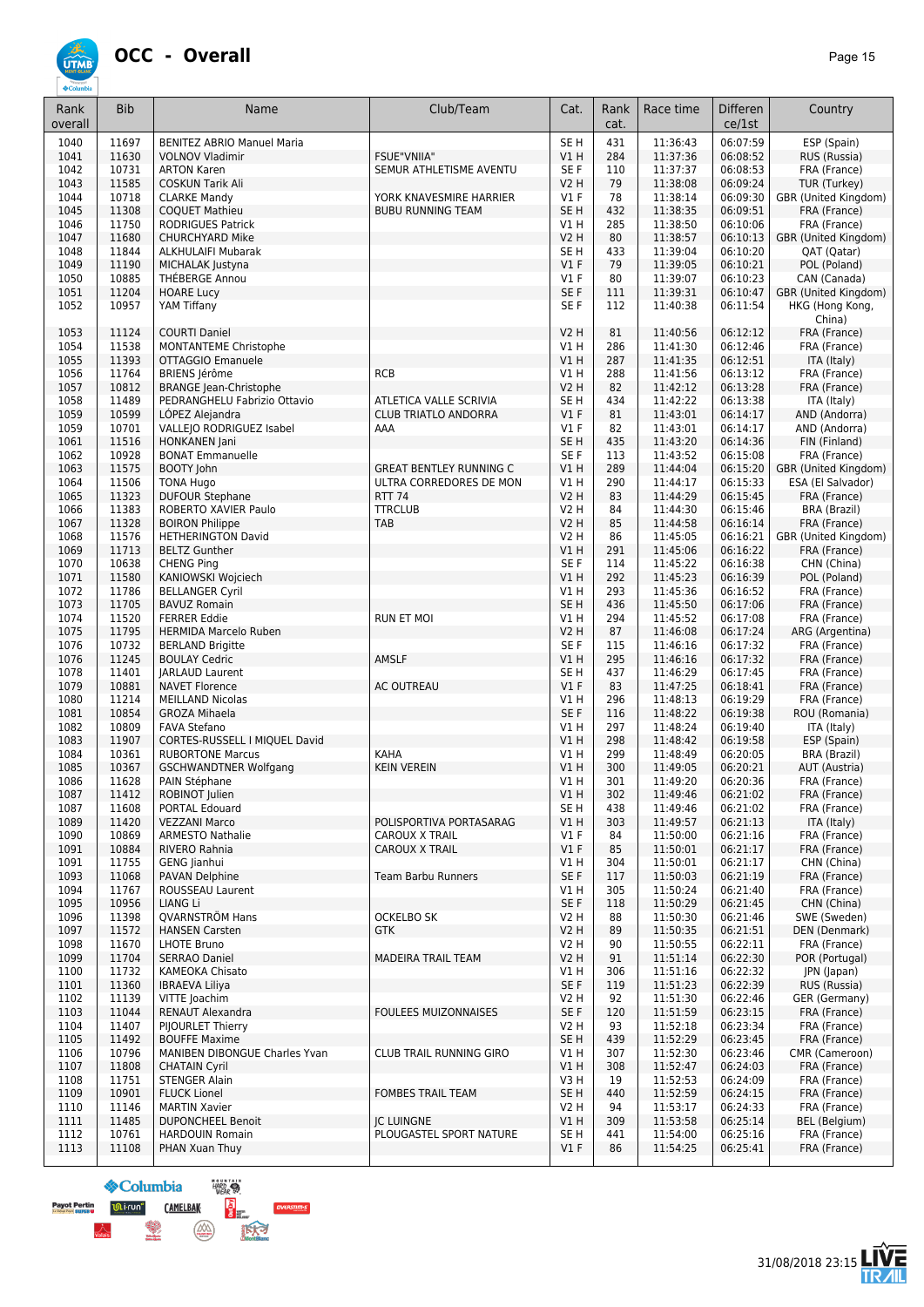#### **OCC - Overall** *Page 16*

**ÚTME** 

| Rank<br>overall | <b>Bib</b>     | Name                                                  | Club/Team                                          | Cat.                      | Rank<br>cat. | Race time            | <b>Differen</b><br>ce/1st | Country                               |
|-----------------|----------------|-------------------------------------------------------|----------------------------------------------------|---------------------------|--------------|----------------------|---------------------------|---------------------------------------|
| 1114            | 10329          | MICHEL Frédéric                                       | <b>LOZERE SPORT NATURE</b>                         | V1H                       | 310          | 11:55:12             | 06:26:28                  | FRA (France)                          |
| 1115            | 11435          | <b>FREMIOT Sebastien</b>                              | <b>AVEC</b>                                        | V1H                       | 311          | 11:55:23             | 06:26:39                  | FRA (France)                          |
| 1116            | 11468          | <b>WOZNIAK Karol</b>                                  |                                                    | SE <sub>H</sub>           | 442          | 11:55:55             | 06:27:11                  | POL (Poland)                          |
| 1117            | 11470          | <b>MARTIN Pascal Marc</b>                             | <b>RANDO NATURE</b>                                | <b>V2 H</b>               | 95           | 11:55:58             | 06:27:14                  | FRA (France)                          |
| 1118<br>1119    | 11458<br>11437 | <b>VINOCHE Philippe</b><br>KURIMOTO Naoki             | <b>RANDO NATURE</b>                                | V1 H<br><b>V2 H</b>       | 312<br>96    | 11:55:59<br>11:56:36 | 06:27:15<br>06:27:52      | FRA (France)<br>JPN (Japan)           |
| 1120            | 11461          | PERCIVALE Luca                                        | ATLETICA VALLESCRIVIA                              | V2 H                      | 97           | 11:57:43             | 06:28:59                  | ITA (Italy)                           |
| 1121            | 10971          | PAVESE Stefania                                       | ATLETICA VALLESCRIVIA                              | <b>V2F</b>                | 25           | 11:57:46             | 06:29:02                  | ITA (Italy)                           |
| 1122            | 11165          | <b>DESORMEAUX Martine</b>                             | <b>CMBM</b>                                        | V3F                       | 3            | 11:58:23             | 06:29:39                  | FRA (France)                          |
| 1122            | 11582          | <b>LEBREUX Gerard</b>                                 | <b>CMBM</b>                                        | V3H                       | 20           | 11:58:23             | 06:29:39                  | FRA (France)                          |
| 1124            | 11665          | DELAVOIPIERE Jean-Charles                             | MBDA SPORT ATHLETISME                              | <b>V2 H</b>               | 98           | 11:58:25             | 06:29:41                  | FRA (France)                          |
| 1125            | 11562<br>11912 | <b>BUENO</b> Juan<br>IVARS ESPI Miquel Angel          | <b>0S20</b>                                        | V1H<br>V1H                | 313<br>314   | 11:58:30<br>11:58:38 | 06:29:46<br>06:29:54      | ESP (Spain)<br>ESP (Spain)            |
| 1126<br>1127    | 10365          | <b>SERVAT Berengere</b>                               |                                                    | V1F                       | 87           | 11:58:50             | 06:30:06                  | FRA (France)                          |
| 1127            | 11397          | LESPRIT MAUPIN Jean Baptiste                          |                                                    | <b>V2 H</b>               | 99           | 11:58:50             | 06:30:06                  | FRA (France)                          |
| 1129            | 10659          | <b>FERREIRA Paulo</b>                                 |                                                    | SE <sub>H</sub>           | 443          | 11:58:51             | 06:30:07                  | POR (Portugal)                        |
| 1130            | 10824          | PINTO Carla                                           |                                                    | SE F                      | 121          | 11:58:52             | 06:30:08                  | POR (Portugal)                        |
| 1131            | 11629          | <b>RUDOLPH Roger</b>                                  |                                                    | V1 H                      | 315          | 11:58:53             | 06:30:09                  | RSA (South Africa)                    |
| 1132            | 10604          | SOYDAS Ozlem                                          | UNILEVER                                           | SE <sub>F</sub>           | 122          | 11:59:04             | 06:30:20                  | TUR (Turkey)                          |
| 1133<br>1134    | 11147<br>10899 | <b>WILLEMS Annika</b><br><b>LIAGRE Anne Catherine</b> | H <sub>2R</sub>                                    | SE <sub>F</sub><br>V2F    | 123<br>26    | 11:59:06<br>11:59:28 | 06:30:22<br>06:30:44      | NED (Netherlands)<br>FRA (France)     |
| 1135            | 11438          | <b>MARIE Eric</b>                                     | H <sub>2</sub> R                                   | <b>V2 H</b>               | 100          | 11:59:30             | 06:30:46                  | FRA (France)                          |
| 1135            | 11581          | <b>DURAND Philippe</b>                                | H <sub>2</sub> R                                   | V3H                       | 21           | 11:59:30             | 06:30:46                  | FRA (France)                          |
| 1137            | 11803          | <b>MOLITOR Vincent</b>                                |                                                    | V1H                       | 316          | 11:59:31             | 06:30:47                  | FRA (France)                          |
| 1138            | 10671          | <b>BOCKEMÜHL Mélanie</b>                              |                                                    | $VI$ F                    | 88           | 11:59:38             | 06:30:54                  | GER (Germany)                         |
| 1139            | 11672          | <b>BUDRIA Serge</b>                                   | <b>CMBM</b>                                        | <b>V2 H</b>               | 101          | 11:59:56             | 06:31:12                  | FRA (France)                          |
| 1140            | 11785          | <b>MOREAU Romain</b>                                  |                                                    | SE <sub>H</sub>           | 444          | 11:59:59             | 06:31:15                  | FRA (France)                          |
| 1141            | 10593          | <b>TAUPIN John</b><br><b>BERGUER Benoit</b>           | <b>ASSOCIATION RESPIRE</b>                         | SE <sub>H</sub>           | 445          | 12:00:01             | 06:31:17                  | FRA (France)                          |
| 1141<br>1143    | 11090<br>11212 | LOPEZ MARCHAN Lola                                    | C.D. CIUDAD DEL LAGO                               | SE <sub>H</sub><br>$VI$ F | 446<br>89    | 12:00:01<br>12:00:15 | 06:31:17<br>06:31:31      | FRA (France)<br>ESP (Spain)           |
| 1144            | 11762          | <b>HERRAIZ RUIZ Juan Manuel</b>                       | C.D. CIUDAD DEL LAGO                               | V1 H                      | 317          | 12:00:20             | 06:31:36                  | ESP (Spain)                           |
| 1145            | 11508          | CRISTINA FRANCHAT SILVA Paloma                        |                                                    | SE <sub>F</sub>           | 124          | 12:00:23             | 06:31:39                  | <b>BRA (Brazil)</b>                   |
| 1146            | 10315          | <b>MERMOZ Aymerick</b>                                |                                                    | V1H                       | 318          | 12:00:25             | 06:31:41                  | FRA (France)                          |
| 1147            | 11740          | <b>MAUREL</b> Jacques                                 | <b>TAC</b>                                         | <b>V2 H</b>               | 102          | 12:00:40             | 06:31:56                  | FRA (France)                          |
| 1148            | 11746          | <b>KRETTNICH Cedric</b>                               |                                                    | SE <sub>H</sub>           | 447          | 12:00:50             | 06:32:06                  | FRA (France)                          |
| 1149<br>1150    | 11133<br>11207 | <b>GAY Alison</b><br>MOLINARI ARMELINO Andrea Silvia  |                                                    | <b>V2F</b><br><b>V2F</b>  | 27<br>28     | 12:01:17<br>12:01:20 | 06:32:33<br>06:32:36      | GBR (United Kingdom)<br>URU (Uruguay) |
| 1150            | 11597          | DE LACENNE Charles                                    | <b>SMAC</b>                                        | <b>V2 H</b>               | 103          | 12:01:20             | 06:32:36                  | FRA (France)                          |
| 1152            | 10348          | RAOUL Stephane                                        | LEGENDRE                                           | V1H                       | 319          | 12:01:42             | 06:32:58                  | FRA (France)                          |
| 1153            | 11736          | <b>BOHNER Nicolas</b>                                 |                                                    | SE <sub>H</sub>           | 448          | 12:01:57             | 06:33:13                  | FRA (France)                          |
| 1154            | 11293          | <b>HUILLET Philippe</b>                               |                                                    | V2 H                      | 104          | 12:01:58             | 06:33:14                  | FRA (France)                          |
| 1155            | 11223          | <b>BRUN Bertrand</b>                                  | <b>COUREURS SUR ROUTE COTE</b>                     | VIH                       | 320          | 12:02:01             | 06:33:17                  | FRA (France)                          |
| 1156<br>1157    | 11497<br>10947 | MOREAU Jean-François<br><b>BACHERE Armelle</b>        | SEMUR ATHLETISME AVENTU<br>CHAMONIX MONT BLANC MAR | <b>V2 H</b><br><b>V2F</b> | 105<br>29    | 12:02:02<br>12:02:04 | 06:33:18<br>06:33:20      | FRA (France)<br>FRA (France)          |
| 1158            | 11641          | GUEVARA MANZANO Antonio                               |                                                    | <b>V2 H</b>               | 106          | 12:02:35             | 06:33:51                  | ESP (Spain)                           |
| 1159            | 11626          | <b>DANTE Benjamin</b>                                 |                                                    | SE <sub>H</sub>           | 449          | 12:03:12             | 06:34:28                  | FRA (France)                          |
| 1160            | 11598          | PINTO DA COSTA Marcelo                                |                                                    | <b>V2 H</b>               | 107          | 12:03:13             | 06:34:29                  | BRA (Brazil)                          |
| 1161            | 11563          | <b>SOURY patrick</b>                                  |                                                    | <b>V2 H</b>               | 108          | 12:03:14             | 06:34:30                  | FRA (France)                          |
| 1162            | 11261          | <b>NATALI Laurent</b>                                 | <b>FURMICULA</b>                                   | V3 H                      | 22           | 12:03:33             | 06:34:49                  | FRA (France)                          |
| 1163            | 11453          | MAZIAKOWSKI Adam                                      |                                                    | SE <sub>H</sub>           | 450          | 12:03:42             | 06:34:58                  | POL (Poland)                          |
| 1164<br>1165    | 11669<br>11347 | <b>VAUZELLE Alexandre</b><br><b>IANNUZZI Mickael</b>  | JURALEX-39300                                      | V1 H<br>VIH               | 321<br>322   | 12:04:46<br>12:04:56 | 06:36:02<br>06:36:12      | FRA (France)<br>FRA (France)          |
| 1166            | 10693          | LARISOVA Veronika                                     | <b>RUN CREW</b>                                    | SE F                      | 125          | 12:05:01             | 06:36:17                  | AUS (Australia)                       |
| 1167            | 11646          | <b>LEMAITRE Sylvain</b>                               |                                                    | V2 H                      | 109          | 12:05:05             | 06:36:21                  | FRA (France)                          |
| 1168            | 11897          | <b>PINTER Dominik</b>                                 | <b>MV BUDINGEN</b>                                 | SE H                      | 451          | 12:05:11             | 06:36:27                  | GER (Germany)                         |
| 1169            | 10714          | <b>HENNEQUIN Patrice</b>                              | <b>LES EPAT'ANTS</b>                               | V2 H                      | 110          | 12:05:39             | 06:36:55                  | FRA (France)                          |
| 1170            | 11118          | KATSUNO Yayoi                                         |                                                    | V2F                       | 30           | 12:05:53             | 06:37:09                  | JPN (Japan)                           |
| 1171<br>1172    | 11758<br>10784 | <b>REMUE Dave</b><br><b>HAN Xiaojie</b>               | <b>MMC</b>                                         | <b>V2 H</b><br>SE F       | 111<br>126   | 12:06:02<br>12:06:50 | 06:37:18<br>06:38:06      | BEL (Belgium)<br>CHN (China)          |
| 1173            | 11789          | <b>BEROD Guillaume</b>                                | <b>BERTHIE SPORT</b>                               | SE <sub>H</sub>           | 452          | 12:07:00             | 06:38:16                  | FRA (France)                          |
| 1174            | 11056          | DAVID Sophie                                          |                                                    | V2F                       | 31           | 12:07:54             | 06:39:10                  | FRA (France)                          |
| 1175            | 10798          | VAN AUSLOOS Alexandre                                 |                                                    | V1 H                      | 323          | 12:08:05             | 06:39:21                  | FRA (France)                          |
| 1175            | 11702          | <b>SANS Emilien</b>                                   |                                                    | SE <sub>H</sub>           | 453          | 12:08:05             | 06:39:21                  | FRA (France)                          |
| 1177            | 11655          | <b>FERREIRA Frederique</b>                            |                                                    | SE <sub>H</sub>           | 454          | 12:08:25             | 06:39:41                  | FRA (France)                          |
| 1178            | 10396          | <b>CORNUAU Damien</b>                                 | KALENJI                                            | V1 H                      | 324          | 12:08:58             | 06:40:14                  | FRA (France)                          |
| 1178<br>1180    | 11348<br>10995 | PITAVAL Gaëtan<br><b>LENGLET Nicolas</b>              |                                                    | V1 H<br>V1 H              | 325<br>326   | 12:08:58<br>12:08:59 | 06:40:14<br>06:40:15      | FRA (France)<br>FRA (France)          |
| 1181            | 11067          | AMONSKY Florencia Irina                               |                                                    | SE F                      | 127          | 12:09:01             | 06:40:17                  | ARG (Argentina)                       |
| 1182            | 11364          | SARNOV Jacob                                          | <b>PULS 6091</b>                                   | V1 H                      | 327          | 12:09:08             | 06:40:24                  | DEN (Denmark)                         |
| 1183            | 11151          | SAMWELL Amanda                                        |                                                    | V1F                       | 90           | 12:09:50             | 06:41:06                  | RSA (South Africa)                    |
| 1184            | 11213          | <b>SCHMIDT Frederique</b>                             |                                                    | $VI$ F                    | 91           | 12:10:09             | 06:41:25                  | FRA (France)                          |
| 1185            | 11647          | <b>SAVATIER Xavier</b>                                |                                                    | V3H                       | 23           | 12:10:11             | 06:41:27                  | FRA (France)                          |
| 1186            | 11391<br>10758 | <b>MOLINA Denis</b><br>MORENO DEL ROSARIO Sonia       | <b>TTS</b><br>Carphial Teror Trail                 | SE <sub>H</sub><br>V1F    | 455<br>92    | 12:10:14<br>12:10:48 | 06:41:30<br>06:42:04      | FRA (France)<br>ESP (Spain)           |
| 1187<br>1187    | 11040          | HERNANDEZ SANTANA Heriberto                           | Carphial Teror trail                               | V1 H                      | 328          | 12:10:48             | 06:42:04                  | ESP (Spain)                           |
|                 |                |                                                       |                                                    |                           |              |                      |                           |                                       |

HARD S  $\&$  Columbia **SERVE Payot Perting of Lirun<sup>e</sup>**<br>**Lists by Super U CAMELBAK DVERSTIM-S**  $\left(\frac{\partial}{\partial x}\right)$ 医大才

À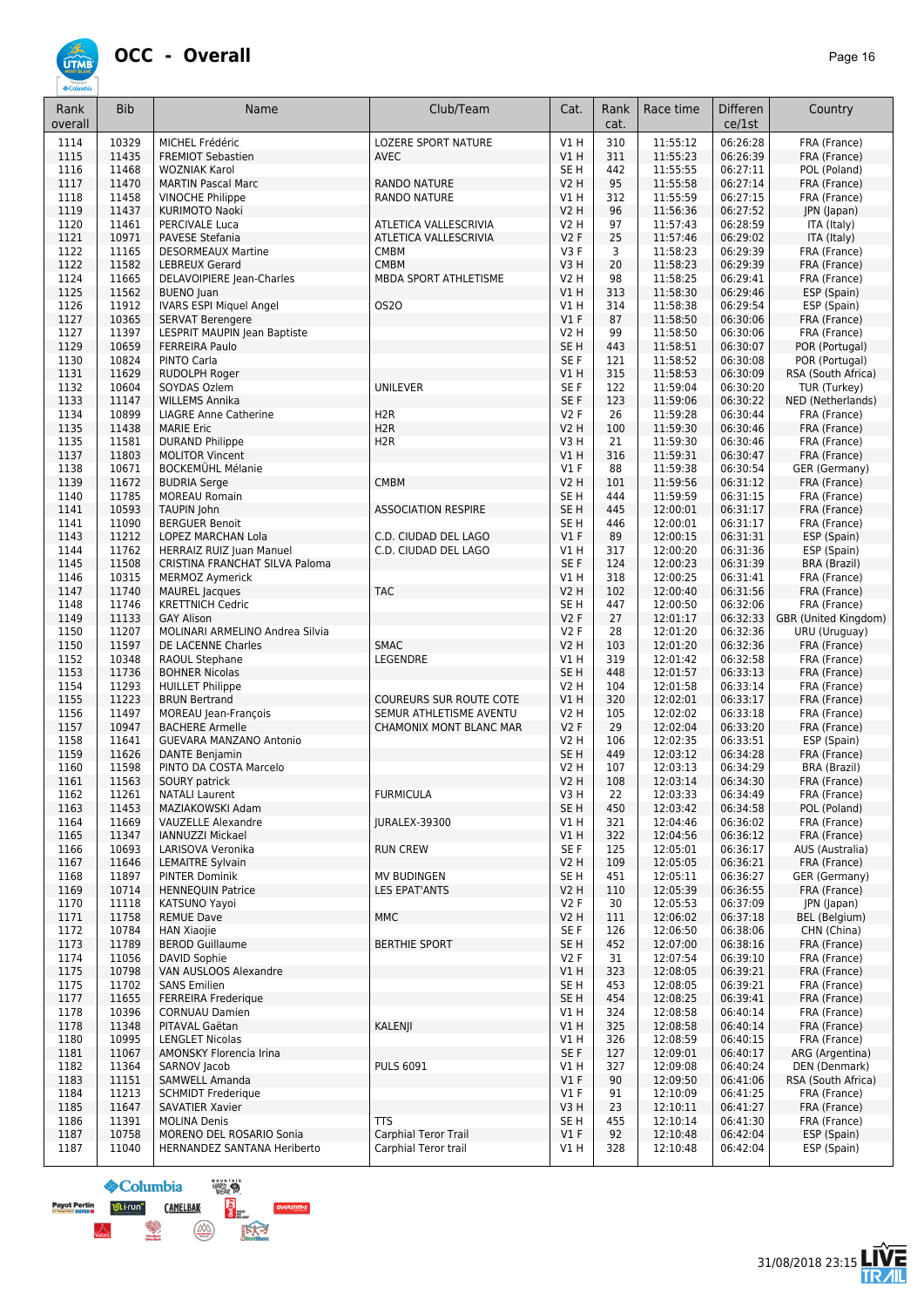

| 93<br>AIR CONSULTING<br>$VI$ F<br>06:44:08<br>POL (Poland)<br>1189<br>11101<br>LESZCZYNSKA Iwona<br>12:12:52<br>1190<br>11800<br>VIH<br>329<br>12:12:53<br>06:44:09<br>POL (Poland)<br>LESZCZYNSKI Radoslaw<br>AIR CONSULTING<br>1191<br>11095<br>94<br>12:13:17<br>06:44:33<br><b>ERSAHIN Senem</b><br><b>V1 F</b><br>TUR (Turkey)<br>11747<br>V1H<br>330<br>12:14:06<br>06:45:22<br>1192<br><b>GU Xiaohu</b><br>CHN (China)<br>1193<br>11305<br>SE <sub>H</sub><br>456<br>12:14:12<br>06:45:28<br><b>EHRHARDT Arnaud</b><br>FRA (France)<br>1194<br>11232<br><b>TONGSIRI Natee</b><br><b>HIGHLANDNER</b><br>V1H<br>331<br>12:14:43<br>06:45:59<br>THA (Thailand)<br>1195<br>11517<br>V1 H<br>332<br>12:14:49<br>06:46:05<br><b>AUBIER Philippe</b><br>LES BOITHEUX<br>BEL (Belgium)<br>11807<br>CASTELLANOS Fernando<br>333<br>1196<br>V1 H<br>12:15:16<br>06:46:32<br>ECU (Ecuador)<br>11651<br>457<br>1197<br>MINERO CRUZ Miguel Angel<br>PAREJITAS<br>SE <sub>H</sub><br>12:15:32<br>06:46:48<br>MEX (Mexico)<br>10323<br>95<br>1198<br><b>DROUET Virginie</b><br>$VI$ F<br>12:15:45<br>06:47:01<br>FRA (France)<br>11493<br>Insubria Sky Team<br>SE <sub>H</sub><br>1199<br><b>BOTTINI Luca</b><br>458<br>12:15:53<br>06:47:09<br>ITA (Italy)<br>1200<br>11632<br>334<br>12:16:24<br>06:47:40<br><b>LEMAROIS Eric</b><br>V1 H<br>FRA (France)<br>11809<br><b>PORTOCARGO</b><br>V1H<br>335<br>12:16:32<br>06:47:48<br>POR (Portugal)<br>1201<br><b>FERREIRA Paulo</b><br>1202<br>11734<br><b>V2 H</b><br>112<br>12:16:33<br><b>LAW Patrick</b><br>06:47:49<br>HKG (Hong Kong,<br>China)<br>AUS (Australia)<br>1203<br>11694<br><b>PLEASANCE Mark</b><br>V1 H<br>336<br>12:16:51<br>06:48:07<br>11790<br>SE <sub>H</sub><br>12:17:46<br>06:49:02<br>CHN (China)<br>1204<br><b>BIAN Qiang</b><br>TAIHU MICRO MARATHON<br>459<br>1205<br>11175<br>QUINTANA MIGUELEZ Adrian<br>SE <sub>H</sub><br>12:17:57<br>06:49:13<br>460<br>ESP (Spain)<br>1206<br>11573<br>RAMIRO PARADELA Pedro<br><b>V2 H</b><br>113<br>12:17:58<br>06:49:14<br><b>ATROCHANOS</b><br>ESP (Spain)<br>11775<br>12:18:01<br>06:49:17<br>1207<br>PHALEESAK Mongkol<br><b>WILD HOGS</b><br>V1 H<br>337<br>THA (Thailand)<br>10866<br>1208<br>LOTTI Margaux<br>MM'X NTN-SNR<br>SE <sub>F</sub><br>128<br>12:18:06<br>06:49:22<br>FRA (France)<br>11317<br>V3H<br>1209<br><b>BERLAND Gerard</b><br>24<br>12:18:21<br>06:49:37<br>FRA (France)<br>11226<br>SE F<br>129<br>1210<br>NICULESCU Andreea<br>12:18:45<br>06:50:01<br>ROU (Romania)<br>11854<br>V2 H<br>12:19:02<br>06:50:18<br>1211<br>LEUNG Kam Wai<br>114<br>CHN (China)<br>1212<br>11225<br>Km2<br><b>V2 H</b><br>115<br>12:19:08<br>06:50:24<br><b>GOERCKE</b> Jose<br>ECU (Ecuador)<br>11208<br>SE <sub>F</sub><br>12:19:49<br>06:51:05<br>1213<br><b>HUANG Tianjiao</b><br>130<br>CHN (China)<br>11443<br>V1F<br>96<br>12:19:56<br>06:51:12<br>1214<br><b>ALVAREZ Cecilia</b><br><b>RUNNERS XTREM</b><br>ARG (Argentina)<br>11868<br>V1F<br>97<br>12:19:56<br>06:51:12<br>ARG (Argentina)<br>1214<br><b>ALVAREZ Marta</b><br><b>RUNNERS XTREM</b><br>06:51:15<br>1216<br>11477<br><b>V2 H</b><br>12:19:59<br>ITA (Italy)<br><b>FORNACA Albino</b><br>PODISTICA BUSSOLENO<br>116<br>11689<br>V3H<br>25<br>12:20:04<br>06:51:20<br>FRA (France)<br>1217<br><b>ROCHARD Eric</b><br>ENTENTE POITIERS ATHLET<br>1218<br>11707<br><b>V2 H</b><br>117<br>12:20:08<br>06:51:24<br><b>BONNET Thierry</b><br>FRA (France)<br>11269<br>06:52:10<br>1219<br><b>BOLSEE Evelyne</b><br><b>BOITHEUX</b><br><b>V2F</b><br>32<br>12:20:54<br>BEL (Belgium)<br>1220<br>11313<br><b>V2F</b><br>33<br>12:20:55<br>06:52:11<br><b>LABASSE Christine</b><br><b>BOITHEUX RUNNING TEAM</b><br><b>BEL</b> (Belgium)<br>11588<br>06:52:15<br>1221<br><b>DRYEPONDT Emilie</b><br>SE F<br>131<br>12:20:59<br>FRA (France)<br>V3H<br>1222<br>11717<br><b>GUERRAND Daniel</b><br>26<br>12:21:24<br>06:52:40<br>FRA (France)<br>11617<br>1223<br>MIYATA Atsushi<br>V2 H<br>118<br>12:21:27<br>06:52:43<br>JPN (Japan)<br>11673<br>FIT GAIA TRAIL<br><b>V2 H</b><br>119<br>12:21:35<br>06:52:51<br>1224<br><b>RANGEL Rui</b><br>POR (Portugal)<br>1225<br>11250<br>MUÑOZ PEINADO Rocio<br>SE <sub>F</sub><br>132<br>12:21:50<br>06:53:06<br>136814<br>ESP (Spain)<br>11624<br>VIH<br>338<br>12:21:52<br>06:53:08<br>1226<br><b>VEREMES Alexandre</b><br>FRA (France)<br>11633<br>339<br>12:21:58<br>06:53:14<br>1227<br>MONGOUACHON Jérome<br><b>CROCO</b><br>V1 H<br>FRA (France)<br>10781<br>V1F<br>98<br>12:22:14<br>06:53:30<br>1228<br><b>ROLLAND Nelly</b><br><b>TRN58</b><br>FRA (France)<br>1229<br>11373<br><b>BARROETA MASSOT Luis</b><br><b>FONDISTES RAPITENCS</b><br>V1 H<br>12:22:26<br>06:53:42<br>340<br>ESP (Spain)<br>1230<br>11351<br><b>4TH EKIDEN CLUB</b><br><b>V2 H</b><br>120<br>12:22:56<br>06:54:12<br>MURAKOSHI Yutaka<br>JPN (Japan)<br>10706<br>$VI$ F<br>99<br>12:23:04<br>1231<br><b>JAVELLE Estelle</b><br><b>RUN ET MOI</b><br>06:54:20<br>FRA (France)<br>1232<br>11824<br>121<br><b>GAUTHIER Fred</b><br>V2 H<br>12:23:05<br>06:54:21<br>FRA (France)<br>1233<br>11645<br>MERINO GÓMEZ José Rafael<br>CUEVA DE NERJA UMA<br>V1 H<br>341<br>12:23:09<br>06:54:25<br>ESP (Spain)<br>1234<br>11799<br><b>BARCENA VILLAR Ramon</b><br>V2 H<br>122<br>12:23:12<br>06:54:28<br>ESP (Spain)<br>1235<br>11722<br><b>BAPTISTA Eric</b><br><b>CMBM</b><br>V2 H<br>123<br>12:23:27<br>06:54:43<br>IND (India)<br>1236<br>11735<br>LOPEZ PEREZ Gustavo<br><b>SCG</b><br>V2 H<br>124<br>12:25:06<br>06:56:22<br>ESP (Spain)<br>1237<br>11924<br><b>VOLPE Anselmo</b><br>V2 H<br>125<br>12:25:10<br>06:56:26<br>BRA (Brazil)<br>1238<br>10910<br>SE F<br>12:25:22<br>GBR (United Kingdom)<br><b>MCINTOSH Rowena</b><br>133<br>06:56:38<br>1239<br>11136<br><b>ROBERTS Teresa</b><br>TEWKESBURY RUNNING CLUB<br><b>V2F</b><br>34<br>12:25:23<br>06:56:39<br>GBR (United Kingdom)<br>1240<br>12:25:32<br>06:56:48<br>10665<br><b>LUCAS Kelly</b><br>SE F<br>GBR (United Kingdom)<br>134<br>1241<br>11152<br><b>URBINA Claudia</b><br><b>V1 F</b><br>12:26:14<br>06:57:30<br>CHI (Chile)<br>100<br>1242<br>11851<br>ORE ORE<br>12:26:23<br>06:57:39<br>MITSUHASHI Isami<br>V2 H<br>126<br>JPN (Japan)<br>1243<br>11475<br>LE NOVERE Nicolas<br>V1 H<br>342<br>12:27:25<br>06:58:41<br>FRA (France)<br>12:28:25<br>06:59:41<br>1244<br>11601<br><b>ANICESKI Adriano</b><br><b>BPM ANICESKI</b><br>V1 H<br>343<br>BRA (Brazil)<br>1245<br>11892<br>LOPEZ MARTINEZ Eric<br>RunFits<br>SE H<br>461<br>12:28:39<br>06:59:55<br>MEX (Mexico)<br>1246<br>11027<br>SE F<br>135<br>12:28:44<br>07:00:00<br><b>DUPLUS Charlotte</b><br>FRA (France)<br>1247<br>11134<br>VUILLON Jérémy<br>Team Two Finish / Vangy<br>SE H<br>462<br>12:29:25<br>07:00:41<br>FRA (France)<br>10694<br>1248<br><b>BERARD Marc-Antoine</b><br>SE H<br>463<br>12:29:26<br>07:00:42<br>FRA (France)<br>1249<br>11339<br><b>FISK Monica</b><br>CRYSTAL PALACE FUN RUNN<br>SE F<br>136<br>12:29:46<br>07:01:02<br>GBR (United Kingdom)<br>11319<br>V1F<br>07:02:14<br>1250<br>CEBULA-SOŁTYSIAK Ewelina<br>101<br>12:30:58<br>POL (Poland)<br>1251<br>11579<br><b>BRUNEAU Florent</b><br><b>PSN PREAUX</b><br>V1 H<br>344<br>12:31:35<br>07:02:51<br>FRA (France)<br>11688<br>1252<br><b>NYSTROM Anders</b><br>V3H<br>27<br>12:31:49<br>07:03:05<br>SWE (Sweden)<br>1253<br>12:32:27<br>07:03:43<br>11122<br><b>CAMETTI Stephane</b><br>V1 H<br>345<br>FRA (France)<br><b>SG HERICOURT</b><br>11663<br>12:32:27<br>07:03:43<br>1253<br>V1 H<br>346<br>JPN (Japan)<br><b>IKENAGA Atsushi</b><br>1255<br>11866<br>SE F<br>12:34:44<br>07:06:00<br>MUÑOZ CALERO Eloisa<br>CLUB ATLETISMO PALACIEG<br>137<br>ESP (Spain)<br>1256<br>11752<br><b>CARMONA GUERRERO Moisés</b><br>C.A. PALACIEGO<br>SE <sub>H</sub><br>464<br>12:34:45<br>07:06:01<br>ESP (Spain)<br>1257<br>11220<br><b>USAM TOULON</b><br>V2F<br>35<br>12:35:20<br>07:06:36<br><b>FRONCZAK Isabelle</b><br>FRA (France)<br>1258<br>11002<br><b>MAUNIER Cécile</b><br><b>USAM TOULON</b><br>$VI$ F<br>102<br>12:35:21<br>07:06:37<br>FRA (France)<br>11623<br>RODRIGUEZ GALDEANO Xavier<br>V1 H<br>347<br>12:36:12<br>07:07:28<br>1259<br>ESP (Spain)<br>1260<br>11877<br><b>GET RUNNING</b><br>V2F<br>36<br>12:36:28<br>07:07:44<br><b>SANTOS Denise</b><br>BRA (Brazil)<br>ŚWIGOŃ-SIEJEK Małgorzata<br>12:37:42<br>1261<br>11550<br><b>V1 F</b><br>103<br>07:08:58<br>POL (Poland)<br>1262<br>11193<br><b>DENG Younith</b><br>SE F<br>138<br>12:41:06<br>07:12:22<br>FRA (France) | Rank<br>overall | <b>Bib</b> | Name | Club/Team | Cat. | Rank<br>cat. | Race time | <b>Differen</b><br>ce/1st | Country |
|--------------------------------------------------------------------------------------------------------------------------------------------------------------------------------------------------------------------------------------------------------------------------------------------------------------------------------------------------------------------------------------------------------------------------------------------------------------------------------------------------------------------------------------------------------------------------------------------------------------------------------------------------------------------------------------------------------------------------------------------------------------------------------------------------------------------------------------------------------------------------------------------------------------------------------------------------------------------------------------------------------------------------------------------------------------------------------------------------------------------------------------------------------------------------------------------------------------------------------------------------------------------------------------------------------------------------------------------------------------------------------------------------------------------------------------------------------------------------------------------------------------------------------------------------------------------------------------------------------------------------------------------------------------------------------------------------------------------------------------------------------------------------------------------------------------------------------------------------------------------------------------------------------------------------------------------------------------------------------------------------------------------------------------------------------------------------------------------------------------------------------------------------------------------------------------------------------------------------------------------------------------------------------------------------------------------------------------------------------------------------------------------------------------------------------------------------------------------------------------------------------------------------------------------------------------------------------------------------------------------------------------------------------------------------------------------------------------------------------------------------------------------------------------------------------------------------------------------------------------------------------------------------------------------------------------------------------------------------------------------------------------------------------------------------------------------------------------------------------------------------------------------------------------------------------------------------------------------------------------------------------------------------------------------------------------------------------------------------------------------------------------------------------------------------------------------------------------------------------------------------------------------------------------------------------------------------------------------------------------------------------------------------------------------------------------------------------------------------------------------------------------------------------------------------------------------------------------------------------------------------------------------------------------------------------------------------------------------------------------------------------------------------------------------------------------------------------------------------------------------------------------------------------------------------------------------------------------------------------------------------------------------------------------------------------------------------------------------------------------------------------------------------------------------------------------------------------------------------------------------------------------------------------------------------------------------------------------------------------------------------------------------------------------------------------------------------------------------------------------------------------------------------------------------------------------------------------------------------------------------------------------------------------------------------------------------------------------------------------------------------------------------------------------------------------------------------------------------------------------------------------------------------------------------------------------------------------------------------------------------------------------------------------------------------------------------------------------------------------------------------------------------------------------------------------------------------------------------------------------------------------------------------------------------------------------------------------------------------------------------------------------------------------------------------------------------------------------------------------------------------------------------------------------------------------------------------------------------------------------------------------------------------------------------------------------------------------------------------------------------------------------------------------------------------------------------------------------------------------------------------------------------------------------------------------------------------------------------------------------------------------------------------------------------------------------------------------------------------------------------------------------------------------------------------------------------------------------------------------------------------------------------------------------------------------------------------------------------------------------------------------------------------------------------------------------------------------------------------------------------------------------------------------------------------------------------------------------------------------------------------------------------------------------------------------------------------------------------------------------------------------------------------------------------------------------------------------------------------------------------------------------------------------------------------------------------------------------------------------------------------------------------------------------------------------------------------------------------------------------------------------------------------------------------------------------------------------------------------------------------------------------------------------------------------------------------------------------------------------------------------------------------------------------------------------------------------------------------------------------------------------------------------------------------------------------------------------------------------------------------------------------------------------------------------------------------------------------------------------------------------------------------------------------------------------------------------------------------------------------------------------------------------------------------------------------------------------------------------------------------------------------------------------------------------------------------------------------------------------------------------------------------------------------------------------------------------------------------------------------------------------------------------------|-----------------|------------|------|-----------|------|--------------|-----------|---------------------------|---------|
|                                                                                                                                                                                                                                                                                                                                                                                                                                                                                                                                                                                                                                                                                                                                                                                                                                                                                                                                                                                                                                                                                                                                                                                                                                                                                                                                                                                                                                                                                                                                                                                                                                                                                                                                                                                                                                                                                                                                                                                                                                                                                                                                                                                                                                                                                                                                                                                                                                                                                                                                                                                                                                                                                                                                                                                                                                                                                                                                                                                                                                                                                                                                                                                                                                                                                                                                                                                                                                                                                                                                                                                                                                                                                                                                                                                                                                                                                                                                                                                                                                                                                                                                                                                                                                                                                                                                                                                                                                                                                                                                                                                                                                                                                                                                                                                                                                                                                                                                                                                                                                                                                                                                                                                                                                                                                                                                                                                                                                                                                                                                                                                                                                                                                                                                                                                                                                                                                                                                                                                                                                                                                                                                                                                                                                                                                                                                                                                                                                                                                                                                                                                                                                                                                                                                                                                                                                                                                                                                                                                                                                                                                                                                                                                                                                                                                                                                                                                                                                                                                                                                                                                                                                                                                                                                                                                                                                                                                                                                                                                                                                                                                                                                                                                                                                                                                                                                                                                                                                                                                                                                |                 |            |      |           |      |              |           |                           |         |
|                                                                                                                                                                                                                                                                                                                                                                                                                                                                                                                                                                                                                                                                                                                                                                                                                                                                                                                                                                                                                                                                                                                                                                                                                                                                                                                                                                                                                                                                                                                                                                                                                                                                                                                                                                                                                                                                                                                                                                                                                                                                                                                                                                                                                                                                                                                                                                                                                                                                                                                                                                                                                                                                                                                                                                                                                                                                                                                                                                                                                                                                                                                                                                                                                                                                                                                                                                                                                                                                                                                                                                                                                                                                                                                                                                                                                                                                                                                                                                                                                                                                                                                                                                                                                                                                                                                                                                                                                                                                                                                                                                                                                                                                                                                                                                                                                                                                                                                                                                                                                                                                                                                                                                                                                                                                                                                                                                                                                                                                                                                                                                                                                                                                                                                                                                                                                                                                                                                                                                                                                                                                                                                                                                                                                                                                                                                                                                                                                                                                                                                                                                                                                                                                                                                                                                                                                                                                                                                                                                                                                                                                                                                                                                                                                                                                                                                                                                                                                                                                                                                                                                                                                                                                                                                                                                                                                                                                                                                                                                                                                                                                                                                                                                                                                                                                                                                                                                                                                                                                                                                                |                 |            |      |           |      |              |           |                           |         |
|                                                                                                                                                                                                                                                                                                                                                                                                                                                                                                                                                                                                                                                                                                                                                                                                                                                                                                                                                                                                                                                                                                                                                                                                                                                                                                                                                                                                                                                                                                                                                                                                                                                                                                                                                                                                                                                                                                                                                                                                                                                                                                                                                                                                                                                                                                                                                                                                                                                                                                                                                                                                                                                                                                                                                                                                                                                                                                                                                                                                                                                                                                                                                                                                                                                                                                                                                                                                                                                                                                                                                                                                                                                                                                                                                                                                                                                                                                                                                                                                                                                                                                                                                                                                                                                                                                                                                                                                                                                                                                                                                                                                                                                                                                                                                                                                                                                                                                                                                                                                                                                                                                                                                                                                                                                                                                                                                                                                                                                                                                                                                                                                                                                                                                                                                                                                                                                                                                                                                                                                                                                                                                                                                                                                                                                                                                                                                                                                                                                                                                                                                                                                                                                                                                                                                                                                                                                                                                                                                                                                                                                                                                                                                                                                                                                                                                                                                                                                                                                                                                                                                                                                                                                                                                                                                                                                                                                                                                                                                                                                                                                                                                                                                                                                                                                                                                                                                                                                                                                                                                                                |                 |            |      |           |      |              |           |                           |         |
|                                                                                                                                                                                                                                                                                                                                                                                                                                                                                                                                                                                                                                                                                                                                                                                                                                                                                                                                                                                                                                                                                                                                                                                                                                                                                                                                                                                                                                                                                                                                                                                                                                                                                                                                                                                                                                                                                                                                                                                                                                                                                                                                                                                                                                                                                                                                                                                                                                                                                                                                                                                                                                                                                                                                                                                                                                                                                                                                                                                                                                                                                                                                                                                                                                                                                                                                                                                                                                                                                                                                                                                                                                                                                                                                                                                                                                                                                                                                                                                                                                                                                                                                                                                                                                                                                                                                                                                                                                                                                                                                                                                                                                                                                                                                                                                                                                                                                                                                                                                                                                                                                                                                                                                                                                                                                                                                                                                                                                                                                                                                                                                                                                                                                                                                                                                                                                                                                                                                                                                                                                                                                                                                                                                                                                                                                                                                                                                                                                                                                                                                                                                                                                                                                                                                                                                                                                                                                                                                                                                                                                                                                                                                                                                                                                                                                                                                                                                                                                                                                                                                                                                                                                                                                                                                                                                                                                                                                                                                                                                                                                                                                                                                                                                                                                                                                                                                                                                                                                                                                                                                |                 |            |      |           |      |              |           |                           |         |
|                                                                                                                                                                                                                                                                                                                                                                                                                                                                                                                                                                                                                                                                                                                                                                                                                                                                                                                                                                                                                                                                                                                                                                                                                                                                                                                                                                                                                                                                                                                                                                                                                                                                                                                                                                                                                                                                                                                                                                                                                                                                                                                                                                                                                                                                                                                                                                                                                                                                                                                                                                                                                                                                                                                                                                                                                                                                                                                                                                                                                                                                                                                                                                                                                                                                                                                                                                                                                                                                                                                                                                                                                                                                                                                                                                                                                                                                                                                                                                                                                                                                                                                                                                                                                                                                                                                                                                                                                                                                                                                                                                                                                                                                                                                                                                                                                                                                                                                                                                                                                                                                                                                                                                                                                                                                                                                                                                                                                                                                                                                                                                                                                                                                                                                                                                                                                                                                                                                                                                                                                                                                                                                                                                                                                                                                                                                                                                                                                                                                                                                                                                                                                                                                                                                                                                                                                                                                                                                                                                                                                                                                                                                                                                                                                                                                                                                                                                                                                                                                                                                                                                                                                                                                                                                                                                                                                                                                                                                                                                                                                                                                                                                                                                                                                                                                                                                                                                                                                                                                                                                                |                 |            |      |           |      |              |           |                           |         |
|                                                                                                                                                                                                                                                                                                                                                                                                                                                                                                                                                                                                                                                                                                                                                                                                                                                                                                                                                                                                                                                                                                                                                                                                                                                                                                                                                                                                                                                                                                                                                                                                                                                                                                                                                                                                                                                                                                                                                                                                                                                                                                                                                                                                                                                                                                                                                                                                                                                                                                                                                                                                                                                                                                                                                                                                                                                                                                                                                                                                                                                                                                                                                                                                                                                                                                                                                                                                                                                                                                                                                                                                                                                                                                                                                                                                                                                                                                                                                                                                                                                                                                                                                                                                                                                                                                                                                                                                                                                                                                                                                                                                                                                                                                                                                                                                                                                                                                                                                                                                                                                                                                                                                                                                                                                                                                                                                                                                                                                                                                                                                                                                                                                                                                                                                                                                                                                                                                                                                                                                                                                                                                                                                                                                                                                                                                                                                                                                                                                                                                                                                                                                                                                                                                                                                                                                                                                                                                                                                                                                                                                                                                                                                                                                                                                                                                                                                                                                                                                                                                                                                                                                                                                                                                                                                                                                                                                                                                                                                                                                                                                                                                                                                                                                                                                                                                                                                                                                                                                                                                                                |                 |            |      |           |      |              |           |                           |         |
|                                                                                                                                                                                                                                                                                                                                                                                                                                                                                                                                                                                                                                                                                                                                                                                                                                                                                                                                                                                                                                                                                                                                                                                                                                                                                                                                                                                                                                                                                                                                                                                                                                                                                                                                                                                                                                                                                                                                                                                                                                                                                                                                                                                                                                                                                                                                                                                                                                                                                                                                                                                                                                                                                                                                                                                                                                                                                                                                                                                                                                                                                                                                                                                                                                                                                                                                                                                                                                                                                                                                                                                                                                                                                                                                                                                                                                                                                                                                                                                                                                                                                                                                                                                                                                                                                                                                                                                                                                                                                                                                                                                                                                                                                                                                                                                                                                                                                                                                                                                                                                                                                                                                                                                                                                                                                                                                                                                                                                                                                                                                                                                                                                                                                                                                                                                                                                                                                                                                                                                                                                                                                                                                                                                                                                                                                                                                                                                                                                                                                                                                                                                                                                                                                                                                                                                                                                                                                                                                                                                                                                                                                                                                                                                                                                                                                                                                                                                                                                                                                                                                                                                                                                                                                                                                                                                                                                                                                                                                                                                                                                                                                                                                                                                                                                                                                                                                                                                                                                                                                                                                |                 |            |      |           |      |              |           |                           |         |
|                                                                                                                                                                                                                                                                                                                                                                                                                                                                                                                                                                                                                                                                                                                                                                                                                                                                                                                                                                                                                                                                                                                                                                                                                                                                                                                                                                                                                                                                                                                                                                                                                                                                                                                                                                                                                                                                                                                                                                                                                                                                                                                                                                                                                                                                                                                                                                                                                                                                                                                                                                                                                                                                                                                                                                                                                                                                                                                                                                                                                                                                                                                                                                                                                                                                                                                                                                                                                                                                                                                                                                                                                                                                                                                                                                                                                                                                                                                                                                                                                                                                                                                                                                                                                                                                                                                                                                                                                                                                                                                                                                                                                                                                                                                                                                                                                                                                                                                                                                                                                                                                                                                                                                                                                                                                                                                                                                                                                                                                                                                                                                                                                                                                                                                                                                                                                                                                                                                                                                                                                                                                                                                                                                                                                                                                                                                                                                                                                                                                                                                                                                                                                                                                                                                                                                                                                                                                                                                                                                                                                                                                                                                                                                                                                                                                                                                                                                                                                                                                                                                                                                                                                                                                                                                                                                                                                                                                                                                                                                                                                                                                                                                                                                                                                                                                                                                                                                                                                                                                                                                                |                 |            |      |           |      |              |           |                           |         |
|                                                                                                                                                                                                                                                                                                                                                                                                                                                                                                                                                                                                                                                                                                                                                                                                                                                                                                                                                                                                                                                                                                                                                                                                                                                                                                                                                                                                                                                                                                                                                                                                                                                                                                                                                                                                                                                                                                                                                                                                                                                                                                                                                                                                                                                                                                                                                                                                                                                                                                                                                                                                                                                                                                                                                                                                                                                                                                                                                                                                                                                                                                                                                                                                                                                                                                                                                                                                                                                                                                                                                                                                                                                                                                                                                                                                                                                                                                                                                                                                                                                                                                                                                                                                                                                                                                                                                                                                                                                                                                                                                                                                                                                                                                                                                                                                                                                                                                                                                                                                                                                                                                                                                                                                                                                                                                                                                                                                                                                                                                                                                                                                                                                                                                                                                                                                                                                                                                                                                                                                                                                                                                                                                                                                                                                                                                                                                                                                                                                                                                                                                                                                                                                                                                                                                                                                                                                                                                                                                                                                                                                                                                                                                                                                                                                                                                                                                                                                                                                                                                                                                                                                                                                                                                                                                                                                                                                                                                                                                                                                                                                                                                                                                                                                                                                                                                                                                                                                                                                                                                                                |                 |            |      |           |      |              |           |                           |         |
|                                                                                                                                                                                                                                                                                                                                                                                                                                                                                                                                                                                                                                                                                                                                                                                                                                                                                                                                                                                                                                                                                                                                                                                                                                                                                                                                                                                                                                                                                                                                                                                                                                                                                                                                                                                                                                                                                                                                                                                                                                                                                                                                                                                                                                                                                                                                                                                                                                                                                                                                                                                                                                                                                                                                                                                                                                                                                                                                                                                                                                                                                                                                                                                                                                                                                                                                                                                                                                                                                                                                                                                                                                                                                                                                                                                                                                                                                                                                                                                                                                                                                                                                                                                                                                                                                                                                                                                                                                                                                                                                                                                                                                                                                                                                                                                                                                                                                                                                                                                                                                                                                                                                                                                                                                                                                                                                                                                                                                                                                                                                                                                                                                                                                                                                                                                                                                                                                                                                                                                                                                                                                                                                                                                                                                                                                                                                                                                                                                                                                                                                                                                                                                                                                                                                                                                                                                                                                                                                                                                                                                                                                                                                                                                                                                                                                                                                                                                                                                                                                                                                                                                                                                                                                                                                                                                                                                                                                                                                                                                                                                                                                                                                                                                                                                                                                                                                                                                                                                                                                                                                |                 |            |      |           |      |              |           |                           |         |
|                                                                                                                                                                                                                                                                                                                                                                                                                                                                                                                                                                                                                                                                                                                                                                                                                                                                                                                                                                                                                                                                                                                                                                                                                                                                                                                                                                                                                                                                                                                                                                                                                                                                                                                                                                                                                                                                                                                                                                                                                                                                                                                                                                                                                                                                                                                                                                                                                                                                                                                                                                                                                                                                                                                                                                                                                                                                                                                                                                                                                                                                                                                                                                                                                                                                                                                                                                                                                                                                                                                                                                                                                                                                                                                                                                                                                                                                                                                                                                                                                                                                                                                                                                                                                                                                                                                                                                                                                                                                                                                                                                                                                                                                                                                                                                                                                                                                                                                                                                                                                                                                                                                                                                                                                                                                                                                                                                                                                                                                                                                                                                                                                                                                                                                                                                                                                                                                                                                                                                                                                                                                                                                                                                                                                                                                                                                                                                                                                                                                                                                                                                                                                                                                                                                                                                                                                                                                                                                                                                                                                                                                                                                                                                                                                                                                                                                                                                                                                                                                                                                                                                                                                                                                                                                                                                                                                                                                                                                                                                                                                                                                                                                                                                                                                                                                                                                                                                                                                                                                                                                                |                 |            |      |           |      |              |           |                           |         |
|                                                                                                                                                                                                                                                                                                                                                                                                                                                                                                                                                                                                                                                                                                                                                                                                                                                                                                                                                                                                                                                                                                                                                                                                                                                                                                                                                                                                                                                                                                                                                                                                                                                                                                                                                                                                                                                                                                                                                                                                                                                                                                                                                                                                                                                                                                                                                                                                                                                                                                                                                                                                                                                                                                                                                                                                                                                                                                                                                                                                                                                                                                                                                                                                                                                                                                                                                                                                                                                                                                                                                                                                                                                                                                                                                                                                                                                                                                                                                                                                                                                                                                                                                                                                                                                                                                                                                                                                                                                                                                                                                                                                                                                                                                                                                                                                                                                                                                                                                                                                                                                                                                                                                                                                                                                                                                                                                                                                                                                                                                                                                                                                                                                                                                                                                                                                                                                                                                                                                                                                                                                                                                                                                                                                                                                                                                                                                                                                                                                                                                                                                                                                                                                                                                                                                                                                                                                                                                                                                                                                                                                                                                                                                                                                                                                                                                                                                                                                                                                                                                                                                                                                                                                                                                                                                                                                                                                                                                                                                                                                                                                                                                                                                                                                                                                                                                                                                                                                                                                                                                                                |                 |            |      |           |      |              |           |                           |         |
|                                                                                                                                                                                                                                                                                                                                                                                                                                                                                                                                                                                                                                                                                                                                                                                                                                                                                                                                                                                                                                                                                                                                                                                                                                                                                                                                                                                                                                                                                                                                                                                                                                                                                                                                                                                                                                                                                                                                                                                                                                                                                                                                                                                                                                                                                                                                                                                                                                                                                                                                                                                                                                                                                                                                                                                                                                                                                                                                                                                                                                                                                                                                                                                                                                                                                                                                                                                                                                                                                                                                                                                                                                                                                                                                                                                                                                                                                                                                                                                                                                                                                                                                                                                                                                                                                                                                                                                                                                                                                                                                                                                                                                                                                                                                                                                                                                                                                                                                                                                                                                                                                                                                                                                                                                                                                                                                                                                                                                                                                                                                                                                                                                                                                                                                                                                                                                                                                                                                                                                                                                                                                                                                                                                                                                                                                                                                                                                                                                                                                                                                                                                                                                                                                                                                                                                                                                                                                                                                                                                                                                                                                                                                                                                                                                                                                                                                                                                                                                                                                                                                                                                                                                                                                                                                                                                                                                                                                                                                                                                                                                                                                                                                                                                                                                                                                                                                                                                                                                                                                                                                |                 |            |      |           |      |              |           |                           |         |
|                                                                                                                                                                                                                                                                                                                                                                                                                                                                                                                                                                                                                                                                                                                                                                                                                                                                                                                                                                                                                                                                                                                                                                                                                                                                                                                                                                                                                                                                                                                                                                                                                                                                                                                                                                                                                                                                                                                                                                                                                                                                                                                                                                                                                                                                                                                                                                                                                                                                                                                                                                                                                                                                                                                                                                                                                                                                                                                                                                                                                                                                                                                                                                                                                                                                                                                                                                                                                                                                                                                                                                                                                                                                                                                                                                                                                                                                                                                                                                                                                                                                                                                                                                                                                                                                                                                                                                                                                                                                                                                                                                                                                                                                                                                                                                                                                                                                                                                                                                                                                                                                                                                                                                                                                                                                                                                                                                                                                                                                                                                                                                                                                                                                                                                                                                                                                                                                                                                                                                                                                                                                                                                                                                                                                                                                                                                                                                                                                                                                                                                                                                                                                                                                                                                                                                                                                                                                                                                                                                                                                                                                                                                                                                                                                                                                                                                                                                                                                                                                                                                                                                                                                                                                                                                                                                                                                                                                                                                                                                                                                                                                                                                                                                                                                                                                                                                                                                                                                                                                                                                                |                 |            |      |           |      |              |           |                           |         |
|                                                                                                                                                                                                                                                                                                                                                                                                                                                                                                                                                                                                                                                                                                                                                                                                                                                                                                                                                                                                                                                                                                                                                                                                                                                                                                                                                                                                                                                                                                                                                                                                                                                                                                                                                                                                                                                                                                                                                                                                                                                                                                                                                                                                                                                                                                                                                                                                                                                                                                                                                                                                                                                                                                                                                                                                                                                                                                                                                                                                                                                                                                                                                                                                                                                                                                                                                                                                                                                                                                                                                                                                                                                                                                                                                                                                                                                                                                                                                                                                                                                                                                                                                                                                                                                                                                                                                                                                                                                                                                                                                                                                                                                                                                                                                                                                                                                                                                                                                                                                                                                                                                                                                                                                                                                                                                                                                                                                                                                                                                                                                                                                                                                                                                                                                                                                                                                                                                                                                                                                                                                                                                                                                                                                                                                                                                                                                                                                                                                                                                                                                                                                                                                                                                                                                                                                                                                                                                                                                                                                                                                                                                                                                                                                                                                                                                                                                                                                                                                                                                                                                                                                                                                                                                                                                                                                                                                                                                                                                                                                                                                                                                                                                                                                                                                                                                                                                                                                                                                                                                                                |                 |            |      |           |      |              |           |                           |         |
|                                                                                                                                                                                                                                                                                                                                                                                                                                                                                                                                                                                                                                                                                                                                                                                                                                                                                                                                                                                                                                                                                                                                                                                                                                                                                                                                                                                                                                                                                                                                                                                                                                                                                                                                                                                                                                                                                                                                                                                                                                                                                                                                                                                                                                                                                                                                                                                                                                                                                                                                                                                                                                                                                                                                                                                                                                                                                                                                                                                                                                                                                                                                                                                                                                                                                                                                                                                                                                                                                                                                                                                                                                                                                                                                                                                                                                                                                                                                                                                                                                                                                                                                                                                                                                                                                                                                                                                                                                                                                                                                                                                                                                                                                                                                                                                                                                                                                                                                                                                                                                                                                                                                                                                                                                                                                                                                                                                                                                                                                                                                                                                                                                                                                                                                                                                                                                                                                                                                                                                                                                                                                                                                                                                                                                                                                                                                                                                                                                                                                                                                                                                                                                                                                                                                                                                                                                                                                                                                                                                                                                                                                                                                                                                                                                                                                                                                                                                                                                                                                                                                                                                                                                                                                                                                                                                                                                                                                                                                                                                                                                                                                                                                                                                                                                                                                                                                                                                                                                                                                                                                |                 |            |      |           |      |              |           |                           |         |
|                                                                                                                                                                                                                                                                                                                                                                                                                                                                                                                                                                                                                                                                                                                                                                                                                                                                                                                                                                                                                                                                                                                                                                                                                                                                                                                                                                                                                                                                                                                                                                                                                                                                                                                                                                                                                                                                                                                                                                                                                                                                                                                                                                                                                                                                                                                                                                                                                                                                                                                                                                                                                                                                                                                                                                                                                                                                                                                                                                                                                                                                                                                                                                                                                                                                                                                                                                                                                                                                                                                                                                                                                                                                                                                                                                                                                                                                                                                                                                                                                                                                                                                                                                                                                                                                                                                                                                                                                                                                                                                                                                                                                                                                                                                                                                                                                                                                                                                                                                                                                                                                                                                                                                                                                                                                                                                                                                                                                                                                                                                                                                                                                                                                                                                                                                                                                                                                                                                                                                                                                                                                                                                                                                                                                                                                                                                                                                                                                                                                                                                                                                                                                                                                                                                                                                                                                                                                                                                                                                                                                                                                                                                                                                                                                                                                                                                                                                                                                                                                                                                                                                                                                                                                                                                                                                                                                                                                                                                                                                                                                                                                                                                                                                                                                                                                                                                                                                                                                                                                                                                                |                 |            |      |           |      |              |           |                           |         |
|                                                                                                                                                                                                                                                                                                                                                                                                                                                                                                                                                                                                                                                                                                                                                                                                                                                                                                                                                                                                                                                                                                                                                                                                                                                                                                                                                                                                                                                                                                                                                                                                                                                                                                                                                                                                                                                                                                                                                                                                                                                                                                                                                                                                                                                                                                                                                                                                                                                                                                                                                                                                                                                                                                                                                                                                                                                                                                                                                                                                                                                                                                                                                                                                                                                                                                                                                                                                                                                                                                                                                                                                                                                                                                                                                                                                                                                                                                                                                                                                                                                                                                                                                                                                                                                                                                                                                                                                                                                                                                                                                                                                                                                                                                                                                                                                                                                                                                                                                                                                                                                                                                                                                                                                                                                                                                                                                                                                                                                                                                                                                                                                                                                                                                                                                                                                                                                                                                                                                                                                                                                                                                                                                                                                                                                                                                                                                                                                                                                                                                                                                                                                                                                                                                                                                                                                                                                                                                                                                                                                                                                                                                                                                                                                                                                                                                                                                                                                                                                                                                                                                                                                                                                                                                                                                                                                                                                                                                                                                                                                                                                                                                                                                                                                                                                                                                                                                                                                                                                                                                                                |                 |            |      |           |      |              |           |                           |         |
|                                                                                                                                                                                                                                                                                                                                                                                                                                                                                                                                                                                                                                                                                                                                                                                                                                                                                                                                                                                                                                                                                                                                                                                                                                                                                                                                                                                                                                                                                                                                                                                                                                                                                                                                                                                                                                                                                                                                                                                                                                                                                                                                                                                                                                                                                                                                                                                                                                                                                                                                                                                                                                                                                                                                                                                                                                                                                                                                                                                                                                                                                                                                                                                                                                                                                                                                                                                                                                                                                                                                                                                                                                                                                                                                                                                                                                                                                                                                                                                                                                                                                                                                                                                                                                                                                                                                                                                                                                                                                                                                                                                                                                                                                                                                                                                                                                                                                                                                                                                                                                                                                                                                                                                                                                                                                                                                                                                                                                                                                                                                                                                                                                                                                                                                                                                                                                                                                                                                                                                                                                                                                                                                                                                                                                                                                                                                                                                                                                                                                                                                                                                                                                                                                                                                                                                                                                                                                                                                                                                                                                                                                                                                                                                                                                                                                                                                                                                                                                                                                                                                                                                                                                                                                                                                                                                                                                                                                                                                                                                                                                                                                                                                                                                                                                                                                                                                                                                                                                                                                                                                |                 |            |      |           |      |              |           |                           |         |
|                                                                                                                                                                                                                                                                                                                                                                                                                                                                                                                                                                                                                                                                                                                                                                                                                                                                                                                                                                                                                                                                                                                                                                                                                                                                                                                                                                                                                                                                                                                                                                                                                                                                                                                                                                                                                                                                                                                                                                                                                                                                                                                                                                                                                                                                                                                                                                                                                                                                                                                                                                                                                                                                                                                                                                                                                                                                                                                                                                                                                                                                                                                                                                                                                                                                                                                                                                                                                                                                                                                                                                                                                                                                                                                                                                                                                                                                                                                                                                                                                                                                                                                                                                                                                                                                                                                                                                                                                                                                                                                                                                                                                                                                                                                                                                                                                                                                                                                                                                                                                                                                                                                                                                                                                                                                                                                                                                                                                                                                                                                                                                                                                                                                                                                                                                                                                                                                                                                                                                                                                                                                                                                                                                                                                                                                                                                                                                                                                                                                                                                                                                                                                                                                                                                                                                                                                                                                                                                                                                                                                                                                                                                                                                                                                                                                                                                                                                                                                                                                                                                                                                                                                                                                                                                                                                                                                                                                                                                                                                                                                                                                                                                                                                                                                                                                                                                                                                                                                                                                                                                                |                 |            |      |           |      |              |           |                           |         |
|                                                                                                                                                                                                                                                                                                                                                                                                                                                                                                                                                                                                                                                                                                                                                                                                                                                                                                                                                                                                                                                                                                                                                                                                                                                                                                                                                                                                                                                                                                                                                                                                                                                                                                                                                                                                                                                                                                                                                                                                                                                                                                                                                                                                                                                                                                                                                                                                                                                                                                                                                                                                                                                                                                                                                                                                                                                                                                                                                                                                                                                                                                                                                                                                                                                                                                                                                                                                                                                                                                                                                                                                                                                                                                                                                                                                                                                                                                                                                                                                                                                                                                                                                                                                                                                                                                                                                                                                                                                                                                                                                                                                                                                                                                                                                                                                                                                                                                                                                                                                                                                                                                                                                                                                                                                                                                                                                                                                                                                                                                                                                                                                                                                                                                                                                                                                                                                                                                                                                                                                                                                                                                                                                                                                                                                                                                                                                                                                                                                                                                                                                                                                                                                                                                                                                                                                                                                                                                                                                                                                                                                                                                                                                                                                                                                                                                                                                                                                                                                                                                                                                                                                                                                                                                                                                                                                                                                                                                                                                                                                                                                                                                                                                                                                                                                                                                                                                                                                                                                                                                                                |                 |            |      |           |      |              |           |                           |         |
|                                                                                                                                                                                                                                                                                                                                                                                                                                                                                                                                                                                                                                                                                                                                                                                                                                                                                                                                                                                                                                                                                                                                                                                                                                                                                                                                                                                                                                                                                                                                                                                                                                                                                                                                                                                                                                                                                                                                                                                                                                                                                                                                                                                                                                                                                                                                                                                                                                                                                                                                                                                                                                                                                                                                                                                                                                                                                                                                                                                                                                                                                                                                                                                                                                                                                                                                                                                                                                                                                                                                                                                                                                                                                                                                                                                                                                                                                                                                                                                                                                                                                                                                                                                                                                                                                                                                                                                                                                                                                                                                                                                                                                                                                                                                                                                                                                                                                                                                                                                                                                                                                                                                                                                                                                                                                                                                                                                                                                                                                                                                                                                                                                                                                                                                                                                                                                                                                                                                                                                                                                                                                                                                                                                                                                                                                                                                                                                                                                                                                                                                                                                                                                                                                                                                                                                                                                                                                                                                                                                                                                                                                                                                                                                                                                                                                                                                                                                                                                                                                                                                                                                                                                                                                                                                                                                                                                                                                                                                                                                                                                                                                                                                                                                                                                                                                                                                                                                                                                                                                                                                |                 |            |      |           |      |              |           |                           |         |
|                                                                                                                                                                                                                                                                                                                                                                                                                                                                                                                                                                                                                                                                                                                                                                                                                                                                                                                                                                                                                                                                                                                                                                                                                                                                                                                                                                                                                                                                                                                                                                                                                                                                                                                                                                                                                                                                                                                                                                                                                                                                                                                                                                                                                                                                                                                                                                                                                                                                                                                                                                                                                                                                                                                                                                                                                                                                                                                                                                                                                                                                                                                                                                                                                                                                                                                                                                                                                                                                                                                                                                                                                                                                                                                                                                                                                                                                                                                                                                                                                                                                                                                                                                                                                                                                                                                                                                                                                                                                                                                                                                                                                                                                                                                                                                                                                                                                                                                                                                                                                                                                                                                                                                                                                                                                                                                                                                                                                                                                                                                                                                                                                                                                                                                                                                                                                                                                                                                                                                                                                                                                                                                                                                                                                                                                                                                                                                                                                                                                                                                                                                                                                                                                                                                                                                                                                                                                                                                                                                                                                                                                                                                                                                                                                                                                                                                                                                                                                                                                                                                                                                                                                                                                                                                                                                                                                                                                                                                                                                                                                                                                                                                                                                                                                                                                                                                                                                                                                                                                                                                                |                 |            |      |           |      |              |           |                           |         |
|                                                                                                                                                                                                                                                                                                                                                                                                                                                                                                                                                                                                                                                                                                                                                                                                                                                                                                                                                                                                                                                                                                                                                                                                                                                                                                                                                                                                                                                                                                                                                                                                                                                                                                                                                                                                                                                                                                                                                                                                                                                                                                                                                                                                                                                                                                                                                                                                                                                                                                                                                                                                                                                                                                                                                                                                                                                                                                                                                                                                                                                                                                                                                                                                                                                                                                                                                                                                                                                                                                                                                                                                                                                                                                                                                                                                                                                                                                                                                                                                                                                                                                                                                                                                                                                                                                                                                                                                                                                                                                                                                                                                                                                                                                                                                                                                                                                                                                                                                                                                                                                                                                                                                                                                                                                                                                                                                                                                                                                                                                                                                                                                                                                                                                                                                                                                                                                                                                                                                                                                                                                                                                                                                                                                                                                                                                                                                                                                                                                                                                                                                                                                                                                                                                                                                                                                                                                                                                                                                                                                                                                                                                                                                                                                                                                                                                                                                                                                                                                                                                                                                                                                                                                                                                                                                                                                                                                                                                                                                                                                                                                                                                                                                                                                                                                                                                                                                                                                                                                                                                                                |                 |            |      |           |      |              |           |                           |         |
|                                                                                                                                                                                                                                                                                                                                                                                                                                                                                                                                                                                                                                                                                                                                                                                                                                                                                                                                                                                                                                                                                                                                                                                                                                                                                                                                                                                                                                                                                                                                                                                                                                                                                                                                                                                                                                                                                                                                                                                                                                                                                                                                                                                                                                                                                                                                                                                                                                                                                                                                                                                                                                                                                                                                                                                                                                                                                                                                                                                                                                                                                                                                                                                                                                                                                                                                                                                                                                                                                                                                                                                                                                                                                                                                                                                                                                                                                                                                                                                                                                                                                                                                                                                                                                                                                                                                                                                                                                                                                                                                                                                                                                                                                                                                                                                                                                                                                                                                                                                                                                                                                                                                                                                                                                                                                                                                                                                                                                                                                                                                                                                                                                                                                                                                                                                                                                                                                                                                                                                                                                                                                                                                                                                                                                                                                                                                                                                                                                                                                                                                                                                                                                                                                                                                                                                                                                                                                                                                                                                                                                                                                                                                                                                                                                                                                                                                                                                                                                                                                                                                                                                                                                                                                                                                                                                                                                                                                                                                                                                                                                                                                                                                                                                                                                                                                                                                                                                                                                                                                                                                |                 |            |      |           |      |              |           |                           |         |
|                                                                                                                                                                                                                                                                                                                                                                                                                                                                                                                                                                                                                                                                                                                                                                                                                                                                                                                                                                                                                                                                                                                                                                                                                                                                                                                                                                                                                                                                                                                                                                                                                                                                                                                                                                                                                                                                                                                                                                                                                                                                                                                                                                                                                                                                                                                                                                                                                                                                                                                                                                                                                                                                                                                                                                                                                                                                                                                                                                                                                                                                                                                                                                                                                                                                                                                                                                                                                                                                                                                                                                                                                                                                                                                                                                                                                                                                                                                                                                                                                                                                                                                                                                                                                                                                                                                                                                                                                                                                                                                                                                                                                                                                                                                                                                                                                                                                                                                                                                                                                                                                                                                                                                                                                                                                                                                                                                                                                                                                                                                                                                                                                                                                                                                                                                                                                                                                                                                                                                                                                                                                                                                                                                                                                                                                                                                                                                                                                                                                                                                                                                                                                                                                                                                                                                                                                                                                                                                                                                                                                                                                                                                                                                                                                                                                                                                                                                                                                                                                                                                                                                                                                                                                                                                                                                                                                                                                                                                                                                                                                                                                                                                                                                                                                                                                                                                                                                                                                                                                                                                                |                 |            |      |           |      |              |           |                           |         |
|                                                                                                                                                                                                                                                                                                                                                                                                                                                                                                                                                                                                                                                                                                                                                                                                                                                                                                                                                                                                                                                                                                                                                                                                                                                                                                                                                                                                                                                                                                                                                                                                                                                                                                                                                                                                                                                                                                                                                                                                                                                                                                                                                                                                                                                                                                                                                                                                                                                                                                                                                                                                                                                                                                                                                                                                                                                                                                                                                                                                                                                                                                                                                                                                                                                                                                                                                                                                                                                                                                                                                                                                                                                                                                                                                                                                                                                                                                                                                                                                                                                                                                                                                                                                                                                                                                                                                                                                                                                                                                                                                                                                                                                                                                                                                                                                                                                                                                                                                                                                                                                                                                                                                                                                                                                                                                                                                                                                                                                                                                                                                                                                                                                                                                                                                                                                                                                                                                                                                                                                                                                                                                                                                                                                                                                                                                                                                                                                                                                                                                                                                                                                                                                                                                                                                                                                                                                                                                                                                                                                                                                                                                                                                                                                                                                                                                                                                                                                                                                                                                                                                                                                                                                                                                                                                                                                                                                                                                                                                                                                                                                                                                                                                                                                                                                                                                                                                                                                                                                                                                                                |                 |            |      |           |      |              |           |                           |         |
|                                                                                                                                                                                                                                                                                                                                                                                                                                                                                                                                                                                                                                                                                                                                                                                                                                                                                                                                                                                                                                                                                                                                                                                                                                                                                                                                                                                                                                                                                                                                                                                                                                                                                                                                                                                                                                                                                                                                                                                                                                                                                                                                                                                                                                                                                                                                                                                                                                                                                                                                                                                                                                                                                                                                                                                                                                                                                                                                                                                                                                                                                                                                                                                                                                                                                                                                                                                                                                                                                                                                                                                                                                                                                                                                                                                                                                                                                                                                                                                                                                                                                                                                                                                                                                                                                                                                                                                                                                                                                                                                                                                                                                                                                                                                                                                                                                                                                                                                                                                                                                                                                                                                                                                                                                                                                                                                                                                                                                                                                                                                                                                                                                                                                                                                                                                                                                                                                                                                                                                                                                                                                                                                                                                                                                                                                                                                                                                                                                                                                                                                                                                                                                                                                                                                                                                                                                                                                                                                                                                                                                                                                                                                                                                                                                                                                                                                                                                                                                                                                                                                                                                                                                                                                                                                                                                                                                                                                                                                                                                                                                                                                                                                                                                                                                                                                                                                                                                                                                                                                                                                |                 |            |      |           |      |              |           |                           |         |
|                                                                                                                                                                                                                                                                                                                                                                                                                                                                                                                                                                                                                                                                                                                                                                                                                                                                                                                                                                                                                                                                                                                                                                                                                                                                                                                                                                                                                                                                                                                                                                                                                                                                                                                                                                                                                                                                                                                                                                                                                                                                                                                                                                                                                                                                                                                                                                                                                                                                                                                                                                                                                                                                                                                                                                                                                                                                                                                                                                                                                                                                                                                                                                                                                                                                                                                                                                                                                                                                                                                                                                                                                                                                                                                                                                                                                                                                                                                                                                                                                                                                                                                                                                                                                                                                                                                                                                                                                                                                                                                                                                                                                                                                                                                                                                                                                                                                                                                                                                                                                                                                                                                                                                                                                                                                                                                                                                                                                                                                                                                                                                                                                                                                                                                                                                                                                                                                                                                                                                                                                                                                                                                                                                                                                                                                                                                                                                                                                                                                                                                                                                                                                                                                                                                                                                                                                                                                                                                                                                                                                                                                                                                                                                                                                                                                                                                                                                                                                                                                                                                                                                                                                                                                                                                                                                                                                                                                                                                                                                                                                                                                                                                                                                                                                                                                                                                                                                                                                                                                                                                                |                 |            |      |           |      |              |           |                           |         |
|                                                                                                                                                                                                                                                                                                                                                                                                                                                                                                                                                                                                                                                                                                                                                                                                                                                                                                                                                                                                                                                                                                                                                                                                                                                                                                                                                                                                                                                                                                                                                                                                                                                                                                                                                                                                                                                                                                                                                                                                                                                                                                                                                                                                                                                                                                                                                                                                                                                                                                                                                                                                                                                                                                                                                                                                                                                                                                                                                                                                                                                                                                                                                                                                                                                                                                                                                                                                                                                                                                                                                                                                                                                                                                                                                                                                                                                                                                                                                                                                                                                                                                                                                                                                                                                                                                                                                                                                                                                                                                                                                                                                                                                                                                                                                                                                                                                                                                                                                                                                                                                                                                                                                                                                                                                                                                                                                                                                                                                                                                                                                                                                                                                                                                                                                                                                                                                                                                                                                                                                                                                                                                                                                                                                                                                                                                                                                                                                                                                                                                                                                                                                                                                                                                                                                                                                                                                                                                                                                                                                                                                                                                                                                                                                                                                                                                                                                                                                                                                                                                                                                                                                                                                                                                                                                                                                                                                                                                                                                                                                                                                                                                                                                                                                                                                                                                                                                                                                                                                                                                                                |                 |            |      |           |      |              |           |                           |         |
|                                                                                                                                                                                                                                                                                                                                                                                                                                                                                                                                                                                                                                                                                                                                                                                                                                                                                                                                                                                                                                                                                                                                                                                                                                                                                                                                                                                                                                                                                                                                                                                                                                                                                                                                                                                                                                                                                                                                                                                                                                                                                                                                                                                                                                                                                                                                                                                                                                                                                                                                                                                                                                                                                                                                                                                                                                                                                                                                                                                                                                                                                                                                                                                                                                                                                                                                                                                                                                                                                                                                                                                                                                                                                                                                                                                                                                                                                                                                                                                                                                                                                                                                                                                                                                                                                                                                                                                                                                                                                                                                                                                                                                                                                                                                                                                                                                                                                                                                                                                                                                                                                                                                                                                                                                                                                                                                                                                                                                                                                                                                                                                                                                                                                                                                                                                                                                                                                                                                                                                                                                                                                                                                                                                                                                                                                                                                                                                                                                                                                                                                                                                                                                                                                                                                                                                                                                                                                                                                                                                                                                                                                                                                                                                                                                                                                                                                                                                                                                                                                                                                                                                                                                                                                                                                                                                                                                                                                                                                                                                                                                                                                                                                                                                                                                                                                                                                                                                                                                                                                                                                |                 |            |      |           |      |              |           |                           |         |
|                                                                                                                                                                                                                                                                                                                                                                                                                                                                                                                                                                                                                                                                                                                                                                                                                                                                                                                                                                                                                                                                                                                                                                                                                                                                                                                                                                                                                                                                                                                                                                                                                                                                                                                                                                                                                                                                                                                                                                                                                                                                                                                                                                                                                                                                                                                                                                                                                                                                                                                                                                                                                                                                                                                                                                                                                                                                                                                                                                                                                                                                                                                                                                                                                                                                                                                                                                                                                                                                                                                                                                                                                                                                                                                                                                                                                                                                                                                                                                                                                                                                                                                                                                                                                                                                                                                                                                                                                                                                                                                                                                                                                                                                                                                                                                                                                                                                                                                                                                                                                                                                                                                                                                                                                                                                                                                                                                                                                                                                                                                                                                                                                                                                                                                                                                                                                                                                                                                                                                                                                                                                                                                                                                                                                                                                                                                                                                                                                                                                                                                                                                                                                                                                                                                                                                                                                                                                                                                                                                                                                                                                                                                                                                                                                                                                                                                                                                                                                                                                                                                                                                                                                                                                                                                                                                                                                                                                                                                                                                                                                                                                                                                                                                                                                                                                                                                                                                                                                                                                                                                                |                 |            |      |           |      |              |           |                           |         |
|                                                                                                                                                                                                                                                                                                                                                                                                                                                                                                                                                                                                                                                                                                                                                                                                                                                                                                                                                                                                                                                                                                                                                                                                                                                                                                                                                                                                                                                                                                                                                                                                                                                                                                                                                                                                                                                                                                                                                                                                                                                                                                                                                                                                                                                                                                                                                                                                                                                                                                                                                                                                                                                                                                                                                                                                                                                                                                                                                                                                                                                                                                                                                                                                                                                                                                                                                                                                                                                                                                                                                                                                                                                                                                                                                                                                                                                                                                                                                                                                                                                                                                                                                                                                                                                                                                                                                                                                                                                                                                                                                                                                                                                                                                                                                                                                                                                                                                                                                                                                                                                                                                                                                                                                                                                                                                                                                                                                                                                                                                                                                                                                                                                                                                                                                                                                                                                                                                                                                                                                                                                                                                                                                                                                                                                                                                                                                                                                                                                                                                                                                                                                                                                                                                                                                                                                                                                                                                                                                                                                                                                                                                                                                                                                                                                                                                                                                                                                                                                                                                                                                                                                                                                                                                                                                                                                                                                                                                                                                                                                                                                                                                                                                                                                                                                                                                                                                                                                                                                                                                                                |                 |            |      |           |      |              |           |                           |         |
|                                                                                                                                                                                                                                                                                                                                                                                                                                                                                                                                                                                                                                                                                                                                                                                                                                                                                                                                                                                                                                                                                                                                                                                                                                                                                                                                                                                                                                                                                                                                                                                                                                                                                                                                                                                                                                                                                                                                                                                                                                                                                                                                                                                                                                                                                                                                                                                                                                                                                                                                                                                                                                                                                                                                                                                                                                                                                                                                                                                                                                                                                                                                                                                                                                                                                                                                                                                                                                                                                                                                                                                                                                                                                                                                                                                                                                                                                                                                                                                                                                                                                                                                                                                                                                                                                                                                                                                                                                                                                                                                                                                                                                                                                                                                                                                                                                                                                                                                                                                                                                                                                                                                                                                                                                                                                                                                                                                                                                                                                                                                                                                                                                                                                                                                                                                                                                                                                                                                                                                                                                                                                                                                                                                                                                                                                                                                                                                                                                                                                                                                                                                                                                                                                                                                                                                                                                                                                                                                                                                                                                                                                                                                                                                                                                                                                                                                                                                                                                                                                                                                                                                                                                                                                                                                                                                                                                                                                                                                                                                                                                                                                                                                                                                                                                                                                                                                                                                                                                                                                                                                |                 |            |      |           |      |              |           |                           |         |
|                                                                                                                                                                                                                                                                                                                                                                                                                                                                                                                                                                                                                                                                                                                                                                                                                                                                                                                                                                                                                                                                                                                                                                                                                                                                                                                                                                                                                                                                                                                                                                                                                                                                                                                                                                                                                                                                                                                                                                                                                                                                                                                                                                                                                                                                                                                                                                                                                                                                                                                                                                                                                                                                                                                                                                                                                                                                                                                                                                                                                                                                                                                                                                                                                                                                                                                                                                                                                                                                                                                                                                                                                                                                                                                                                                                                                                                                                                                                                                                                                                                                                                                                                                                                                                                                                                                                                                                                                                                                                                                                                                                                                                                                                                                                                                                                                                                                                                                                                                                                                                                                                                                                                                                                                                                                                                                                                                                                                                                                                                                                                                                                                                                                                                                                                                                                                                                                                                                                                                                                                                                                                                                                                                                                                                                                                                                                                                                                                                                                                                                                                                                                                                                                                                                                                                                                                                                                                                                                                                                                                                                                                                                                                                                                                                                                                                                                                                                                                                                                                                                                                                                                                                                                                                                                                                                                                                                                                                                                                                                                                                                                                                                                                                                                                                                                                                                                                                                                                                                                                                                                |                 |            |      |           |      |              |           |                           |         |
|                                                                                                                                                                                                                                                                                                                                                                                                                                                                                                                                                                                                                                                                                                                                                                                                                                                                                                                                                                                                                                                                                                                                                                                                                                                                                                                                                                                                                                                                                                                                                                                                                                                                                                                                                                                                                                                                                                                                                                                                                                                                                                                                                                                                                                                                                                                                                                                                                                                                                                                                                                                                                                                                                                                                                                                                                                                                                                                                                                                                                                                                                                                                                                                                                                                                                                                                                                                                                                                                                                                                                                                                                                                                                                                                                                                                                                                                                                                                                                                                                                                                                                                                                                                                                                                                                                                                                                                                                                                                                                                                                                                                                                                                                                                                                                                                                                                                                                                                                                                                                                                                                                                                                                                                                                                                                                                                                                                                                                                                                                                                                                                                                                                                                                                                                                                                                                                                                                                                                                                                                                                                                                                                                                                                                                                                                                                                                                                                                                                                                                                                                                                                                                                                                                                                                                                                                                                                                                                                                                                                                                                                                                                                                                                                                                                                                                                                                                                                                                                                                                                                                                                                                                                                                                                                                                                                                                                                                                                                                                                                                                                                                                                                                                                                                                                                                                                                                                                                                                                                                                                                |                 |            |      |           |      |              |           |                           |         |
|                                                                                                                                                                                                                                                                                                                                                                                                                                                                                                                                                                                                                                                                                                                                                                                                                                                                                                                                                                                                                                                                                                                                                                                                                                                                                                                                                                                                                                                                                                                                                                                                                                                                                                                                                                                                                                                                                                                                                                                                                                                                                                                                                                                                                                                                                                                                                                                                                                                                                                                                                                                                                                                                                                                                                                                                                                                                                                                                                                                                                                                                                                                                                                                                                                                                                                                                                                                                                                                                                                                                                                                                                                                                                                                                                                                                                                                                                                                                                                                                                                                                                                                                                                                                                                                                                                                                                                                                                                                                                                                                                                                                                                                                                                                                                                                                                                                                                                                                                                                                                                                                                                                                                                                                                                                                                                                                                                                                                                                                                                                                                                                                                                                                                                                                                                                                                                                                                                                                                                                                                                                                                                                                                                                                                                                                                                                                                                                                                                                                                                                                                                                                                                                                                                                                                                                                                                                                                                                                                                                                                                                                                                                                                                                                                                                                                                                                                                                                                                                                                                                                                                                                                                                                                                                                                                                                                                                                                                                                                                                                                                                                                                                                                                                                                                                                                                                                                                                                                                                                                                                                |                 |            |      |           |      |              |           |                           |         |
|                                                                                                                                                                                                                                                                                                                                                                                                                                                                                                                                                                                                                                                                                                                                                                                                                                                                                                                                                                                                                                                                                                                                                                                                                                                                                                                                                                                                                                                                                                                                                                                                                                                                                                                                                                                                                                                                                                                                                                                                                                                                                                                                                                                                                                                                                                                                                                                                                                                                                                                                                                                                                                                                                                                                                                                                                                                                                                                                                                                                                                                                                                                                                                                                                                                                                                                                                                                                                                                                                                                                                                                                                                                                                                                                                                                                                                                                                                                                                                                                                                                                                                                                                                                                                                                                                                                                                                                                                                                                                                                                                                                                                                                                                                                                                                                                                                                                                                                                                                                                                                                                                                                                                                                                                                                                                                                                                                                                                                                                                                                                                                                                                                                                                                                                                                                                                                                                                                                                                                                                                                                                                                                                                                                                                                                                                                                                                                                                                                                                                                                                                                                                                                                                                                                                                                                                                                                                                                                                                                                                                                                                                                                                                                                                                                                                                                                                                                                                                                                                                                                                                                                                                                                                                                                                                                                                                                                                                                                                                                                                                                                                                                                                                                                                                                                                                                                                                                                                                                                                                                                                |                 |            |      |           |      |              |           |                           |         |
|                                                                                                                                                                                                                                                                                                                                                                                                                                                                                                                                                                                                                                                                                                                                                                                                                                                                                                                                                                                                                                                                                                                                                                                                                                                                                                                                                                                                                                                                                                                                                                                                                                                                                                                                                                                                                                                                                                                                                                                                                                                                                                                                                                                                                                                                                                                                                                                                                                                                                                                                                                                                                                                                                                                                                                                                                                                                                                                                                                                                                                                                                                                                                                                                                                                                                                                                                                                                                                                                                                                                                                                                                                                                                                                                                                                                                                                                                                                                                                                                                                                                                                                                                                                                                                                                                                                                                                                                                                                                                                                                                                                                                                                                                                                                                                                                                                                                                                                                                                                                                                                                                                                                                                                                                                                                                                                                                                                                                                                                                                                                                                                                                                                                                                                                                                                                                                                                                                                                                                                                                                                                                                                                                                                                                                                                                                                                                                                                                                                                                                                                                                                                                                                                                                                                                                                                                                                                                                                                                                                                                                                                                                                                                                                                                                                                                                                                                                                                                                                                                                                                                                                                                                                                                                                                                                                                                                                                                                                                                                                                                                                                                                                                                                                                                                                                                                                                                                                                                                                                                                                                |                 |            |      |           |      |              |           |                           |         |
|                                                                                                                                                                                                                                                                                                                                                                                                                                                                                                                                                                                                                                                                                                                                                                                                                                                                                                                                                                                                                                                                                                                                                                                                                                                                                                                                                                                                                                                                                                                                                                                                                                                                                                                                                                                                                                                                                                                                                                                                                                                                                                                                                                                                                                                                                                                                                                                                                                                                                                                                                                                                                                                                                                                                                                                                                                                                                                                                                                                                                                                                                                                                                                                                                                                                                                                                                                                                                                                                                                                                                                                                                                                                                                                                                                                                                                                                                                                                                                                                                                                                                                                                                                                                                                                                                                                                                                                                                                                                                                                                                                                                                                                                                                                                                                                                                                                                                                                                                                                                                                                                                                                                                                                                                                                                                                                                                                                                                                                                                                                                                                                                                                                                                                                                                                                                                                                                                                                                                                                                                                                                                                                                                                                                                                                                                                                                                                                                                                                                                                                                                                                                                                                                                                                                                                                                                                                                                                                                                                                                                                                                                                                                                                                                                                                                                                                                                                                                                                                                                                                                                                                                                                                                                                                                                                                                                                                                                                                                                                                                                                                                                                                                                                                                                                                                                                                                                                                                                                                                                                                                |                 |            |      |           |      |              |           |                           |         |
|                                                                                                                                                                                                                                                                                                                                                                                                                                                                                                                                                                                                                                                                                                                                                                                                                                                                                                                                                                                                                                                                                                                                                                                                                                                                                                                                                                                                                                                                                                                                                                                                                                                                                                                                                                                                                                                                                                                                                                                                                                                                                                                                                                                                                                                                                                                                                                                                                                                                                                                                                                                                                                                                                                                                                                                                                                                                                                                                                                                                                                                                                                                                                                                                                                                                                                                                                                                                                                                                                                                                                                                                                                                                                                                                                                                                                                                                                                                                                                                                                                                                                                                                                                                                                                                                                                                                                                                                                                                                                                                                                                                                                                                                                                                                                                                                                                                                                                                                                                                                                                                                                                                                                                                                                                                                                                                                                                                                                                                                                                                                                                                                                                                                                                                                                                                                                                                                                                                                                                                                                                                                                                                                                                                                                                                                                                                                                                                                                                                                                                                                                                                                                                                                                                                                                                                                                                                                                                                                                                                                                                                                                                                                                                                                                                                                                                                                                                                                                                                                                                                                                                                                                                                                                                                                                                                                                                                                                                                                                                                                                                                                                                                                                                                                                                                                                                                                                                                                                                                                                                                                |                 |            |      |           |      |              |           |                           |         |
|                                                                                                                                                                                                                                                                                                                                                                                                                                                                                                                                                                                                                                                                                                                                                                                                                                                                                                                                                                                                                                                                                                                                                                                                                                                                                                                                                                                                                                                                                                                                                                                                                                                                                                                                                                                                                                                                                                                                                                                                                                                                                                                                                                                                                                                                                                                                                                                                                                                                                                                                                                                                                                                                                                                                                                                                                                                                                                                                                                                                                                                                                                                                                                                                                                                                                                                                                                                                                                                                                                                                                                                                                                                                                                                                                                                                                                                                                                                                                                                                                                                                                                                                                                                                                                                                                                                                                                                                                                                                                                                                                                                                                                                                                                                                                                                                                                                                                                                                                                                                                                                                                                                                                                                                                                                                                                                                                                                                                                                                                                                                                                                                                                                                                                                                                                                                                                                                                                                                                                                                                                                                                                                                                                                                                                                                                                                                                                                                                                                                                                                                                                                                                                                                                                                                                                                                                                                                                                                                                                                                                                                                                                                                                                                                                                                                                                                                                                                                                                                                                                                                                                                                                                                                                                                                                                                                                                                                                                                                                                                                                                                                                                                                                                                                                                                                                                                                                                                                                                                                                                                                |                 |            |      |           |      |              |           |                           |         |
|                                                                                                                                                                                                                                                                                                                                                                                                                                                                                                                                                                                                                                                                                                                                                                                                                                                                                                                                                                                                                                                                                                                                                                                                                                                                                                                                                                                                                                                                                                                                                                                                                                                                                                                                                                                                                                                                                                                                                                                                                                                                                                                                                                                                                                                                                                                                                                                                                                                                                                                                                                                                                                                                                                                                                                                                                                                                                                                                                                                                                                                                                                                                                                                                                                                                                                                                                                                                                                                                                                                                                                                                                                                                                                                                                                                                                                                                                                                                                                                                                                                                                                                                                                                                                                                                                                                                                                                                                                                                                                                                                                                                                                                                                                                                                                                                                                                                                                                                                                                                                                                                                                                                                                                                                                                                                                                                                                                                                                                                                                                                                                                                                                                                                                                                                                                                                                                                                                                                                                                                                                                                                                                                                                                                                                                                                                                                                                                                                                                                                                                                                                                                                                                                                                                                                                                                                                                                                                                                                                                                                                                                                                                                                                                                                                                                                                                                                                                                                                                                                                                                                                                                                                                                                                                                                                                                                                                                                                                                                                                                                                                                                                                                                                                                                                                                                                                                                                                                                                                                                                                                |                 |            |      |           |      |              |           |                           |         |
|                                                                                                                                                                                                                                                                                                                                                                                                                                                                                                                                                                                                                                                                                                                                                                                                                                                                                                                                                                                                                                                                                                                                                                                                                                                                                                                                                                                                                                                                                                                                                                                                                                                                                                                                                                                                                                                                                                                                                                                                                                                                                                                                                                                                                                                                                                                                                                                                                                                                                                                                                                                                                                                                                                                                                                                                                                                                                                                                                                                                                                                                                                                                                                                                                                                                                                                                                                                                                                                                                                                                                                                                                                                                                                                                                                                                                                                                                                                                                                                                                                                                                                                                                                                                                                                                                                                                                                                                                                                                                                                                                                                                                                                                                                                                                                                                                                                                                                                                                                                                                                                                                                                                                                                                                                                                                                                                                                                                                                                                                                                                                                                                                                                                                                                                                                                                                                                                                                                                                                                                                                                                                                                                                                                                                                                                                                                                                                                                                                                                                                                                                                                                                                                                                                                                                                                                                                                                                                                                                                                                                                                                                                                                                                                                                                                                                                                                                                                                                                                                                                                                                                                                                                                                                                                                                                                                                                                                                                                                                                                                                                                                                                                                                                                                                                                                                                                                                                                                                                                                                                                                |                 |            |      |           |      |              |           |                           |         |
|                                                                                                                                                                                                                                                                                                                                                                                                                                                                                                                                                                                                                                                                                                                                                                                                                                                                                                                                                                                                                                                                                                                                                                                                                                                                                                                                                                                                                                                                                                                                                                                                                                                                                                                                                                                                                                                                                                                                                                                                                                                                                                                                                                                                                                                                                                                                                                                                                                                                                                                                                                                                                                                                                                                                                                                                                                                                                                                                                                                                                                                                                                                                                                                                                                                                                                                                                                                                                                                                                                                                                                                                                                                                                                                                                                                                                                                                                                                                                                                                                                                                                                                                                                                                                                                                                                                                                                                                                                                                                                                                                                                                                                                                                                                                                                                                                                                                                                                                                                                                                                                                                                                                                                                                                                                                                                                                                                                                                                                                                                                                                                                                                                                                                                                                                                                                                                                                                                                                                                                                                                                                                                                                                                                                                                                                                                                                                                                                                                                                                                                                                                                                                                                                                                                                                                                                                                                                                                                                                                                                                                                                                                                                                                                                                                                                                                                                                                                                                                                                                                                                                                                                                                                                                                                                                                                                                                                                                                                                                                                                                                                                                                                                                                                                                                                                                                                                                                                                                                                                                                                                |                 |            |      |           |      |              |           |                           |         |
|                                                                                                                                                                                                                                                                                                                                                                                                                                                                                                                                                                                                                                                                                                                                                                                                                                                                                                                                                                                                                                                                                                                                                                                                                                                                                                                                                                                                                                                                                                                                                                                                                                                                                                                                                                                                                                                                                                                                                                                                                                                                                                                                                                                                                                                                                                                                                                                                                                                                                                                                                                                                                                                                                                                                                                                                                                                                                                                                                                                                                                                                                                                                                                                                                                                                                                                                                                                                                                                                                                                                                                                                                                                                                                                                                                                                                                                                                                                                                                                                                                                                                                                                                                                                                                                                                                                                                                                                                                                                                                                                                                                                                                                                                                                                                                                                                                                                                                                                                                                                                                                                                                                                                                                                                                                                                                                                                                                                                                                                                                                                                                                                                                                                                                                                                                                                                                                                                                                                                                                                                                                                                                                                                                                                                                                                                                                                                                                                                                                                                                                                                                                                                                                                                                                                                                                                                                                                                                                                                                                                                                                                                                                                                                                                                                                                                                                                                                                                                                                                                                                                                                                                                                                                                                                                                                                                                                                                                                                                                                                                                                                                                                                                                                                                                                                                                                                                                                                                                                                                                                                                |                 |            |      |           |      |              |           |                           |         |
|                                                                                                                                                                                                                                                                                                                                                                                                                                                                                                                                                                                                                                                                                                                                                                                                                                                                                                                                                                                                                                                                                                                                                                                                                                                                                                                                                                                                                                                                                                                                                                                                                                                                                                                                                                                                                                                                                                                                                                                                                                                                                                                                                                                                                                                                                                                                                                                                                                                                                                                                                                                                                                                                                                                                                                                                                                                                                                                                                                                                                                                                                                                                                                                                                                                                                                                                                                                                                                                                                                                                                                                                                                                                                                                                                                                                                                                                                                                                                                                                                                                                                                                                                                                                                                                                                                                                                                                                                                                                                                                                                                                                                                                                                                                                                                                                                                                                                                                                                                                                                                                                                                                                                                                                                                                                                                                                                                                                                                                                                                                                                                                                                                                                                                                                                                                                                                                                                                                                                                                                                                                                                                                                                                                                                                                                                                                                                                                                                                                                                                                                                                                                                                                                                                                                                                                                                                                                                                                                                                                                                                                                                                                                                                                                                                                                                                                                                                                                                                                                                                                                                                                                                                                                                                                                                                                                                                                                                                                                                                                                                                                                                                                                                                                                                                                                                                                                                                                                                                                                                                                                |                 |            |      |           |      |              |           |                           |         |
|                                                                                                                                                                                                                                                                                                                                                                                                                                                                                                                                                                                                                                                                                                                                                                                                                                                                                                                                                                                                                                                                                                                                                                                                                                                                                                                                                                                                                                                                                                                                                                                                                                                                                                                                                                                                                                                                                                                                                                                                                                                                                                                                                                                                                                                                                                                                                                                                                                                                                                                                                                                                                                                                                                                                                                                                                                                                                                                                                                                                                                                                                                                                                                                                                                                                                                                                                                                                                                                                                                                                                                                                                                                                                                                                                                                                                                                                                                                                                                                                                                                                                                                                                                                                                                                                                                                                                                                                                                                                                                                                                                                                                                                                                                                                                                                                                                                                                                                                                                                                                                                                                                                                                                                                                                                                                                                                                                                                                                                                                                                                                                                                                                                                                                                                                                                                                                                                                                                                                                                                                                                                                                                                                                                                                                                                                                                                                                                                                                                                                                                                                                                                                                                                                                                                                                                                                                                                                                                                                                                                                                                                                                                                                                                                                                                                                                                                                                                                                                                                                                                                                                                                                                                                                                                                                                                                                                                                                                                                                                                                                                                                                                                                                                                                                                                                                                                                                                                                                                                                                                                                |                 |            |      |           |      |              |           |                           |         |
|                                                                                                                                                                                                                                                                                                                                                                                                                                                                                                                                                                                                                                                                                                                                                                                                                                                                                                                                                                                                                                                                                                                                                                                                                                                                                                                                                                                                                                                                                                                                                                                                                                                                                                                                                                                                                                                                                                                                                                                                                                                                                                                                                                                                                                                                                                                                                                                                                                                                                                                                                                                                                                                                                                                                                                                                                                                                                                                                                                                                                                                                                                                                                                                                                                                                                                                                                                                                                                                                                                                                                                                                                                                                                                                                                                                                                                                                                                                                                                                                                                                                                                                                                                                                                                                                                                                                                                                                                                                                                                                                                                                                                                                                                                                                                                                                                                                                                                                                                                                                                                                                                                                                                                                                                                                                                                                                                                                                                                                                                                                                                                                                                                                                                                                                                                                                                                                                                                                                                                                                                                                                                                                                                                                                                                                                                                                                                                                                                                                                                                                                                                                                                                                                                                                                                                                                                                                                                                                                                                                                                                                                                                                                                                                                                                                                                                                                                                                                                                                                                                                                                                                                                                                                                                                                                                                                                                                                                                                                                                                                                                                                                                                                                                                                                                                                                                                                                                                                                                                                                                                                |                 |            |      |           |      |              |           |                           |         |
|                                                                                                                                                                                                                                                                                                                                                                                                                                                                                                                                                                                                                                                                                                                                                                                                                                                                                                                                                                                                                                                                                                                                                                                                                                                                                                                                                                                                                                                                                                                                                                                                                                                                                                                                                                                                                                                                                                                                                                                                                                                                                                                                                                                                                                                                                                                                                                                                                                                                                                                                                                                                                                                                                                                                                                                                                                                                                                                                                                                                                                                                                                                                                                                                                                                                                                                                                                                                                                                                                                                                                                                                                                                                                                                                                                                                                                                                                                                                                                                                                                                                                                                                                                                                                                                                                                                                                                                                                                                                                                                                                                                                                                                                                                                                                                                                                                                                                                                                                                                                                                                                                                                                                                                                                                                                                                                                                                                                                                                                                                                                                                                                                                                                                                                                                                                                                                                                                                                                                                                                                                                                                                                                                                                                                                                                                                                                                                                                                                                                                                                                                                                                                                                                                                                                                                                                                                                                                                                                                                                                                                                                                                                                                                                                                                                                                                                                                                                                                                                                                                                                                                                                                                                                                                                                                                                                                                                                                                                                                                                                                                                                                                                                                                                                                                                                                                                                                                                                                                                                                                                                |                 |            |      |           |      |              |           |                           |         |
|                                                                                                                                                                                                                                                                                                                                                                                                                                                                                                                                                                                                                                                                                                                                                                                                                                                                                                                                                                                                                                                                                                                                                                                                                                                                                                                                                                                                                                                                                                                                                                                                                                                                                                                                                                                                                                                                                                                                                                                                                                                                                                                                                                                                                                                                                                                                                                                                                                                                                                                                                                                                                                                                                                                                                                                                                                                                                                                                                                                                                                                                                                                                                                                                                                                                                                                                                                                                                                                                                                                                                                                                                                                                                                                                                                                                                                                                                                                                                                                                                                                                                                                                                                                                                                                                                                                                                                                                                                                                                                                                                                                                                                                                                                                                                                                                                                                                                                                                                                                                                                                                                                                                                                                                                                                                                                                                                                                                                                                                                                                                                                                                                                                                                                                                                                                                                                                                                                                                                                                                                                                                                                                                                                                                                                                                                                                                                                                                                                                                                                                                                                                                                                                                                                                                                                                                                                                                                                                                                                                                                                                                                                                                                                                                                                                                                                                                                                                                                                                                                                                                                                                                                                                                                                                                                                                                                                                                                                                                                                                                                                                                                                                                                                                                                                                                                                                                                                                                                                                                                                                                |                 |            |      |           |      |              |           |                           |         |
|                                                                                                                                                                                                                                                                                                                                                                                                                                                                                                                                                                                                                                                                                                                                                                                                                                                                                                                                                                                                                                                                                                                                                                                                                                                                                                                                                                                                                                                                                                                                                                                                                                                                                                                                                                                                                                                                                                                                                                                                                                                                                                                                                                                                                                                                                                                                                                                                                                                                                                                                                                                                                                                                                                                                                                                                                                                                                                                                                                                                                                                                                                                                                                                                                                                                                                                                                                                                                                                                                                                                                                                                                                                                                                                                                                                                                                                                                                                                                                                                                                                                                                                                                                                                                                                                                                                                                                                                                                                                                                                                                                                                                                                                                                                                                                                                                                                                                                                                                                                                                                                                                                                                                                                                                                                                                                                                                                                                                                                                                                                                                                                                                                                                                                                                                                                                                                                                                                                                                                                                                                                                                                                                                                                                                                                                                                                                                                                                                                                                                                                                                                                                                                                                                                                                                                                                                                                                                                                                                                                                                                                                                                                                                                                                                                                                                                                                                                                                                                                                                                                                                                                                                                                                                                                                                                                                                                                                                                                                                                                                                                                                                                                                                                                                                                                                                                                                                                                                                                                                                                                                |                 |            |      |           |      |              |           |                           |         |
|                                                                                                                                                                                                                                                                                                                                                                                                                                                                                                                                                                                                                                                                                                                                                                                                                                                                                                                                                                                                                                                                                                                                                                                                                                                                                                                                                                                                                                                                                                                                                                                                                                                                                                                                                                                                                                                                                                                                                                                                                                                                                                                                                                                                                                                                                                                                                                                                                                                                                                                                                                                                                                                                                                                                                                                                                                                                                                                                                                                                                                                                                                                                                                                                                                                                                                                                                                                                                                                                                                                                                                                                                                                                                                                                                                                                                                                                                                                                                                                                                                                                                                                                                                                                                                                                                                                                                                                                                                                                                                                                                                                                                                                                                                                                                                                                                                                                                                                                                                                                                                                                                                                                                                                                                                                                                                                                                                                                                                                                                                                                                                                                                                                                                                                                                                                                                                                                                                                                                                                                                                                                                                                                                                                                                                                                                                                                                                                                                                                                                                                                                                                                                                                                                                                                                                                                                                                                                                                                                                                                                                                                                                                                                                                                                                                                                                                                                                                                                                                                                                                                                                                                                                                                                                                                                                                                                                                                                                                                                                                                                                                                                                                                                                                                                                                                                                                                                                                                                                                                                                                                |                 |            |      |           |      |              |           |                           |         |
|                                                                                                                                                                                                                                                                                                                                                                                                                                                                                                                                                                                                                                                                                                                                                                                                                                                                                                                                                                                                                                                                                                                                                                                                                                                                                                                                                                                                                                                                                                                                                                                                                                                                                                                                                                                                                                                                                                                                                                                                                                                                                                                                                                                                                                                                                                                                                                                                                                                                                                                                                                                                                                                                                                                                                                                                                                                                                                                                                                                                                                                                                                                                                                                                                                                                                                                                                                                                                                                                                                                                                                                                                                                                                                                                                                                                                                                                                                                                                                                                                                                                                                                                                                                                                                                                                                                                                                                                                                                                                                                                                                                                                                                                                                                                                                                                                                                                                                                                                                                                                                                                                                                                                                                                                                                                                                                                                                                                                                                                                                                                                                                                                                                                                                                                                                                                                                                                                                                                                                                                                                                                                                                                                                                                                                                                                                                                                                                                                                                                                                                                                                                                                                                                                                                                                                                                                                                                                                                                                                                                                                                                                                                                                                                                                                                                                                                                                                                                                                                                                                                                                                                                                                                                                                                                                                                                                                                                                                                                                                                                                                                                                                                                                                                                                                                                                                                                                                                                                                                                                                                                |                 |            |      |           |      |              |           |                           |         |
|                                                                                                                                                                                                                                                                                                                                                                                                                                                                                                                                                                                                                                                                                                                                                                                                                                                                                                                                                                                                                                                                                                                                                                                                                                                                                                                                                                                                                                                                                                                                                                                                                                                                                                                                                                                                                                                                                                                                                                                                                                                                                                                                                                                                                                                                                                                                                                                                                                                                                                                                                                                                                                                                                                                                                                                                                                                                                                                                                                                                                                                                                                                                                                                                                                                                                                                                                                                                                                                                                                                                                                                                                                                                                                                                                                                                                                                                                                                                                                                                                                                                                                                                                                                                                                                                                                                                                                                                                                                                                                                                                                                                                                                                                                                                                                                                                                                                                                                                                                                                                                                                                                                                                                                                                                                                                                                                                                                                                                                                                                                                                                                                                                                                                                                                                                                                                                                                                                                                                                                                                                                                                                                                                                                                                                                                                                                                                                                                                                                                                                                                                                                                                                                                                                                                                                                                                                                                                                                                                                                                                                                                                                                                                                                                                                                                                                                                                                                                                                                                                                                                                                                                                                                                                                                                                                                                                                                                                                                                                                                                                                                                                                                                                                                                                                                                                                                                                                                                                                                                                                                                |                 |            |      |           |      |              |           |                           |         |
|                                                                                                                                                                                                                                                                                                                                                                                                                                                                                                                                                                                                                                                                                                                                                                                                                                                                                                                                                                                                                                                                                                                                                                                                                                                                                                                                                                                                                                                                                                                                                                                                                                                                                                                                                                                                                                                                                                                                                                                                                                                                                                                                                                                                                                                                                                                                                                                                                                                                                                                                                                                                                                                                                                                                                                                                                                                                                                                                                                                                                                                                                                                                                                                                                                                                                                                                                                                                                                                                                                                                                                                                                                                                                                                                                                                                                                                                                                                                                                                                                                                                                                                                                                                                                                                                                                                                                                                                                                                                                                                                                                                                                                                                                                                                                                                                                                                                                                                                                                                                                                                                                                                                                                                                                                                                                                                                                                                                                                                                                                                                                                                                                                                                                                                                                                                                                                                                                                                                                                                                                                                                                                                                                                                                                                                                                                                                                                                                                                                                                                                                                                                                                                                                                                                                                                                                                                                                                                                                                                                                                                                                                                                                                                                                                                                                                                                                                                                                                                                                                                                                                                                                                                                                                                                                                                                                                                                                                                                                                                                                                                                                                                                                                                                                                                                                                                                                                                                                                                                                                                                                |                 |            |      |           |      |              |           |                           |         |
|                                                                                                                                                                                                                                                                                                                                                                                                                                                                                                                                                                                                                                                                                                                                                                                                                                                                                                                                                                                                                                                                                                                                                                                                                                                                                                                                                                                                                                                                                                                                                                                                                                                                                                                                                                                                                                                                                                                                                                                                                                                                                                                                                                                                                                                                                                                                                                                                                                                                                                                                                                                                                                                                                                                                                                                                                                                                                                                                                                                                                                                                                                                                                                                                                                                                                                                                                                                                                                                                                                                                                                                                                                                                                                                                                                                                                                                                                                                                                                                                                                                                                                                                                                                                                                                                                                                                                                                                                                                                                                                                                                                                                                                                                                                                                                                                                                                                                                                                                                                                                                                                                                                                                                                                                                                                                                                                                                                                                                                                                                                                                                                                                                                                                                                                                                                                                                                                                                                                                                                                                                                                                                                                                                                                                                                                                                                                                                                                                                                                                                                                                                                                                                                                                                                                                                                                                                                                                                                                                                                                                                                                                                                                                                                                                                                                                                                                                                                                                                                                                                                                                                                                                                                                                                                                                                                                                                                                                                                                                                                                                                                                                                                                                                                                                                                                                                                                                                                                                                                                                                                                |                 |            |      |           |      |              |           |                           |         |
|                                                                                                                                                                                                                                                                                                                                                                                                                                                                                                                                                                                                                                                                                                                                                                                                                                                                                                                                                                                                                                                                                                                                                                                                                                                                                                                                                                                                                                                                                                                                                                                                                                                                                                                                                                                                                                                                                                                                                                                                                                                                                                                                                                                                                                                                                                                                                                                                                                                                                                                                                                                                                                                                                                                                                                                                                                                                                                                                                                                                                                                                                                                                                                                                                                                                                                                                                                                                                                                                                                                                                                                                                                                                                                                                                                                                                                                                                                                                                                                                                                                                                                                                                                                                                                                                                                                                                                                                                                                                                                                                                                                                                                                                                                                                                                                                                                                                                                                                                                                                                                                                                                                                                                                                                                                                                                                                                                                                                                                                                                                                                                                                                                                                                                                                                                                                                                                                                                                                                                                                                                                                                                                                                                                                                                                                                                                                                                                                                                                                                                                                                                                                                                                                                                                                                                                                                                                                                                                                                                                                                                                                                                                                                                                                                                                                                                                                                                                                                                                                                                                                                                                                                                                                                                                                                                                                                                                                                                                                                                                                                                                                                                                                                                                                                                                                                                                                                                                                                                                                                                                                |                 |            |      |           |      |              |           |                           |         |
|                                                                                                                                                                                                                                                                                                                                                                                                                                                                                                                                                                                                                                                                                                                                                                                                                                                                                                                                                                                                                                                                                                                                                                                                                                                                                                                                                                                                                                                                                                                                                                                                                                                                                                                                                                                                                                                                                                                                                                                                                                                                                                                                                                                                                                                                                                                                                                                                                                                                                                                                                                                                                                                                                                                                                                                                                                                                                                                                                                                                                                                                                                                                                                                                                                                                                                                                                                                                                                                                                                                                                                                                                                                                                                                                                                                                                                                                                                                                                                                                                                                                                                                                                                                                                                                                                                                                                                                                                                                                                                                                                                                                                                                                                                                                                                                                                                                                                                                                                                                                                                                                                                                                                                                                                                                                                                                                                                                                                                                                                                                                                                                                                                                                                                                                                                                                                                                                                                                                                                                                                                                                                                                                                                                                                                                                                                                                                                                                                                                                                                                                                                                                                                                                                                                                                                                                                                                                                                                                                                                                                                                                                                                                                                                                                                                                                                                                                                                                                                                                                                                                                                                                                                                                                                                                                                                                                                                                                                                                                                                                                                                                                                                                                                                                                                                                                                                                                                                                                                                                                                                                |                 |            |      |           |      |              |           |                           |         |
|                                                                                                                                                                                                                                                                                                                                                                                                                                                                                                                                                                                                                                                                                                                                                                                                                                                                                                                                                                                                                                                                                                                                                                                                                                                                                                                                                                                                                                                                                                                                                                                                                                                                                                                                                                                                                                                                                                                                                                                                                                                                                                                                                                                                                                                                                                                                                                                                                                                                                                                                                                                                                                                                                                                                                                                                                                                                                                                                                                                                                                                                                                                                                                                                                                                                                                                                                                                                                                                                                                                                                                                                                                                                                                                                                                                                                                                                                                                                                                                                                                                                                                                                                                                                                                                                                                                                                                                                                                                                                                                                                                                                                                                                                                                                                                                                                                                                                                                                                                                                                                                                                                                                                                                                                                                                                                                                                                                                                                                                                                                                                                                                                                                                                                                                                                                                                                                                                                                                                                                                                                                                                                                                                                                                                                                                                                                                                                                                                                                                                                                                                                                                                                                                                                                                                                                                                                                                                                                                                                                                                                                                                                                                                                                                                                                                                                                                                                                                                                                                                                                                                                                                                                                                                                                                                                                                                                                                                                                                                                                                                                                                                                                                                                                                                                                                                                                                                                                                                                                                                                                                |                 |            |      |           |      |              |           |                           |         |
|                                                                                                                                                                                                                                                                                                                                                                                                                                                                                                                                                                                                                                                                                                                                                                                                                                                                                                                                                                                                                                                                                                                                                                                                                                                                                                                                                                                                                                                                                                                                                                                                                                                                                                                                                                                                                                                                                                                                                                                                                                                                                                                                                                                                                                                                                                                                                                                                                                                                                                                                                                                                                                                                                                                                                                                                                                                                                                                                                                                                                                                                                                                                                                                                                                                                                                                                                                                                                                                                                                                                                                                                                                                                                                                                                                                                                                                                                                                                                                                                                                                                                                                                                                                                                                                                                                                                                                                                                                                                                                                                                                                                                                                                                                                                                                                                                                                                                                                                                                                                                                                                                                                                                                                                                                                                                                                                                                                                                                                                                                                                                                                                                                                                                                                                                                                                                                                                                                                                                                                                                                                                                                                                                                                                                                                                                                                                                                                                                                                                                                                                                                                                                                                                                                                                                                                                                                                                                                                                                                                                                                                                                                                                                                                                                                                                                                                                                                                                                                                                                                                                                                                                                                                                                                                                                                                                                                                                                                                                                                                                                                                                                                                                                                                                                                                                                                                                                                                                                                                                                                                                |                 |            |      |           |      |              |           |                           |         |
|                                                                                                                                                                                                                                                                                                                                                                                                                                                                                                                                                                                                                                                                                                                                                                                                                                                                                                                                                                                                                                                                                                                                                                                                                                                                                                                                                                                                                                                                                                                                                                                                                                                                                                                                                                                                                                                                                                                                                                                                                                                                                                                                                                                                                                                                                                                                                                                                                                                                                                                                                                                                                                                                                                                                                                                                                                                                                                                                                                                                                                                                                                                                                                                                                                                                                                                                                                                                                                                                                                                                                                                                                                                                                                                                                                                                                                                                                                                                                                                                                                                                                                                                                                                                                                                                                                                                                                                                                                                                                                                                                                                                                                                                                                                                                                                                                                                                                                                                                                                                                                                                                                                                                                                                                                                                                                                                                                                                                                                                                                                                                                                                                                                                                                                                                                                                                                                                                                                                                                                                                                                                                                                                                                                                                                                                                                                                                                                                                                                                                                                                                                                                                                                                                                                                                                                                                                                                                                                                                                                                                                                                                                                                                                                                                                                                                                                                                                                                                                                                                                                                                                                                                                                                                                                                                                                                                                                                                                                                                                                                                                                                                                                                                                                                                                                                                                                                                                                                                                                                                                                                |                 |            |      |           |      |              |           |                           |         |
|                                                                                                                                                                                                                                                                                                                                                                                                                                                                                                                                                                                                                                                                                                                                                                                                                                                                                                                                                                                                                                                                                                                                                                                                                                                                                                                                                                                                                                                                                                                                                                                                                                                                                                                                                                                                                                                                                                                                                                                                                                                                                                                                                                                                                                                                                                                                                                                                                                                                                                                                                                                                                                                                                                                                                                                                                                                                                                                                                                                                                                                                                                                                                                                                                                                                                                                                                                                                                                                                                                                                                                                                                                                                                                                                                                                                                                                                                                                                                                                                                                                                                                                                                                                                                                                                                                                                                                                                                                                                                                                                                                                                                                                                                                                                                                                                                                                                                                                                                                                                                                                                                                                                                                                                                                                                                                                                                                                                                                                                                                                                                                                                                                                                                                                                                                                                                                                                                                                                                                                                                                                                                                                                                                                                                                                                                                                                                                                                                                                                                                                                                                                                                                                                                                                                                                                                                                                                                                                                                                                                                                                                                                                                                                                                                                                                                                                                                                                                                                                                                                                                                                                                                                                                                                                                                                                                                                                                                                                                                                                                                                                                                                                                                                                                                                                                                                                                                                                                                                                                                                                                |                 |            |      |           |      |              |           |                           |         |
|                                                                                                                                                                                                                                                                                                                                                                                                                                                                                                                                                                                                                                                                                                                                                                                                                                                                                                                                                                                                                                                                                                                                                                                                                                                                                                                                                                                                                                                                                                                                                                                                                                                                                                                                                                                                                                                                                                                                                                                                                                                                                                                                                                                                                                                                                                                                                                                                                                                                                                                                                                                                                                                                                                                                                                                                                                                                                                                                                                                                                                                                                                                                                                                                                                                                                                                                                                                                                                                                                                                                                                                                                                                                                                                                                                                                                                                                                                                                                                                                                                                                                                                                                                                                                                                                                                                                                                                                                                                                                                                                                                                                                                                                                                                                                                                                                                                                                                                                                                                                                                                                                                                                                                                                                                                                                                                                                                                                                                                                                                                                                                                                                                                                                                                                                                                                                                                                                                                                                                                                                                                                                                                                                                                                                                                                                                                                                                                                                                                                                                                                                                                                                                                                                                                                                                                                                                                                                                                                                                                                                                                                                                                                                                                                                                                                                                                                                                                                                                                                                                                                                                                                                                                                                                                                                                                                                                                                                                                                                                                                                                                                                                                                                                                                                                                                                                                                                                                                                                                                                                                                |                 |            |      |           |      |              |           |                           |         |
|                                                                                                                                                                                                                                                                                                                                                                                                                                                                                                                                                                                                                                                                                                                                                                                                                                                                                                                                                                                                                                                                                                                                                                                                                                                                                                                                                                                                                                                                                                                                                                                                                                                                                                                                                                                                                                                                                                                                                                                                                                                                                                                                                                                                                                                                                                                                                                                                                                                                                                                                                                                                                                                                                                                                                                                                                                                                                                                                                                                                                                                                                                                                                                                                                                                                                                                                                                                                                                                                                                                                                                                                                                                                                                                                                                                                                                                                                                                                                                                                                                                                                                                                                                                                                                                                                                                                                                                                                                                                                                                                                                                                                                                                                                                                                                                                                                                                                                                                                                                                                                                                                                                                                                                                                                                                                                                                                                                                                                                                                                                                                                                                                                                                                                                                                                                                                                                                                                                                                                                                                                                                                                                                                                                                                                                                                                                                                                                                                                                                                                                                                                                                                                                                                                                                                                                                                                                                                                                                                                                                                                                                                                                                                                                                                                                                                                                                                                                                                                                                                                                                                                                                                                                                                                                                                                                                                                                                                                                                                                                                                                                                                                                                                                                                                                                                                                                                                                                                                                                                                                                                |                 |            |      |           |      |              |           |                           |         |
|                                                                                                                                                                                                                                                                                                                                                                                                                                                                                                                                                                                                                                                                                                                                                                                                                                                                                                                                                                                                                                                                                                                                                                                                                                                                                                                                                                                                                                                                                                                                                                                                                                                                                                                                                                                                                                                                                                                                                                                                                                                                                                                                                                                                                                                                                                                                                                                                                                                                                                                                                                                                                                                                                                                                                                                                                                                                                                                                                                                                                                                                                                                                                                                                                                                                                                                                                                                                                                                                                                                                                                                                                                                                                                                                                                                                                                                                                                                                                                                                                                                                                                                                                                                                                                                                                                                                                                                                                                                                                                                                                                                                                                                                                                                                                                                                                                                                                                                                                                                                                                                                                                                                                                                                                                                                                                                                                                                                                                                                                                                                                                                                                                                                                                                                                                                                                                                                                                                                                                                                                                                                                                                                                                                                                                                                                                                                                                                                                                                                                                                                                                                                                                                                                                                                                                                                                                                                                                                                                                                                                                                                                                                                                                                                                                                                                                                                                                                                                                                                                                                                                                                                                                                                                                                                                                                                                                                                                                                                                                                                                                                                                                                                                                                                                                                                                                                                                                                                                                                                                                                                |                 |            |      |           |      |              |           |                           |         |
|                                                                                                                                                                                                                                                                                                                                                                                                                                                                                                                                                                                                                                                                                                                                                                                                                                                                                                                                                                                                                                                                                                                                                                                                                                                                                                                                                                                                                                                                                                                                                                                                                                                                                                                                                                                                                                                                                                                                                                                                                                                                                                                                                                                                                                                                                                                                                                                                                                                                                                                                                                                                                                                                                                                                                                                                                                                                                                                                                                                                                                                                                                                                                                                                                                                                                                                                                                                                                                                                                                                                                                                                                                                                                                                                                                                                                                                                                                                                                                                                                                                                                                                                                                                                                                                                                                                                                                                                                                                                                                                                                                                                                                                                                                                                                                                                                                                                                                                                                                                                                                                                                                                                                                                                                                                                                                                                                                                                                                                                                                                                                                                                                                                                                                                                                                                                                                                                                                                                                                                                                                                                                                                                                                                                                                                                                                                                                                                                                                                                                                                                                                                                                                                                                                                                                                                                                                                                                                                                                                                                                                                                                                                                                                                                                                                                                                                                                                                                                                                                                                                                                                                                                                                                                                                                                                                                                                                                                                                                                                                                                                                                                                                                                                                                                                                                                                                                                                                                                                                                                                                                |                 |            |      |           |      |              |           |                           |         |
|                                                                                                                                                                                                                                                                                                                                                                                                                                                                                                                                                                                                                                                                                                                                                                                                                                                                                                                                                                                                                                                                                                                                                                                                                                                                                                                                                                                                                                                                                                                                                                                                                                                                                                                                                                                                                                                                                                                                                                                                                                                                                                                                                                                                                                                                                                                                                                                                                                                                                                                                                                                                                                                                                                                                                                                                                                                                                                                                                                                                                                                                                                                                                                                                                                                                                                                                                                                                                                                                                                                                                                                                                                                                                                                                                                                                                                                                                                                                                                                                                                                                                                                                                                                                                                                                                                                                                                                                                                                                                                                                                                                                                                                                                                                                                                                                                                                                                                                                                                                                                                                                                                                                                                                                                                                                                                                                                                                                                                                                                                                                                                                                                                                                                                                                                                                                                                                                                                                                                                                                                                                                                                                                                                                                                                                                                                                                                                                                                                                                                                                                                                                                                                                                                                                                                                                                                                                                                                                                                                                                                                                                                                                                                                                                                                                                                                                                                                                                                                                                                                                                                                                                                                                                                                                                                                                                                                                                                                                                                                                                                                                                                                                                                                                                                                                                                                                                                                                                                                                                                                                                |                 |            |      |           |      |              |           |                           |         |
|                                                                                                                                                                                                                                                                                                                                                                                                                                                                                                                                                                                                                                                                                                                                                                                                                                                                                                                                                                                                                                                                                                                                                                                                                                                                                                                                                                                                                                                                                                                                                                                                                                                                                                                                                                                                                                                                                                                                                                                                                                                                                                                                                                                                                                                                                                                                                                                                                                                                                                                                                                                                                                                                                                                                                                                                                                                                                                                                                                                                                                                                                                                                                                                                                                                                                                                                                                                                                                                                                                                                                                                                                                                                                                                                                                                                                                                                                                                                                                                                                                                                                                                                                                                                                                                                                                                                                                                                                                                                                                                                                                                                                                                                                                                                                                                                                                                                                                                                                                                                                                                                                                                                                                                                                                                                                                                                                                                                                                                                                                                                                                                                                                                                                                                                                                                                                                                                                                                                                                                                                                                                                                                                                                                                                                                                                                                                                                                                                                                                                                                                                                                                                                                                                                                                                                                                                                                                                                                                                                                                                                                                                                                                                                                                                                                                                                                                                                                                                                                                                                                                                                                                                                                                                                                                                                                                                                                                                                                                                                                                                                                                                                                                                                                                                                                                                                                                                                                                                                                                                                                                |                 |            |      |           |      |              |           |                           |         |

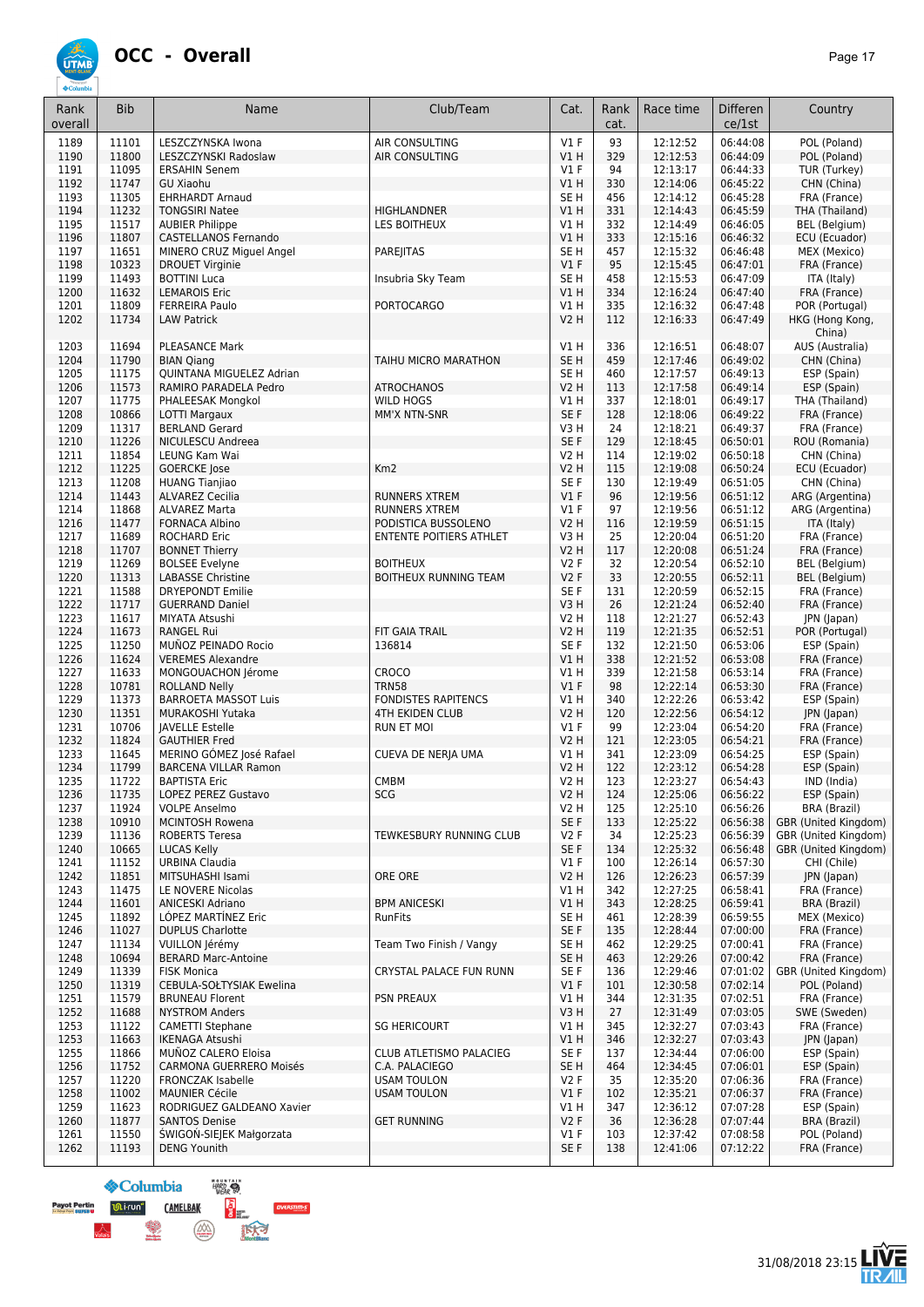# **ÚTMI**

| Rank<br>overall | <b>Bib</b>     | Name                                                | Club/Team                                          | Cat.                | Rank<br>cat. | Race time            | Differen<br>ce/1st   | Country                       |
|-----------------|----------------|-----------------------------------------------------|----------------------------------------------------|---------------------|--------------|----------------------|----------------------|-------------------------------|
| 1263            | 10873          | <b>WINTER Petra</b>                                 | HARTFUSSLERTRAIL E.V.                              | <b>V2F</b>          | 37           | 12:42:09             | 07:13:25             | GER (Germany)                 |
| 1264            | 11483          | <b>WINTER Thomas</b>                                | HARTFUSSLERTRAIL E.V.                              | <b>V2 H</b>         | 127          | 12:42:10             | 07:13:26             | <b>GER</b> (Germany)          |
| 1265            | 11367          | <b>MUNDAY Sarah</b>                                 |                                                    | SE F                | 139          | 12:42:22             | 07:13:38             | GBR (United Kingdom)          |
| 1266            | 11422          | <b>SANTENAC Isabelle</b>                            |                                                    | V2F                 | 38           | 12:42:37             | 07:13:53             | FRA (France)                  |
| 1267            | 10477          | <b>BURTIN Stéphanie</b>                             |                                                    | $VI$ F              | 104          | 12:43:00             | 07:14:16             | SUI (Switzerland)             |
| 1268            | 10322          | <b>DIXON Helen</b>                                  |                                                    | $VI$ F              | 105          | 12:43:52             | 07:15:08             | IRL (Ireland)                 |
| 1269            | 11832          | <b>VIDAL Olivier</b>                                | SOCQUET VIDAL                                      | SE <sub>H</sub>     | 465          | 12:43:57             | 07:15:13             | FRA (France)                  |
| 1270<br>1271    | 11830<br>11289 | ZHU Yun<br><b>TARTARIN Franck</b>                   |                                                    | V1H<br>SE H         | 348<br>466   | 12:44:02<br>12:44:03 | 07:15:18<br>07:15:19 | CHN (China)<br>FRA (France)   |
| 1272            | 11176          | <b>MICLO Christian</b>                              | <b>TRAILPAYSWELCHE</b>                             | V1 H                | 349          | 12:44:12             | 07:15:28             | FRA (France)                  |
| 1273            | 11741          | ALVAREZ DE TOLEDO Belisario                         | SPORTREAM                                          | V3 H                | 28           | 12:46:10             | 07:17:26             | ARG (Argentina)               |
| 1274            | 11815          | GONZALEZ RODRIGUEZ Jose Luis                        | C.A. PALACIEGO                                     | SE <sub>H</sub>     | 467          | 12:47:02             | 07:18:18             | ESP (Spain)                   |
| 1275            | 10948          | PECH Philippe                                       |                                                    | <b>V2 H</b>         | 128          | 12:47:21             | 07:18:37             | FRA (France)                  |
| 1276            | 11177          | <b>GAULTIER Nathalie</b>                            | EPA86                                              | <b>V2F</b>          | 39           | 12:47:39             | 07:18:55             | FRA (France)                  |
| 1277            | 11559          | <b>HOHENLEITNER Frank</b>                           | SMARTRUNNING                                       | SE <sub>H</sub>     | 468          | 12:47:45             | 07:19:01             | GER (Germany)                 |
| 1278            | 10311          | <b>MARTINEAU Frederic</b>                           | <b>CMBM</b>                                        | V1H                 | 350          | 12:48:01             | 07:19:17             | FRA (France)                  |
| 1279            | 11050          | <b>GARNETT Victoria</b>                             |                                                    | SE F                | 140          | 12:48:10             | 07:19:26             | GBR (United Kingdom)          |
| 1280            | 11201          | OILLIC Delphine                                     | EP MANOSQUE ATHLETISME                             | <b>V2F</b>          | 40           | 12:49:12             | 07:20:28             | FRA (France)                  |
| 1281            | 11870          | <b>BRUNET DELGADO Merce</b>                         | AUTOCARAVANES DEL VALLE                            | $VI$ F              | 106          | 12:49:37             | 07:20:53             | ESP (Spain)                   |
| 1282            | 11693          | VALL-LLOVERA Joan                                   |                                                    | SE <sub>H</sub>     | 469          | 12:49:38             | 07:20:54             | ESP (Spain)                   |
| 1283<br>1284    | 11447<br>10492 | FRANCISCO GONZALEZ Marta                            | AUTOCARAVANES DEL VALLE<br>AUTOCARAVANES DEL VALLE | SE F<br>VIH         | 141<br>351   | 12:49:39<br>12:49:41 | 07:20:55             | ESP (Spain)                   |
| 1285            | 11637          | ANGLI SALLARES Jordi<br>KOSE Ozcan                  | <b>INTERSPORT TURKEY</b>                           | V1 H                | 352          | 12:50:28             | 07:20:57<br>07:21:44 | ESP (Spain)<br>TUR (Turkey)   |
| 1286            | 10837          | <b>MOLYNEUX Clare</b>                               | <b>NEW ENERGY RUNNERS</b>                          | V2F                 | 41           | 12:50:38             | 07:21:54             | GBR (United Kingdom)          |
| 1286            | 11596          | <b>SGARD Philippe</b>                               | OSM LOMME ATHLETISME                               | V1H                 | 353          | 12:50:38             | 07:21:54             | FRA (France)                  |
| 1288            | 11828          | HUI Pit Heng                                        |                                                    | V1H                 | 354          | 12:51:02             | 07:22:18             | HKG (Hong Kong,               |
|                 |                |                                                     |                                                    |                     |              |                      |                      | China)                        |
| 1289            | 11405          | REYNOSO Christian Ariel                             |                                                    | V1H                 | 355          | 12:51:15             | 07:22:31             | ARG (Argentina)               |
| 1290            | 10923          | CAMPA Helena                                        |                                                    | V <sub>2</sub> F    | 42           | 12:51:37             | 07:22:53             | SLO (Slovenia)                |
| 1291            | 11539          | <b>BUNDA Febriastuty Sofia</b>                      | RUN FOR INDONESIA                                  | SE <sub>F</sub>     | 142          | 12:51:56             | 07:23:12             | INA (Indonesia)               |
| 1292            | 10764          | <b>JOURDAN Arthur</b>                               |                                                    | SE <sub>H</sub>     | 470          | 12:53:01             | 07:24:17             | FRA (France)                  |
| 1293            | 11737          | QUELUZ Joao                                         |                                                    | SE <sub>H</sub>     | 471          | 12:54:08             | 07:25:24             | BRA (Brazil)                  |
| 1294            | 11738          | <b>RUBIO Marcelo</b>                                |                                                    | VIH                 | 356          | 12:54:09             | 07:25:25             | BRA (Brazil)                  |
| 1295            | 11150<br>11372 | <b>HALLAPAA Laura</b>                               |                                                    | $VI$ F<br>$VI$ F    | 107<br>108   | 12:55:35             | 07:26:51             | FIN (Finland)                 |
| 1296<br>1297    | 11073          | WONG NYUK YIAN Melissa<br><b>MARTA Massimiliano</b> |                                                    | <b>V2 H</b>         | 129          | 12:55:59<br>12:56:17 | 07:27:15<br>07:27:33 | MAS (Malaysia)<br>ITA (Italy) |
| 1298            | 11114          | <b>DONATO Alessandra</b>                            |                                                    | V1F                 | 109          | 12:56:19             | 07:27:35             | ITA (Italy)                   |
| 1299            | 11035          | RAST Aselia                                         |                                                    | SE F                | 143          | 12:56:20             | 07:27:36             | SUI (Switzerland)             |
| 1300            | 11876          | <b>DREGHICIU Lia</b>                                |                                                    | V2F                 | 43           | 12:56:23             | 07:27:39             | <b>USA (United States)</b>    |
| 1301            | 11231          | <b>LALLEMAND Isabelle</b>                           | AQUAVELOPODE                                       | <b>V1 F</b>         | 110          | 12:56:50             | 07:28:06             | FRA (France)                  |
| 1302            | 11462          | <b>DING Lei</b>                                     |                                                    | SE <sub>F</sub>     | 144          | 12:56:51             | 07:28:07             | CHN (China)                   |
| 1303            | 11320          | CERVANTES ALIAGA Maria Del Carmen                   | <b>CEX CARTAGENA</b>                               | $VI$ F              | 111          | 12:58:37             | 07:29:53             | ESP (Spain)                   |
| 1303            | 11816          | SERRANO SANCHEZ Rosendo                             | C.A.C. JACINTO BENAVEN                             | V1H                 | 357          | 12:58:37             | 07:29:53             | ESP (Spain)                   |
| 1305            | 11837          | LIN Hou Jan                                         | <b>349 RUNNING CLUB</b>                            | V1 H                | 358          | 12:58:40             | 07:29:56             | THA (Thailand)                |
| 1306            | 10317          | <b>CHEN Meng</b>                                    | <b>COLUMBIA</b>                                    | SE F                | 145          | 12:58:42             | 07:29:58             | CHN (China)                   |
| 1307            | 11666          | <b>GAY Michel</b>                                   |                                                    | V3 H                | 29           | 12:58:58             | 07:30:14             | SUI (Switzerland)             |
| 1308            | 11287          | PO Yiu Kwan                                         |                                                    | SE F                | 146          | 12:58:59             | 07:30:15             | HKG (Hong Kong,<br>China)     |
| 1309            | 10314          | <b>FRANCIS Huw</b>                                  |                                                    | V1 H                | 359          | 12:59:13             | 07:30:29             | GBR (United Kingdom)          |
| 1310            | 11450          | <b>BOUVARD Laurent</b>                              |                                                    | V2H                 | 130          | 12:59:24             | 07:30:40             | FRA (France)                  |
| 1311            | 11878          | <b>AMANT Stéphane</b>                               |                                                    | SE H                | 472          | 13:00:00             | 07:31:16             | <b>BEL</b> (Belgium)          |
| 1312            | 11560          | PEROTTI Valter                                      | <b>BALLOTTA CAMP</b>                               | SE H                | 473          | 13:00:40             | 07:31:56             | ITA (Italy)                   |
| 1313            | 11757          | <b>DUHEM Vincent</b>                                |                                                    | V2 H                | 131          | 13:00:48             | 07:32:04             | FRA (France)                  |
| 1314            | 11291          | <b>MEUWIS Katia</b>                                 | FUN ADVENTURE TRAILRUN                             | V2F                 | 44           | 13:01:17             | 07:32:33             | BEL (Belgium)                 |
| 1315<br>1315    | 11531<br>11787 | <b>FAURE Yves</b><br><b>GREUZARD Damien</b>         | <b>BEAUJOLAIS RUNNERS</b>                          | V1 H<br>V1 H        | 360<br>361   | 13:01:26<br>13:01:26 | 07:32:42<br>07:32:42 | FRA (France)<br>FRA (France)  |
| 1317            | 11772          | <b>BLONDEAU Pierre</b>                              | LONGUE JOGGING LC                                  | SE H                | 474          | 13:01:29             | 07:32:45             | FRA (France)                  |
| 1318            | 11857          | DE DEKEN Yves                                       |                                                    | V3H                 | 30           | 13:01:40             | 07:32:56             | FRA (France)                  |
| 1319            | 11511          | <b>ESTEVE Pablo</b>                                 | THE MONSTERS RUNNERS                               | V1 H                | 362          | 13:02:31             | 07:33:47             | ESP (Spain)                   |
| 1320            | 11804          | <b>DIONISI Fabrizio</b>                             | <b>GLI ORCHI TRAILERS</b>                          | V2 H                | 132          | 13:02:46             | 07:34:02             | ITA (Italy)                   |
| 1321            | 11831          | JACQUOD Robin                                       |                                                    | ES H                | 12           | 13:03:11             | 07:34:27             | SUI (Switzerland)             |
| 1322            | 11416          | <b>MOLIMARD Marie</b>                               |                                                    | SE F                | 147          | 13:03:12             | 07:34:28             | FRA (France)                  |
| 1323            | 11743          | <b>VIN Olivier</b>                                  | TRAIL ECO RAID                                     | V1 H                | 363          | 13:04:01             | 07:35:17             | BEL (Belgium)                 |
| 1324            | 11706          | SO Wing Chuen                                       | <b>CHUBBY DRAGONFLIES</b>                          | V1H                 | 364          | 13:04:17             | 07:35:33             | CHN (China)                   |
| 1325            | 11842          | SEGAL Michael                                       |                                                    | V1 H                | 365          | 13:04:57             | 07:36:13             | ISR (Israel)                  |
| 1326            | 11088          | <b>ORTELLI María Marta</b>                          |                                                    | V2F                 | 45           | 13:05:38             | 07:36:54             | ARG (Argentina)               |
| 1327            | 11583          | <b>JIANG Ying</b>                                   | <b>SRC</b>                                         | SE F                | 148          | 13:05:58             | 07:37:14             | CHN (China)                   |
| 1328            | 11526          | NORMAND Didier                                      | LES FOULEES CHABLAISIEN                            | V <sub>2</sub> H    | 133          | 13:07:11             | 07:38:27             | FRA (France)                  |
| 1329            | 11671          | <b>GOUR Olivier</b>                                 |                                                    | VIH                 | 366          | 13:07:16             | 07:38:32             | FRA (France)                  |
| 1330<br>1331    | 11642<br>11753 | LIOGIER Christian<br><b>CHANTELOT Clement</b>       | <b>BLACK CHICKENS</b>                              | <b>V2 H</b><br>SE H | 134<br>475   | 13:07:32<br>13:07:47 | 07:38:48<br>07:39:03 | FRA (France)<br>FRA (France)  |
| 1332            | 11006          | <b>IWAKAMI Yuki</b>                                 |                                                    | V2F                 | 46           | 13:08:34             | 07:39:50             | JPN (Japan)                   |
| 1333            | 11366          | <b>BUGAJSKA Agnieszka</b>                           |                                                    | SE F                | 149          | 13:08:38             | 07:39:54             | POL (Poland)                  |
| 1334            | 11141          | <b>GOODE Kelly</b>                                  |                                                    | $VI$ F              | 112          | 13:09:15             | 07:40:31             | <b>USA (United States)</b>    |
| 1335            | 11829          | SAMUELSON John                                      | MUDCREW RUNNING                                    | V1 H                | 367          | 13:09:24             | 07:40:40             | GBR (United Kingdom)          |



 $\left(\frac{\sqrt{\lambda}}{\text{couson}}\right)$ 

**OVERSTIM-S** 

医疗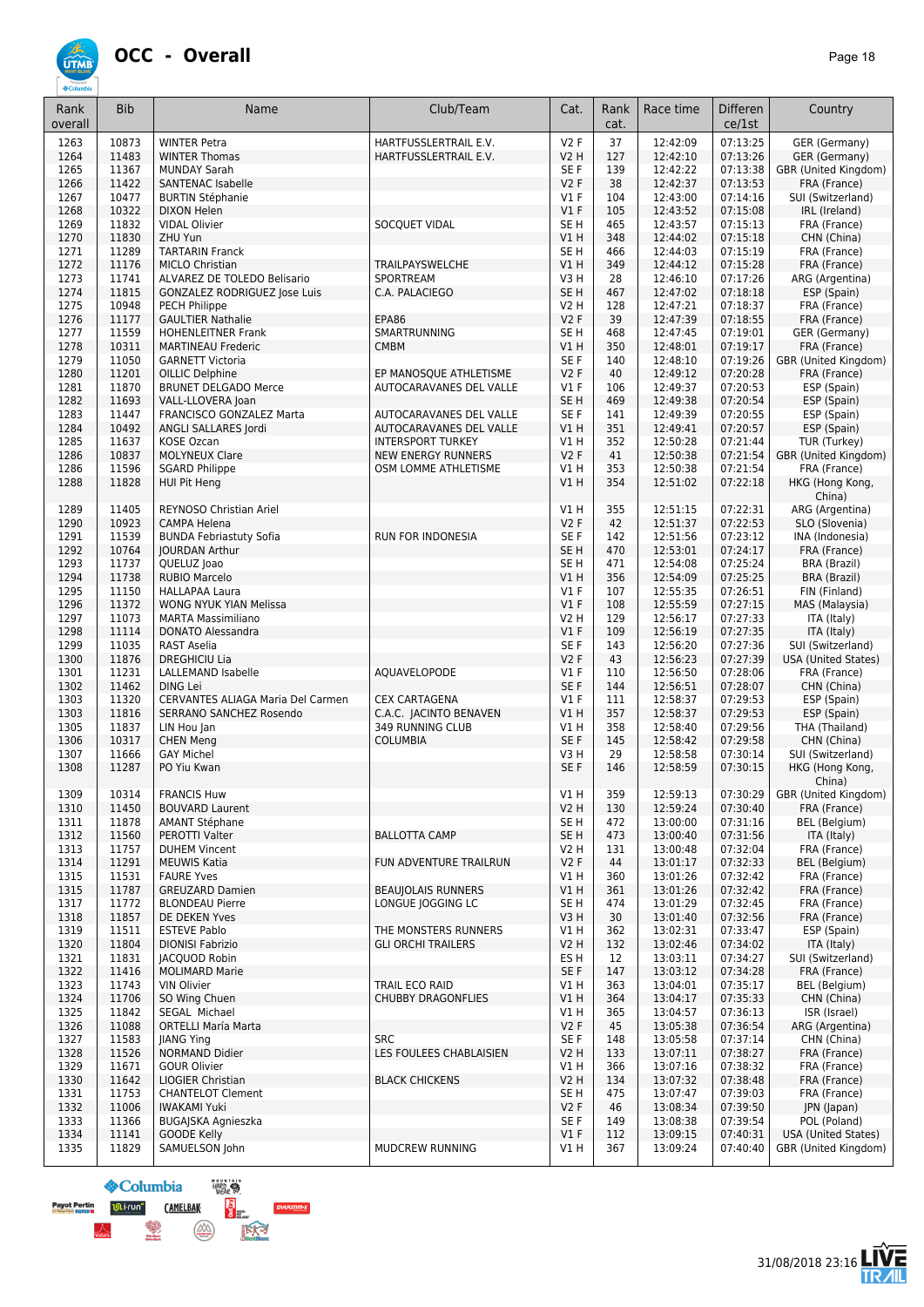

| Rank<br>overall | <b>Bib</b>     | Name                                                        | Club/Team                                | Cat.                       | Rank<br>cat.   | Race time            | <b>Differen</b><br>ce/1st | Country                                            |
|-----------------|----------------|-------------------------------------------------------------|------------------------------------------|----------------------------|----------------|----------------------|---------------------------|----------------------------------------------------|
| 1336            | 11739          | ZACARO Alexandre                                            |                                          | V1H                        | 368            | 13:10:07             | 07:41:23                  | <b>BRA</b> (Brazil)                                |
| 1337            | 11338          | <b>VLAEMMINCK Pascal</b>                                    |                                          | <b>V2 H</b>                | 135            | 13:10:25             | 07:41:41                  | BEL (Belgium)                                      |
| 1338            | 11711          | <b>HERRERO Stephane</b>                                     | TEAM BARBU RUNNERS                       | <b>V2 H</b>                | 136            | 13:13:50             | 07:45:06                  | FRA (France)                                       |
| 1339            | 11780<br>11718 | PEACOCK Essau Benjamin                                      | KUNTA KINTEH RUNNERS FU                  | V2H                        | 137<br>31      | 13:14:16<br>13:15:23 | 07:45:32                  | GAM (Gambia)                                       |
| 1340<br>1341    | 10428          | <b>REINHARDT Martin</b><br>AGELL SERRAMITJANA Gerard        | AMEZTI MENDI ELKARTEA                    | V3H<br><b>V1 H</b>         | 369            | 13:15:44             | 07:46:39<br>07:47:00      | GER (Germany)<br>ESP (Spain)                       |
| 1342            | 11884          | FOK Kin Fung                                                | ASU                                      | SE <sub>H</sub>            | 476            | 13:15:52             | 07:47:08                  | HKG (Hong Kong,<br>China)                          |
| 1343<br>1344    | 11921<br>11681 | <b>NAVESEY Steve</b><br>REED Jim                            | HAYWARDS HEATH HARRIERS                  | <b>V2 H</b><br><b>V2 H</b> | 138<br>139     | 13:16:47<br>13:17:22 | 07:48:03<br>07:48:38      | GBR (United Kingdom)<br><b>USA (United States)</b> |
| 1345            | 11528          | <b>CHEN Ping</b>                                            |                                          | V1F                        | 113            | 13:17:41             | 07:48:57                  | CHN (China)                                        |
| 1346            | 11590          | <b>GOOSSENS Tom</b>                                         |                                          | SE <sub>H</sub>            | 477            | 13:18:52             | 07:50:08                  | BEL (Belgium)                                      |
| 1347<br>1348    | 11811<br>10992 | <b>KRZYWICKI Tomasz</b><br>ZURITA Daniela Noemí             | <b>VEGE RUNNERS</b><br>ULTRAIL           | V1H<br>$VI$ F              | 370<br>114     | 13:20:33<br>13:20:35 | 07:51:49<br>07:51:51      | POL (Poland)<br>ARG (Argentina)                    |
| 1349            | 10813          | CHAN ZHOU Maria Isabel                                      |                                          | SE F                       | 150            | 13:20:36             | 07:51:52                  | ESP (Spain)                                        |
| 1350            | 11392          | PEREYRA Claudia                                             |                                          | $VI$ F                     | 115            | 13:20:53             | 07:52:09                  | CAN (Canada)                                       |
| 1351            | 10366          | CICERCHIA Flavia Raquel                                     | CORRERAYUDA                              | $VI$ F                     | 116            | 13:22:17             | 07:53:33                  | ARG (Argentina)                                    |
| 1352            | 11545          | KUPERSCHMIT Cristobal                                       | CORRERAYUDA                              | V2 H                       | 140            | 13:22:18             | 07:53:34                  | ARG (Argentina)                                    |
| 1353            | 11777          | <b>FARNHILL David</b>                                       |                                          | SE <sub>H</sub>            | 478            | 13:22:28             | 07:53:44                  | GBR (United Kingdom)                               |
| 1354<br>1354    | 11395<br>11761 | <b>ANDRIANY Flora</b><br><b>FACHE Didier</b>                | COURIR AU MONT DES CATS                  | <b>V2F</b><br>V3H          | 47<br>32       | 13:23:57<br>13:23:57 | 07:55:13<br>07:55:13      | INA (Indonesia)<br>FRA (France)                    |
| 1356            | 10741          | <b>CHEUNG Shirley</b>                                       |                                          | SE <sub>F</sub>            | 151            | 13:23:58             | 07:55:14                  | CAN (Canada)                                       |
| 1357            | 10623          | LIU Fen                                                     |                                          | SE <sub>F</sub>            | 152            | 13:24:18             | 07:55:34                  | CHN (China)                                        |
| 1358            | 11602          | <b>ALBRECHT Frank</b>                                       | <b>ALTES EISEN</b>                       | <b>V2 H</b>                | 141            | 13:24:26             | 07:55:42                  | GER (Germany)                                      |
| 1359            | 11819          | <b>DUMONT</b> Jean-Luc                                      |                                          | <b>V4 H</b>                | 5              | 13:24:29             | 07:55:45                  | FRA (France)                                       |
| 1360            | 11610          | CODOGNO Giovanni                                            |                                          | V1H                        | 371            | 13:25:02             | 07:56:18                  | ITA (Italy)                                        |
| 1361            | 11514          | <b>MOULLET Christine</b>                                    |                                          | SE F                       | 153            | 13:25:16             | 07:56:32                  | SUI (Switzerland)                                  |
| 1362<br>1363    | 11016<br>11676 | <b>AUTIN Christine</b><br><b>MERLE Yann</b>                 | LES TROTTEURS DU PINAIL                  | $VI$ F<br>VIH              | 117<br>372     | 13:26:07<br>13:26:53 | 07:57:23<br>07:58:09      | FRA (France)<br>FRA (France)                       |
| 1364            | 11603          | <b>FALIVENA Raffaele</b>                                    |                                          | V2 H                       | 142            | 13:27:35             | 07:58:51                  | SUI (Switzerland)                                  |
| 1365            | 11507          | CANESSA Michèle                                             | <b>BANDOL EVENEMENTS ORGAN</b>           | V3F                        | $\overline{4}$ | 13:27:44             | 07:59:00                  | FRA (France)                                       |
| 1365            | 11720          | CANESSA Jean-Joël                                           | <b>BANDOL EVENEMENTS ORGAN</b>           | <b>V2 H</b>                | 143            | 13:27:44             | 07:59:00                  | FRA (France)                                       |
| 1367            | 11823          | <b>BARTHE Aymeric</b>                                       |                                          | SE <sub>H</sub>            | 479            | 13:28:05             | 07:59:21                  | FRA (France)                                       |
| 1368            | 11256          | <b>MCCOWAN Terv</b>                                         | APPLECROSS RUNNING CLUB                  | SE <sub>F</sub>            | 154            | 13:29:11             | 08:00:27                  | GBR (United Kingdom)                               |
| 1368<br>1370    | 11788<br>11211 | GLOVER Jonathan<br>ZACHARZYŃSKA Katarzyna                   | APPLECROSS RUNNERS<br>ORANGE POLSKA      | V2 H<br>SE <sub>F</sub>    | 144<br>155     | 13:29:11<br>13:29:23 | 08:00:27<br>08:00:39      | GBR (United Kingdom)<br>POL (Poland)               |
| 1371            | 11618          | ZWIRNER Jens                                                | <b>RRC UK</b>                            | <b>V2 H</b>                | 145            | 13:29:24             | 08:00:40                  | GER (Germany)                                      |
| 1372            | 11349          | <b>SUDRES Sebastien</b>                                     |                                          | V1 H                       | 373            | 13:29:35             | 08:00:51                  | FRA (France)                                       |
| 1373            | 11589          | <b>LANDES Caroline</b>                                      | CAV Villenave d'Ornon                    | SE F                       | 156            | 13:30:14             | 08:01:30                  | FRA (France)                                       |
| 1374            | 11817          | LAU Ho Chun                                                 |                                          | <b>V1 H</b>                | 374            | 13:32:24             | 08:03:40                  | HKG (Hong Kong,<br>China)                          |
| 1375            | 11770          | <b>WALTER Klaus</b>                                         |                                          | V2 H                       | 146            | 13:33:59             | 08:05:15                  | GER (Germany)                                      |
| 1376<br>1377    | 11173<br>11502 | D'ANGELO Valerio<br><b>HAVLUJOVA Marcela</b>                | ASD atletica vallescriv                  | SE <sub>H</sub><br>V1F     | 480<br>118     | 13:34:46<br>13:35:43 | 08:06:02<br>08:06:59      | ITA (Italy)<br>CZE (Czech Republic)                |
| 1378            | 11875          | NAHOKO Kimura                                               |                                          | $VI$ F                     | 119            | 13:36:16             | 08:07:32                  | JPN (Japan)                                        |
| 1379            | 11664          | <b>SERAFINI Maria Graciela</b>                              |                                          | V2F                        | 48             | 13:36:27             | 08:07:43                  | ARG (Argentina)                                    |
| 1380            | 10852          | RAZZUOLI Stefano                                            | <b>SISPORT</b>                           | V1 H                       | 375            | 13:36:31             | 08:07:47                  | ITA (Italy)                                        |
| 1381            | 11715          | <b>MARTINO Luigi</b>                                        | <b>SISPORT</b>                           | V3H                        | 33             | 13:36:33             | 08:07:49                  | ITA (Italy)                                        |
| 1382            | 11209          | <b>BERTOLDO Marianna</b>                                    |                                          | V1F                        | 120            | 13:36:39             | 08:07:55                  | ITA (Italy)                                        |
| 1383<br>1384    | 11436<br>11286 | ROSSO Nicola<br><b>KOCAK Dilem</b>                          | ATLETICA LIBERTAS S.A.N<br>BIKOSUADANA   | V1H<br>SE F                | 376<br>157     | 13:36:41<br>13:37:53 | 08:07:57<br>08:09:09      | ITA (Italy)<br>TUR (Turkey)                        |
| 1385            | 11733          | <b>MOHD RAWI Iskandar Shahril</b>                           |                                          | VIH                        | 377            | 13:37:57             | 08:09:13                  | SGP (Singapore)                                    |
| 1386            | 10991          | <b>AYDIN Meltem</b>                                         | BIKOSUADANA                              | $VI$ F                     | 121            | 13:38:09             | 08:09:25                  | TUR (Turkey)                                       |
| 1387            | 11350          | <b>FRANKE Christiane</b>                                    | <b>SCHALKE</b>                           | V2F                        | 49             | 13:38:40             | 08:09:56                  | GER (Germany)                                      |
| 1388            | 11725          | <b>CETIN Alperen</b>                                        |                                          | V1 H                       | 378            | 13:38:59             | 08:10:15                  | TUR (Turkey)                                       |
| 1389            | 11615          | <b>GUILLIN Thierry</b>                                      |                                          | V2 H                       | 147            | 13:39:16             | 08:10:32                  | FRA (France)                                       |
| 1390<br>1391    | 11304<br>11867 | <b>BORRELL CLARA Nuria</b><br>SANCHEZ VELEZ Mildred America | CLUB ESQUI GIRONA                        | V3F<br>SE F                | 5<br>158       | 13:40:12<br>13:40:22 | 08:11:28<br>08:11:38      | ESP (Spain)<br>MEX (Mexico)                        |
| 1392            | 11781          | GUICHAOUA Alain                                             | ninguno<br><b>CMBM</b>                   | V3H                        | 34             | 13:42:25             | 08:13:41                  | FRA (France)                                       |
| 1393            | 11821          | <b>CHEVALIER Philippe</b>                                   | <b>SENS-TRIATHLON</b>                    | V3H                        | 35             | 13:42:46             | 08:14:02                  | FRA (France)                                       |
| 1394            | 11064          | <b>CHEVALIER Veronique</b>                                  | SENS-TRIATHLON                           | V2F                        | 50             | 13:42:47             | 08:14:03                  | FRA (France)                                       |
| 1395            | 11263          | <b>OUINTANA MEDINA Silvia</b>                               | CLAN DE LA FATIGA                        | $VI$ F                     | 122            | 13:43:20             | 08:14:36                  | ESP (Spain)                                        |
| 1396            | 11797          | HERNÁNDEZ PÉREZ José Manuel                                 |                                          | V1 H                       | 379            | 13:43:21             | 08:14:37                  | ESP (Spain)                                        |
| 1397            | 10359          | <b>AGUILAR Gonzalo</b>                                      |                                          | <b>V2 H</b>                | 148            | 13:43:22             | 08:14:38                  | ITA (Italy)                                        |
| 1397<br>1399    | 11518<br>11481 | BATISTA DE LEON Juan Jose<br>CÁRDABA NUEZ Javier            | EL CLAN DE LA FATIGA<br><b>ATLEFULCA</b> | V1 H<br>V1 H               | 380<br>381     | 13:43:22<br>13:43:23 | 08:14:38<br>08:14:39      | ESP (Spain)<br>ESP (Spain)                         |
| 1400            | 11749          | <b>BOONPO Aphiwat</b>                                       |                                          | SE H                       | 481            | 13:43:26             | 08:14:42                  | THA (Thailand)                                     |
| 1401            | 11759          | <b>GARCONNET Gerard</b>                                     |                                          | V3H                        | 36             | 13:43:32             | 08:14:48                  | FRA (France)                                       |
| 1402            | 11281          | <b>AUDIBERT Stephanie</b>                                   | <b>GONFA'RUN</b>                         | $VI$ F                     | 123            | 13:45:53             | 08:17:09                  | FRA (France)                                       |
| 1402            | 11719          | <b>AUDIBERT Christian</b>                                   |                                          | V1H                        | 382            | 13:45:53             | 08:17:09                  | FRA (France)                                       |
| 1404            | 10356          | <b>COURY Pati</b>                                           | JAVELINA JUNDRED                         | V3F                        | 6              | 13:46:59             | 08:18:15                  | <b>USA (United States)</b>                         |
| 1405            | 11636          | <b>ZANONE Massimo</b>                                       |                                          | <b>V2 H</b>                | 149            | 13:47:58             | 08:19:14                  | ITA (Italy)                                        |
| 1406<br>1407    | 11198<br>11486 | <b>FALK Annelies</b><br><b>FERRARIS Sylvie</b>              | <b>USAM TOULON</b>                       | $VI$ F<br>V2F              | 124<br>51      | 13:48:25<br>13:49:47 | 08:19:41<br>08:21:03      | NED (Netherlands)<br>FRA (France)                  |
| 1408            | 11344          | <b>MAATY Delphine</b>                                       |                                          | $VI$ F                     | 125            | 13:50:10             | 08:21:26                  | FRA (France)                                       |
|                 |                |                                                             |                                          |                            |                |                      |                           |                                                    |



 $1m-5$